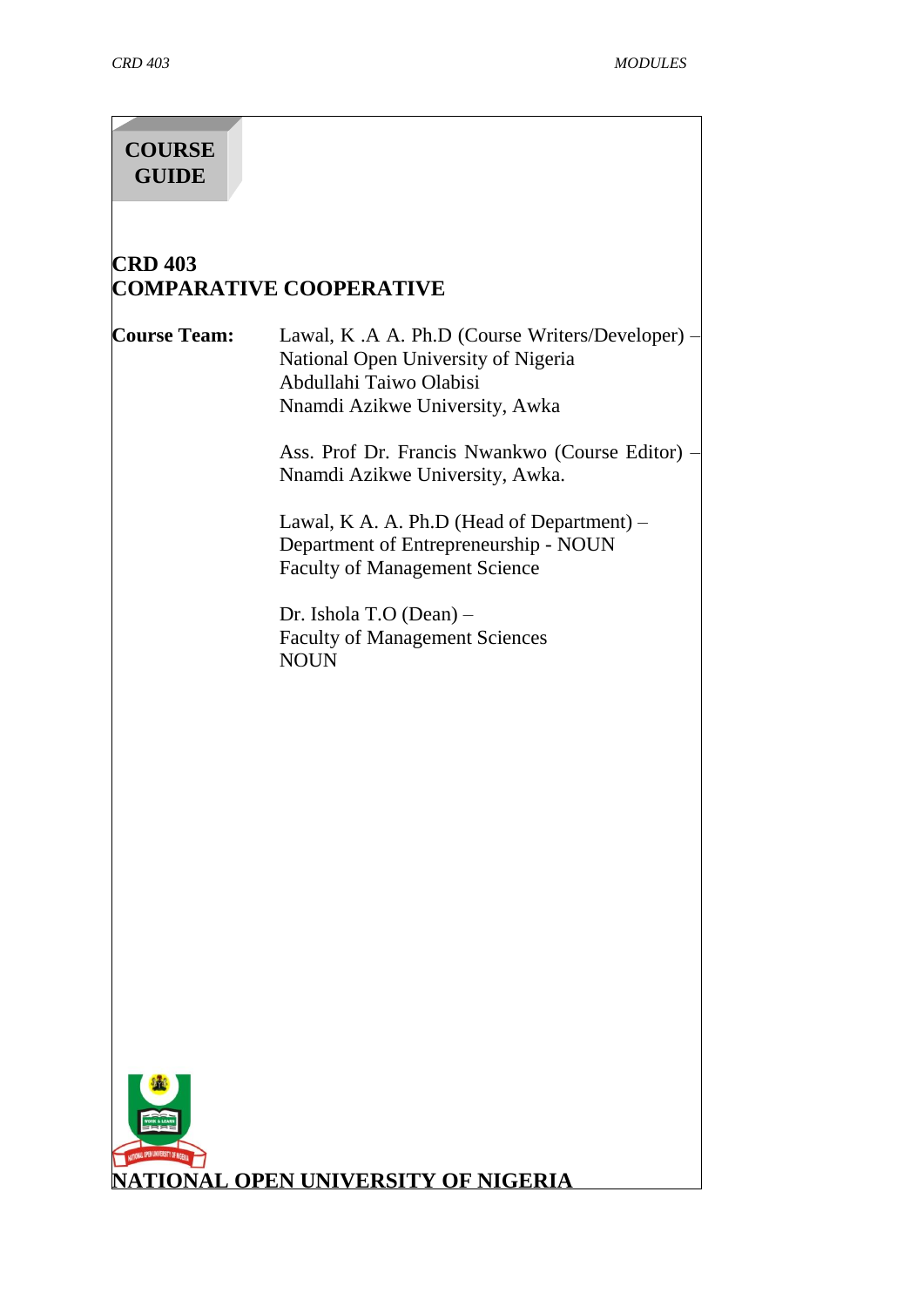National Open University of Nigeria **Headquarters** University Village Plot 91 Cadastral Zone Nnamdi Azikiwe Expressway

Lagos Office 14/16 Ahmadu Bello Way Victoria Island, Lagos

Jabi, Abuja.

e-mail: [centralinfo@noun.edu.ng](mailto:centralinfo@noun.edu.ng) URL: [www.noun.edu.ng](http://www.noun.edu.ng/)

Published by: National Open University of Nigeria

ISBN:

Printed: 2017

All Rights Reserved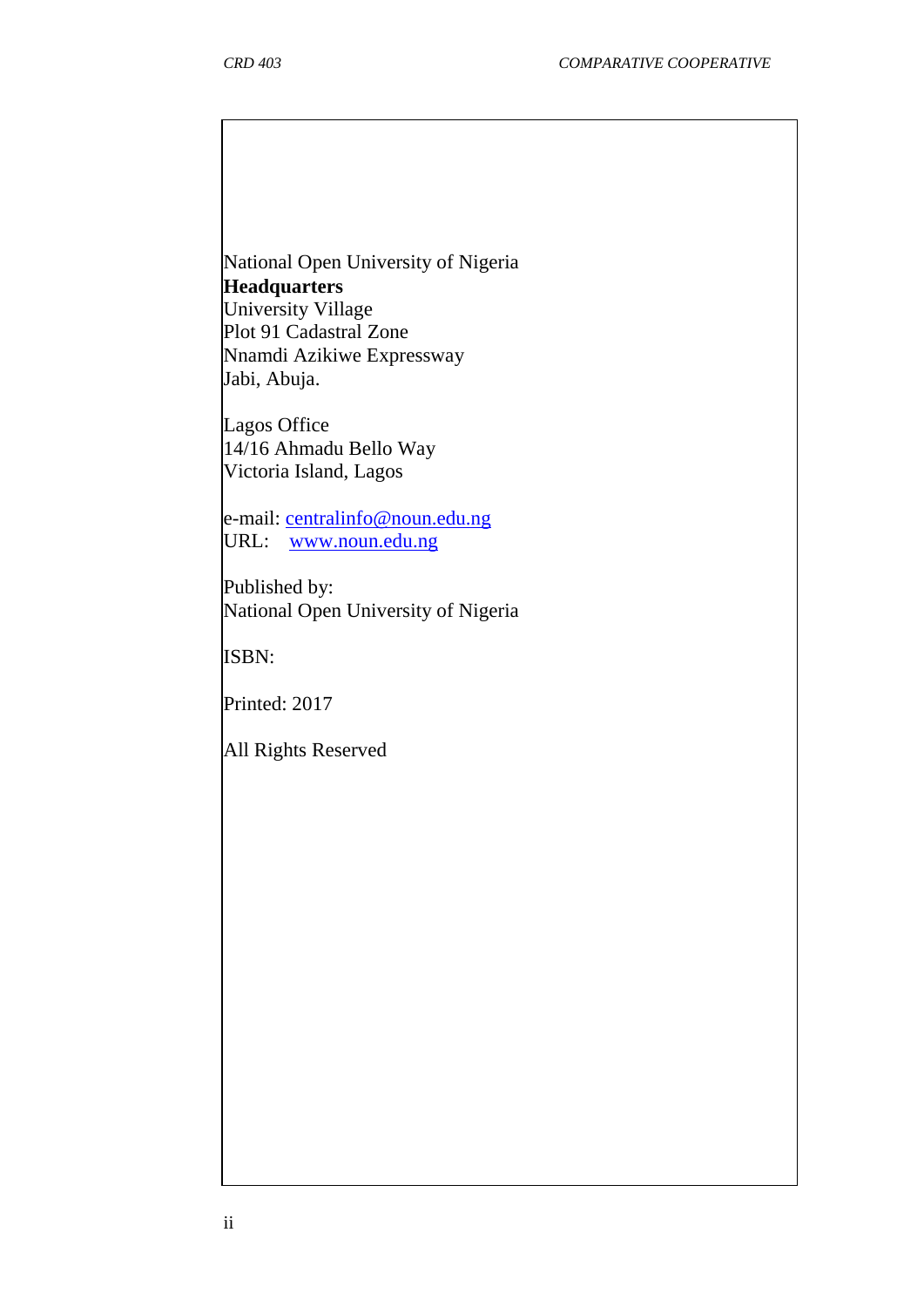# **CONTENTS**

# **PAGE**

| iv |
|----|
|    |
|    |
|    |
|    |
|    |
|    |
|    |
|    |
|    |
|    |
|    |
|    |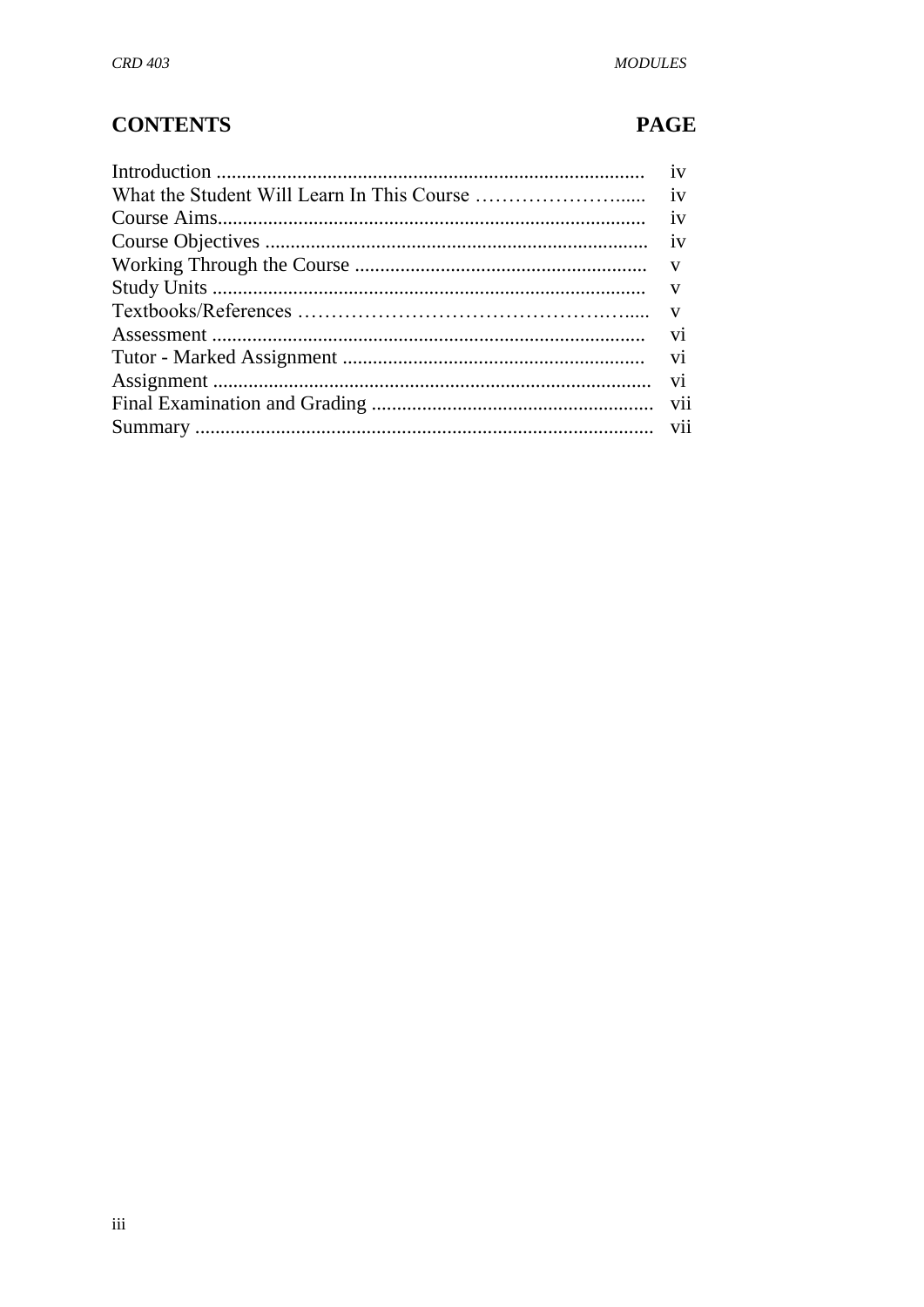## **INTRODUCTION**

**CRD 403: Comparative Cooperative** consists of fifteen (15) units divided into two modules which provide basic knowledge for the learners about Comparative Cooperative. The course spreads through topics such as: Cooperative, the scope of Comparative Cooperative, historical development of Comparative Cooperative, approaches to the study of Comparative Cooperative, the Future of Comparative Cooperative, Japanese Cooperative, the System of Cooperative in Brazil, Cooperative in England, Cooperative in France, the system of Cooperative in Jamaica, Cooperative system in Nigeria and Cooperative system and Cooperative in Afghanistan.

#### **WHAT THE STUDENT WILL LEARN IN THIS COURSE**

This course is out to teach you about things you should expect from reading this material. Taking the learners through the concept of Cooperative will enhance their knowledge about cooperative practice. Exposing the students to the scope of Comparative Cooperative will afford the students the opportunity to understand that the subject is an interdisciplinary subject. In the same vein, the knowledge of historical development of Comparative Cooperative will assist the students to have a better understanding of the subject. Exposing the learners to approaches to the study of Comparative Cooperative will afford them the opportunity to know the various methods which can be used to study the discipline. The knowledge of the future of Comparative Cooperative will give the learners broader knowledge about the subject. Also, exposing the students to other country cooperative systems such as Japanese education, the system of cooperative in Brazil, cooperative in England, cooperative in America cooperative in France, the System of cooperative in Jamaica, cooperative system in Nigeria and Tanzania and cooperative in Afghanistan will afford the students the opportunity to understand what is going on in the area of cooperative in other countries of the world. This will also help them to be in the position to compare and contrast the practices of cooperative in Nigeria and other countries of the world.

#### **COURSE AIMS**

This course intends to provide an opportunity for the learners to understand better the practices of cooperative not only in their country but also other countries of the world.

## **COURSE OBJECTIVES**

Specifically, this course sets to achieve the objectives below: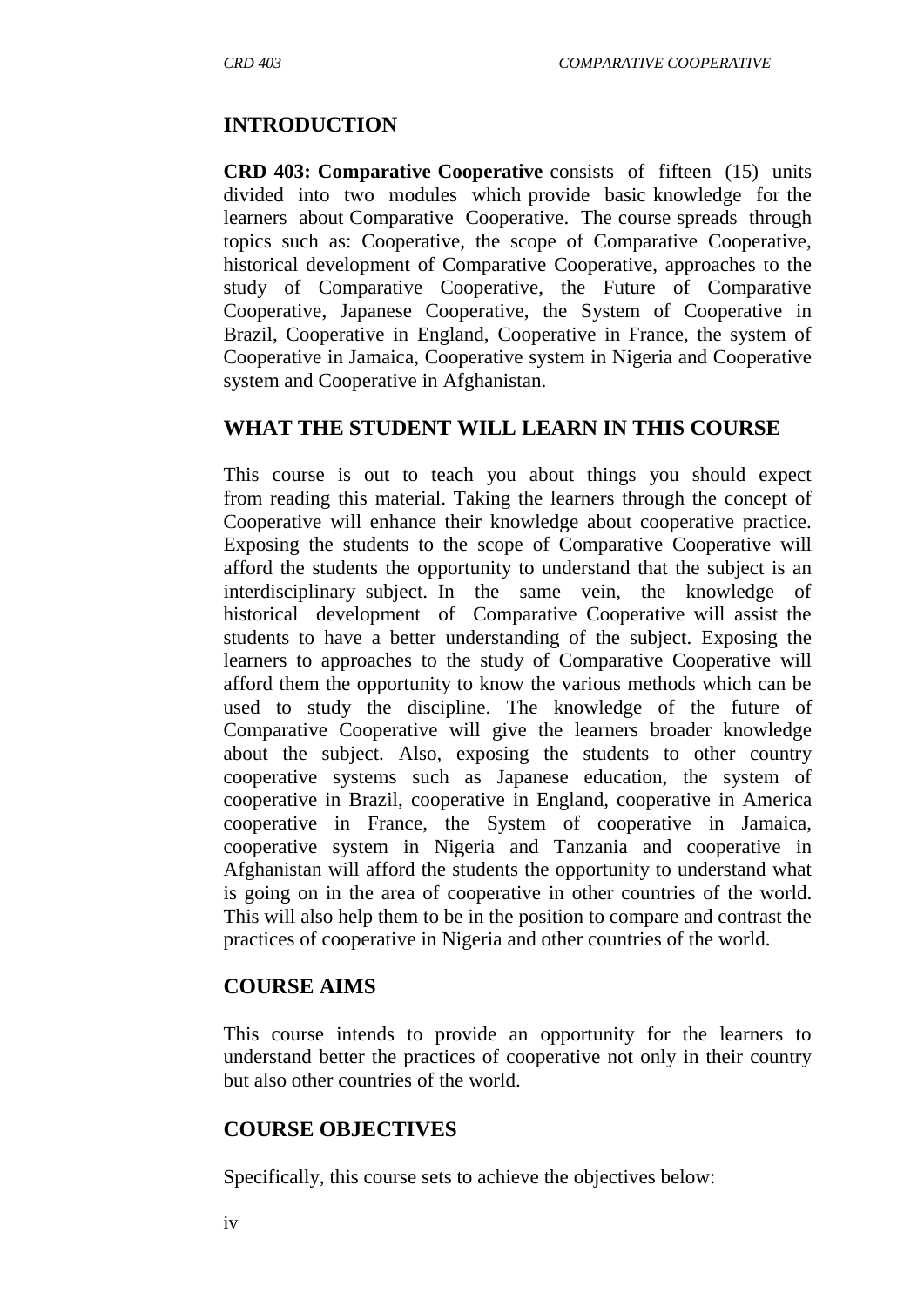- explain the meaning of cooperative
- identify the other area or field of study from where comparative cooperative draws its ideas
- discuss the historical development of comparative cooperative
- mention the approaches to the study of Comparative Cooperative
- discuss the future of Comparative cooperative. Discuss other country cooperative systems in: such as: Japan, Brazil, England, France, America, Jamaica, Nigeria, Tanzania and Afghanistan.

## **WORKING THROUGH THE COURSE**

This course expects you to spend a lot of time to read it. You need to spend more time to study the contents of the material so as to be able to justify the effort that has been put into its development in order to make it readable. You are hereby advised to attend the tutorial sessions where you will meet with your mates for the purpose of comparing knowledge gained from the material.

## **STUDY UNITS**

Each unit of each of the course has introduction, objectives, content, conclusion, summary, tutor marked assignment, recommended textbooks and answer kit to the tutor marked assignment.

#### **TEXTBOOKS/REFERENCES**

- Adeyinka, A.A. (1994): Popular Topics in Comparative Education for Nigerian Tertiary Education Students, Ilorin, Success Education Services.
- Birchall, Johnston. (1997) The International Cooperative Movement. Manchester, UK: University of Manchester Press, pp.
- Daniel, H (2006), Dictionary of Management, Academic (India) Publishers. New Delhi. Encyclopedia of Business, 2nd ed. [Reference for Business.](http://www.referenceforbusiness.com/index.html)
- David, A. S. (1998). Essential Information on Cooperative Credit Societies (CTCS/CICS), Dac-print Publishers, Ibadan, Nigeria.
- Epetimehin, F.M, (2006). Understanding the Dynamics of Cooperatives, ICReTI Publishing house Ibadan, Nigeria.
- Fafunwa, A.B. (1982) Education in Africa. A Comparative Survey, London, George Allen and Unwin.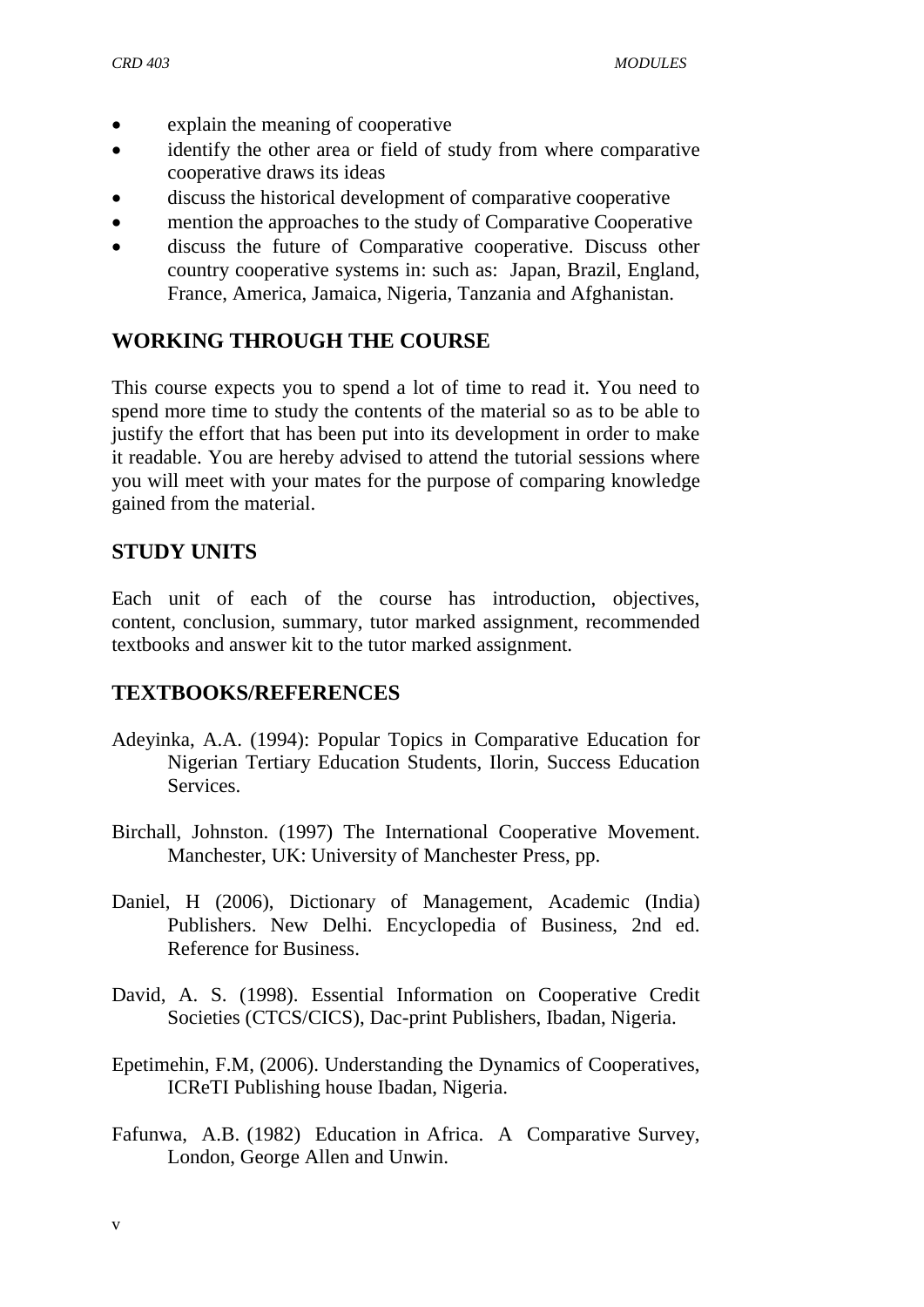- Fred, E (2006), Introduction to Co-operatives Course Material on COP 101 National Open University of Nigeria, pp1-6.
- Furlough, Ellen, and Carl Strikwerda, eds (1999).Consumers Against Capitalism?: Consumer Cooperation in Europe, North America, and Japan, 1840-1990 Lanham, MD:
- Lawal, B.O. (2004). Comparative Education, Osogbo, Swift Publishers Nig. Ltd.
- Lawal, Kamaldeen .A.A (2012) Nigeria& International Cooperation COP216, NOUN Course Material on WEB in Press.
- Lawal, Kamaldeen .A.A (2013) Cooperative Development in Europe, America and Africa, In Oluyombo, O. O.; Cooperative and Microfinance Revolution, Soma Published, Lagos, Nigeria.
- Lawal, Kamaldeen .A.A and Abdullah., T. O. (2016). Understanding Comparative Cooperative, in Press.
- Rowman & Littlefield, G.F Ortmann & R.P King1 (March 2007) Agricultural Cooperatives I: History, Theory and Problems, Agrekon, Vol 46, No 1.

#### **ASSESSMENT**

This course has two components of assessment: the tutor-marked assignment (TMA) as well as the end of course examination.

#### **TUTOR - MARKED ASSIGNMENT**

The tutor marked assignment is the continuous assessment component of your course. It carries 30 percent of the total score. Each unit has a Tutor Marked.

#### **ASSIGNMENT**

You are going to be given some Tutor-Marked Assignments to attempt. Three out of these must be attempted before you will be allowed to sit for the end of course examination. The Tutor - Marked Assignment will be given to you by your facilitator and they must be returned after you have attempted them.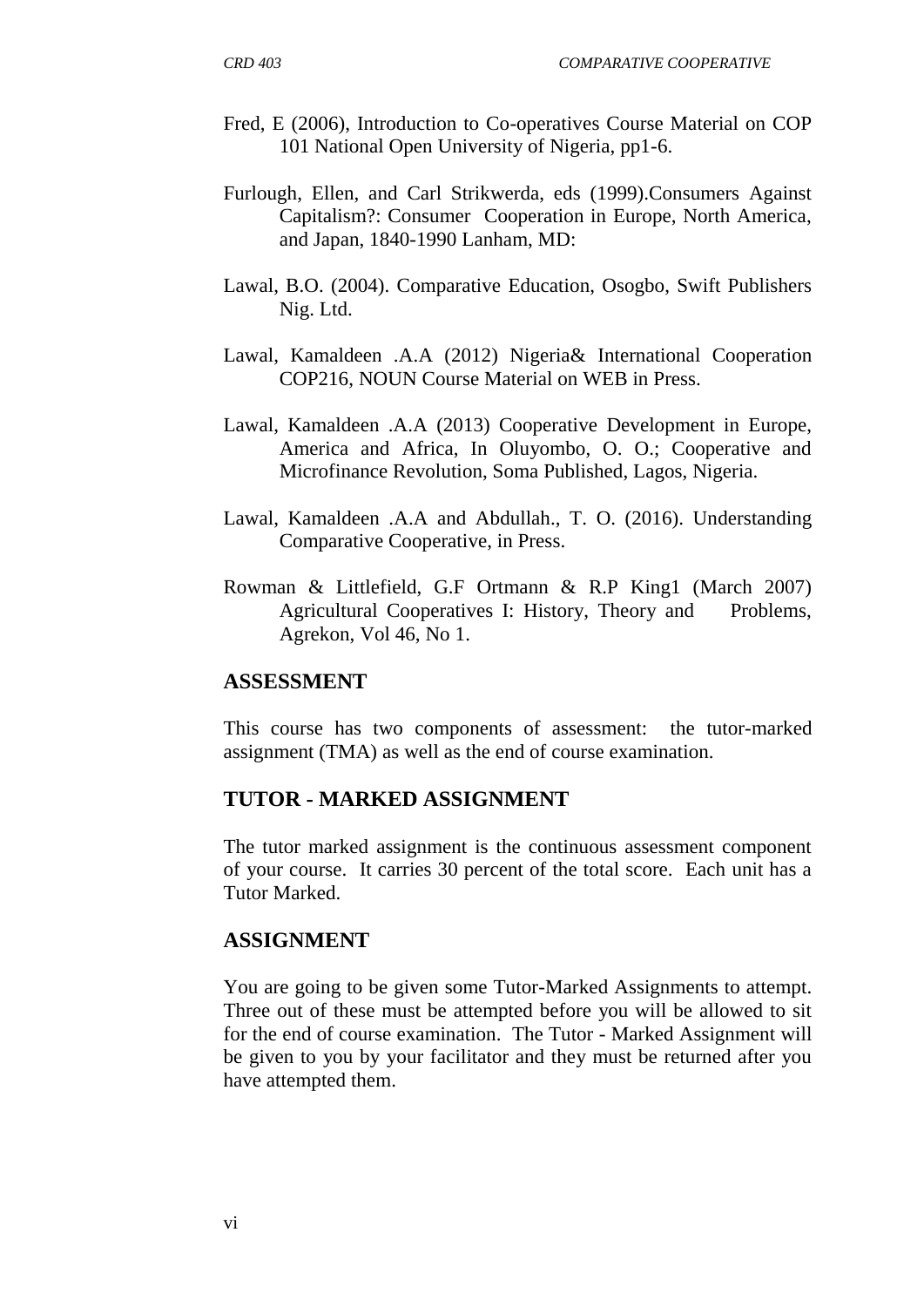## **END OF COURSE EXAMINATION**

Examination concludes the assessment for the course, it accounts for about 60 percent of the whole course, you will be told about the time for the examination.

#### **SUMMARY**

This course provides you information about Comparative Cooperative as a discipline. In addition, the following topics were also discussed in the course. Cooperative, the Scope of Comparative Cooperative, Historical Development of Comparative Cooperative, Approaches to the Study of Comparative cooperative, the Future of Comparative Cooperative, Sweden cooperative System, the System of Cooperative in Norway, Cooperative in England, Cooperative in America, Cooperative in Denmark, the System of Cooperative in Indian , Cooperative in Africa - Nigeria and finally, the Role International Cooperative (ICA) and other notable organization and association.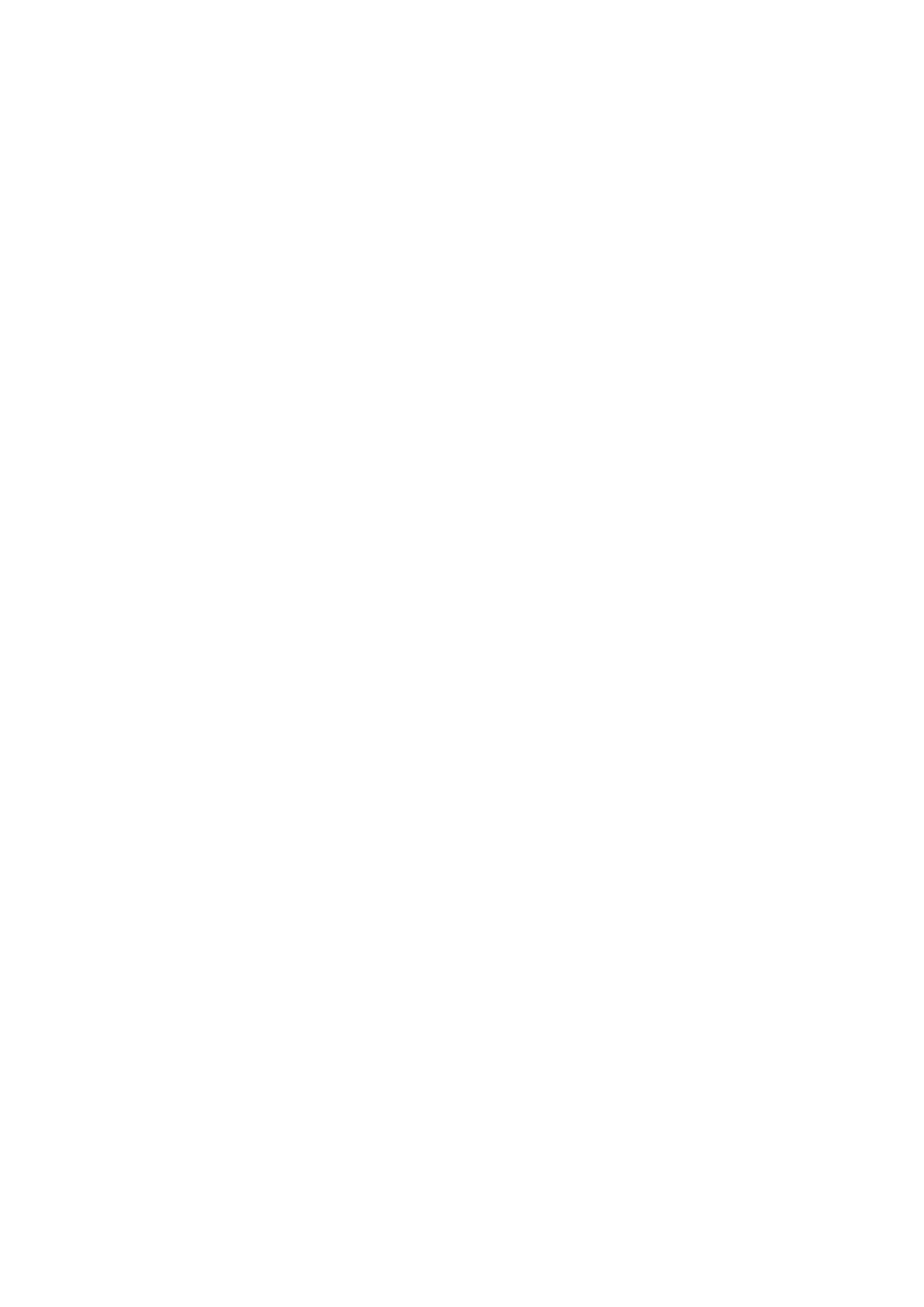| <b>CONTENTS</b> |                                                                                                                                                                        | <b>PAGE</b> |
|-----------------|------------------------------------------------------------------------------------------------------------------------------------------------------------------------|-------------|
|                 |                                                                                                                                                                        | 1           |
| Unit $1$        |                                                                                                                                                                        | 1           |
| Unit $2$        |                                                                                                                                                                        | 6           |
| Unit $3$        | Historical Development of Comparative Cooperative                                                                                                                      | 10          |
| Unit $4$        | Approaches to the Study of Comparative Cooperative                                                                                                                     | 18          |
| Unit 5          | Factors for Sustain the Learning of Comparative Cooperative 25                                                                                                         |             |
|                 |                                                                                                                                                                        | 29          |
| Unit $1$        | The Development of Cooperatives in Europe                                                                                                                              | 29          |
| Unit 2          | Importance of Agricultural Cooperatives in Britain,                                                                                                                    |             |
|                 |                                                                                                                                                                        | 36          |
| Unit $3$        | Success of Consumers Cooperative Movement in Britain                                                                                                                   | 47          |
| Unit $4$        | The Pattern of Development of Cooperatives In Asia                                                                                                                     | 53          |
| Unit $5$        | History of Agricultural Cooperative in U.S.A (AMERICA)                                                                                                                 | 56          |
|                 |                                                                                                                                                                        | 69          |
| Unit $1$        | The development of Cooperatives in AFRICA-NIGERIA                                                                                                                      | 69          |
| Unit $2$        | Modern and traditional pattern of cooperation in Nigeria                                                                                                               | 74          |
| Unit $3$        | The Structure of the Cooperative Movement in Nigeria                                                                                                                   | 79          |
| Unit 4          | History, Objectives and the Importance of the International                                                                                                            |             |
|                 |                                                                                                                                                                        | 84          |
|                 |                                                                                                                                                                        |             |
|                 |                                                                                                                                                                        |             |
|                 | WOCCU and IFAP International Federation of Agricultural                                                                                                                |             |
|                 |                                                                                                                                                                        | 89          |
| Unit 5          | The role of International Agency for Cooperative<br>Development<br>(ICD), World Council of Credit Unions<br>Producers, International fund for Agricultural development |             |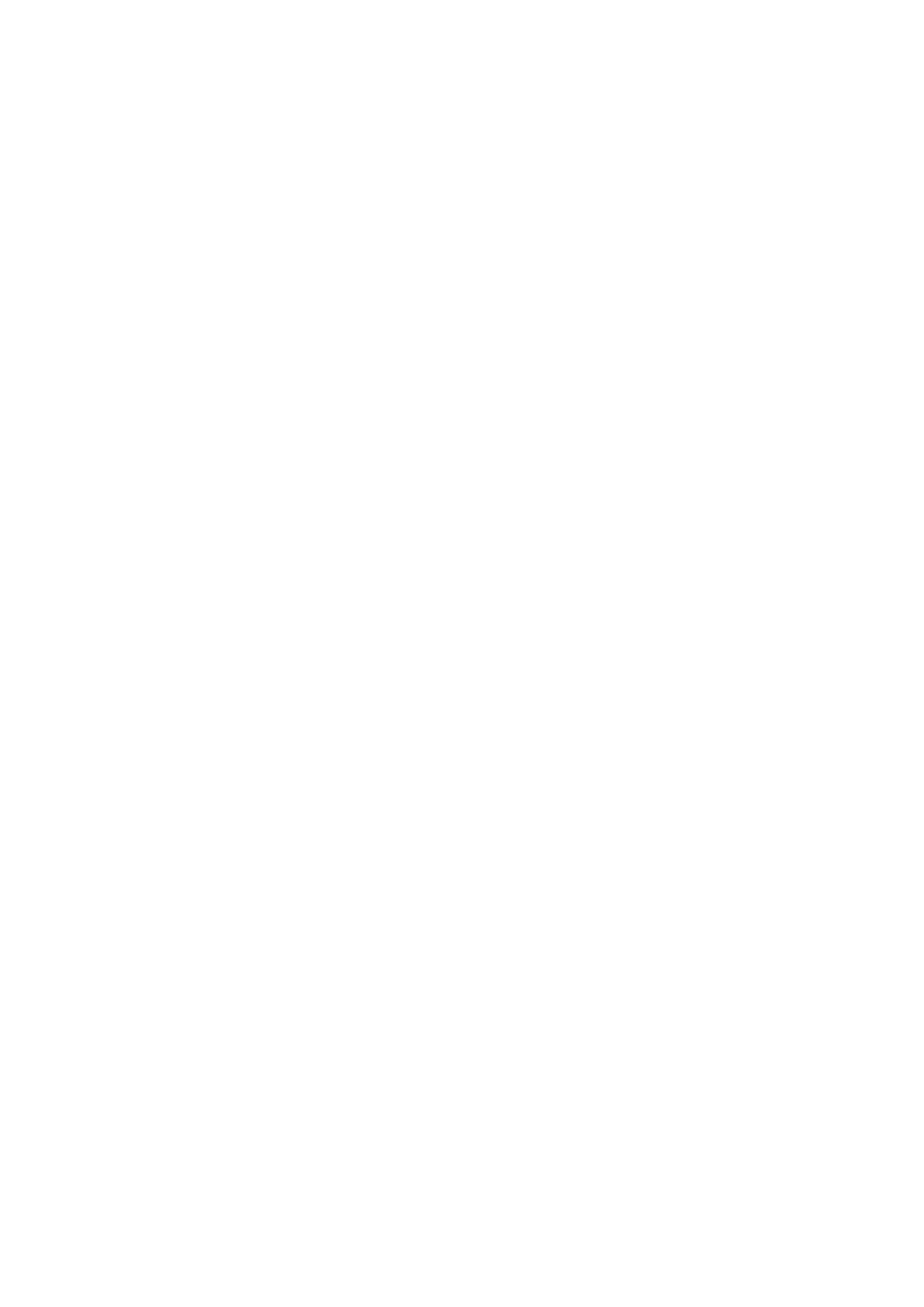## **MODULE 1**

- Unit 1 Meaning of Cooperative
- Unit 2 Scope of Comparative Cooperative
- Unit 3 Historical Development of Comparative Cooperative
- Unit 4 Approaches to the Study of Comparative Cooperative
- Unit 5 Factors for Sustain the Learning of Comparative Cooperative

## **UNIT 1 MEANING OF COOPERATIVE**

## **CONTENTS**

- 1.0 Introduction
- 2.0 Objective
- 3.0 Main Content
	- 3.1 Cooperative
	- 3.2 The Meaning of Comparative Cooperative
- 4.0 Conclusion
- 5.0 Summary
- 6.0 Tutor-Marked Assignment
- 7.0 References/Further Reading

## **1.0 INTRODUCTION**

Cooperative and comparative cooperative as concepts can be given different interpretation. The reason is that different people from different angles will see them from different perspectives. In other words, there can be as many definitions to the concepts of Cooperative and Comparative Cooperative.

## **2.0 OBJECTIVE**

At the end of this unit, students should be able to:

- provide an acceptable definition to Cooperative
- explain the concept of Comparative Cooperative.

## **3.0 MAIN CONTENT**

## **3.1 Cooperative**

Cooperatives exist in all organizations or economic system irrespective of the nature of the organizations and the economic system practices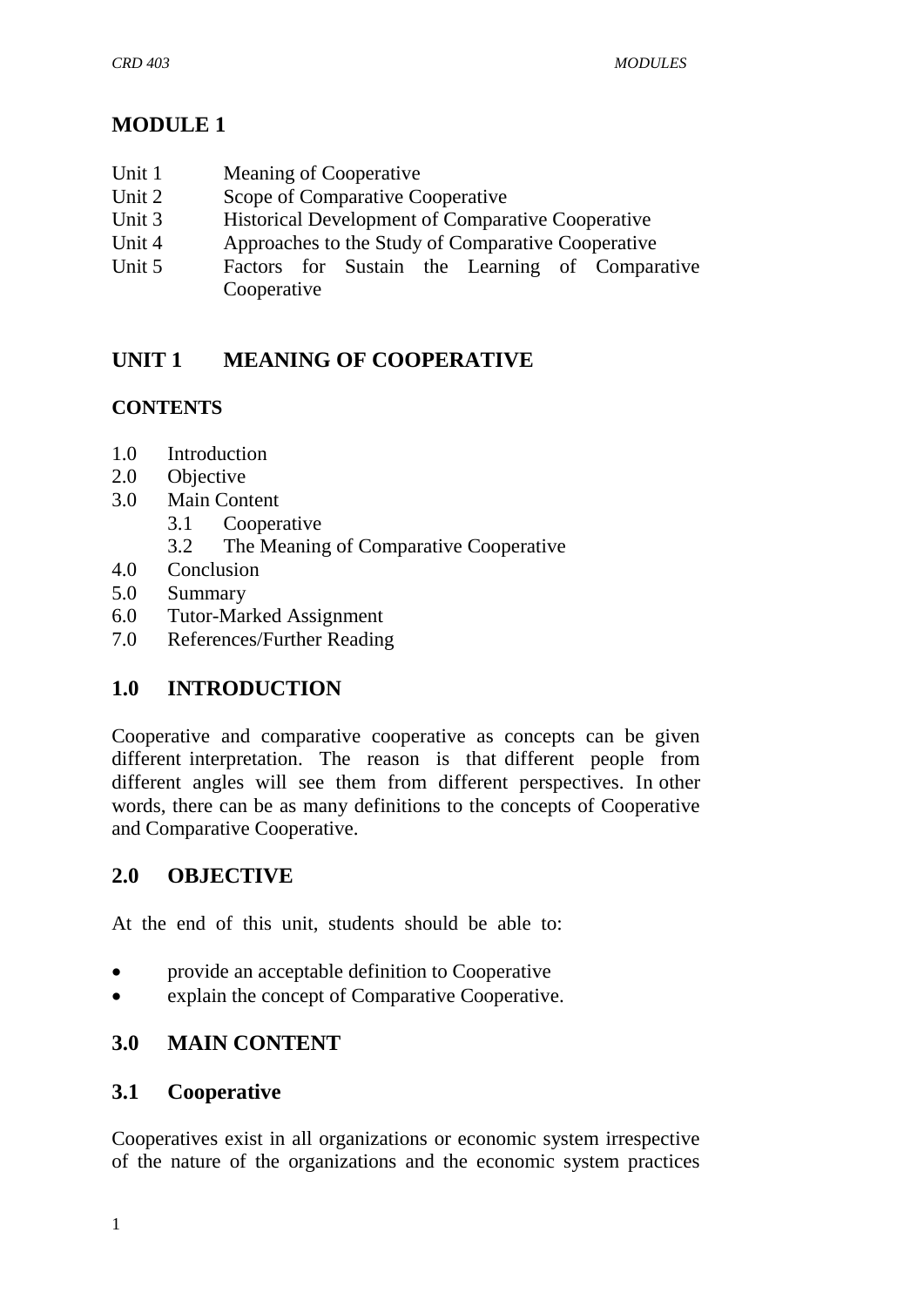throughout the universe. It operates in public as well as private firms and planned economy as well as free enterprise economy.

Cooperative is very difficult to pin to a particular definition, because the concept may be perceived from different angles. The concept of cooperative and cooperation will be used interchangeably and this has been traced to two Latin words. The term co-operation is derived from a Latin word "co-operari" where the word (CO) means "with" and (OPERARI) means "to work". Thus co-operation means "working together" so those who want to work together with some common economic objectives can form a society which is termed "Co-operative Society". It is a voluntary association of persons who work together to promote their economic interest. It works on the principle of self-help as well as mutual help. The main objective is to provide support to the members. Nobody joins a cooperative society to earn profit. People come forward as a group, pool their individual resources, utilize them in the possible manner, and derive some common benefit out of it.

In 1981, Roy defined Co-operative as a business voluntarily organized, operating at cost, owned and capitalized, controlled, democratically by member-patrons who are the users and share risk and benefits according to their participation in the society. (Lambert, 1963) described Cooperative as an enterprise formed and directed by an association of users applying within itself the rule of democracy and directly intended to serve both its members and community as a whole. (Calvert, 1959) viewed it as a form of organization where members voluntarily associate together as human beings on the basis of equality for the promotion of economic needs. Basic to all these viewpoints is the issue that Cooperative is based on the values of self-help, self responsibility, democracy and equality and that co-operative members believe in the ethical values of honesty, openness, social responsibility and caring for others.

Reeves opined in 2003 that the best way of pushing back the limit of economic problems of scarcity is by working together. This is because more can be accomplished when people coordinate their efforts with each other and take concerns and talents of other into considerations. (Olesin, 2007) described the idea of cooperation to be that "what everybody saves is pooled and members can take loans either to buy households items, vehicles, lands, houses or do business, but there is a bond that the borrowers must benefit from the same pool".

Cooperatives tend highlight the underlying but centrally important issues of an autonomous association of persons united voluntarily to meet their common economic, social and cultural needs and, control, power and interests together with the mechanisms and techniques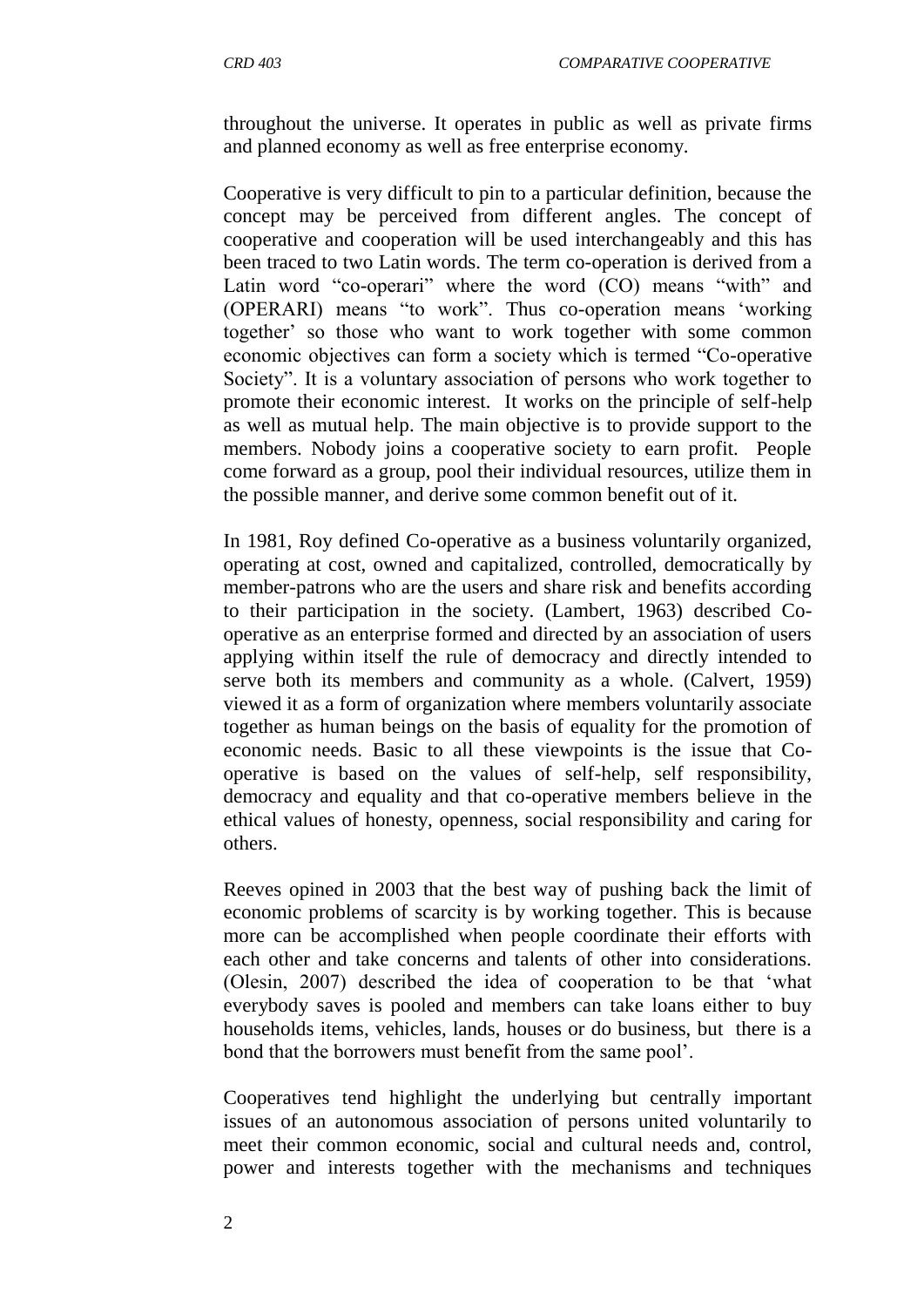aspirations through a jointly owned and democratically controlled enterprise.

## **3.2 The Meaning of Comparative Cooperative**

Naturally, human beings are in the habit of making comparison of the things that are around them particularly when such things exist in different places. This may be done as a result of man's desire to know the relationship existing between, or among the things being compared. Man may also involve himself in this kind of a business when he wants to choose between two things before him. The idea of comparison is not peculiar to the people in the business of cooperative alone but comparison can take place wherever we have two or more things at the same time either for the purpose of having a better understanding of the relationship existing between them or for the purpose of having a better choice.

Like other concepts, comparative cooperative is a concept that attracts varied interpretations or definitions. In other words, there are as many definitions as there are many Cooperative Comparativists. Lawal, (2013) gives the following definitions for the concept. (a). A study of how the development of cooperative in the past, across the ages and continents, has influenced the development of cooperative in particular countries. (b). A study of how the philosophy, objectives and aims, policy and practice of cooperative in other countries influence the general development, policy and practice of education in a particular country. (c). A field of study dealing with the comparison of current educational theory and practice in different countries for the purpose of broadening and deepening understanding of cooperative problems beyond the boundaries of one's own country, (d). A study of the cooperative systems of two or more countries, and of the management and administrative machineries set up to implement or to control the implementation of policies at various levels of cooperative unions and two or more Coop systems. From the above definitions, the study of Comparative Cooperative allows the person involved to have a better understanding of the system of cooperative outside his own country.

Emejulu, 2015 in his opinion in class interaction on the concept of comparative cooperative, defines the subject asa systematic method of investigation cooperatives societies relating to two or more countries which have analytic rather than descriptive implications involves in exploring institutions and cross national boundaries, such as the cooperative marketing roles and behavior of inter-non-governmental organization, cooperative enterprises and union.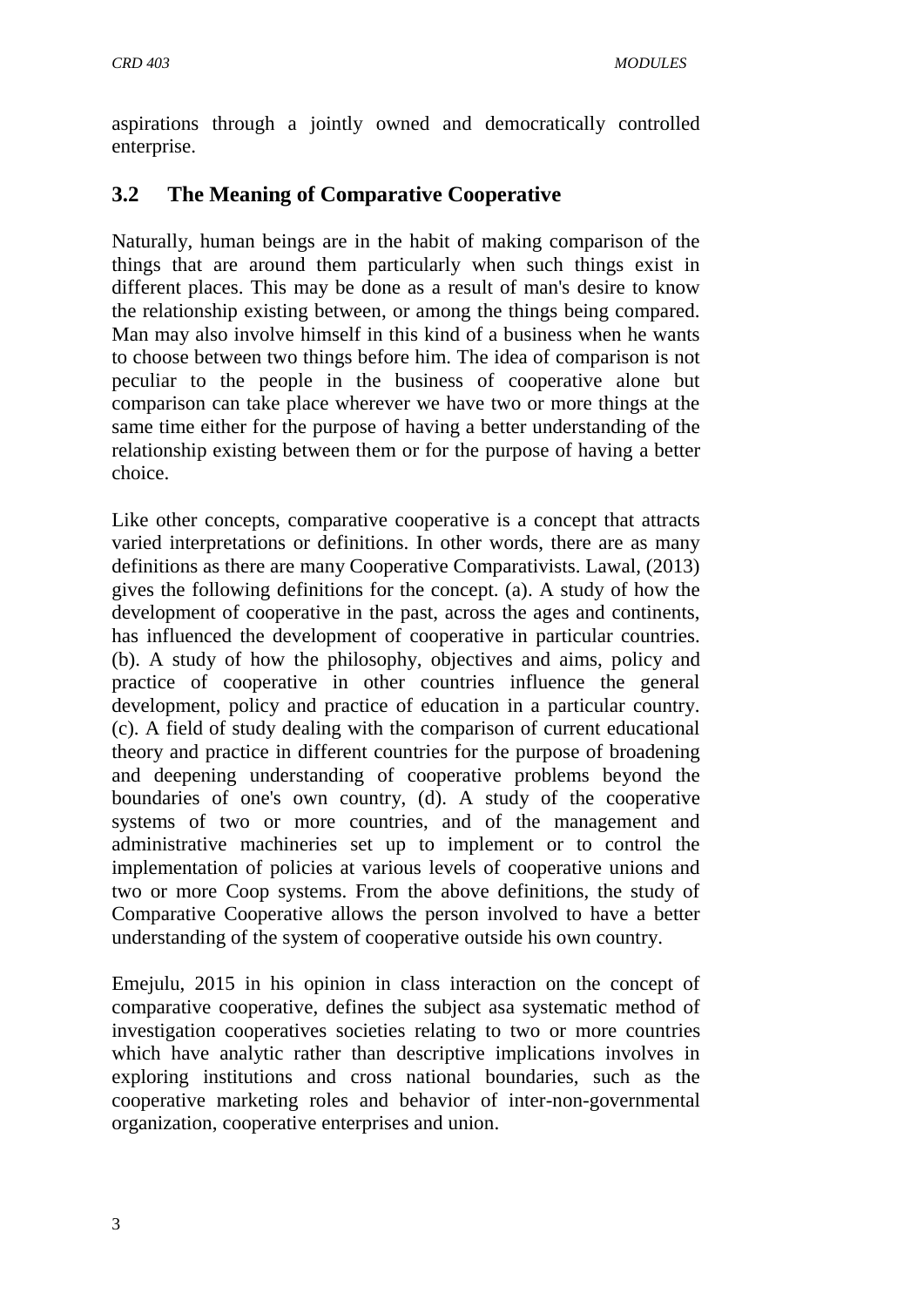According to Lawal and Oludimu (2010), Comparative cooperative studies may involve describing, analyzing comparing and contracting different cooperative programmes and practices within a society, state, region and two or more countries.

Lawal, (2009), posits that most studies of cooperative studies have focused on the institutions involved with autonomous association of persons united voluntarily to meet their common economic, social and cultural needs and other forms of cooperative regulations. Adopting a comparative approach to cooperative study requires not only insights from several discipline but also knowledge of different national context.

## **4.0 CONCLUSION**

In modern cooperative organizations development comparism occur in (order/other to cater for activities such as welfare of the member/workers, job security, cooperative insurance, interpreting the cooperative laws governing society, members and patronage managing the organization-union relations, trade disputes and role of parties involved in comparative comparatives.The unit above discussed different definitions of comparative cooperative.

## **5.0 SUMMARY**

In this unit, you have learnt about: the Meaning of Cooperative and Comparative Cooperative.

## **6.0 TUTOR MARKED ASSIGNMENT**

1. Define the term Comparative Cooperative

## **7.0 REFERENCE/FURTHER READING**

- Daniel, H (2006), Dictionary of Management, Academic (India) Publishers. New Delhi. **Encyclopedia of Business, 2nd ed.**  [Reference for Business.](http://www.referenceforbusiness.com/index.html)
- David, A. S. (1998). Essential Information on Cooperative Credit Societies (CTCS/CICS), Dac-print Publishers, Ibadan, Nigeria.
- Epetimehin, F.M, (2006). Understanding the Dynamics of Cooperatives, ICReTI Publishing house Ibadan, Nigeria.
- Fred, E (2006), Introduction to Co-operatives Course Material on COP 101National Open University of Nigeria, pp1-6.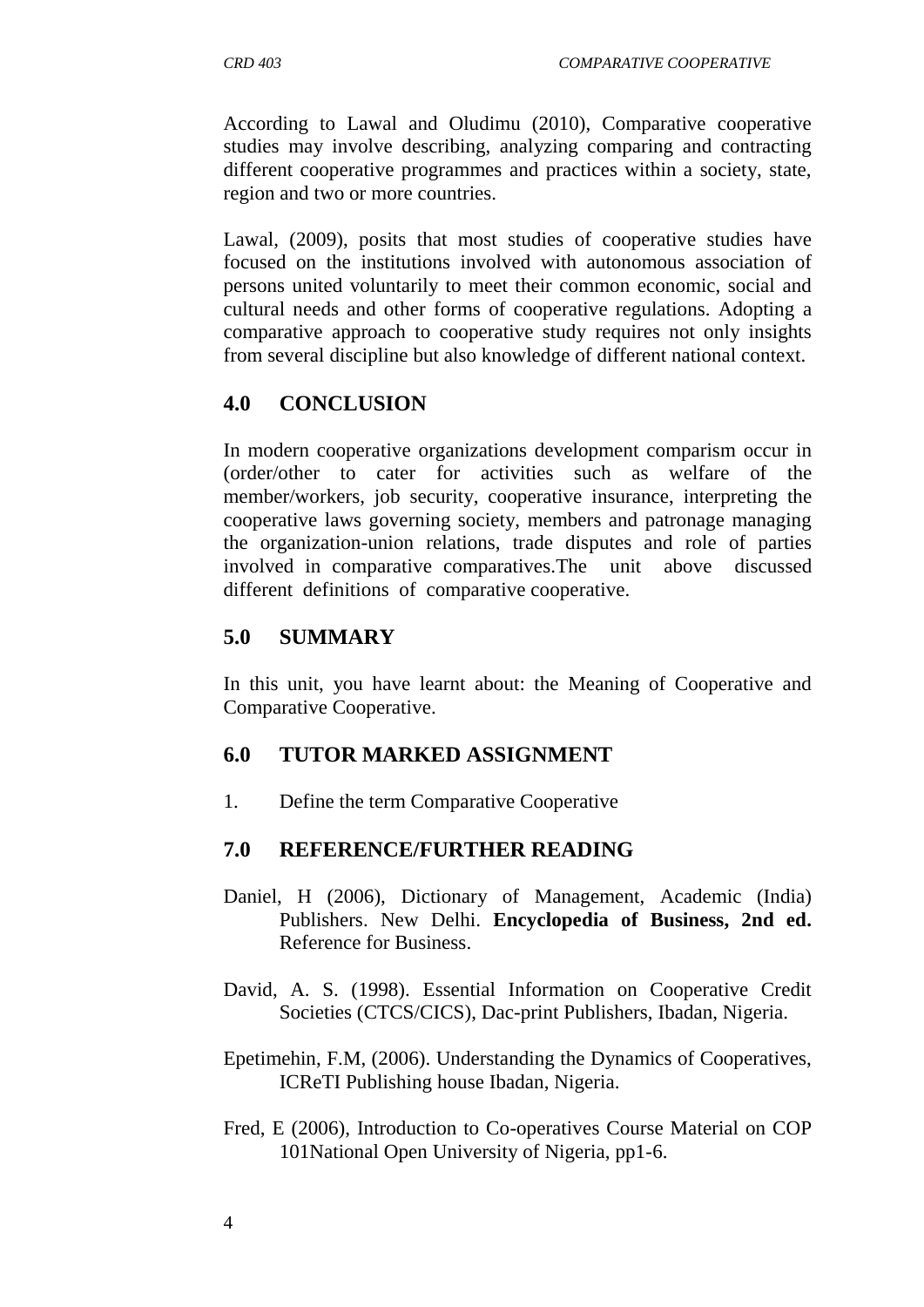- Lawal, K. A. A and Oludimu, O. L (2011),Management Theory, Practices and Focus, Asogun Published, Ibadan, Nigeria, pp 130- 139.
- Lawal, Kamaldeen. A .A (2012) Nigeria& International Cooperation COP 216, NOUN Course Material on WEB in Press.
- Lawal, Kamaldeen .A .A (2013) Cooperative Development in Europe, America and Africa, In Oluyombo, O. O.; Cooperative and Microfinance Revolution, Soma Published, Lagos, Nigeria.
- Lawal, Kamaldeen .A .A and Abdullah, T. O (2016) Understanding Comparative Cooperative in Press.
- Roy, E. P. (1981), Cooperative: Development, Principles and Management, Interstate Printers and Publishers, INC.USA pp1- 110.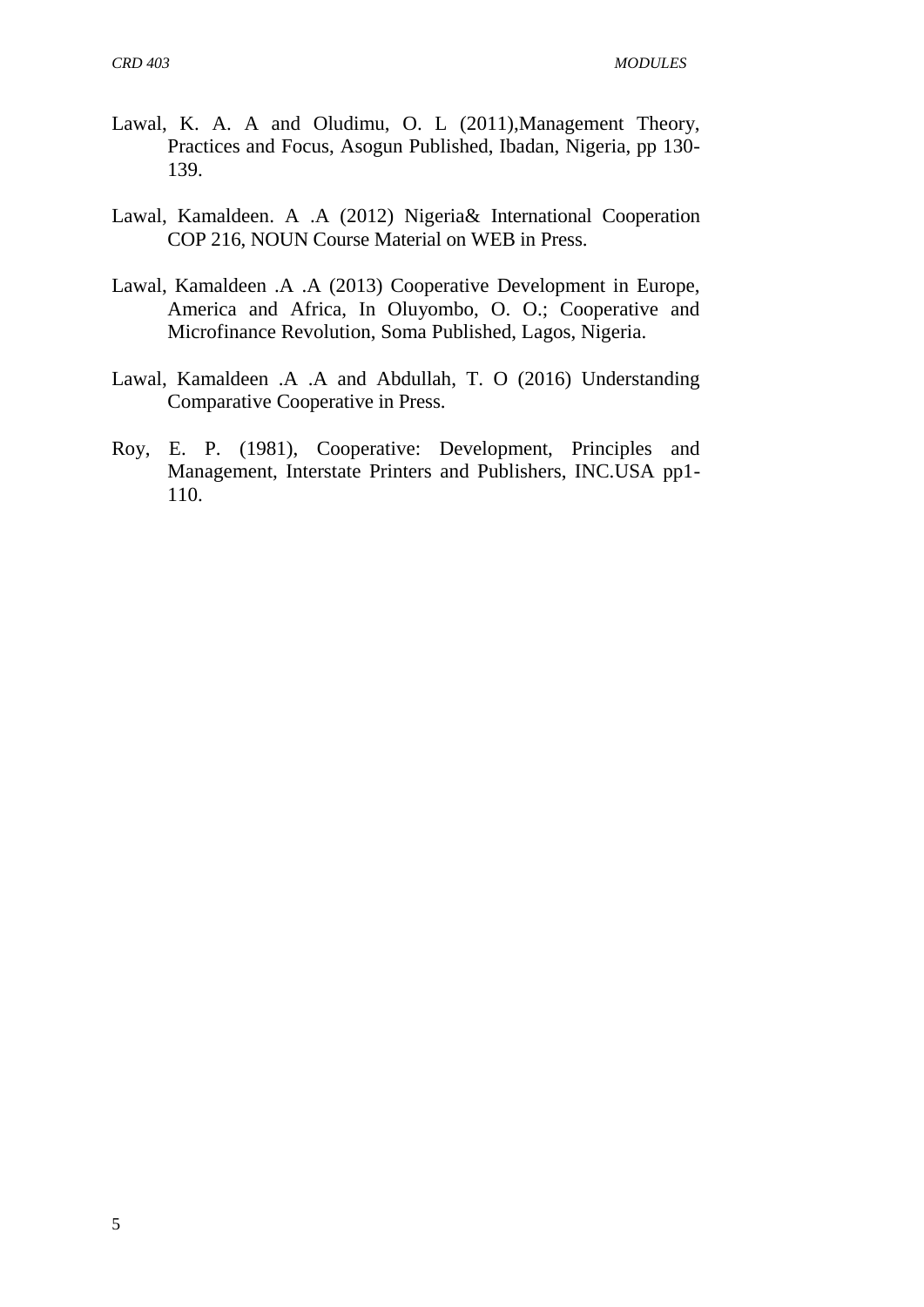## **UNIT 2 SCOPE OF COMPARATIVE COOPERATIVE**

#### **CONTENTS**

- 1.0 Introduction
- 2.0 Objective
- 3.0 Main Content
	- 3.1 The Scope of Comparative Cooperative
	- 3.2 The Purpose of Comparative Cooperative
	- 3.3 Other Reasons for Studying Comparative Cooperative include:
- 4.0 Conclusion
- 5.0 Summary
- 6.0 Tutor-Marked Assignment
- 7.0 References/Further Readings

# **1.0 INTRODUCTION**

Exposing students to the scope of comparative cooperative will afford the students the opportunity to have an idea of other disciplines from where comparative cooperative draws ideas or points.

## **2.0 OBJECTIVES**

At the end of this unit, you should be able to do the following:

- explain the scope of comparative cooperative.
- discuss the purpose of comparative cooperative
- explain the reasons for studying comparative cooperative.

## **3.0 MAIN CONTENT**

## **3.1 The Scope of Comparative Cooperative**

The term "scope" according to Longman dictionary of contemporary English could mean: (a). The area within the limit of a question, subject, action etc. (b). Space or chance for actions or thought. From the above, scope of comparative cooperative means the area or areas covered by the discipline. The scope of the subject also connotes the various subjects or disciplines from where Comparative cooperative draws its information directly or indirectly. A critical look at the various definitions of the discipline no doubt reveals that Comparative Cooperative is an interdisciplinary subject since it relies on other subjects to be able to accomplish its objectives. As an interdisciplinary subject, its scope covers the historical development of education right from the Roman as well as the Greek civilization. It also includes the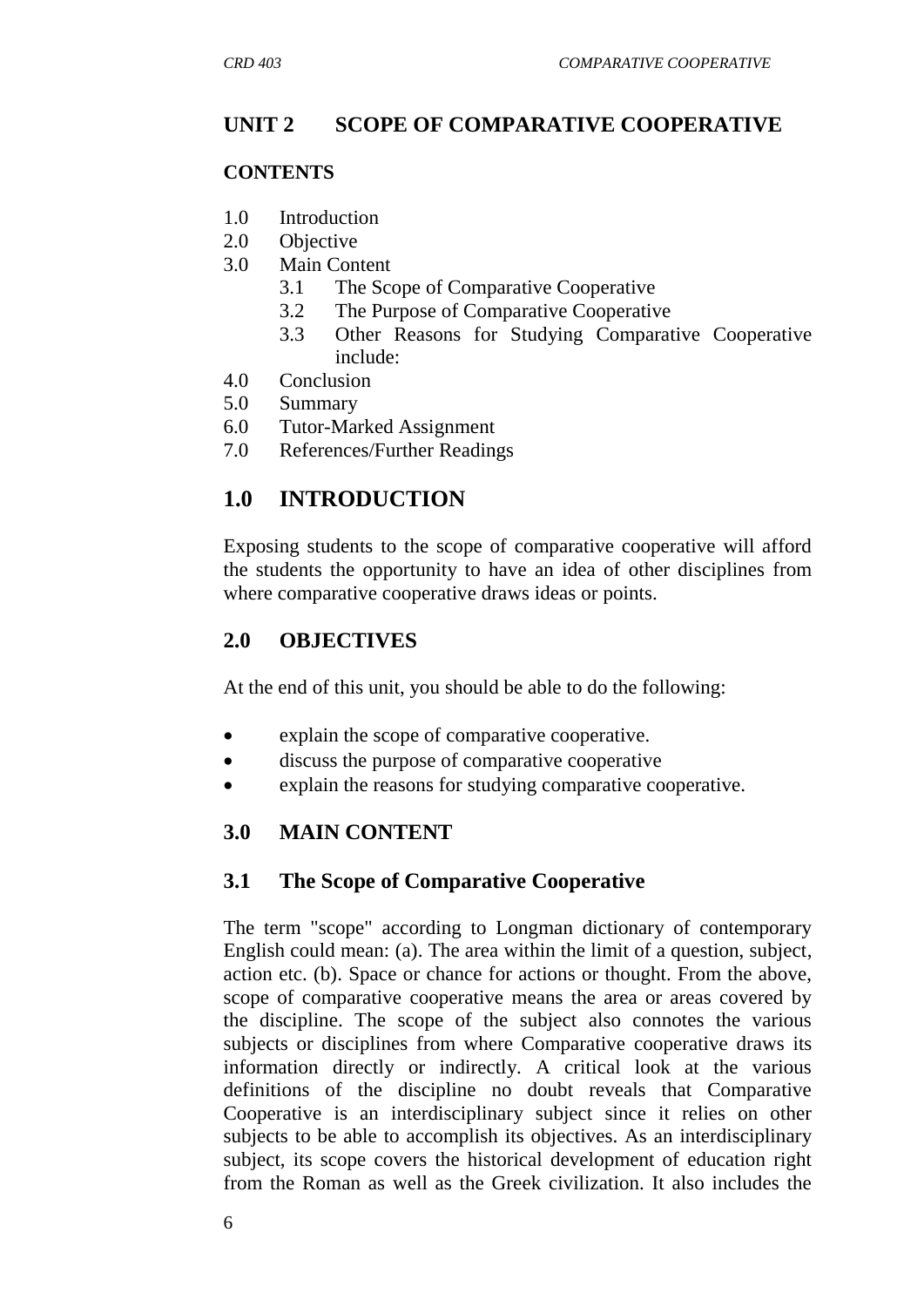historical development of non-formal cooperative in any country of study. The discipline has its scope extended to the purpose or purposes of cooperative systems of the countries being studied, an investigation into the similarities as well as differences existing in the cooperative practices of the countries under investigation. However, subjects from where Comparative Cooperative draws its contents include the following:

(a). Economics (b). Business studies (c). Sociology Education (d). Psychology (e). Finance (f). Political science (g). Management (h). Statistics and Mathematics (j). The International relations. above explanation clearly shows that the subject is not independent of other subjects; it is a discipline that relates to other subjects for the accomplishment of its aims and objectives. It may be reasonably concluded that the interdisciplinary nature of the subject has contributed to the wideness of the discipline.

## **3.2 The Purpose of Comparative Cooperative**

Comparative cooperative like other disciplines being offered in the education institutions is not a purposeless subject. In other words, the subject has some goals which it aims at achieving. While giving the purpose of comparative cooperative, Hans (1992) concludes that: The analytical study of these factors from historical perspective and the comparison of attempted solution of resultant problems are the main purpose of comparative cooperative.

It can be concluded from the above that comparative cooperative tries to compare cooperative system, problems as well as the solutions applied to such problems with a view to helping one's cooperative practices. The purpose of Comparative Cooperative was given by Mallinson (1975) when he noted that: To become familiar with what is being done in some countries ... and why it is done, is a necessary part of the training of all students of cooperative issues of the day. Only in that way will they be properly fitted to study and understand their own systems and plan intelligently for the future which given the basic socio-economic cultural changes that have taken place with such astonishing throughout the nineteenth and twentieth centuries, is going to be one where we are thrown into ever closer contact with other peoples and other cultures.

From the above, it is evident that the study of Comparative Cooperative assists the learners to understand their cooperative systems better. In his own contribution to the purpose of comparative cooperative, Marc - Antoine Jullien de Paris (1817) cited in Hans (1992) notes that: The purpose of Comparative coop is to perfect national systems with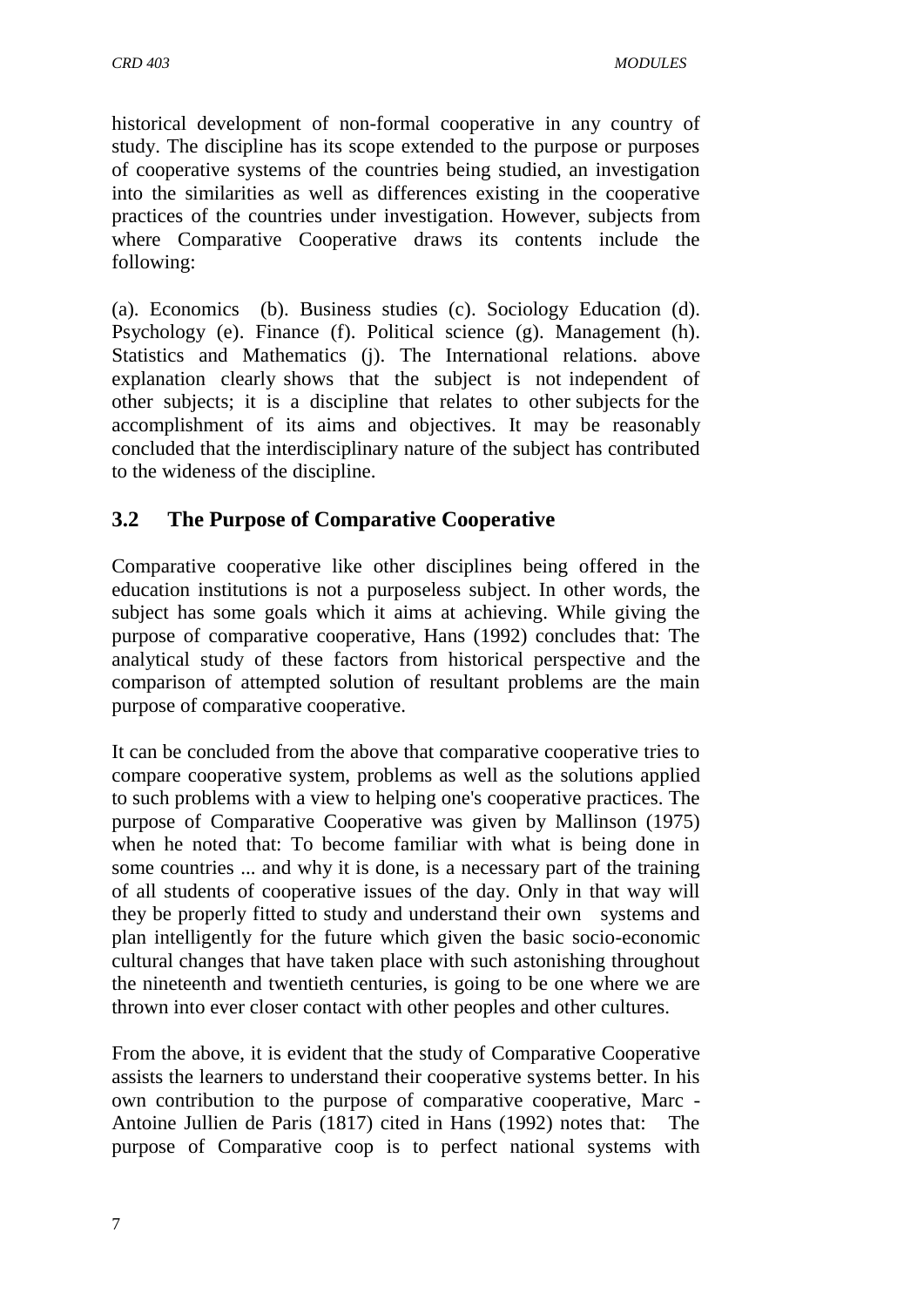modifications and socio-economic changes which the circumstances and local conditions would demand.

Like other Cooperative Comparativsts, the purpose given above is a pointer to the fact that the study of Comparative coop assists in the flexibility of coop systems of one's country. The need for comparative cooperative studies arises from the fact that attainment of cooperative organizational goals is largely influenced by the type, style, structures, sizes, growth and development of relationships that exist between the individuals members and the society for instance, issue such as basics needs. Socio-economic needs, security, productivity and some per amount important for conductive organizational and economy prerequisite for productivity achievement.

Also, the purpose of Comparative cooperative is to discover the underlying principles which govern the development of all national cooperative systems.

## **3.2.3 Other Reasons for Studying Comparative Cooperative include:**

- (a). To assist in the understanding of one's educational institutions as well as cooperative practices.
- (b). To assist in the understanding of the factors that are responsible for various cooperative growth and changes.
- (c). To educate the members and non-members on the procedure through which cooperative activities issues and changes occur in community and society.
- (d). To contribute not only to the cooperative development of the society but also to the general development of the society.
- (e). To serve as an academic discipline.
- (f). To assist in solving one's socio-economic problems
- (g). To open one's eyes to the cooperative philosophies, theories and practices of other countries.
- (h). To assist both the members and non-members of discipline in gathering reliable information concerning cooperative system.
- (i). To assist in the Promotion of international relationship.
- (j). To contribute to the formulation of a country's cooperative systems.

## **4.0 CONCLUSION**

Comparative cooperative is an interdisciplinary course as it borrows ideas from other subjects. As a course of study, it has reasons for being taught and being learnt by the individual who have interests.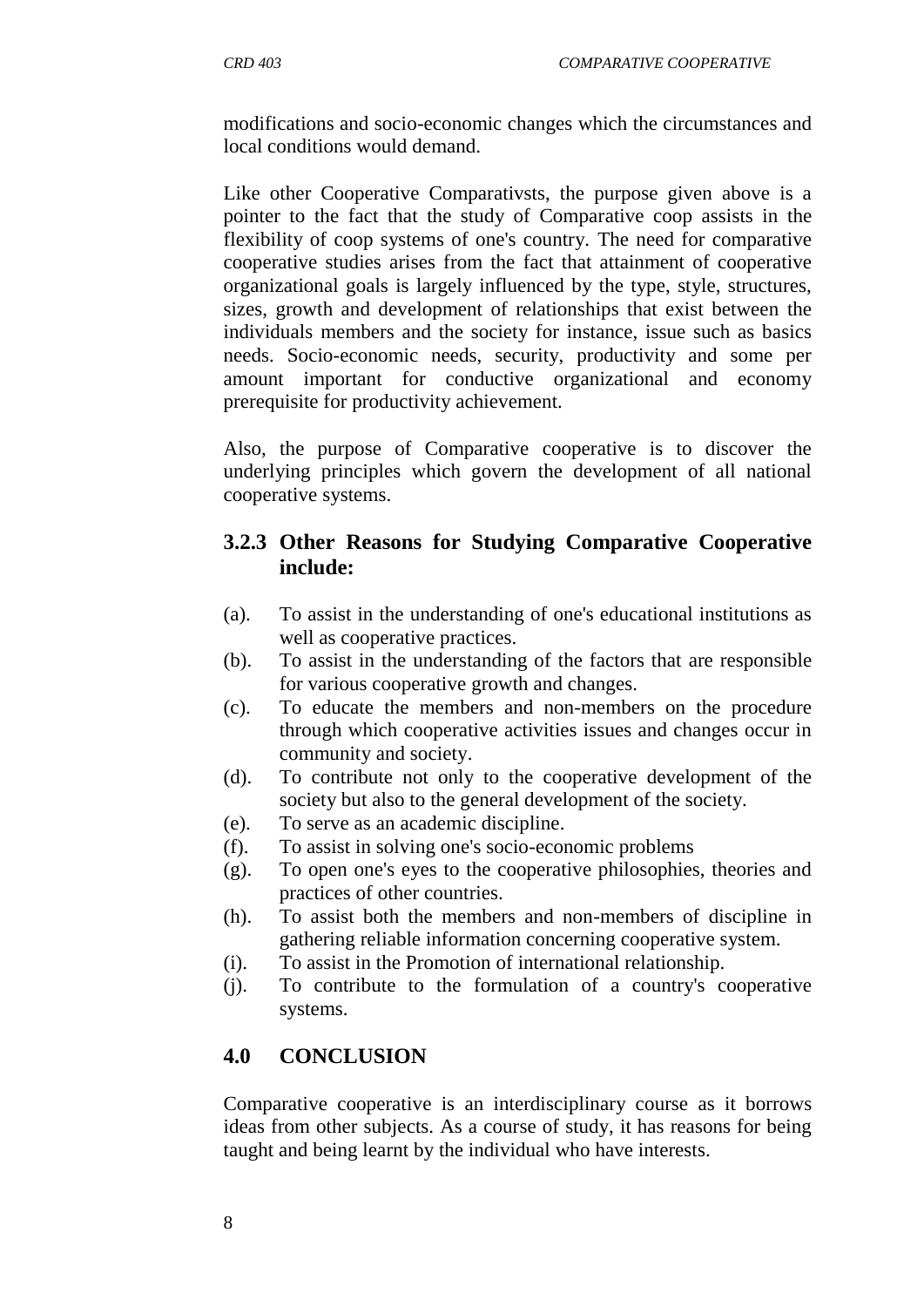## **5.0 SUMMARY**

In this unit, you have learnt about the scope of comparative cooperative, the purpose of comparative cooperative and other reasons for studying comparative cooperative.

## **6.0 TUTOR MARKED ASSIGNMENT**

1. Mention five reasons for studying comparative cooperative.

## 7**.0 REFERENCES/FURTHER READINGS**

- Birchall, Johnston. (1997). *The International Cooperative Movement.*  Manchester, UK: University of Manchester Press, pp.
- David, A. S. (1998). Essential Information on Cooperative Credit Societies (CTCS/CICS), Dac-print Publishers, Ibadan, Nigeria.
- Daniel, H (2006), Dictionary of Management, Academic (India) Publishers. New Delhi. **Encyclopedia of Business, 2nd ed.**  [Reference for Business.](http://www.referenceforbusiness.com/index.html)
- Epetimehin, F.M, (2006). Understanding the Dynamics of Cooperatives, ICReTI Publishing house Ibadan, Nigeria.
- Fred, E (2006), Introduction to Co-operatives Course Material on COP 101 National Open University of Nigeria, pp1-6.
- Furlough, Ellen, and Carl Strikwerda, eds (1999). *Consumers Against Capitalism?: Consumer Cooperation in Europe, North America, and Japan, 1840-1990* Lanham, MD:
- Lawal, Kamaldeen .A .A and Abdullah, T. O (2016) Understanding Comparative Cooperative in Press.
- Lawal, Kamaldeen .A .A (2012) Nigeria& International Cooperation COP216, NOUN Course Material on WEB in Press.
- Lawal, Kamaldeen .A .A (2013) Cooperative Development in Europe, America and Africa, In Oluyombo, O. O.; Cooperative and Microfinance Revolution, Soma Published, Lagos, Nigeria Longman Dictionary of Contemporary English.
- Rowman & Littlefield, G.F Ortmann & R.P King1 *(March 2007)* Agricultural Cooperatives I: History, Theory and Problems, *Agrekon, Vol 46, No 1.*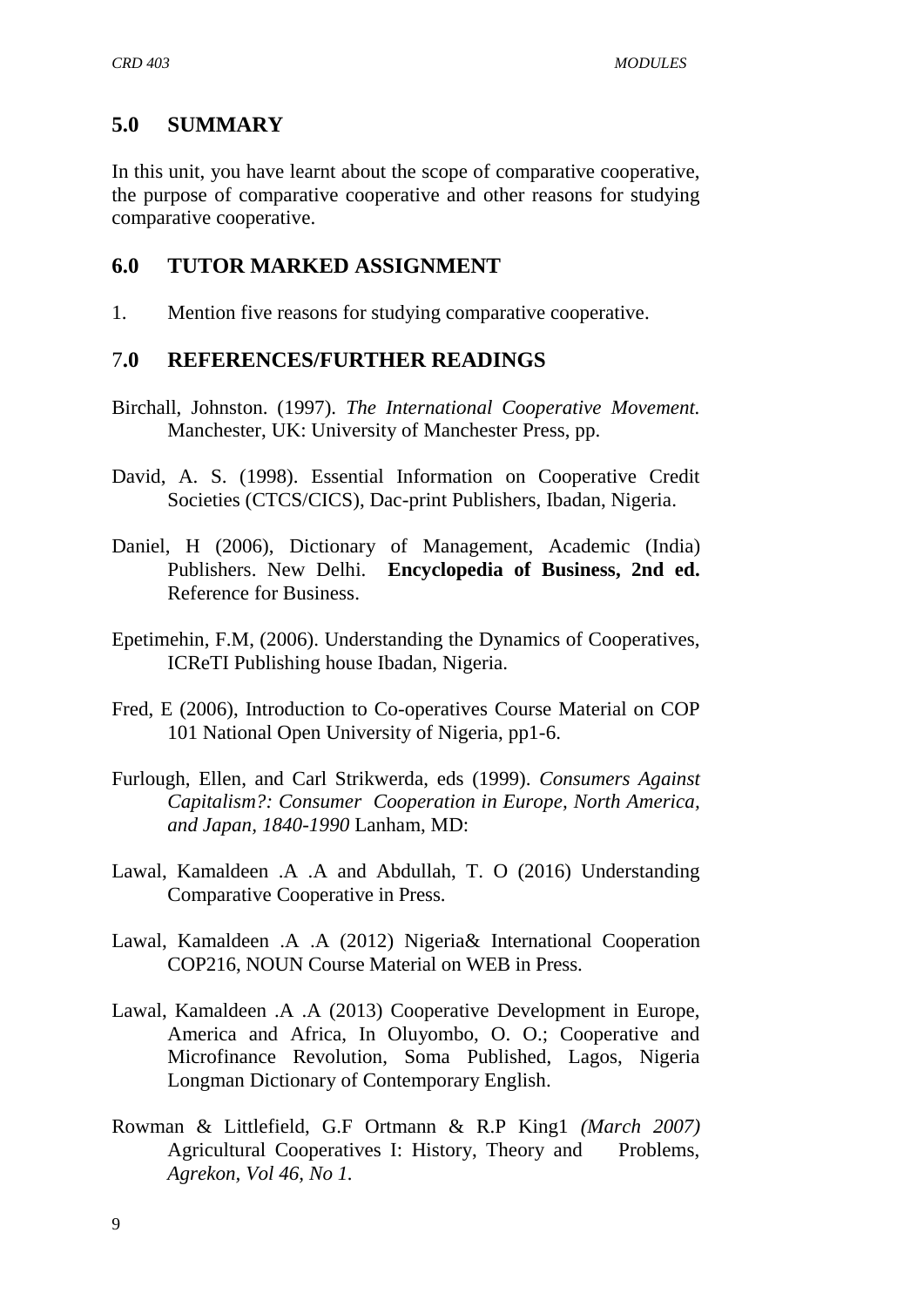## **UNIT 3 HISTORICAL DEVELOPMENT OF COMPARATIVE COOPERATIVE**

#### **CONTENTS**

- 1.0 Introduction
- 2.0 Objective
- 3.0 Main Content
	- 3.1 Historical development of comparative cooperative
	- 3.2 Phases in the Development of Comparative Cooperative
	- 3.3 Ancient Egyptian Era between (3100 to 1150 BC)
		- 3.3.1 Babylonian Era
		- 3.3.2 The Early Greek Era between 3000 to 325 B.C
		- 3.3.3 Ancient Chinese Associations 200 B.C
		- 3.3.4 The Roman Era, 510 B.C to 475 A.D
		- 3.3.5 The Early Christian Era, 1-313 A.D
		- 3.3.6 The Rise of Islam 600-1490 A.D
		- 3.3.7 The Middle Age, 500-1400.A.D
		- 3.3.8 Renaissance (recovery) Period 1400-1750 A.D
		- 3.3.9 The industrial Revolution 1750-1944 A.D
		- 3.3.10 The ATOMIC and SPACE AGE
	- 3.4 Factors influence the comparative cooperative practice of any country:
	- 3.5 Factors responsible for increased interest in the study of Comparative Cooperative
- 4.0 Conclusion
- 5.0 Summary
- 6.0 Tutor Marked Assignment
- 7.0 References/Further Readings

## **1.0 INTRODUCTION**

The historical development of comparative cooperative can be divided into stages. They are stage development of comparative cooperative.

## **2.0 OBJECTIVE**

At the end of this unit, you should be able to:

- explain the historical development of comparative cooperative,
- mention and explain factors influence the comparative cooperative practice of any country,
- itemise and explain factors responsible for increased interest in the study of Comparative cooperative.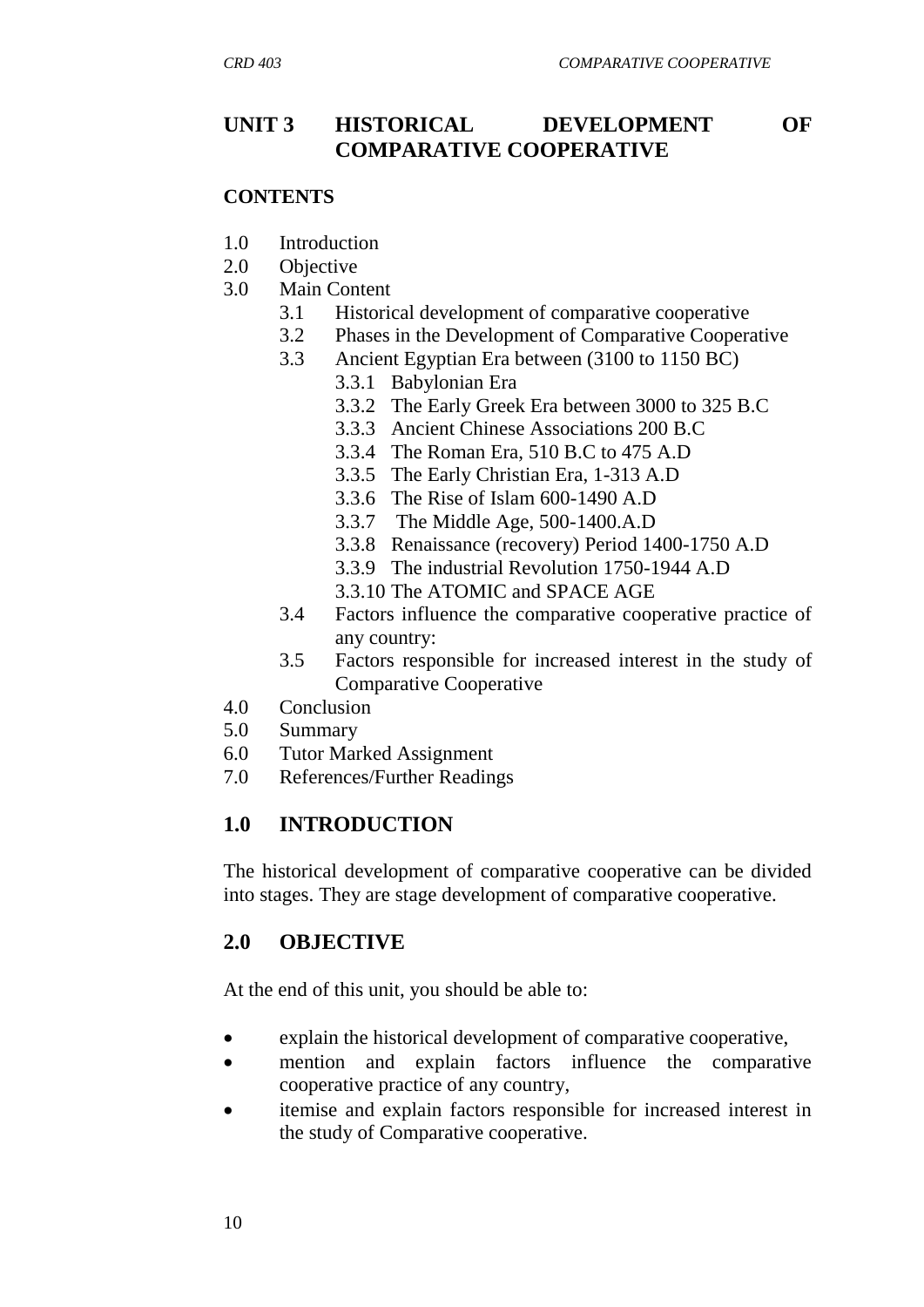# **3.0 MAIN CONTENT**

## **3.1 Historical Development of Comparative Cooperative**

Comparative Cooperative was not really Comparative but descriptive as the people were mostly concerned with the description of cooperative systems of each country without necessarily comparing one cooperative systems with another. The origin and growth of cooperation are as old as human race. Co-operatives started as an urban consumer retail enterprise but later spread to rural areas amongst farmers. During the latter part of the nineteenth century, the concept engulfed several parts of Europe and North America. Early in the twentieth century, the cooperative movement spread to Indian and gradually to other Asian and African countries, mainly courtesy of the colonial administrators. Presently, the cooperative form of business organization is an international movement. Although some associate it"s with socialist or communist country. (Roy, 1980).

However, the 19th Century witnessed an increased interest in the study of Comparative cooperative as cooperative started to be studied in a Comparative form. As a matter of fact, what can be regarded as serious studies in the field of Comparative cooperative could be traced to the early 19th century after the Napoleonic wars. Since there was no war among the Europeans, there was peace among them and they needed something that could enhance their interaction with one another. Therefore, a consideration was given to the study of comparative education as a strong channel through which the youths of various European countries could be more unified. To this end, various individual scholars, researchers in different disciple travelled to different part of the world and on their return, they write and published their findings on socio-economic, human wants and basic necessities, welfare infrastructures and institutions in the countries visited such as Great Britain, France, Switzerland, Italy Saudi Arabia, Egypt, Germany, Canada, Korea Japan, as well as Holland.

## **3.2 Phases in the Development of Comparative Cooperative**

The phases in the historical development of Comparative cooperative can be divided into eleven namely: (a) Ancient Egyptian Era between (3100 to 1150 BC) (b) Babylonian Era (c) The Early Greek Era between 3000 to 325 B.C (d) Ancient Chinese Associations 200 B.C (e) The Roman Era, 510 B.C to 475 A.D. (f ) The Early Christian Era, 1-313 A.D (g) The Rise of Islam 600-1490 A.D (h) The Middle Age, 500- 1400.A.D (i) Renaissance (recovery) Period 1400-1750 A.D (j) The industrial Revolution 1750-1944 A.D (k) The ATOMIC and SPACE AGE.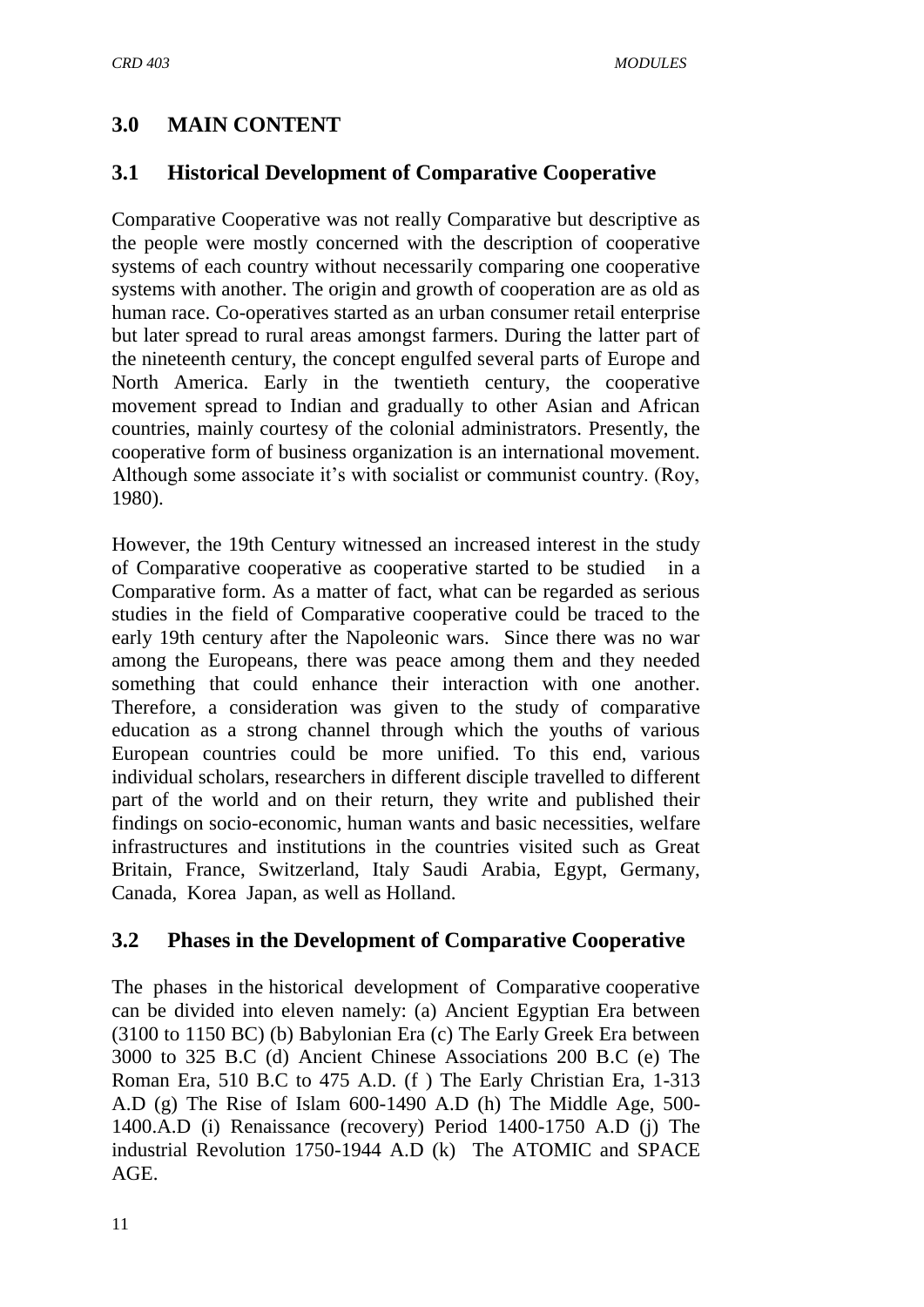## **3.3 Ancient Egyptian Era between (3100 To 1150 B.C)**

Roy (1981), and Lawal and Oludimu (2011), are of the same opinion and observation that the evolution and growth of cooperation can be traced down to **Ancient Egyptian Era between (3100 to 1150 B.C)** as the main period of development. The cooperative has evolved from a religion-oriented institution to a more formalized business-oriented organization serving economic rather than spiritual needs. The nature of development was craftsmen and artisan associations.

## **3.3.1 Babylonian Era 510 B.C to 475 A.D**

Roy (1981) noted that between 3000 to 540 BC, some agricultural lease had cooperative features history and documents indicating that the tenants famers in cooperatives kept strict account of their enterprises instead of hiring themselves out to large estate owners. They were enabled by law to achieve economic freedom and independence. Also the prevanlence of credit transaction among the ancient Babylonians doubtless led to the creation of loan societies to assist the small farmers and craftsmen who sought to protect the poor and weak against the injustices that were ramped among the powerful rich.

## **3.3.2 The Early Greek Era between 3000 to 325 B.C**

This era was created for cult of the dead buried in accordance with the rituals of their religion and assured its members of a burial place decent for funeral and aimed at promotion of mutual assistance. The religion and cultural association known as "Orglonen" and "Thiasi" burial benefit societies. The services are to assist members traveling with care and information, to aid the poor to temporarily impoverished and permitted to operate in freedom and safety as observed by Henderson (1969) and Roy (1981).

## **3.3.3 Ancient Chinese Associations 200 B.C**

The nature of development was loan and credit association during the Hon DYNASTY before the Christian era, when PONG KOONG, A RICH and influential Chinese, instituted the first money-lending society bearing cooperative features. Roy (1981), enumerated the characteristic features as:

- 1. A limited society, all members contributed equal amounts.
- 2. A system of fines for non- payment of contribution of the fund.
- 3. Competitive bids for loans.
- 4. Equal division of profits.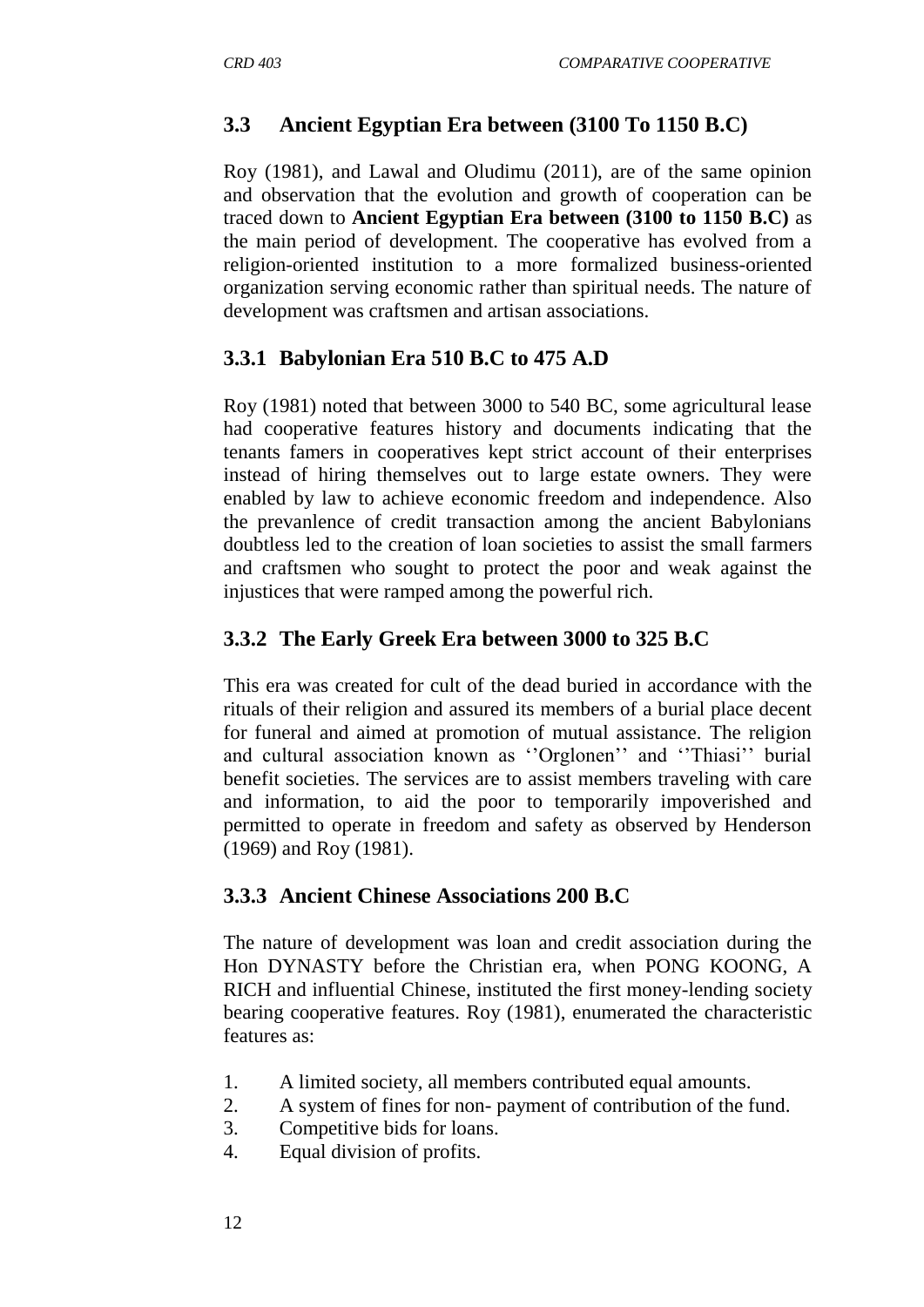5. Payment of dues, borrowed sum in installments and interest at stated intervals.

## **3.3.4 The Roman Era, 510 B.C to 475 A.D**

The nature of development was craftsmen's and burials benefits. The cooperative craftsmen organization called "Collegia" which appeared as early as the beginning of old Roman history. Henderson(1969) and Roy (1981), noted that the history credits the legendary king Numa Pompilus that established eight trade colleges such as carpenters, coppersmiths dyers, fullers, goldsmiths, flute players, shoemakers and potmakers they possessed no legal facilities for settling question regarding production, price and labour relations They were suppressed by the Roman ruler and later restored during Julies Ceasar regime.

## **3.3.5 The Early Christian Era, 1-313 A.D**

The nature of development was Artisan societies with burial benefits. Henderson (1969), Degler (1970) and Roy (1981) were of the same opinion that the birth of Jesus Christ constituted significant event in the world history. The Roman industry consisted of craftsmen and plantation agriculture known as *latifindal* were dominant. The peasant proprietors surrender their land to wealthy landlord in return for the right to remain on the land as tenants although rental payment had to be made to the landlords. While agriculture cooperative had no basis upon which develop and expand, the cooperative features existed was that of burial cooperatives for funerals expenses of members paid from funds obtained by common subscriptions.

## **3.3.6 The Rise of Islam 600-1490 A.D**

Lawal (2013), posited that the nature of development stressed on cooperation as part of faith based on the Holy Quran and Sunnah (practice) of prophet Muhammed (S.A.W). He was dissatisfied with conducts of trade and other business in and around Mecca. Muhammed (S.A.W) received supernatural instructions which embodied in the Quran Part of Quran emphasize the significance relative of cooperation, profit sharing based on capital contributed, no or zero interest, justice and equality distribution of wealth/income for the mere sake of wealth as a matter of faith. Also the Quran as a (constitution) keeps giving new guidance, knowledge and perspective to people at different times and in different geographical locations this comes in the form of "AYAT" a word that is often translated as verses, but that also means signs, which implies that the Quran is a books of signs, evidences of the Creator for the people who reflect. When GOD (ALLAH) ordered Muslims to form a group or an organization, He specified the purposes of the group or an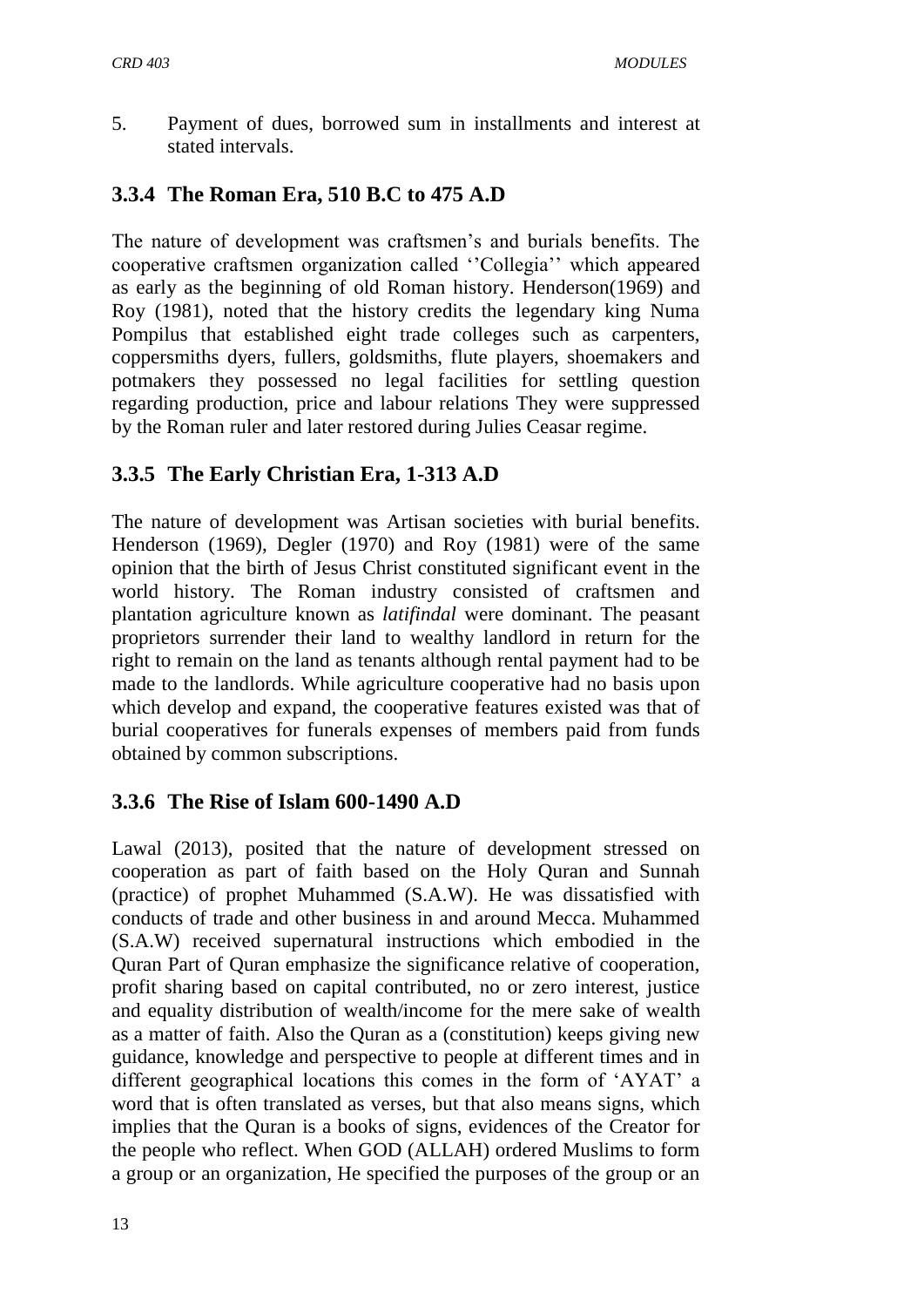organization, which were inviting towards goods enjoining what is right and forbidding evil has mentioned in the (Quran: 3:104).The cooperative was also looked upon as a unifying institution to better the economic, social and political conditions in the community. The essence of Islamic teaching certainly lent strong support to the cooperative idea. In addition, Islam established a real sense of collectiveness and community among companions of Muhammad, who were like one body that felt pain whenever one of its members suffered. Cooperation is needed among people, teams, department and countries in order to help improve the living conditions of their citizens in enhancing through training, value, caring and sharing to sacrificing humility, respect, and trust prevailing that foster teamwork and collective rewards to achieved success.

## **3.3.7 The Middle Age, 500-1400.A.D**

The Gilds developed and originated from Roman industrial colleges when Swiss dairymen were reported to have made cheese cooperative and anticipated the modern consumer cooperatives. The objective of gilds was to secure the positions of members craftsmen price, hours of labour and quality of output were carefully prescribed gilds afforded a center of social activities and maintained common funds which were drawn upon to pay funeral expenses of their members allowances to those physically incapacitated and grants to widows for a period of two years as observed by Henderson, (1969) and Roy (1981).

## **3.3.8 Renaissance (recovery) Period 1400-1750 A.D**

Roy (1981), The nature of development was joint stock companies. The commercial revolution was an integral feature of the joint stock companies developed because of the need for large sum of capital for voyages of exploration and colonization. The joint stock received a charter from the king which fixed responsibility, stated rights and obligations for the protection of stock and profit in proportion of the capital contributed. The type of cooperative ventures was the mutual fire insurance companies.

## **3.3.9 The industrial Revolution 1750-1944 A.D**

The nature of development was technological advance, agricultural and communication improvement, development of capitalism and emergence of the modern factory that lead to increase in production and mechanization, increase consumption and improved living standards and lowered price. The factory system led to exploitation of workers, creation of social problems and abandonment of agriculture, economic cycle of inflation and deflation, unemployment, conflict and more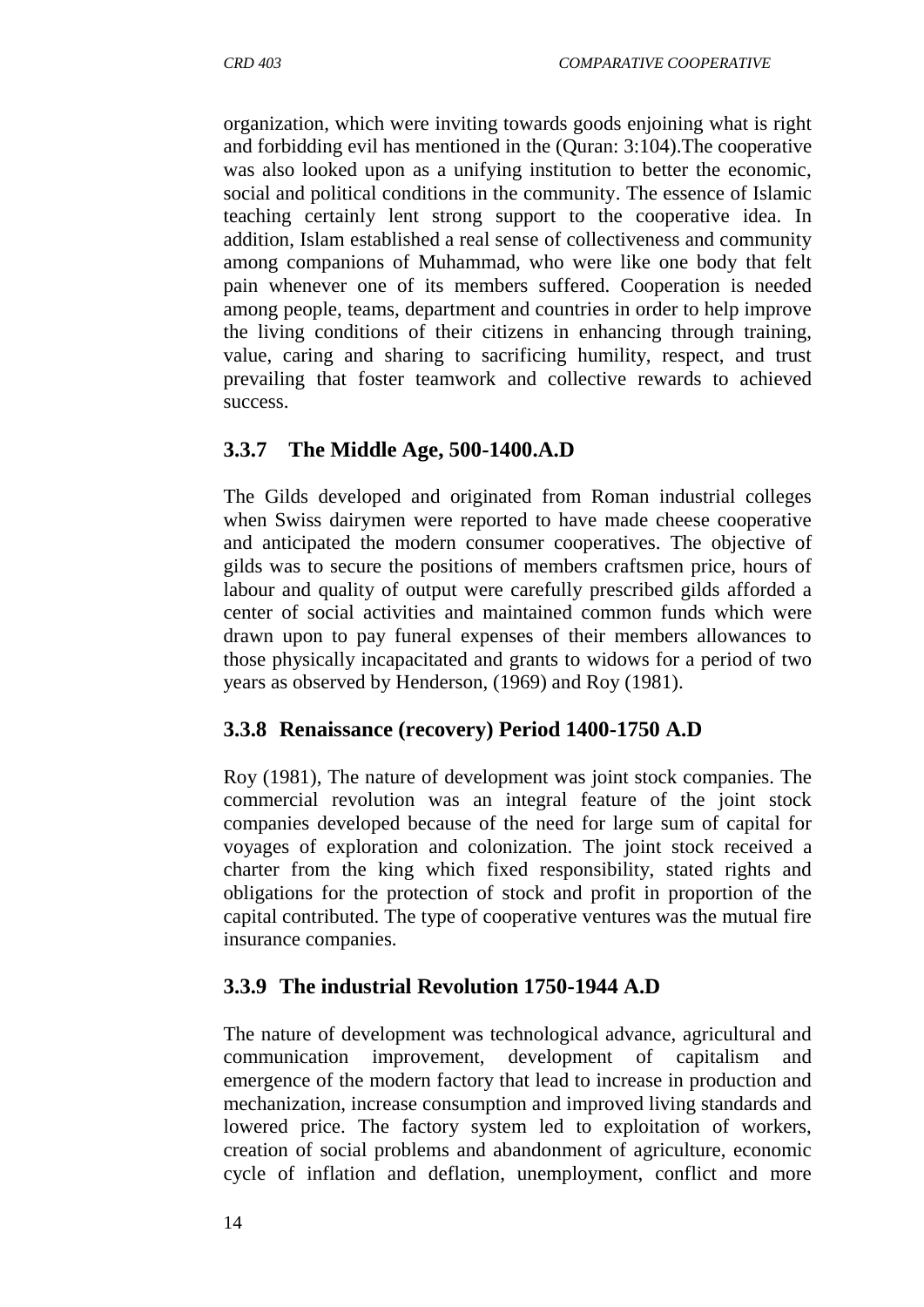violent and frequent of industrial accidents. Based on all the issues raised two school of thought emerged concerning the best way to solve problems and canvassing their views on industrial revolution. The first group comprises of Karl Marx, Friedrich Engels and others while the second group are Rochdale, Friedrich Raiffeisen and others. The mutual fire associations, Mercantilism was demolished, capitalism evolved and became modified to PENEY CAPITALISTS (1769) A. D. with the weavers organizing a consumer cooperative then ROCHDALE SOCIETY in 1844 A. D. tagged modern era of cooperative that began also with consumer cooperative farm and credit cooperative where early development to the rise of RAIFFEISEN credit societies in 1860 A.D that developed consumer credit unions.

## **3.3.10 The ATOMIC and SPACE AGE**

In 1945 to present day know as second century of cooperative began much more significant throughout the continent. Since then cooperative had spread all over the globe. This is more competitive due to climate change, natural disasters such as floods drought, hurricanes, forest fires, volcanic eruptions, earthquakes, extreme heat, stoms, tsunamis, landslide, famine, outbreaks e.t.c are events that happen outside the control of man. They have devastating impacts on major economic activities and human lives and general environmental change. There is need for an institution and a group at all levels to develop programmes and policies, adjustment towards natural occurrences and the present situation and implication to sensitize their members and general public towards cooperation and moderating the consequences.

## **3.4 Factors Influence the Comparative Cooperative Practice of any Country**

The following as the factors that can influence the comparative cooperative practice of any country:

- (a). National character
- (b). Geographical space
- (c) . Culture
- (d) . Sciences
- (e). Philosophy
- (f). Economic life and politics
- (g). Religion
- (h). History
- (i). Foreign influences and
- (j) . The development of pedagogies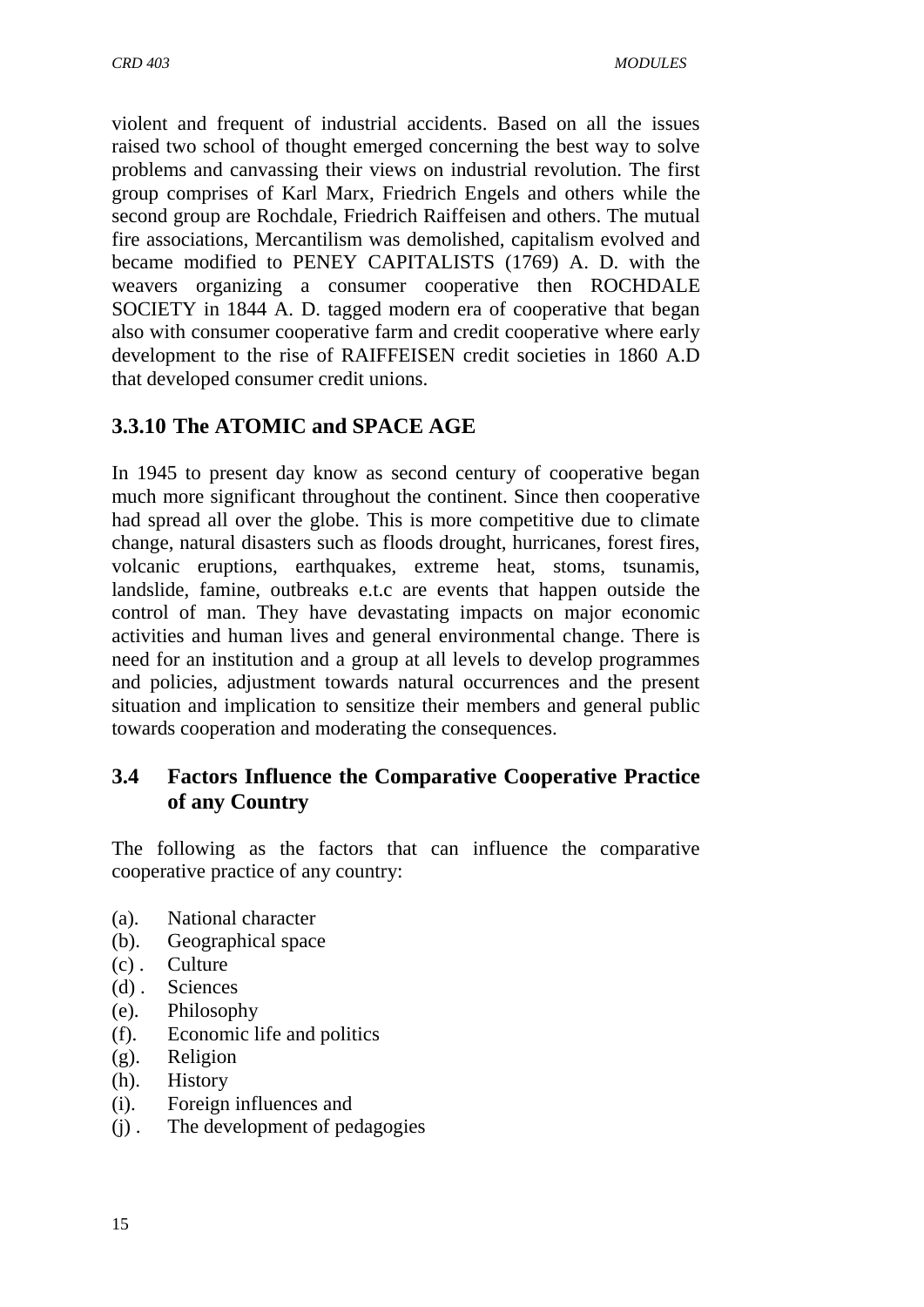## **3.5 Factors Responsible for Increased Interest in the Study of Comparative Cooperative**

The following as the other factors responsible for increased interest in the study of Comparative Cooperative:

- (a). The emergency of newly independent states and developing countries who wanted a good cooperative system as soon as possible.
- (b). The greater frequency of travel to attend conferences, seminars as well as workshops abroad.
- (c). The improvement in the modern means of transport as well as communication.
- (d). The awareness of scientific and technological achievements in the advanced Britain American and Australia.
- (e). The socio-economic and political problems facing other countries.

## **4.0 CONCLUSION**

Cooperation among the people involved in the study of the subject as well as the general development of Comparative Cooperative. The treatment of the historical development of comparative cooperative will enhance the students' understanding of the discipline.

## **5.0 SUMMARY**

In this unit, you have learnt about the historical development of comparative cooperative as well as the phases involved in it.

## **6.0 TUTOR MARKED ASSIGNMENT**

- 1. Highlight the phases involved in the development of comparative education. Discuss only four of the phases.
- 2. List factors influence the comparative cooperative practice of any country.
- 3. Mention and explain factors responsible for increased interest in the study of Comparative cooperative.

## **7.0 REFERENCES/FURTHER READINGS**

- Birchall, Johnston. (1997). *The International Cooperative Movement.*  Manchester, UK: University of Manchester Press, pp.
- David, A. S. (1998). Essential Information on Cooperative Credit Societies (CTCS/CICS), Dac-print Publishers, Ibadan, Nigeria.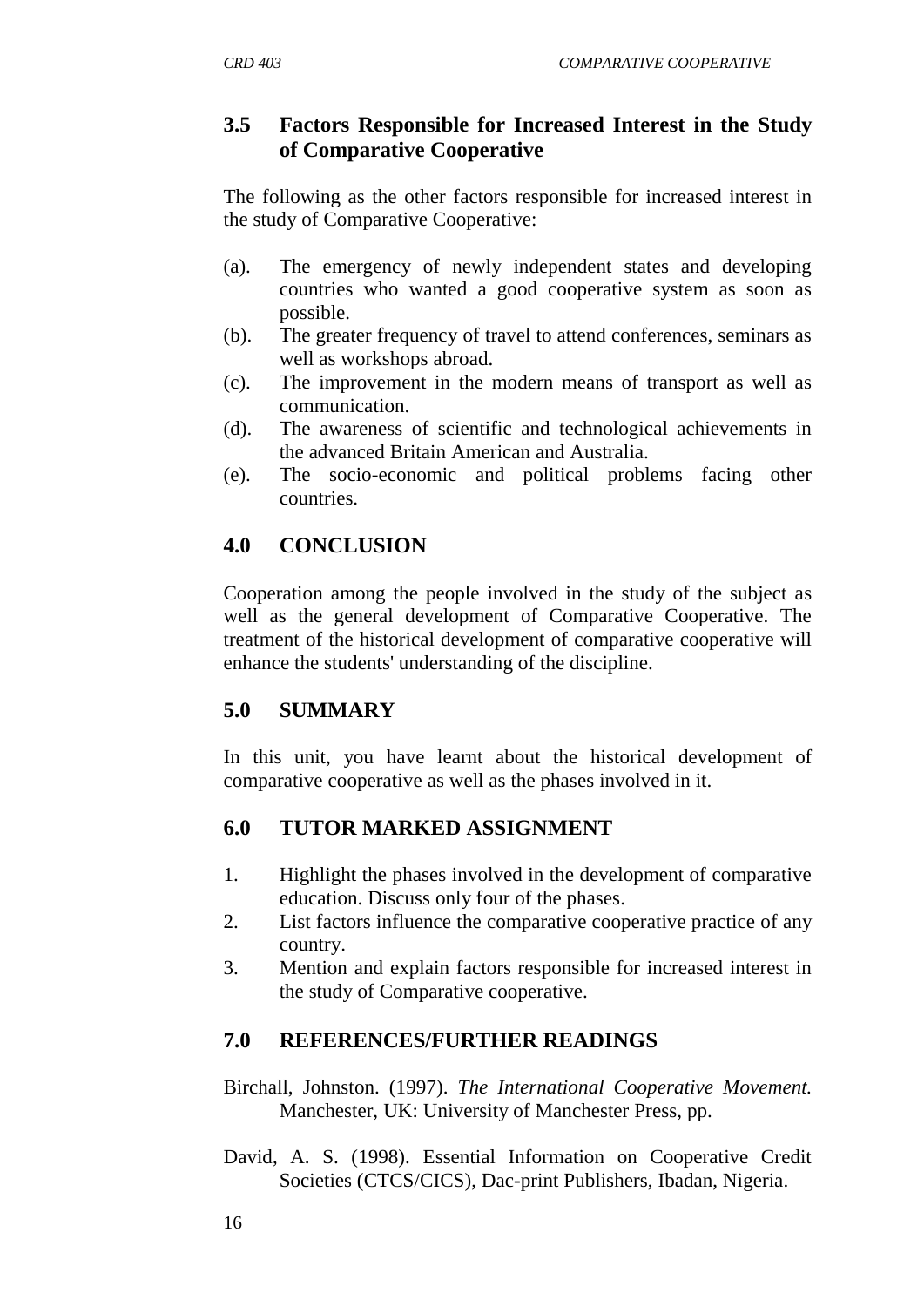- Epetimehin, F.M, (2006). Understanding the Dynamics of Cooperatives, ICReTI Publishing house Ibadan, Nigeria.
- Fred, E (2006), Introduction to Co-operatives Course Material on COP 101 National Open University of Nigeria, pp1-6.
- Furlough, Ellen, and Carl Strikwerda, eds. (1999). *Consumers Against Capitalism?: Consumer Cooperation in Europe, North America, and Japan, 1840-1990* Lanham, MD.
- Lawal, Kamaldeen A .A (2012) Nigeria& International Cooperation COP216, 101 National Open University of Nigeria (NOUN) Course Material on WEB in Press.
- Lawal, Kamaldeen .A .A (2013) Cooperative Development in Europe, America and Africa, In Oluyombo, O. O.; Cooperative and Microfinance Revolution, Soma Published, Lagos, Nigeria
- Lawal, Kamaldeen .A .A and Abdullah, T. O (2016) Understanding Comparative Cooperative in Press.
- Rowman & Littlefield, G.F Ortmann & R.P King1 *(March 2007)* Agricultural Cooperatives I: History, Theory and Problems, Agrekon*, Vol. 46, No 1.*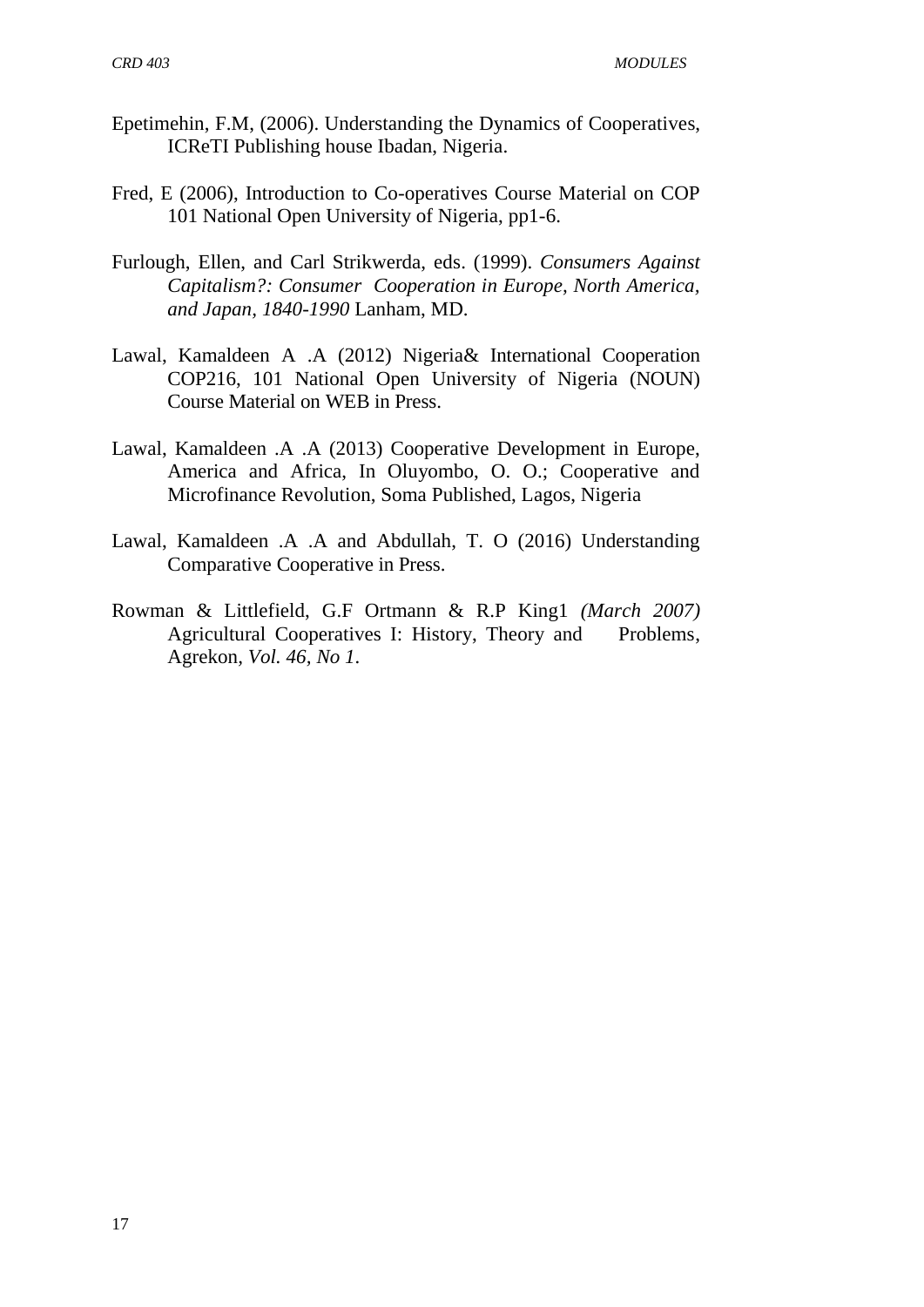## **UNIT 4 APPROACHES TO THE STUDY OF COMPARATIVE COOPERATIVE**

#### **CONTENTS**

- 1.0 Introduction
- 2.0 Objective
- 3.0 Main Content
	- 3.1 Approaches to the Study of Comparative Cooperative
	- 3.2 Area Study Approach
	- 3.3 Case Study Approach
		- 3.3.1 Comparative Approach
		- 3.3.2 Descriptive Approach
		- 3.3.3 The Field Study Approach
	- 3.4 Gastronomic Approach
	- 3.5 Historical Approach
	- 3.6 Integrated Approach
	- 3.7 International Approach
	- 3.8 The Scientific Approach
	- 3.9 The Philosophical Approach
		- 3.10 Thematic or Problem Approach
- 4.0 Conclusion
- 5.0 Summary
- 6.0 Tutor Marked Assignment
- 7.0 References/Further Readings

## **1.0 INTRODUCTION**

In the last unit the discussion is on the historical development of comparative cooperative, explain factors influence the comparative cooperative practice of any country and highlight factors responsible for increased interest in the study of Comparative cooperative. However this unit shall focus on approaches that can be used to study comparative cooperative.

## **2.0 OBJECTIVE**

At the end of this unit, you should be able to mention and discuss some of the approaches to the study of comparative cooperative.

## **3.0 MAIN CONTENT**

## **3.1 Approaches to the Study of Comparative Cooperative**

There are many approaches that can be used to study comparative cooperative. They include: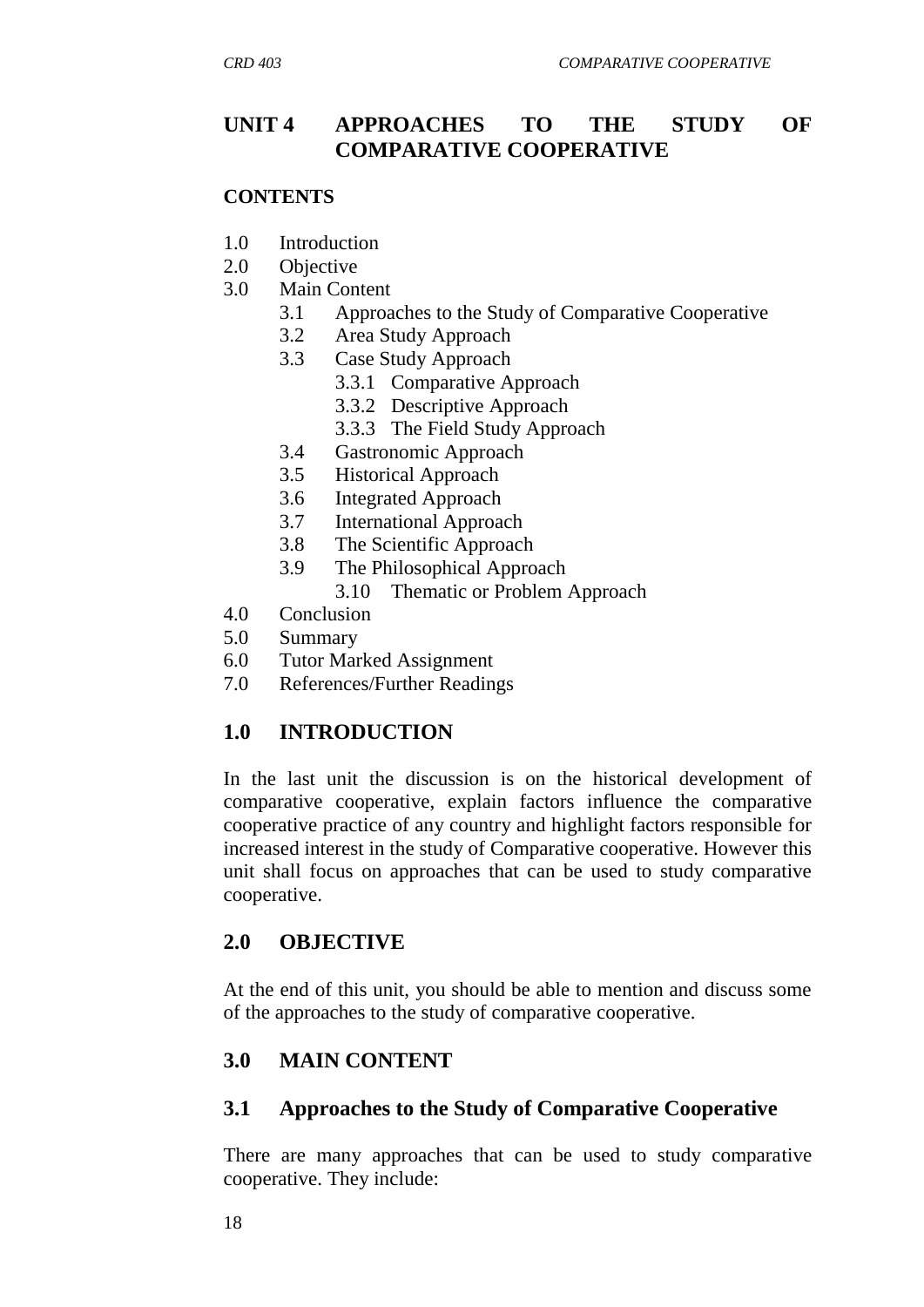- 1. Area study approach,
- 2. Case Study Approach,
- 3. Comparative Approach,
- 4. Descriptive Approach,
- 5. Field Study Approach,
- 6. Gastronomic Approach,
- 7. Historical Approach,
- 8. Integrated Approach,
- 9. International Approach,
- 10. Scientific Approach,
- 11. Philosophical Approach,
- 12. Thematic or Problem Approach.

## **3.2 Area Study Approach**

The world area here could refer to a village, a town or country depending on the cooperative comparativist who wants to carry out the study. Under this approach, the cooperative comparativist will engage himself in the cooperative practices of only one country, if it is a country that he has chosen. The investigator is going to involve himself in several activities as a result of which he is going to arrive at a body of generalizations on the cooperative system he is studying. The study under this approach is always based on geographical, linguistic or racial boundaries. However, the following stages in the area study approach:

- **(a) Descriptive Stage -** At this stage, an cooperative Comparativist can make a description of his own cooperative system or activities as well as practices. The researcher has to start by reading extensively. He will start by reviewing the available literature on the cooperative system of the country being studied. To enable the investigator have on the spot assessment, he can personally visit the country whose cooperative structure is studying.
- **(b) Interpretation Stage -** At this stage of the study, the investigator will now collate and analyse the data gathered from various sources to enable him do justice to the cooperative structure and system of the area being studied.
- **(c) Juxtaposition Stage -** At this stage of the study, the investigator will put side by side the result obtained from the interpretation stage with the cooperative structure and system of his own country.
- **(d) Comparative Stage -** At this stage of the investigation, the researcher will objectively compare and contrast the cooperative practices of the country being studied with that of his own. It is at this stage of the study that whatever hypotheses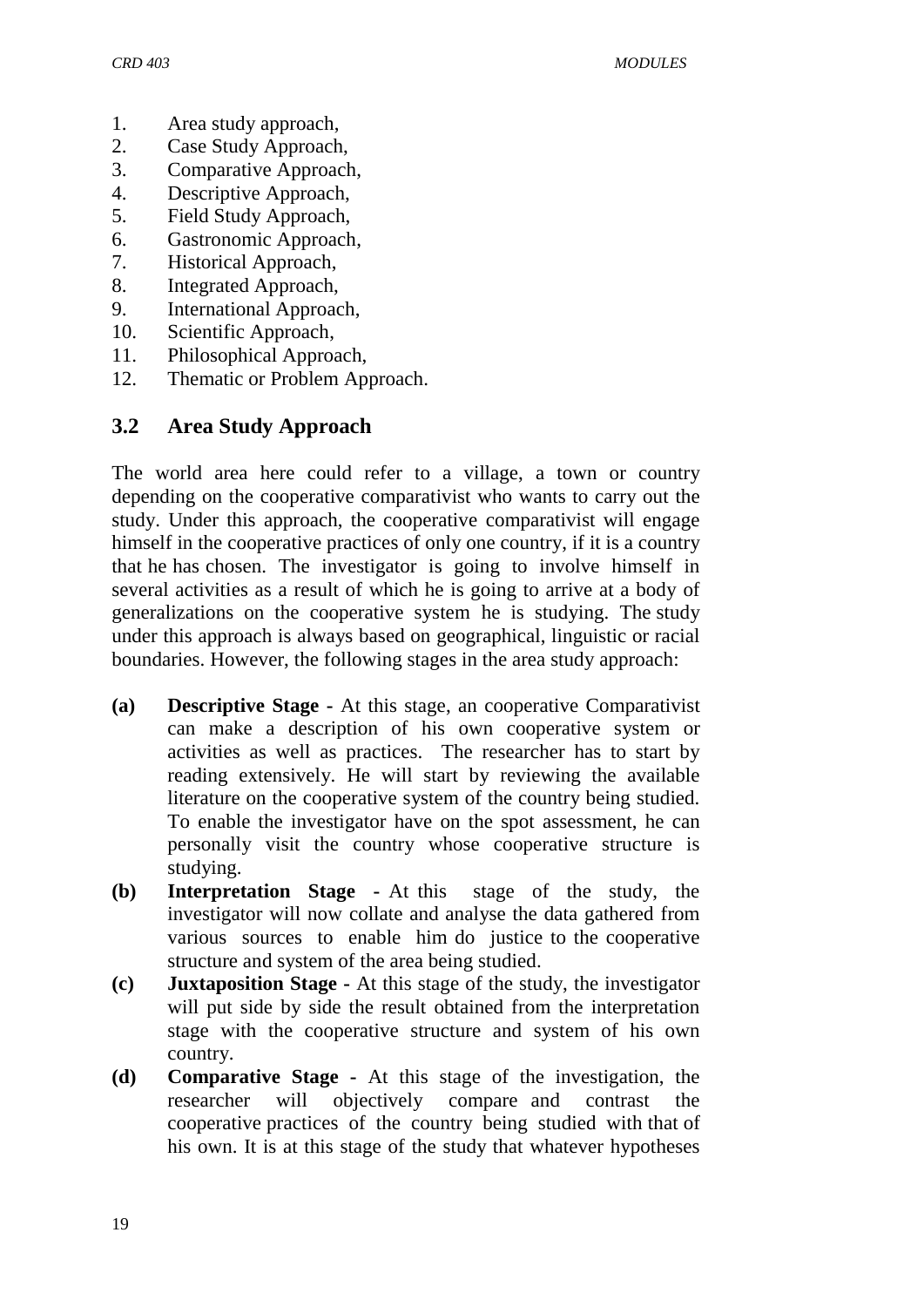that might have been formulated by the researcher that will be rejected or accepted.

# **3.3 Case Study Approach**

In this approach, an cooperative comparativist from Nigeria can go to Malaysia to study the primary cooperative Level or non interest type of cooperative of the country. His report (is believed) will be very comprehensive for his readers to understand. If it is possible for the researcher, he can take all the cooperative systems and practice of the country and compare such cooperative system and practice with his own cooperative structure and system. The problem with this approach is that as a human being, the investigator may not be totally objective in his report.

# **3.3.1 Comparative Approach**

In this approach, the reader must not be made to do the comparison of various cooperative practices by himself, rather, the comparison and conclusion have to be done by the investigator himself. Data on the cooperative practices to be compared must have been gathered and reviewed. In addition, hypotheses should have also been formulated to assist in the gathering of data. Then, the cooperative practices of the country under study will be put side by side with the cooperative practices of another country slated for comparison. The next stage after Juxtaposition is the comparison of the cooperative practices of the countries that have been put side by side. It is at stage of comparison that the hypotheses that had been formulated earlier on will be rejected or accepted.

# **3.3.2 Descriptive Approach**

Here, the investigator will have to describe everything he finds on ground. Such things to be described could include: Number of cooperative society, members enrolment, number of loan repayment, and number of members who received loan as well as the number of members who have access to credit. However, the approach is not very popular among the modern cooperative comparativists.

# **3.3.3 The Field Study Approach**

This approach is not new in the area of the subject. On this approach, Alabi and Oyelade (1998) observed that: Visitation of foreign countries whether for the purpose of commerce, conversation curiosity or conflict, goes back to ancient history, travellers in all historical periods must have brought back facts and impression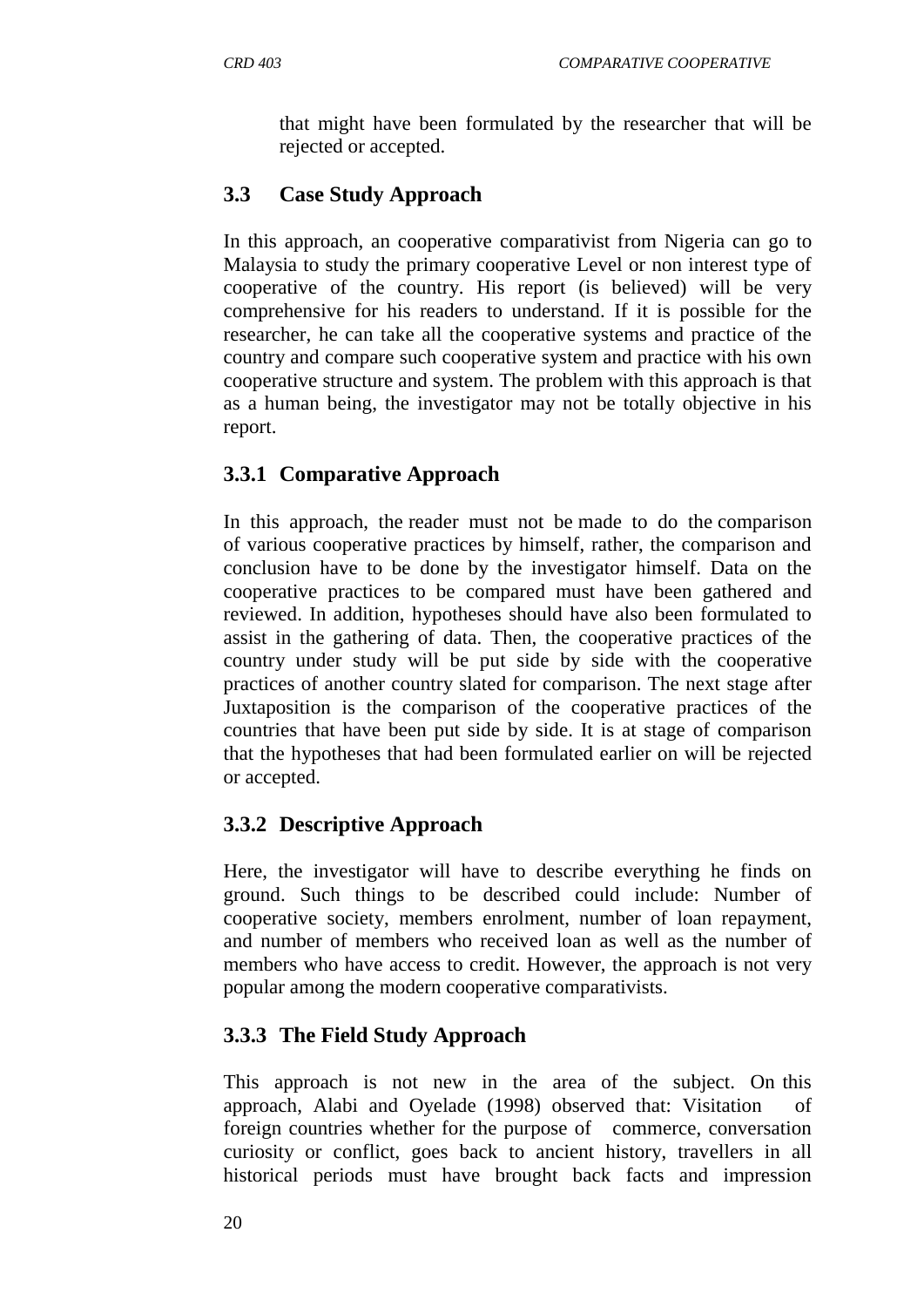concerning the cultures of the other countries they had visited, included in their reports must have been comments relating to the young and their upbringing. They may also have made some remarks regarding the similarities and differences in the ways of educating members and general public. Some, indeed, may have arrived at conclusions involving the expression of value judgments.

In using this approach for studying comparative cooperative there are stages involve:

- 1. Preparatory stage
- 2. Investigatory and analytical stage as well as,
- 3. Evaluatory and Comparative stage.

**Preparatory Stage:** This is the stage in which the investigator or researcher will have to prepare him or herself very well before travelling to his country of interest. He has to be familiar with the country he wants to visit by reading very extensively about the country.

Investigatory and Analytical Stage At this stage, the researcher will have to formulate some hypotheses on the cooperative matters or issues or practices of the country he wants to study. The formulation of these hypotheses will give him a focus on what to look for.

Evaluatory Comparative Stage At this stage, the investigator after coming back from his travel to the foreign country, will now examine the practices of cooperative of the country he has visited in relation to the cooperative activities and practices of his own country with a view to establishing the similarities as well as the differences existing in the cooperative activities and practices of the two countries it is also at this stage that the hypotheses earlier on formulated will either be rejected or accepted. The field study approach unlike area study approach, concerns itself with the study of the cooperative systems of many countries at the same time. It also involves visiting the foreign countries of interest to enable the investigator make an objective comparison between the foreign cooperative practices and that of his country.

## **3.4 Gastronomic Approach**

This is a method whereby both the diets as well as the eating habit of the people in a particular country are related to the practices of their cooperative society, the approach is not very popular among the modern cooperative comparativists.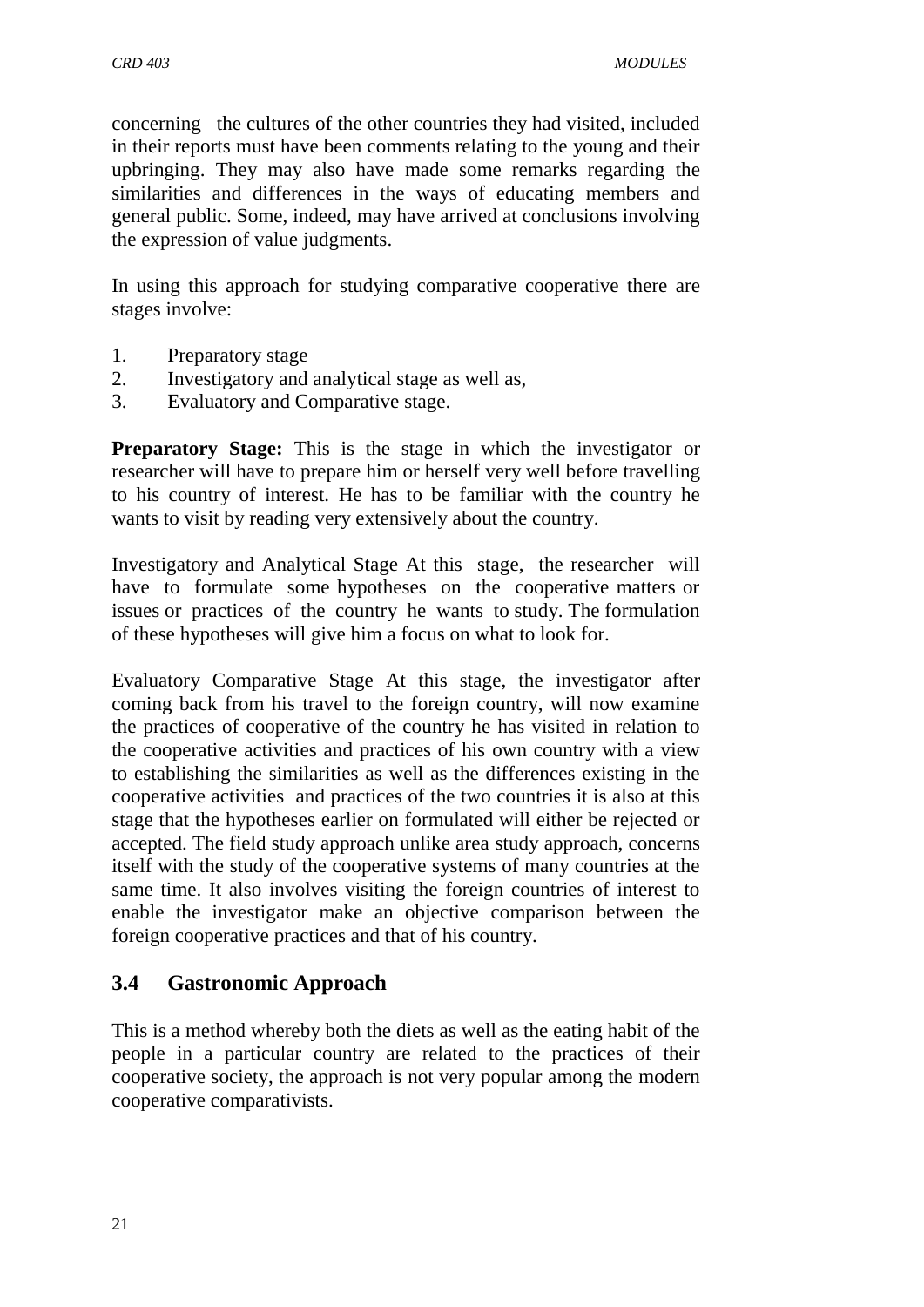## **3.5 Historical Approach**

Under this approach, an investigator will only take a village, town or country for the examination of its cooperative historical development right from the first day when cooperative was introduced into the place and the time of study. This approach will enable the researcher to identify the factors that are responsible for the current cooperative system of the country being studied. However, the problem with this approach is that greater emphasis is always placed on the past.

## **3.6 Integrated Approach**

This is an approach in which other disciplines such as history, philosophy, geography; economics, anthropology and statistics are integrated in to the study of Comparative cooperative because of their usefulness. As it has already been stated, it is not possible for Comparative cooperative as a discipline to stand on its own as it has to draw from other subjects which include the disciplines mentioned above.

## **3.7 International Approach**

This is an approach whereby all the variations existing from one area to another within the same country are taken into consideration while comparing the system of cooperative of a foreign country with one's cooperative system.

## **3.8 The Scientific Approach**

This is an approach in which the study of comparative cooperative is carried out empirically by formulating hypotheses, defining the important concepts, setting out the variables as well as the conditions for establishing the validity of the hypotheses formulated. Since in any scientific research, data collection its interpretation with the help of statistics of analysis are very important,. These must not also be lacking in the study of Comparative cooperative to enhance the quality and credibility of whatever may be the result of the investigation.

## **3.9 The Philosophical Approach**

A Russian Philosopher by name Serguis Hessen was the first man to apply philosophical approach to the study of Comparative. when he published his book in 1928 which he titled "Kritische Vergleichung des Schulwesens der Anderen Kuturstaaten". In the book, he chose four main philosophical problems. He analysed the underlying principles and later followed it by giving a critical account of modern legislation in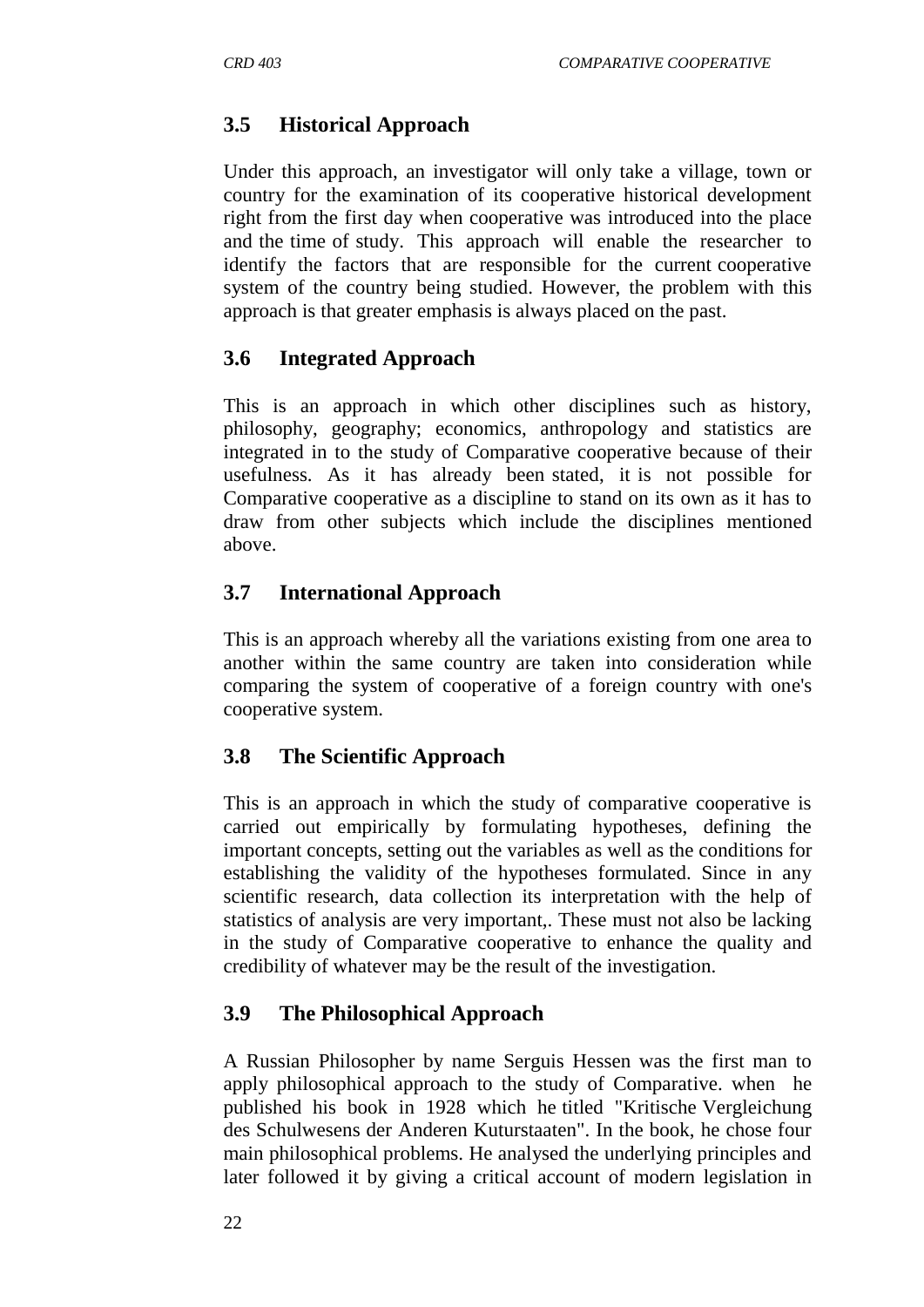many countries. Kosemani (1995) believes that philosophical approach is a step forward to solve the problems in the national character approach. According to him, there are two major problems involved in the application of philosophical approach to the study of comparative. The problems are: (a) Difference in emphasis as a result of which it may be difficult to use the same criterion (national ideology) for the comparison. (b) There are many countries without clear cut national ideologies. (c) From the above, it could be deduced that with philosophical approach, hypotheses could be formulated, be tested and could also be empirically validated for better explanation of cooperative practices of various countries.

## **3.10 Thematic or Problem Approach**

Here, the investigator will first of all identify a particular cooperative problem in his own country. Then, he will begin to look for another country that has the same problem. The researcher will also study the cooperative problem of another country in relation to their culture. The researcher will not only study the cooperative problem of another country but he will also examine the solution applied to such problem by the affected country. From this, he will think of how he will be able to solve their own cooperative problem as well. It should be noted that Culture, economic, Socio Political factors vary from one country to another as a result of which cooperative problems and solutions may not necessarily be the same.

## **4.0 CONCLUSION**

The knowledge of different approaches to the study of comparative cooperative will help the learners, reader, instructors and researcher in better understanding the discipline and dissemination of right information.

## **5.0 SUMMARY**

In this unit, you have learnt about different approaches to the study of comparative cooperative.

## **6.0 TUTOR MARKED ASSIGNMENT**

Mention two approaches to the study of comparative cooperative and discuss one of them.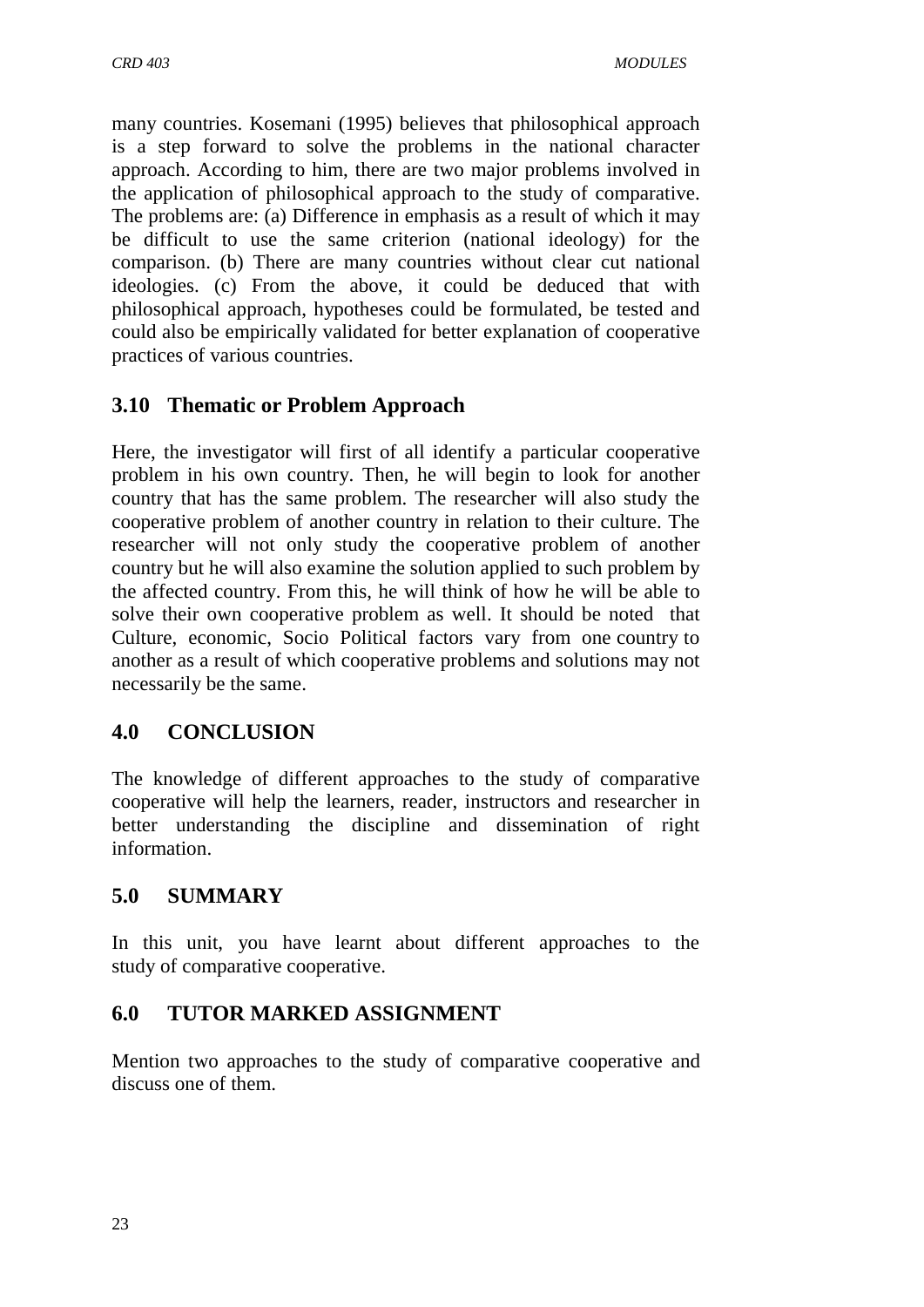#### **7.0 REFERENCES/FURTHER READINGS**

- Birchall, Johnston. (1997). The International Cooperative Movement. Manchester, UK: University of Manchester Press, pp.
- David, A. S. (1998). Essential Information on Cooperative Credit Societies (CTCS/CICS), Dac-print Publishers, Ibadan, Nigeria.
- Daniel, H (2006), Dictionary of Management, Academic (India) Publishers. New Delhi. Encyclopedia of Business, 2nd ed. Reference for Business.
- Epetimehin, F. M, (2006). Understanding the Dynamics of Cooperatives, ICReTI Publishing house Ibadan, Nigeria.
- Fred, E (2006), Introduction to Co-operatives Course Material on COP 101 National Open University of Nigeria, pp1-6.
- Furlough, Ellen, and Carl Strikwerda, eds (1999). Consumers Against Capitalism?: Consumer Cooperation in Europe, North America, and Japan, 1840-1990 Lanham, MD: Rowman & Littlefield, G.F Ortmann & R.P King1 (March 2007) Agricultural Cooperatives I: History, Theory and Problems, Agrekon, Vol. 46, No 1.
- Lawal B.O. (2004) Comparative Education, Osogbo, Swift Publishers Nig Ltd.
- Lawal, Kamaldeen .A.A (2012) Nigeria& International Cooperation COP216, NOUN Course Material on WEB in Press.
- Lawal, Kamaldeen .A.A (2013) Cooperative Development in Europe, America and Africa, In Oluyombo, O. O.; Cooperative and Microfinance Revolution, Soma Published, Lagos, Nigeria.
- Lawal, Kamaldeen .A.A and Abdullah, T. O (2016) Understanding Comparative Cooperative in Press.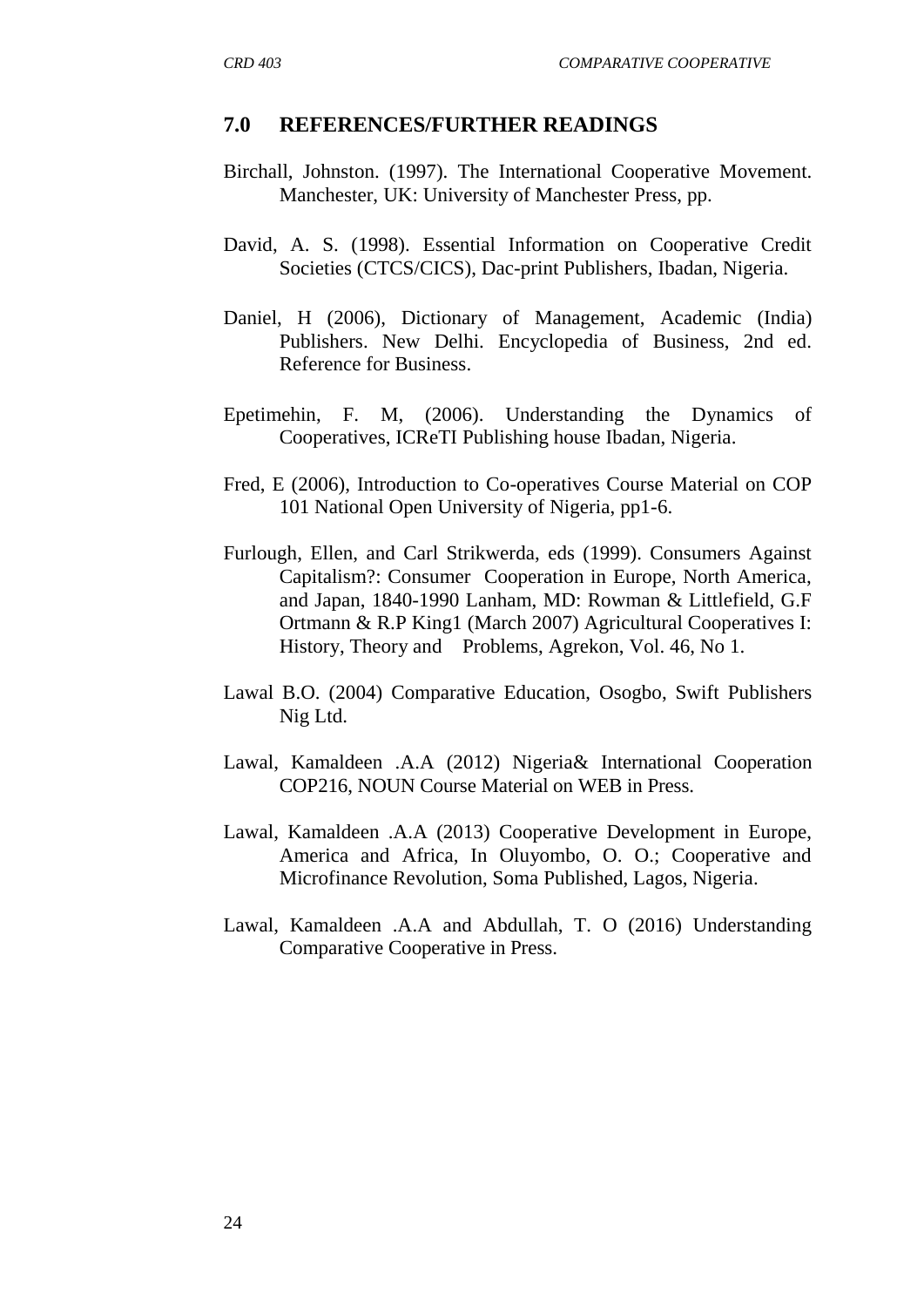## **UNIT 5 FACTORS FOR SUSTAIN THE LEARNING OF COMPARATIVE COOPERATIVE**

#### **CONTENTS**

- 10 Introduction
- 2.0 Objective
- 3.0 Main Content
	- 3.1 The Future of Comparative cooperative
	- 3.2 The Qualities of a Good Cooperative Comparativist
	- 3.3 Objectivity
		- 3.3.1 Having Interest
		- 3.3.2 Visiting other Countries
		- 3.3.3 Having Good Qualification
- 4.0 Conclusion
- 5.0 Summary
- 6.0 Tutor Marked Assignment
- 7.0 References and Further Readings

## **1.0 INTRODUCTION**

There are certain factors that can sustain the learning and acquisition of knowledge of comparative cooperative as a discipline. Also, there are certain qualities to be possessed by anybody who is disseminating knowledge comparative cooperative.

## **2.0 OBJECTIVE**

At the end of this unit, you should be able to identify and discuss factors that can sustain the learning and acquisition of knowledge of comparative cooperative as well as the qualities to be possessed by the instructors of Comparative Cooperative.

## **3.0 MAIN CONTENT**

## **3.1 The Future of Comparative Cooperative**

Comparative cooperative to have its status enhanced, the following suggestions have to be taken into consideration.

- (a) It should be possible to establish through Comparative cooperative, cooperative principles, ideas theories and models that will give predictive power.
- (b) The research techniques being used by the Economics, Agriculturist, Sociologist, Psychologists and Philosophers among others should be integrated into the approaches to the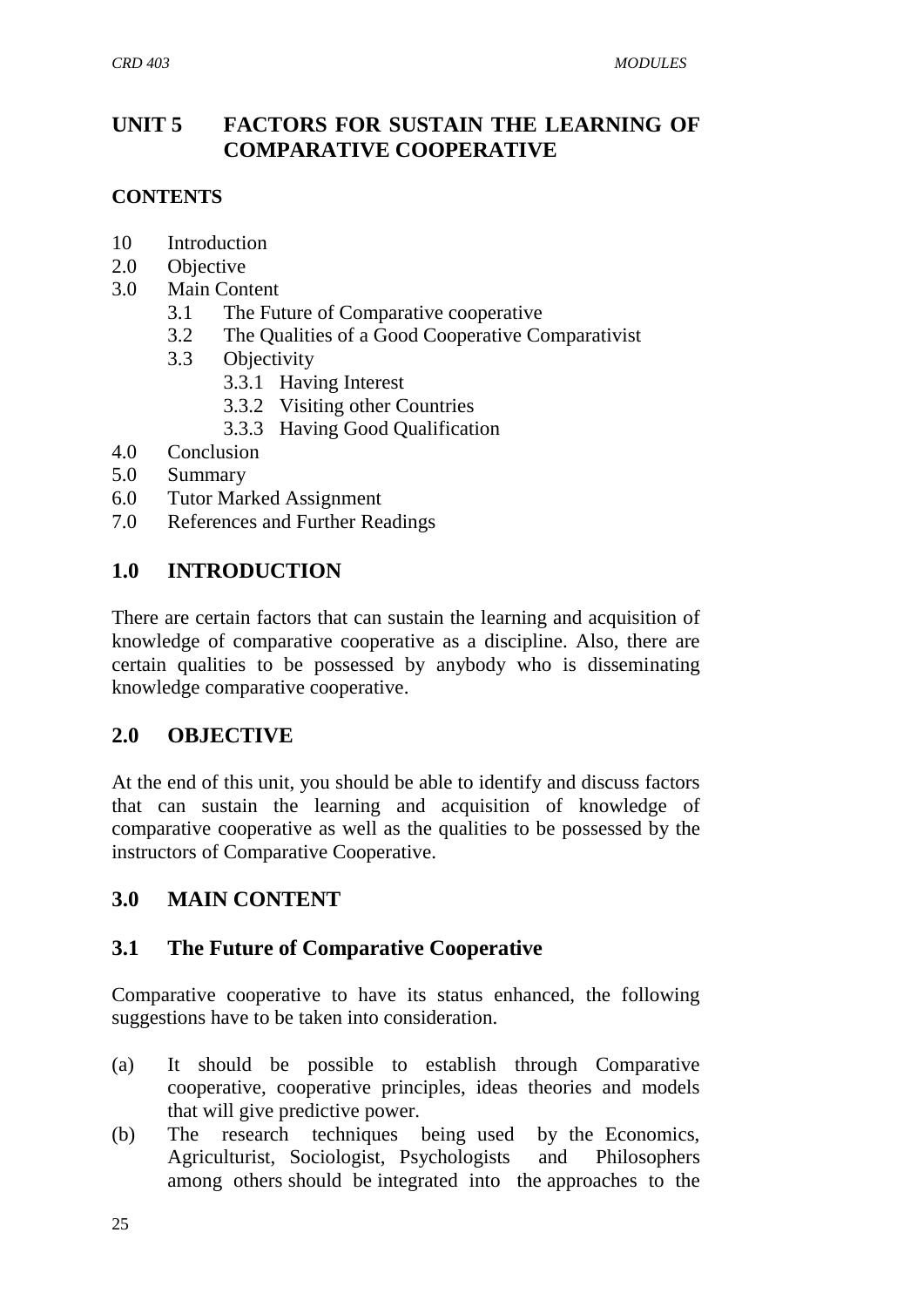study of comparative cooperative even though their data may not necessarily be the same thing for the purpose of building up a theory.

- (c) Highly qualified and experienced people from different geographical areas should be involved in the study of Comparative cooperative studies.
- (d) A comparative cooperative research should be carried out before conclusion and recommendations on cooperative policies.
- (e) Cooperative Comparativists should extend their cooperation to the philosophers, sociologists, historians, economics, Agricultural scientists, statisticians as well as political scientists even though they work in different fields, their contributions differently when integrated together build up the body of Comparative cooperative information.
- (f) Efforts should be made to classify educational courses at various levels as well as define the important terminologies in Comparative cooperative.
- (g) Efforts should be made to encourage applied research in the study of Comparative cooperative.
- (h) In comparative cooperative research, philanthropists, national governments as well as international agencies should assist financially and finally:
- (i) The people involved in the formulation of cooperative policies should work hand in hand with the cooperative comparativists for a better and workable cooperative formulation.

# **3.2 The Qualities of a Good Educational Comparativist**

As in any other discipline, there are certain qualities expected of anybody that wants to venture into the study of foreign educational theories and practice.

Such qualities include the following:

(a) Objectivity (b) Readiness to visit foreign places (c) Interest in reading cooperative books widely and fastly (d) Good qualification in the subject.

# **3.3 Objectivity**

The first quality of a good cooperative comparativist is objectivity. This means that the person researching into other people's cooperative theories and practices will not be biased against them regardless of their population, race, size, and complexion. It is what is found on the ground about their cooperative theories and practices that will be reported and nothing more.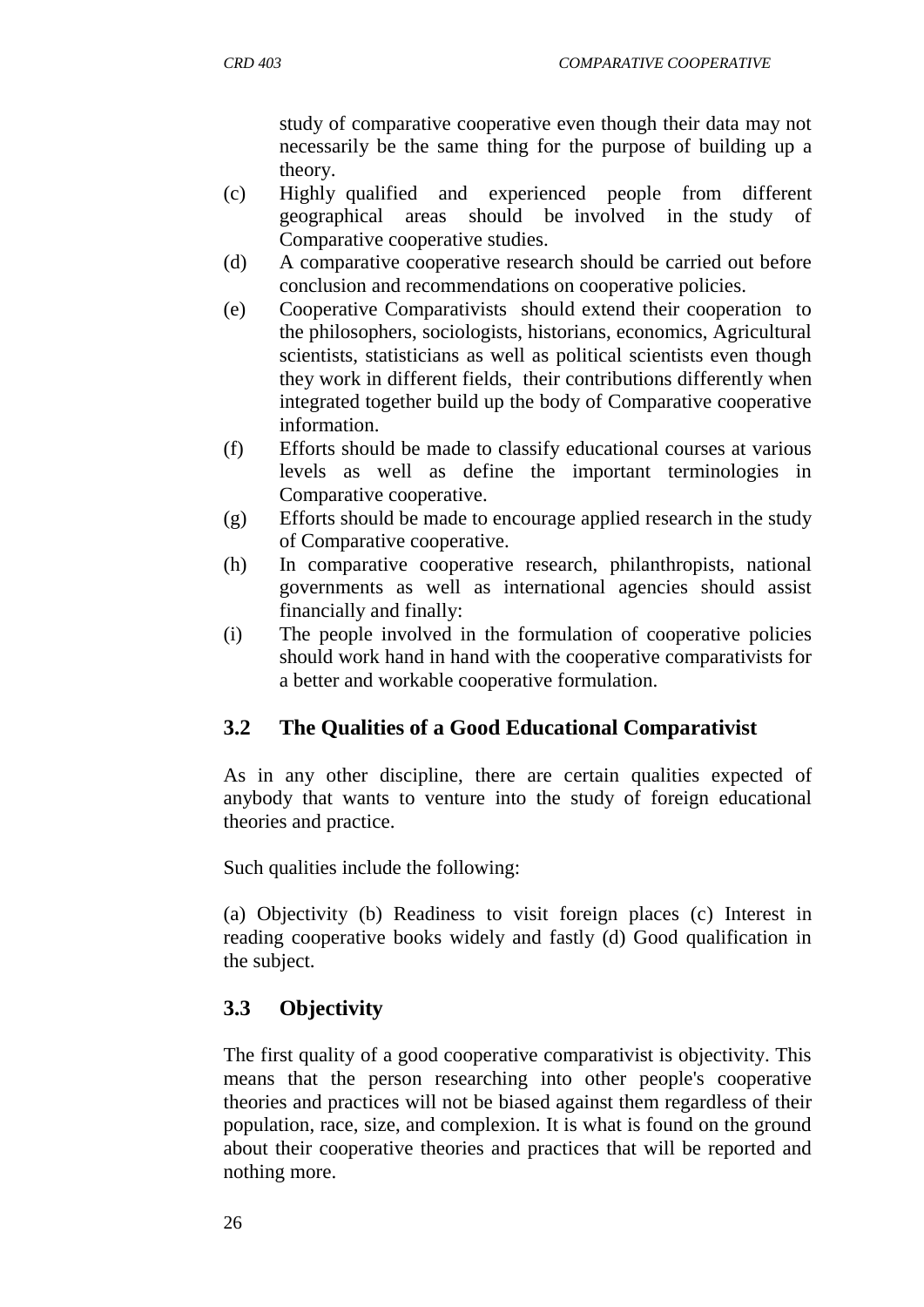# **3.3.1 Having Interest**

Also, a very good cooperative comparativist should have special interest in reading books on forcing cooperative systems. Not only within his society but outside his country. He must not limit his reading to only the books on his country's cooperative systems.

## **3.3.2 Visiting other Countries**

Anybody willing to engage in the study of international cooperative or cooperation theories and practices should not always stay at home relying on information gathered from books alone. He should go beyond this by visiting the place whose cooperative principles, theories and practices he is studying. If this is done, the objective report of the study will be enhanced as he will be in the position to know which of the information already gathered is correct about the educational theories and practices of the place being studied. He must not be an armchair researcher.

# **3.3.3 Having Good Qualification**

Good qualification in Comparative cooperative or related subject is very important for anybody who wants to engage in the teaching of Comparative cooperative. Having a good qualification will not only enhance the quality of such a teacher but will also enhance his personality.

## **4.0 CONCLUSION**

In the unit above, you have learnt the following:

(a) The future of Comparative cooperative (b) Qualities expected of a good cooperative comparativist.

## **5.0 SUMMARY**

The unit discusses the factors that can sustain the learning and acquisition comparative cooperative knowledge, as well as the qualities which any teacher of comparative cooperative is expected to possess.

## **6.0 TUTOR MARKED ASSIGNMENT**

1. Mention and discuss any two qualities expected of an instructors of comparative cooperative.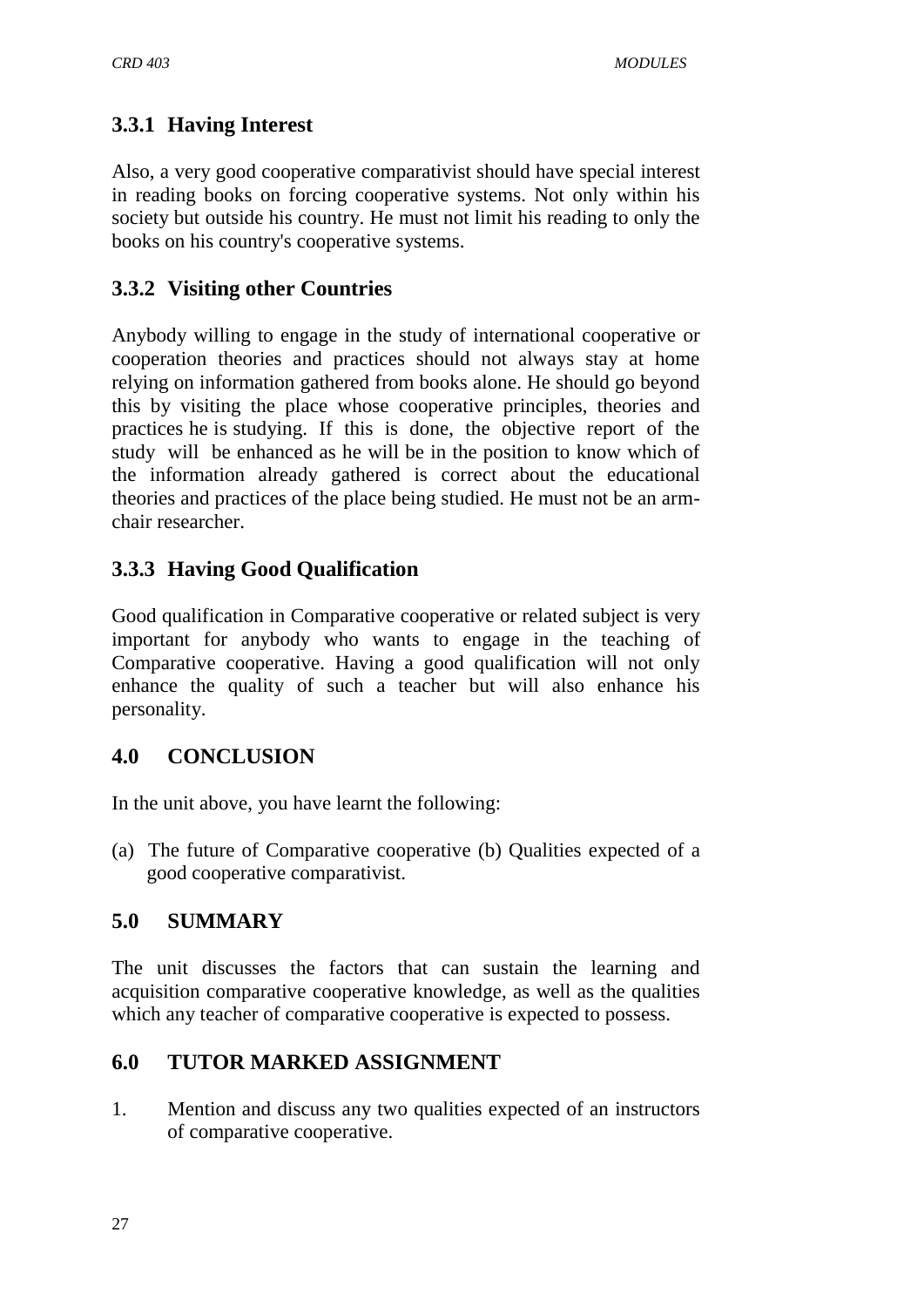#### **7.0 REFERENCES/FURTHER READINGS**

- Lawal (2004) Comparative Education. Osogbo, Swift Publishers Nig. Ltd.
- Lawal Kamaldeen .A .A (2012) Nigeria& International Cooperation COP216, NOUN Course Material on WEB in Press.
- Lawal Kamaldeen .A .A (2013) Cooperative Development in Europe, America and Africa, In Oluyombo, O. O.; Cooperative and Microfinance Revolution, Soma Published, Lagos, Nigeria
- Lawal Kamaldeen .A .A and Abdullah, T. O (2016) Understanding Comparative Cooperative in Press.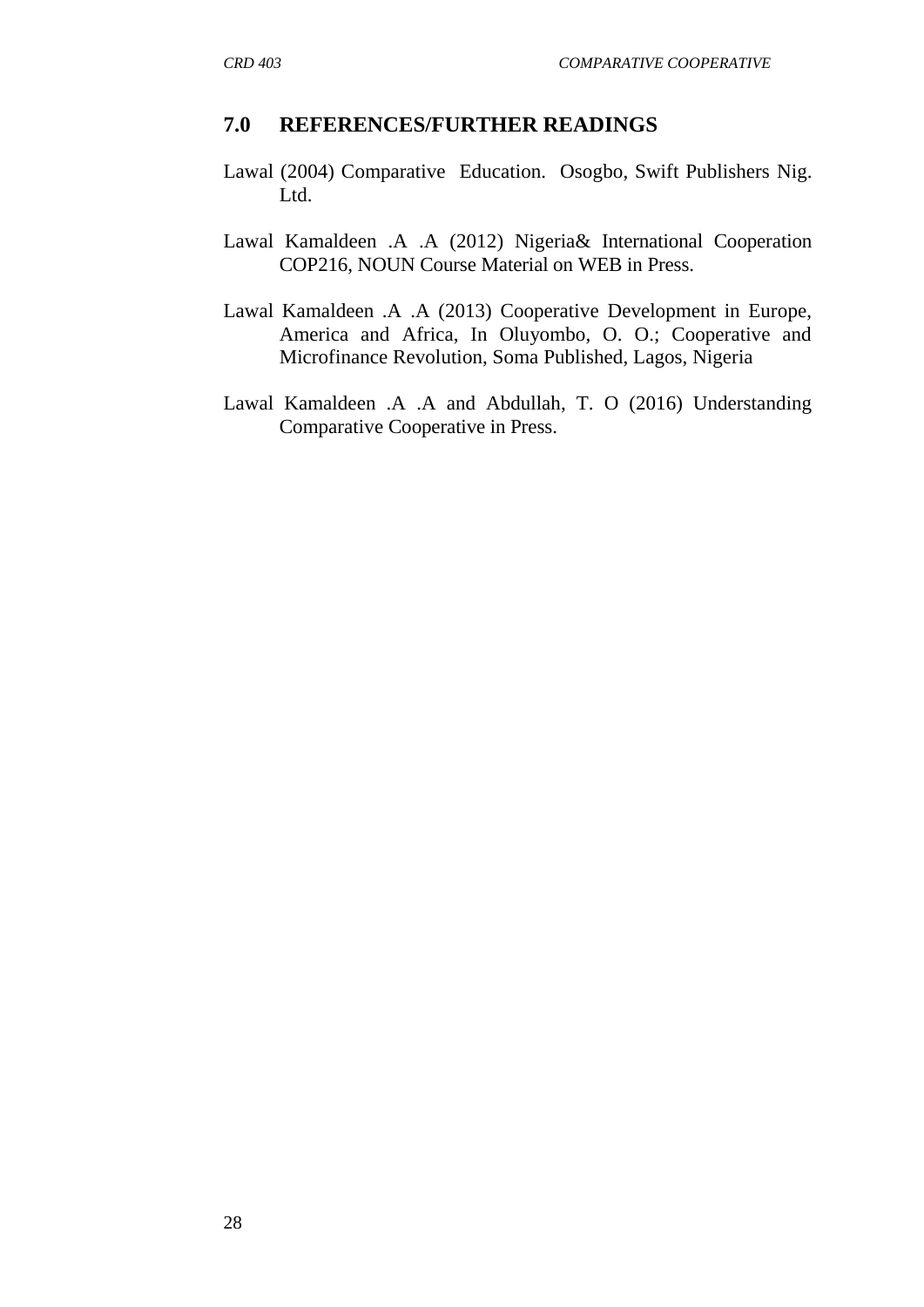# **MODULE 2**

- Unit 1 The Development of Cooperatives in Europe
- Unit 2 Importance of Agricultural Cooperatives in Britain, Demark, Norway and Sweden
- Unit 3 Success of Consumers Cooperative Movement in Britain
- Unit 4 The Pattern of Development of Cooperatives In Asia,
- Unit 5 History of Agricultural Cooperative In U.S.A (AMERICA)

## **UNIT 1 THE DEVELOPMENT OF COOPERATIVES IN EUROPE**

## **CONTENTS**

- 1.0 Introduction
- 2.0 Objectives
- 3.0 Main Content
	- 3.1 The pattern of development of Cooperatives in Europe: **BRITAIN**
	- 3.2 Nature of cooperative in Denmark
	- 3.3 Nature of cooperative in Norway
	- 3.4 Nature of cooperative in Sweden
- 4.0 Conclusion
- 5.0 Summary
- 6.0 Tutor Marked Assignment
- 7.0 References and Further Reading

### **1.0 INTRODUCTION**

There is need for the reader to understand the pattern of cooperative development in Europeans country concern for the plight of the people. What led to this pathetic situation was that played an influential role in the cooperative movement. The effort of cooperative members and significant role of cooperatives union played in the national economy.

## **2.0 OBJECTIVES**

At the end of this unit, you should be able to:

- discuss the pattern of cooperative development in Britain
- discuss the pattern of cooperative development in Denmark
- discuss the pattern of cooperative development in Norway and Sweden.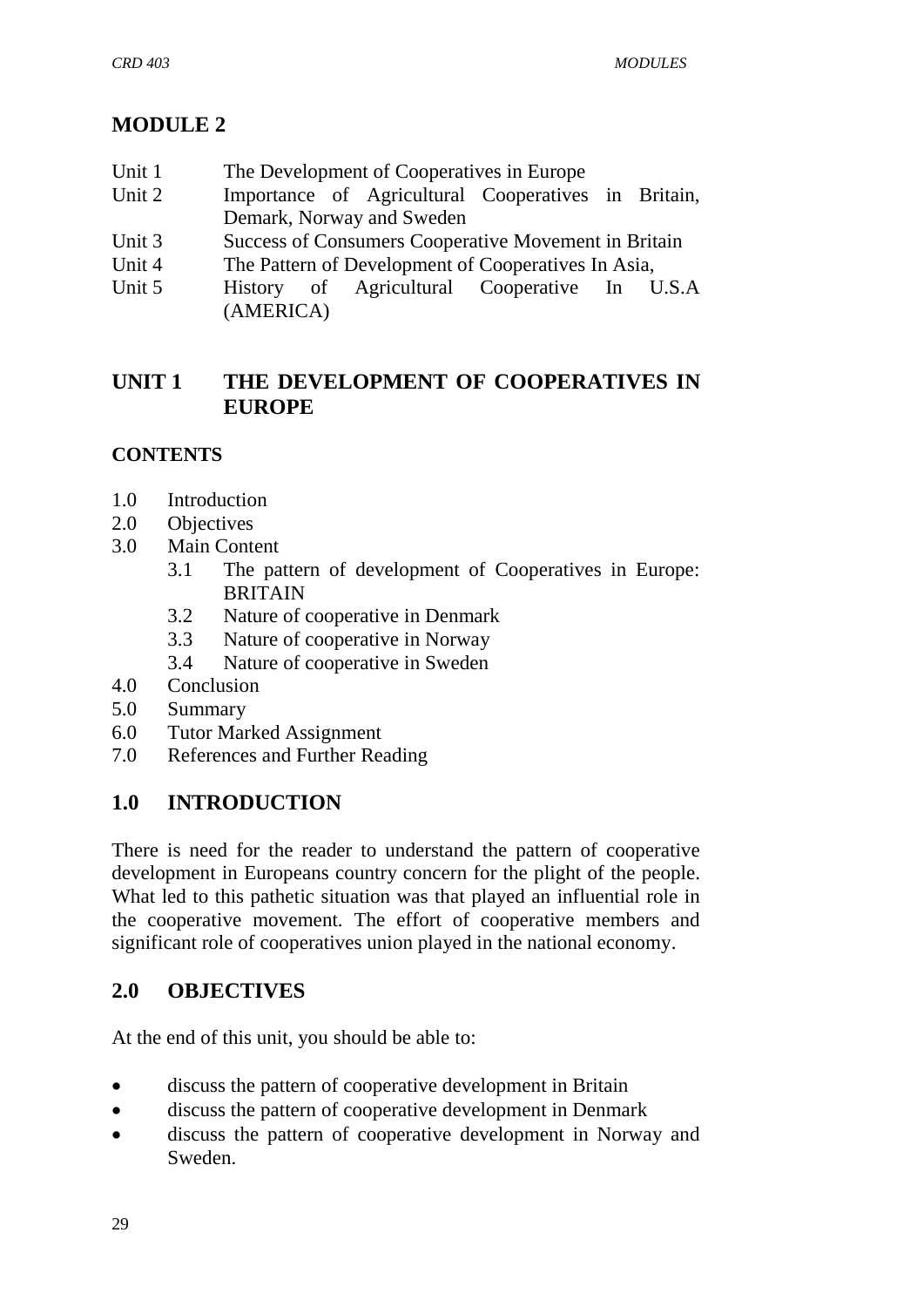# **3.0 MAIN CONTENT**

### **3.1 Nature of Cooperative in Britian**

Co-operation began in Britain as a result of the Industrial Revolution which occurred from  $18<sup>th</sup>$  to  $19<sup>th</sup>$  century. The revolution rendered many people jobless because machines replaced man in carry out many tasks. All farmlands were bought over by the rich and noble men therefore only the rich people could afford farming, especially on a large scale. There was no room for small farm holding at all

The prevailing unemployment led to widespread poverty and destitution. The common-man had no house to live, and had no clothes to wear because everything was owned by the capitalists.

The suffering was so terrible that people had to moving from place to place, jumping from one job or trade to another before they could feed their families. However, the rich were becoming richer and the poor poorer. Yet the government of the day showed little concern for the plight of the people. What led to this pathetic situation was that:

- 1. Most of the workers were retrenched and machines were used to produce goods en-masse.
- 2. Those employed were not allowed to do much work so as not to pay them good wages. Those who were not satisfied were ordered to resign.
- 3. There was terrible inflation; hence the worker"s wages was not enough to feed him.
- 4. All labour unions were banned so they could not protest against the hardship.
- 5. Basic Social amenities were not provided by the government Workers lived in squalid conditions without good water. There was serious overcrowding as the house were small, poorly ventilated and lack essential facilities like toilets and bathrooms. Children too were compelled to work otherwise they could not eat. They were overworked and underfed.

The hardship forced the workers to devise an avenue of protesting their condition to the government. Since labour unions had been banned all workers in Northern and Southern Britain started coming together in groups with officers in Manchester and Birmingham. The workers groups did not relent their effort to demand for emancipation and recognition from government. Their effort yield fruit with the Friendly Societies Act of 1783 and the Industrial and Provident Societies Act of 1852. Through their leaders several other laws were made by the government to alleviate the condition of workers.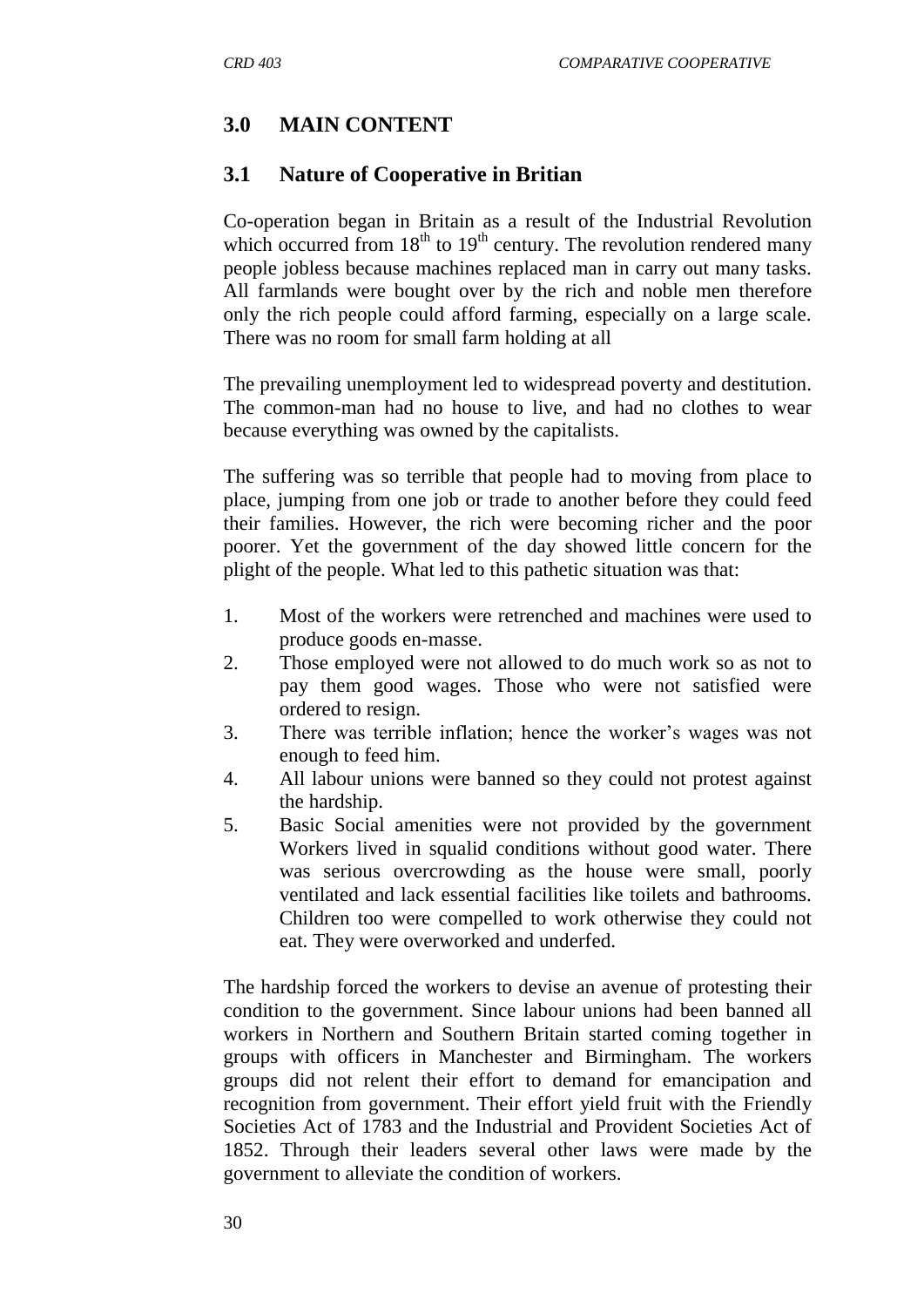Amidst the hardship and crises emerged heroes who struggled for the betterment of the common people. Notable among them were Robert Owen and Dr. William King.

### **3.2 Nature of Cooperative in Denmark**

The pattern of Danish cooperative movement will be an illustrative model used worldwide. As the assessment of agricultural cooperatives, the broad experience, the origins of the Danish cooperative movement are linked to rural population that had learned about democracy and democratic responsibility at the folk high schools. These products of the folk high schools were active in the liberal party of opposition and in the development of the cooperative movement and their local experience consequently helped them in the larger political associations of the liberal opposition (Jensen; 1975). The educational reformer, N.F.S. Grundtvig, played an influential role in this movement. Parallel to this by-product of the constitutional battle, agricultural cooperatives also evolved as a response to the agricultural depression, in particular the dramatic change in the grain prices, in Denmark, and countries that served as outlets for Danish agricultural produce, such as the Great Britain. Unlike in the Great Britain, a Danish farmer was the owner of his land, and no assistance was given to him to cover for the losses, he was left to his own mercy. The Danish [cooperative movement](http://en.wikipedia.org/wiki/Cooperative_movement) was a means of economical organization under leadership of consumer- or producer-controlled [corporations,](http://en.wikipedia.org/wiki/Corporation) where each individual member owned a part of the corporation. The type of organization was especially used in the [farming](http://en.wikipedia.org/wiki/Farming) industry and in [consumer organizations](http://en.wikipedia.org/wiki/Consumer_organization) in [Denmark](http://en.wikipedia.org/wiki/Denmark) from the 1790s to the 1960s. The members of the corporations sought to share the economic stress of producing or buying goods, and divided the eventual end of the year financial [surplus](http://en.wikipedia.org/wiki/Economic_surplus) amongst them. The type of ownership rules varied greatly between individual corporations, as some divided the financial risk equally, while others gave more power to the most financially involved individuals.

In many villages, farmers were either forced or strongly encouraged to tear down their homes and rebuild them in the middle of their new fields with the intention that this would give them easier access to every part of the field, enabling them to utilize the land more effectively. These events are known as the [agricultural reforms](http://en.wikipedia.org/wiki/Agricultural_reform) or the [parcellation,](http://en.wikipedia.org/wiki/Land_lot) and were instigated at the initiative of [the Danish Crown](http://en.wikipedia.org/wiki/Danish_Royal_Family) to raise production. For the next century, a standard village would be composed of a series of farms, many located a distance from each other, each family working for itself producing grain and raising a few animals. Having no alternative, the Danish farmer opted for cooperation. In addition, Denmark lacked the comparative advantage, for the production of milk and rearing of pigs. By grouping, farmers pooled their selling power, so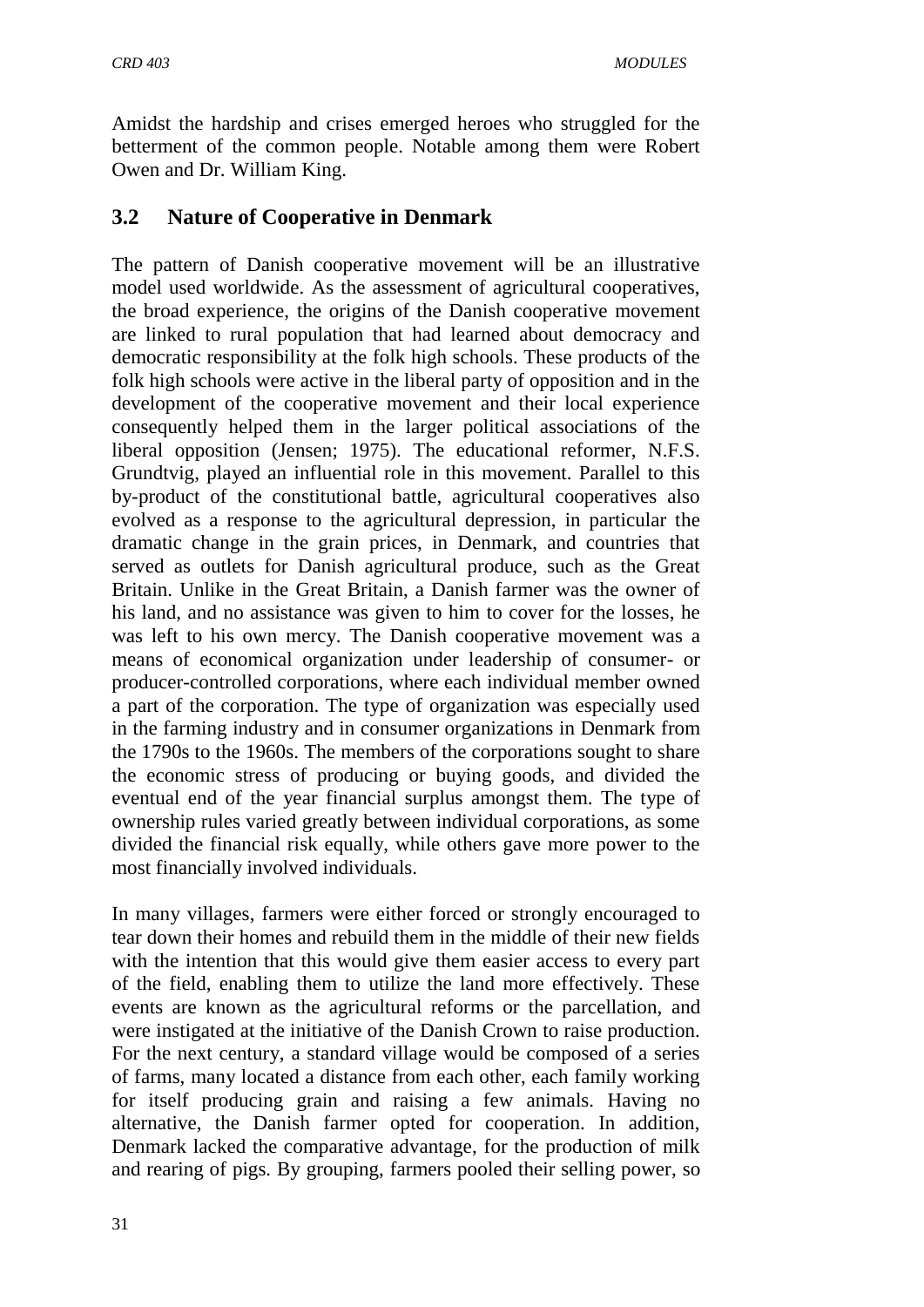that on the market one farmer could not be played off against the other. This bottom-up approach in the evolution of Danish cooperatives illustrates that the cooperative movement was not started by a circle of philanthropists, or landlords for the purpose of benefiting the practical farmer. The group of farmers that promulgated the cooperative idea was a dominant one in the sense that it owned ¾ or 75 percent of all arable land. It was also a well-to-do group in terms of per capita income (Henriksen; 1999, p. 59). The first cooperative was the dairy cooperative in Hjedding, established in 1882, established on the initiative of the farmers, financed by the farmers and managed by the farmers (Christensen; 1983, p. 103). Farmers were jointly responsible for any debts that might be incurred, and profits were divided among the members proportionally to the amount of milk each of them delivered.

Before the war in 1864, Northern Schleswig had a population density pretty much the same as the rest of the country; in 1920 it had virtually the same population as in 1860, while the population density of the rest of Denmark had doubled. Here the Danish government forced through an acquisition of large [German](http://en.wikipedia.org/wiki/Germany) farms; splitting them up into smaller units, that was effectively a way to try to ensure that Danes did not leave the poorly populated and poorly industrialized province.

After the [Second War of Schleswig](http://en.wikipedia.org/wiki/Second_War_of_Schleswig) in 1864, two new movements hit Denmark. One was a successful attempt to reclaim [moors](http://en.wikipedia.org/wiki/Moorland) in central and western [Jutland](http://en.wikipedia.org/wiki/Jutland) for farming; mostly sandy land abandoned in the 14th century as a result of the Black Plague, but in many cases good for [potatoes.](http://en.wikipedia.org/wiki/Potatoes) This movement was initiated by *Hedeselskabet* (the [Heath](http://en.wikipedia.org/w/index.php?title=Heath_Association&action=edit&redlink=1)  [Association.](http://en.wikipedia.org/w/index.php?title=Heath_Association&action=edit&redlink=1)

Denmark saw a second redistribution of land, which effectively meant the creation of a number of small-scale farms. The top stratum in a village was the [priest](http://en.wikipedia.org/wiki/Priest) and [schoolmaster,](http://en.wikipedia.org/wiki/Schoolmaster) then came the big landowners. Next level of society was the [craftsmen](http://en.wikipedia.org/wiki/Craftsmen) who normally owned a bit of land as well. The bottom of society was formed by landless people.

The land acquired from the manors was paid for in cash by the government, and was used not to increase the existing farms in size, but to create new ones. The impact was most prominent in Southern Jutland [\(Northern Schleswig\)](http://en.wikipedia.org/wiki/Northern_Schleswig) which had been reunited with Denmark in 1920.

**NOTE:** See The Influence and Importance of Cooperative in Demark in Next Unit 7.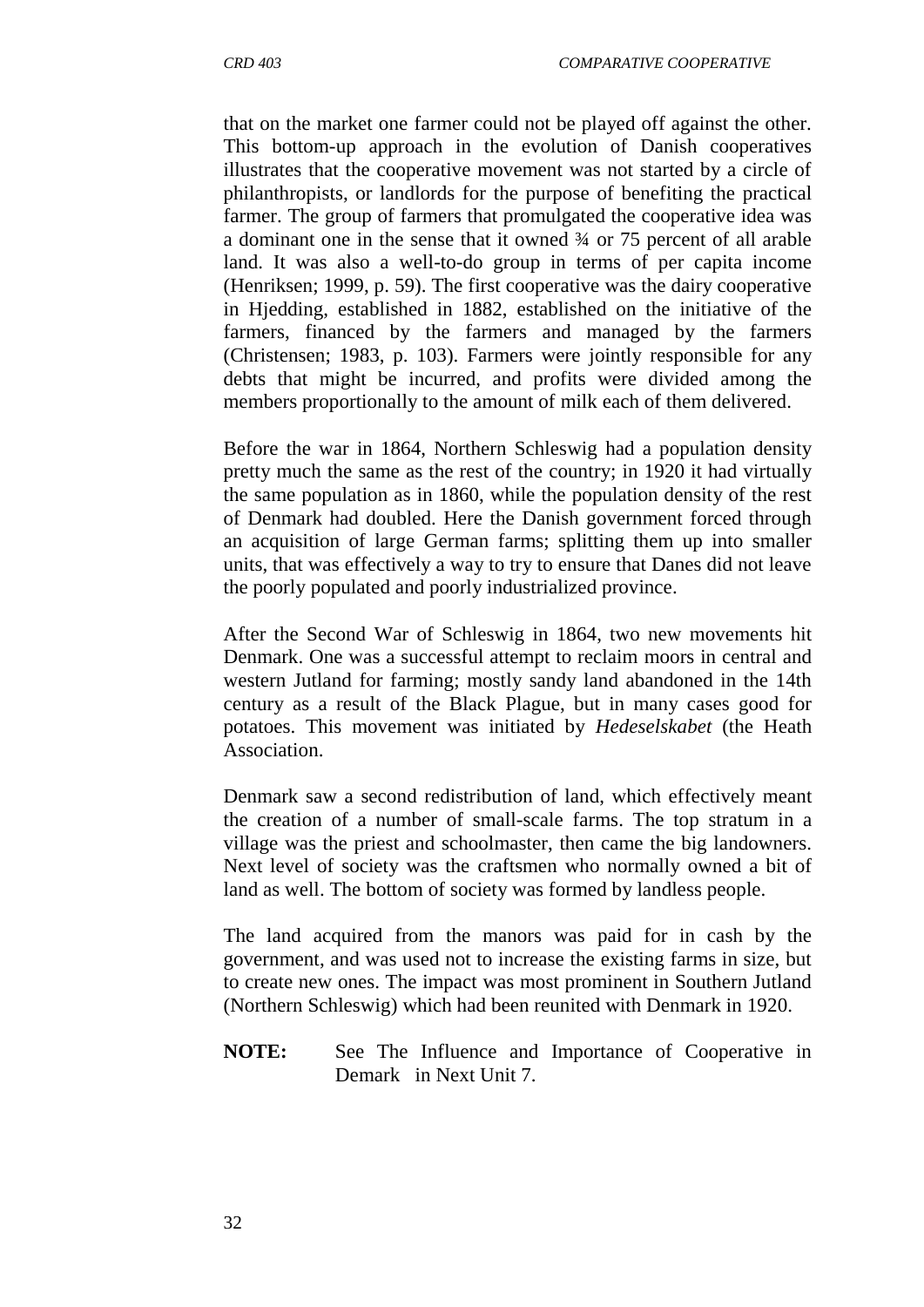### **3.3 Nature of Cooperative in Sweden**

The first Swedish farm cooperative was formed in 1850. County agricultural societies and grange associations spawned local farmers' cooperatives which purchased farm inputs and marketed members" crops. However one of the biggest obstacles these cooperatives faced was that no legislation applicable to cooperative associations existed they were governed by legislation for joint-stock companies. The government adopted legislation concerning cooperatives in 1895 (Ibid; 1997). As a result, cooperatives could form associations.

Co-operation in Sweden have been so successful that the country is fast becoming the Mecca of the Co-operative worldwide this is because Cooperative was introduced for the furtherance of the interest of the Swedish people and everybody was to participate through the contribution of their labour or the notable success was possible through the application of Principles.

**Co-operative forbundet** was established 1899 as the organization of the Swedish Consumers Co-operative. Through it many societies grew up to take part in the government of Sweden.

Between 1900-1914, the organisation protected co-operative union and the public from monopoly of essential goods and money.

Cooperative Forbundet conducts study groups by correspondence whereby people learn without a formal teacher. It also publishes a weekly magazine known as VIL for youths and study groups. It publishes many books on Co-operatives economics and international affairs. It has successfully led some Insurance Societies to insure cooperative members against fire and life.

The Co-operative Movement of Sweden is so organized today that manufacturing and distribution of essential goods are under its control. Members are given continuous education while auditing of books and records are effectively carried out. Sweden"s Co-operative School is established in Oslo.

### **3.4 Nature of Cooperative in Norway**

The Co-operative Movement in Norway was force to be reckoned with in the International Co-operative Community. There are several areas of co-operative operations but we shall consider housing and agriculture.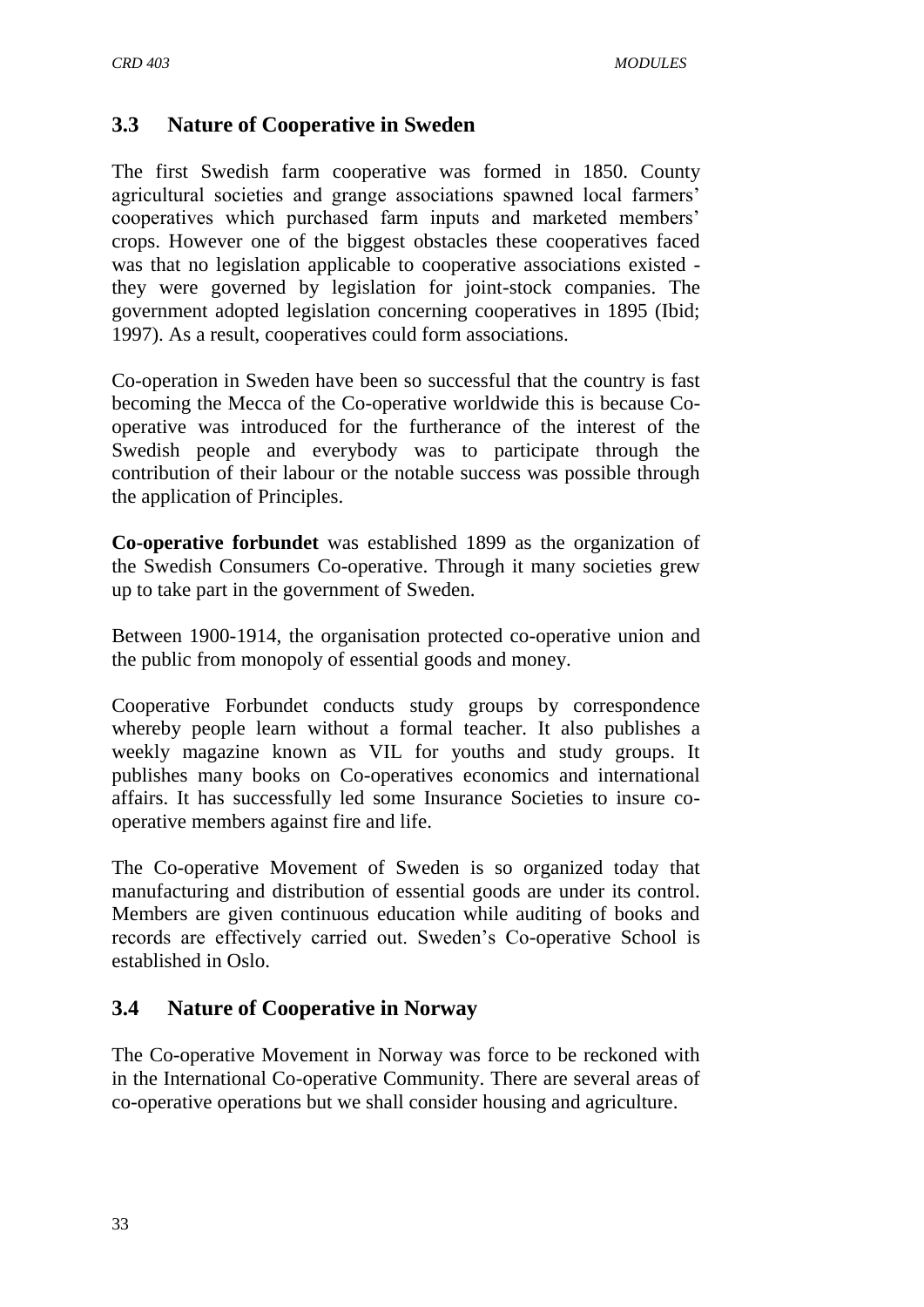#### **Agric co-operatives**

Agricultural Co-operatives gained rapid popularity in Norway. Its successful development was due to co-operative adult education across the country-side during the last century when Norwegian farmers were enlightened to fight ignorance and prejudice.

Several Agricultural Co-operatives spring up all over Norway and they were very successful. They all came together to form an apex organisation known as Federation of Agricultural Co-operative Associations. This federation comprises the following: National Purchasing Association; Meat Producers and breeders Association; Eggs producers Association; Milk Producers Association; and Rural Agricultural Credit Society.

#### **Housing co-operatives**

When there was an acute housing problems in the Norwegian, capital city of Oslso and in other large towns, the health of the people was first deteriorating. This led to the formation of a Co-operative Building Society in 1929, known as Olso Boligog Sparelag that is Housing and Savings Society; with the aim of providing its members with decent homes at affordable prices several other Co-operative Societies sprang up in Norway and affected every sector of the population.

### **4.0 CONCLUSION**

In this unit, we have learnt the pattern and nature of cooperative in European countries such as Britain, Denmark, Norway and Sweden and their contributions to the other parts of the world to the development of cooperative.

### **5.0 SUMMARY**

The contributions and perspective of European countries such as Britain, Denmark, Norway and Sweden and their guiding principle for cooperative development, as it can be deduced above that each country developed on existing idea or view. The ideological perspectives of notable scholars of cooperative enhance the understanding about the concept of cooperative, motives for establishing at different stages of development.

#### **6.0 TUTOR-MARKED ASSIGNMENT**

1. Discuss various perspectives of European countries such as: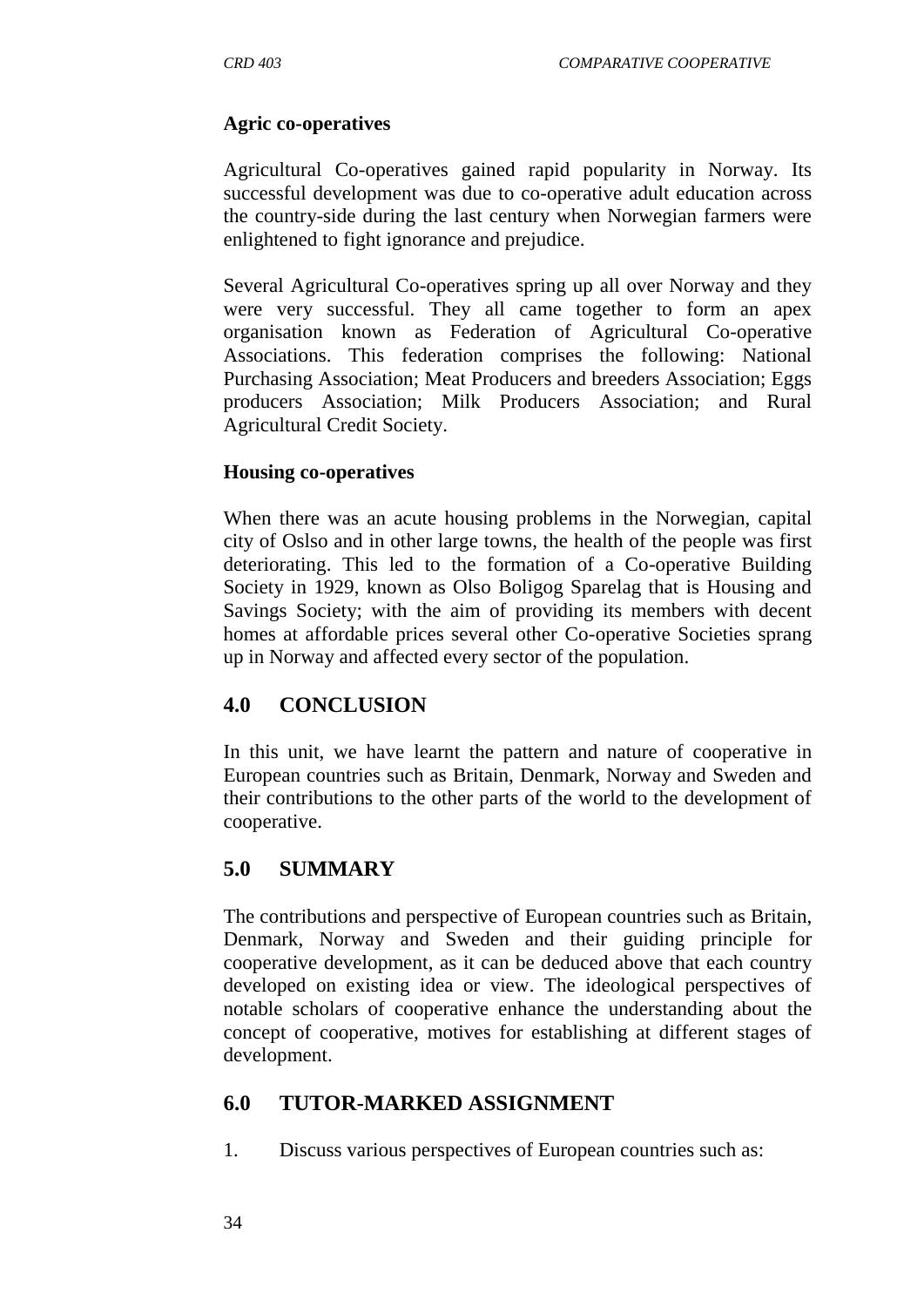Britain, Denmark, Norway and Sweden on cooperative.

#### **7.0 REFERENCES/FURTHER READINGS**

- Birchall, Johnston. (1997), The *International Cooperative Movement.*  Manchester, UK: University of Manchester Press, pp.
- Daniel, H (2006), Dictionary of Management, Academic (India) Publishers. New Delhi. **Encyclopedia of Business, 2nd ed.**  [Reference for Business.](http://www.referenceforbusiness.com/index.html)
- Epetimehin, F.M, (2006). Understanding the Dynamics of Cooperatives, ICReTI Publishing House, Ibadan, Nigeria.
- Furlough, Ellen, and Carl Strikwerda, eds (1999) Consumers *Against Capitalism?: Consumer Cooperation in Europe, North America, and Japan, 1840-1990.*Lanham, MD: Rowman & Littlefield,
- Lawal, K. A. A. and Oludimu, O. L (2011), Management Theory, Practices and Focus, Asogun, Published, Ibaban, Nigeria, pp.
- Lawal, Kamaldeen .A .A (2012) Nigeria& International Cooperation COP216, NOUN Course Material on WEB in Press.
- Lawal, Kamaldeen .A .A (2013) Cooperative Development in Europe, America and Africa, In Oluyombo, O. O.; Cooperative and Microfinance Revolution, Soma Published, Lagos, Nigeria
- Lawal, Kamaldeen .A .A and Abdullah, T. O (2016) Understanding Comparative Cooperative in Press.
- Roy, E. P. (1981), Cooperative: Development, Principles and Management, Interstate, Printers and Publishers, INC.USA pp1- 110.
- "The Co-operative Information Superhighway." *International Cooperative Alliance (ICA). (2011)* Available from [www.coop.org .](http://www.coop.org/) *Review of International Co-operation,* quarterly.

#### [Cooperatives benefits](http://www.referenceforbusiness.com/encyclopedia/Con-Cos/Cooperatives.html#ixzz1fl8lCHrv)

[http://www.referenceforbusiness.com/encyclopedia/Con](http://www.referenceforbusiness.com/encyclopedia/Con-%20%20%20%20cos/Cooperatives.html#ixzz1fl8lCHrv)[cos/Cooperatives.html#ixzz1fl8lCHrv](http://www.referenceforbusiness.com/encyclopedia/Con-%20%20%20%20cos/Cooperatives.html#ixzz1fl8lCHrv)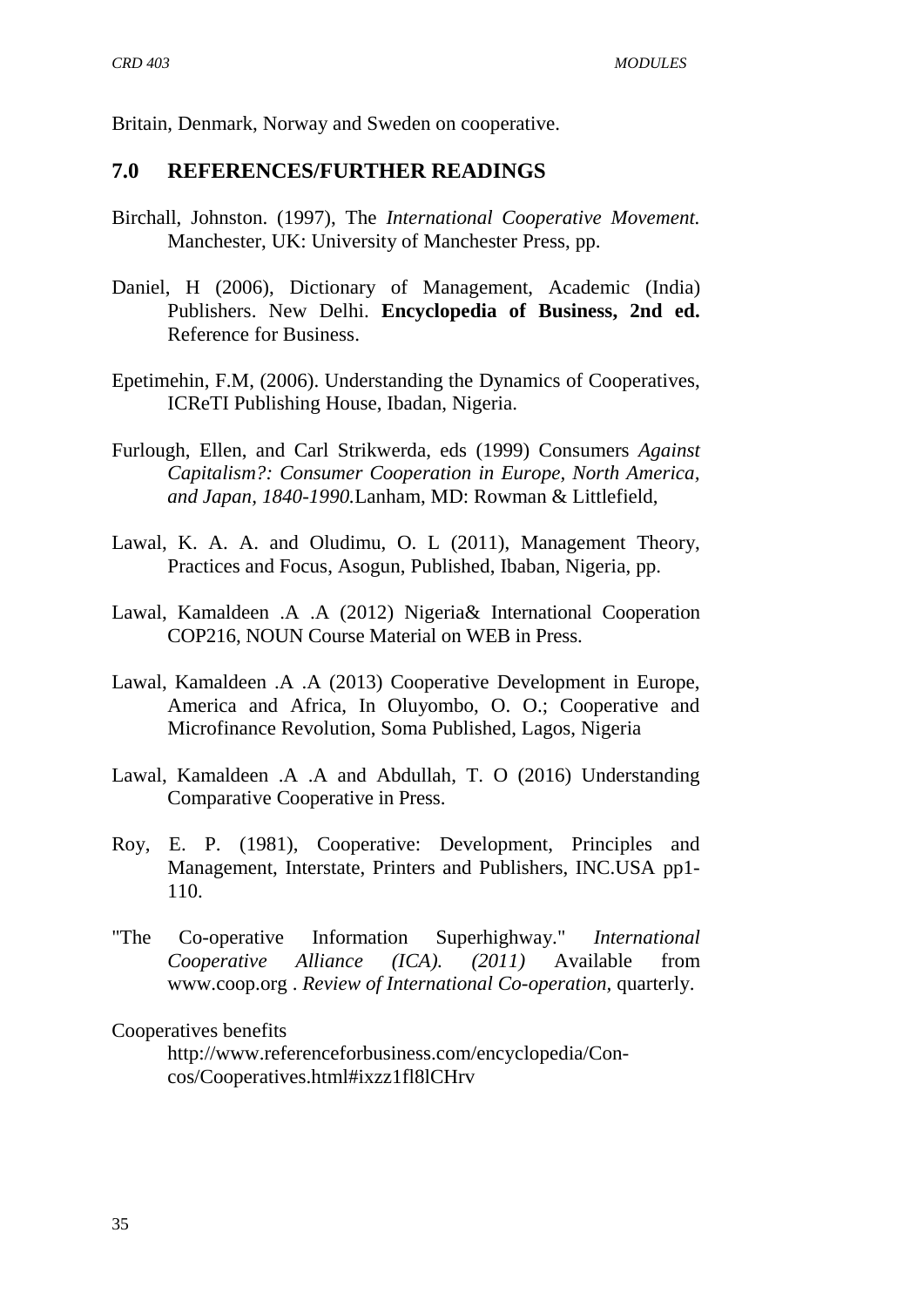## **UNIT 2 IMPORTANCE OF AGRICULTURAL COOPERATIVES IN BRITAIN, DEMARK, NORWAY AND SWEDEN**

#### **CONTENTS**

- 1.0 Introduction
- 2.0 Objectives
- 3.0 Main Content
	- 3.1 The Importance of Agricultural cooperatives in Britain
	- 3.2 Early history Denmark cooperative movement
	- 3.3 Cooperative production in Denmark
		- 3.3.1 Influence of cooperative in Denmark
		- 3.3.2 Sweden
	- 3.4 The important role plays by cooperative association are as follow
- 4.0 Conclusion
- 5.0 Summary
- 6.0 Tutor Marked Assignment
- 7.0 References/Further Readings

## **1.0 INTRODUCTION**

Agricultural cooperatives are considered to be important social and economic units aimed at developing agriculture. These organizations are expected to play a very important role in dissolving the rural society problems and improve the future development in agricultural production and to stabilize balance between imports and exports. The importance of the small agricultural cooperatives united to form central economic units to increase their incomes and effectiveness cannot be overemphasized.

## **2.0 OBJECTIVES**

At the end of this unit, you should be able to:

- explain the importance of agricultural cooperative in Britain, Denmark and Sweden.
- understand the significant role play by agricultural cooperative in Britain, Denmark and Sweden.

## **3.0 MAIN CONTENT**

### **3.1 Importance of Agricultural cooperatives in Britain**

The development of cooperatives over time has been shaped by many factors and influences. Scholars and researchers in cooperative studies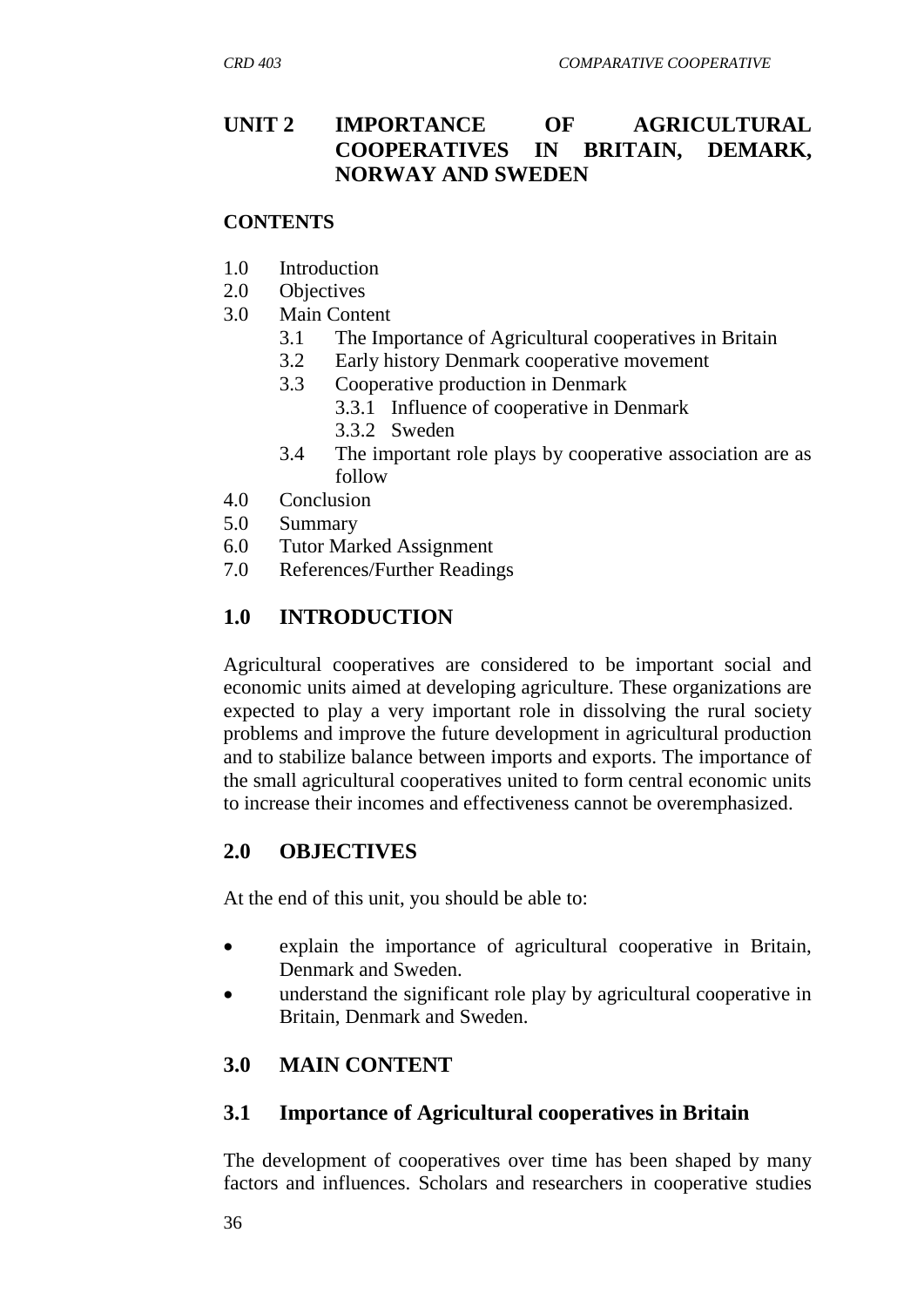group these into three main types (all interrelated): (1) economic conditions (caused by war, depression, technology, government economic policy, etc.); (2) farmer organizations (including quality of their leadership, their motivation and enthusiasm to promote cooperatives, power to influence public policy, etc.); and (3) public policy (as determined by government interest, legislative initiative, and judicial interpretation.

The planning of agriculture development activate the coordination and cooperation among the roles of both agricultural cooperatives and other organizations in the villages to enhance their importance roles, abilities and the organizational effectiveness in the agricultural and rural development in support of commercial farmers. They aimed at removing farmers from designated areas and consolidating the homelands, were supplemented by other measures to support commercial farmers to provide subsidized loans to commercial farmers, the Cooperatives Societies to secure input supply and output marketing services and to control the marketing of agricultural products. Agricultural cooperatives emerged and thrived in this environment. (Piesse *et al*., 2003). The involvement in co-operatives in British colonies was far greater and more direct than in the Dominions. It was channelled through specially created Departments of Co-operation or Co-operative Branches within their Departments of Agriculture. Colonial co-operative development emerged partly in response to Britain"s recognition that she needed to add development agency functions to her more traditional imperial objectives of security and supporting trade. The shift occurred for a number of reasons. One was the view of Colonial Secretary Joseph Chamberlain (1836-1914) that just as British country estates to be profitable needed to make all their parts productive so, too, did the British Empire. Contrary to popularly held beliefs British colonies were often a drain on the British exchequer as distinct from British companies. To become more productive colonies required improvements in their agriculture, veterinary services, transport, communication and education systems and it was thought that cooperatives could play an additional role. Another reason for the shift in policy was a need to prevent economic stagnation or decline and head off the social unrest they could spark. Loss of her American colonies in the 18th century lay deep in Britain"s psyche and was reawakened by the near loss of much of India during the Mutiny in 1857. After it, recurring famines and rural poverty 19 and indebtedness threatened India"s stability and co-operatives became part of a strategy to counter them.

The few agricultural co-operatives that formed in the late 19th century suffered unfavourable patterns of trade. Farmers also comprised a quite different sector of British society from the growing working classes and were slower to form co-operatives than had been the case in Ireland and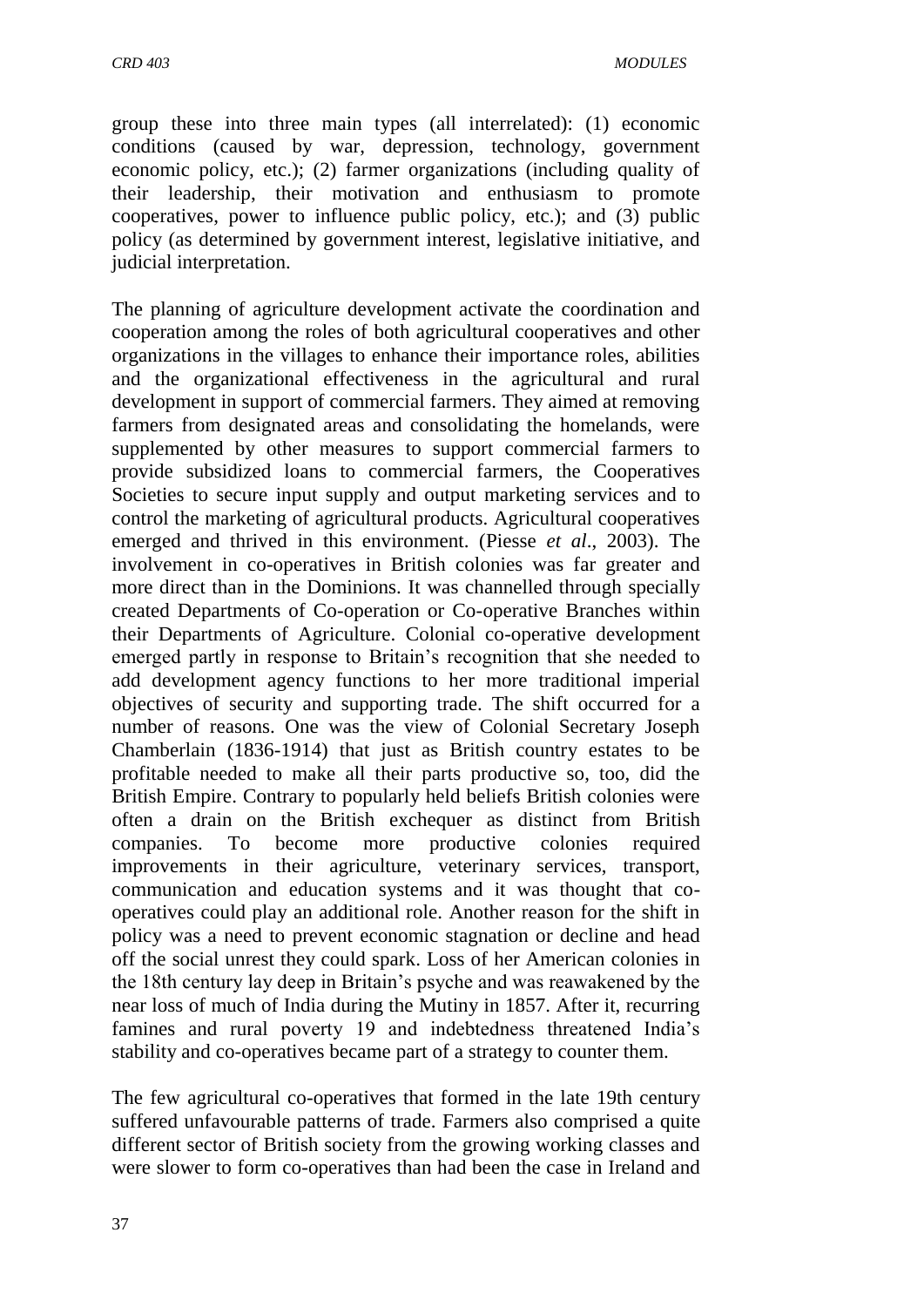Denmark. Those in Ireland were spearheaded by Sir Horace Plunkett (1854-1932) and included primary societies as well as support organisations such as the Irish Agricultural Organisation Society established in 1894.

English, Scottish and Welsh versions were later established on this model.

In 1919 Plunkett created the Plunkett Foundation which became an international organisation for the promotion of agricultural cooperatives. In 1924, in conjunction with the Empire Exhibition at Wembley in north London the Foundation organised an Empire wide conference of agricultural co-operatives. Sir Daniel Hall from the Ministry of Agriculture but also Chairman of the Plunkett Foundation explained to delegates why British agricultural co-operatives had developed less strongly than their counterparts in other parts of the British Empire. One reason was that "the typical British farmer is a capitalist upon a comparatively large scale." Another stemmed from the fact that unlike farmers elsewhere in the British Empire British farmers were not a "single-man or family-unit farmer" for whom "co-operation can do more, and can do that much more quickly." Instead British agriculture comprised comparatively large-scale farmers who formed "a fairly efficient economic unit." A further reason why British farmers were not more enthusiastic about co-operatives was that they did not focus to the same degree on exports as farmers elsewhere in the British Empire. Moreover, their home market was long established and clearly structured and provided an "organised and efficient trade service for both sale and purchase."

This statement illustrates how British agricultural co-operatives differed from those **elsewhere in the British Empire and also that their roots were not those of consumer cooperatives.**

However, cooperative among labour, farmers and members of the societies through the formation to solved the problems and issues prevailing in Britain.

The agricultural cooperative play the following role in Britain:-

- Providing goods and services at minimal cost. This is selling at prices a little above purchase price.
- Elimination of middle men, especially those who are not performing any economic functions. Most them exploit and hold the public to ransom. offer protection to those who are economically weak in terms of doing business.
- Reducing unemployment that led to poverty and destitution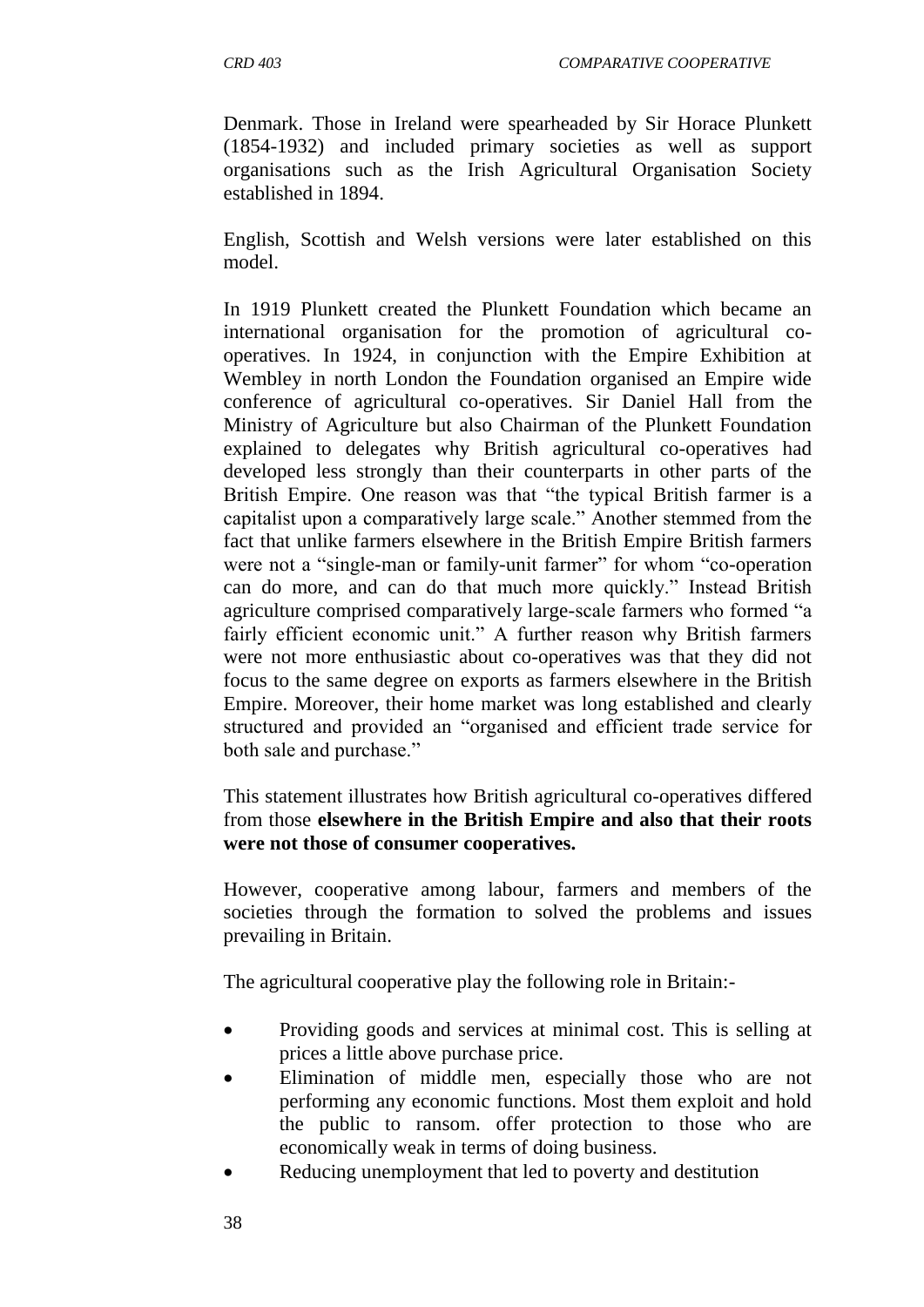- Provision of shelter and clothes to wear for common man and basic social amenities
- Provision of means of transportation and other auxiliary to trade.
- Solve the problem of inflations
- Each member understands one another more and can resolve issues amicably
- Emancipation and recognition from government through the joint effort of their leaders law were made by the government to alleviate the condition of workers and union regain the power.

By contrast, government. Her first Co-operative legislation, the Cooperative Credit Societies Act, India, was passed in1904.

India and Southern Africa were strategically important. The late 19th century saw growing competition between Western European Empires and the Russian and the Ottoman Empires. In Southern Africa Britain fought two Boer Wars. After the second ended in 1902 agriculture needed revitalising and co-operatives were believed to be able to help.

## **3.2 Early History of Denmark Cooperative Movement**

About 90% of all farming soil in Denmark was cooperative from 1300, as the [Black Death](http://en.wikipedia.org/wiki/Black_Death) depopulated the rural parts of the country. Then, the inhabitants of a Danish village would work together, forming *Lands by fællesskaber* (village [communes\)](http://en.wikipedia.org/wiki/Commune_(intentional_community)). To distribute land fairly between farmers, the land was normally distributed between all farmers in a village with each of them owning a strip of land on every field. Reallocation of land took place if the size of the individual families changed strongly. In this system, it was virtually impossible to only work individually, since the plots of land might have the full length of the field, but only be a few meters wide. A second characteristic was that all farms were located close together and near the church, with the result that fields far from the village were often poorly utilized.

The change in the [enclosure movement](http://en.wikipedia.org/wiki/Enclosure_movement) which aimed to reunite fields and award them to one owner only. Any farmer would normally be awarded a coherent piece of land and perhaps an additional piece of forest between 1750 and 1800.

### **3.3 Cooperative Production in Denmark**

This change in production resulted in a need for [dairies](http://en.wikipedia.org/wiki/Dairies) and [slaughterhouses.](http://en.wikipedia.org/wiki/Slaughterhouse) The only way to pay for such massive investments was for a large group of farmers to share the cost and risk between them, thus creating the cooperative dairies and slaughterhouses. The new situation implied that farmers would buy cheap grain from Russia and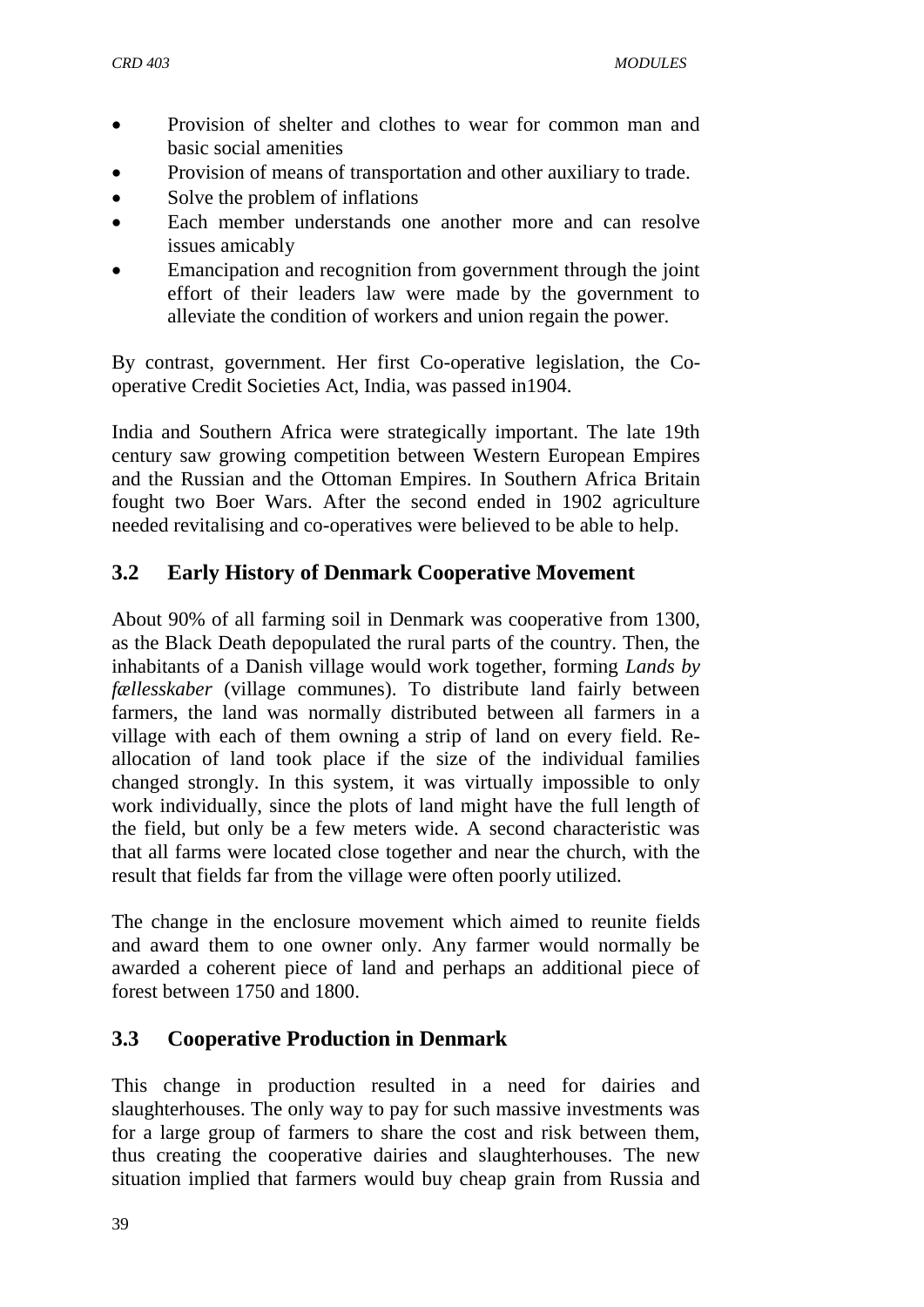feed it to their livestock, selling [milk,](http://en.wikipedia.org/wiki/Milk) [butter,](http://en.wikipedia.org/wiki/Butter) [eggs](http://en.wikipedia.org/wiki/Egg_(food)) and meat for a much higher price. This movement also resulted in the creation of both the *[Danish Bacon](http://en.wikipedia.org/wiki/Danish_Bacon)* and *Danish Lurpak Butter* brands.

The combination of the Cooperative Movement and the switch away from the production of grain resulted in a great increase in wealth for the average Danish farmer and it became very important in the way Danish farmers perceived themselves. The system was also attempted in other places where Danes settled, for example in the Danish communities in the [United States.](http://en.wikipedia.org/wiki/United_States) Before [World War I,](http://en.wikipedia.org/wiki/World_War_I) Denmark gained a foothold on the Russian market, and the [Russian Revolution of 1917](http://en.wikipedia.org/wiki/Russian_Revolution_of_1917) cost Danish industry dearly. Attempts to construct cooperative dairies in Russia played a large role in this policy, and a few were actually built there. The Russian Revolution destroyed this work, but new attempts were made in the [Baltic States](http://en.wikipedia.org/wiki/Baltic_States) during the [Interwar period.](http://en.wikipedia.org/wiki/Interwar_period) Attempts to export the system to Poland were considered in the [Danish Ministry of Foreign](http://en.wikipedia.org/wiki/Ministry_of_Foreign_Affairs_of_Denmark)  [Affairs](http://en.wikipedia.org/wiki/Ministry_of_Foreign_Affairs_of_Denmark) to boost the exports of Danish [machinery.](http://en.wikipedia.org/wiki/Machinery) Attempts to export this system were often linked with attempts to export the Danish system of secondary education for farmers.

### **3.3.1 Influence of cooperative in Denmark**

Cooperatives were governed in a democratic way, usually each member had one vote, irrespective of the number of cows he possessed. Farmers, members of the cooperative, elected the board of directors who appointed the dairy manager, usually a specialist in the field. Local cooperatives were free to join into a central federation, which aimed at developing the industry by expositions, conferences and collection of material. In the 1950s, a joint stock company was formed out of a series of dairies, uniting into two rivals *Mejeriselskaberne Danmark* and *Kløver* who later merged to found MD Foods (now [Arla Foods\)](http://en.wikipedia.org/wiki/Arla_Foods) which controls almost all of the Danish milk market. The [Danish Crown](http://en.wikipedia.org/wiki/Danish_Crown_AmbA) meat processing company also owes its existence to the cooperative movement.

#### **Co-operative Shops**

The cooperative movement also resulted in a series of co-op stores known as *[Brugsen](http://en.wikipedia.org/wiki/Brugsen)*, which were under the administration of the [The](http://en.wikipedia.org/wiki/The_Danish_Consumers_Co-operative_Society)  [Danish Consumers Co-operative Society.](http://en.wikipedia.org/wiki/The_Danish_Consumers_Co-operative_Society) The stores kept a large share of the Danish consumer goods market. in January 2002, Coop shop merged with [retail chains](http://en.wikipedia.org/wiki/Retail_chain) form [Coop Norden.](http://en.wikipedia.org/wiki/Coop_Norden)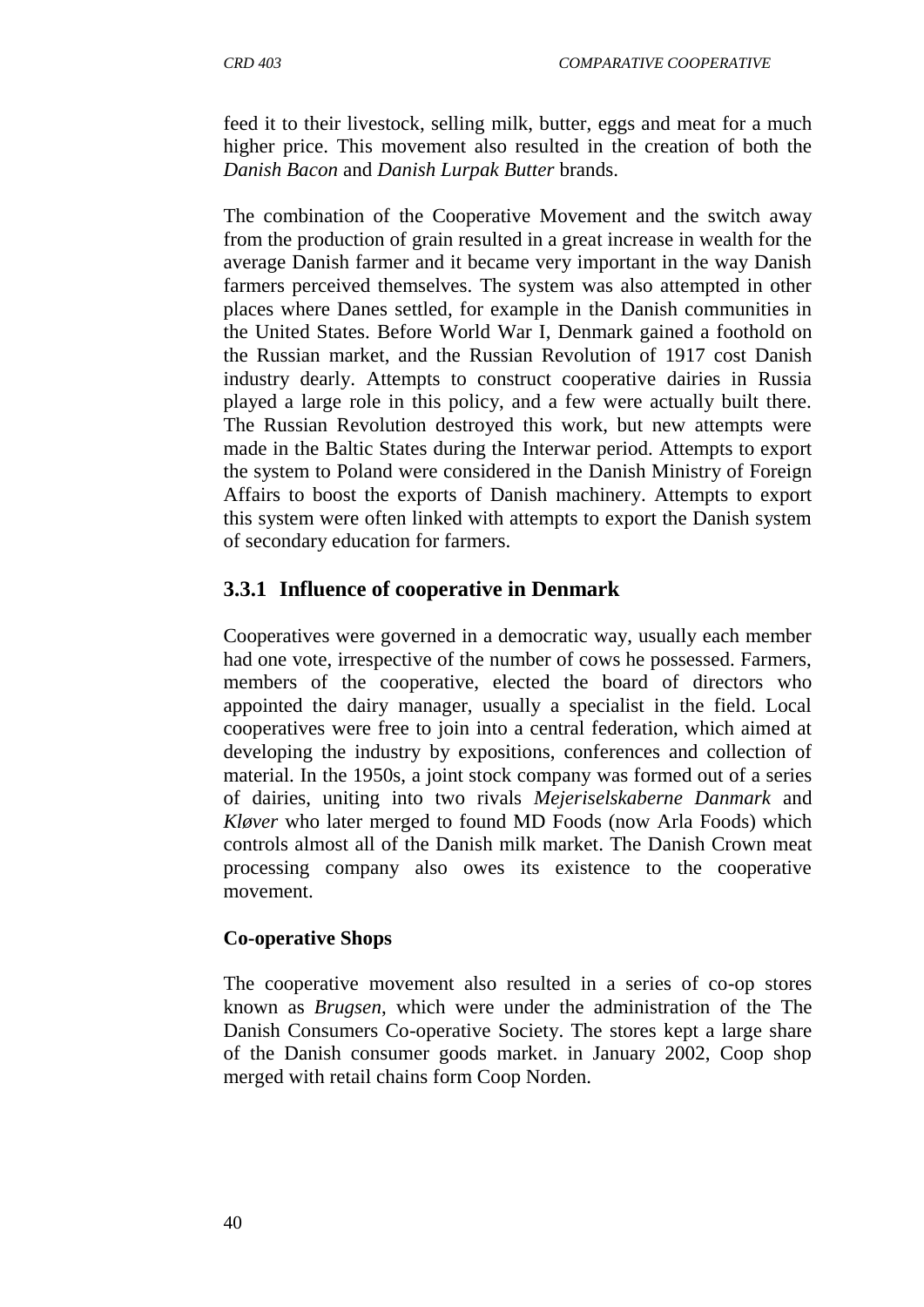#### **Wind Mills**

The cooperative ownership model for wind mills was developed in Denmark. The first is for smaller wind mills and secondly for wind farms. One of the biggest cooperatively owned windfarms are at Middelgrunden in Copenhagen and at the Samsø Island.

#### **Communities**

In the late 70's and early 80's [Collective](http://en.wikipedia.org/wiki/Collective) lifestyle, including [cooperative](http://en.wikipedia.org/wiki/Cooperative) production was very popular. Some of these collectives still exist like [Svanholm,](http://en.wikipedia.org/wiki/Svanholm) which was started in 1978. [Freetown Christiania](http://en.wikipedia.org/wiki/Freetown_Christiania) was established in 1971. People living in these communities are often environment conscious, and join the Danish Ecovillage Network.

#### **Co-housing**

Living in [co-housing](http://en.wikipedia.org/wiki/Co-housing) groups with a common ground and common house is relatively common in Denmark. The common house is used for common eatings, common washing machines, meetings and fests. There are 3 types of co-housing groups:

- One type, where the flats/houses are built by a national housing association and people are renting the flats. E.g., Lejerbo has 37,000 apartments. In English this type of housing often referred as social co-housing.
- Another where people are owning the flats/houses and the land and the loan together. In Danish they are called "andelsbolig", and
- Third type, where people own the common house and the land together, but they own their own family houses.

In essence, cooperatives provided market access to a small farmer, who on his own had a negligible bargaining position and who otherwise, would not be able to market his produce. Consequently, the upswing of cooperatives contributed to the development of small holdings.

Direct advantages of cooperative operation included, (i) economies of scale on transportation, (ii) quality packaging, and (iii) regular dispatch of a uniform quality and quantity that can only be achieved through large-scale organisation. Perfect packing was an absolute necessity in preserving the excellence of butter.

Other benefits included regular weekly financial settlement from the dairy. The farmers also received a share in the profits of distribution and thus pocketed profit that would otherwise go to the middlemen. The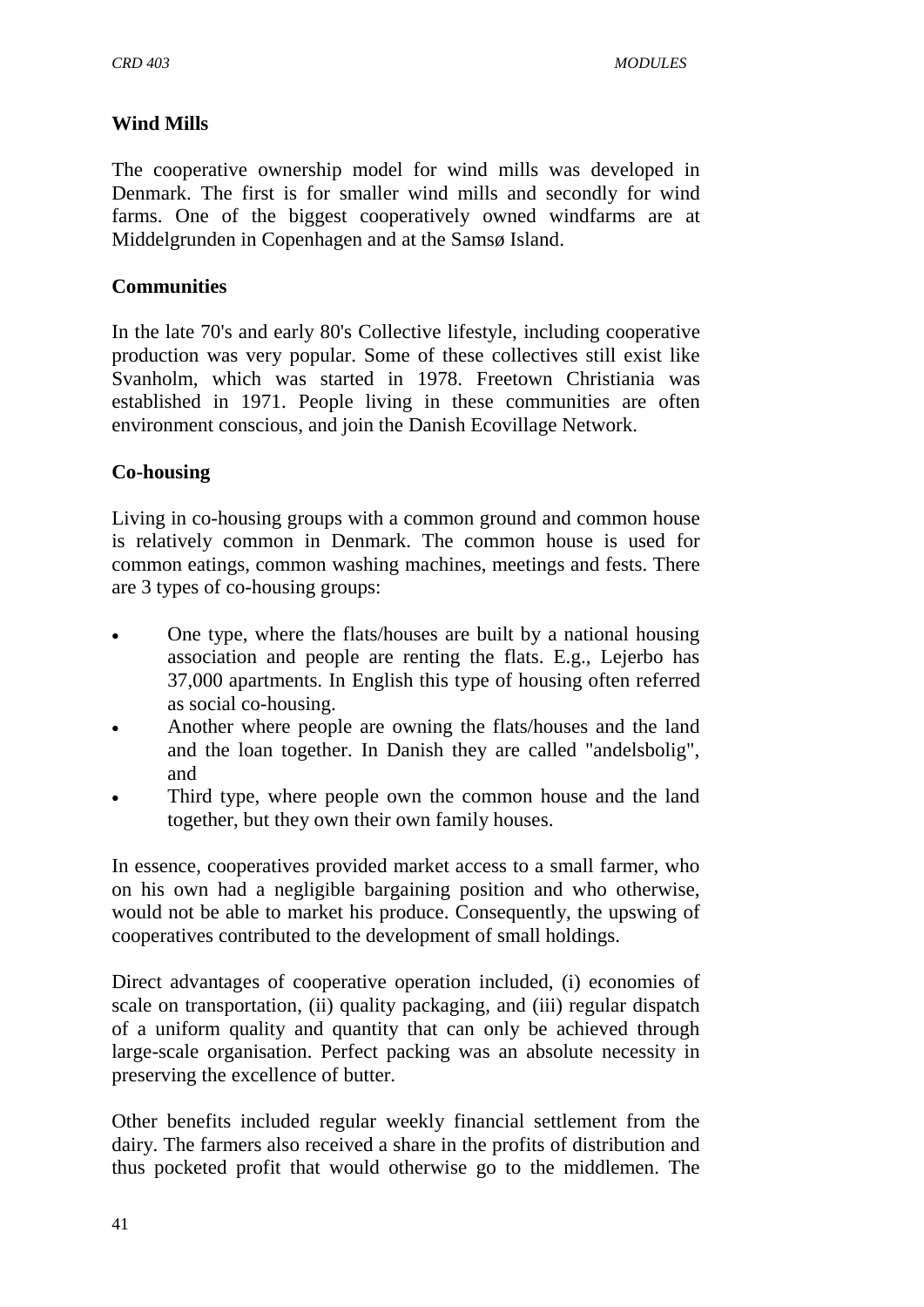constitution of the dairy cooperative stipulates that members must for a fixed period, originally up to ten years, recently only few years; bring all their milk, except what they needed for household use, to the cooperative dairy. Heavy fines were imposed for infraction of this rule. Strict rules were laid down relating to proper feeding of the cows, sanitary milking, etc. (Christensen; 1983). This attempt at creating cooperative dairying was an immediate success since better quality butter was produced. With this approach, it became possible to standardise output, and in turn demand higher prices. Technical improvements that upgraded both the quantity and the quality of the butter were introduced. Soon the cooperative dairy butter surpassed the celebrated "Estate Butter" for which Denmark had been famous and the cooperative movement spread to other sectors (Haagard; 1911).

The farmers awakened to the scientific possibilities of dairy production and of cattle breeding. Among the economies was the skimmed milk, saved for feeding hogs, which consequently stimulated the bacon industry, and thus brought about the opening of cooperative slaughterhouses. This in turn led to the building of cooperative slaughterhouses and pork packing societies. The first cooperative abattoir was formed in 1887. The cooperative slaughterhouses were organised in similar pattern as the cooperative dairies. Members enter into an agreement to bring all of their hogs to the cooperative slaughterhouse, even though they are offered higher prices elsewhere.

A slaughterhouse or bacon factory on cooperative lines has following advantages:

(i) The commission paid to dealers is saved, (ii) the difficulties experienced by existing slaughterhouses in disposing of the offal become reduced when the co-operators became interested in its utilisation, (iii) the co-operators would share between them all the profit. The cooperative movement also has a characteristic history in the cooperative egg export society. Price of eggs shows great fluctuation. The temptation to hold back eggs in autumn before selling and shipping them was therefore very great, and to this temptation many of those who handled the eggs in Denmark in the  $19<sup>th</sup>$  century i.e. 1880s and 1890s of the century succumbed. As Denmark exported a significant portion of eggs to Great Britain, there were many middlemen between the hen and the English consumer. The farmers, or rather the farmer's wives, gradually learnt to increase their profit by holding back the eggs one or more weeks during the latter half of the year. The hucksters who collected eggs from the farmers were equally clever, and the merchants, who bought from the hucksters or had their own collectors, likewise tried to improve their position by the same short sighted policy. The result was that more and more Danish eggs arrived in England in a bad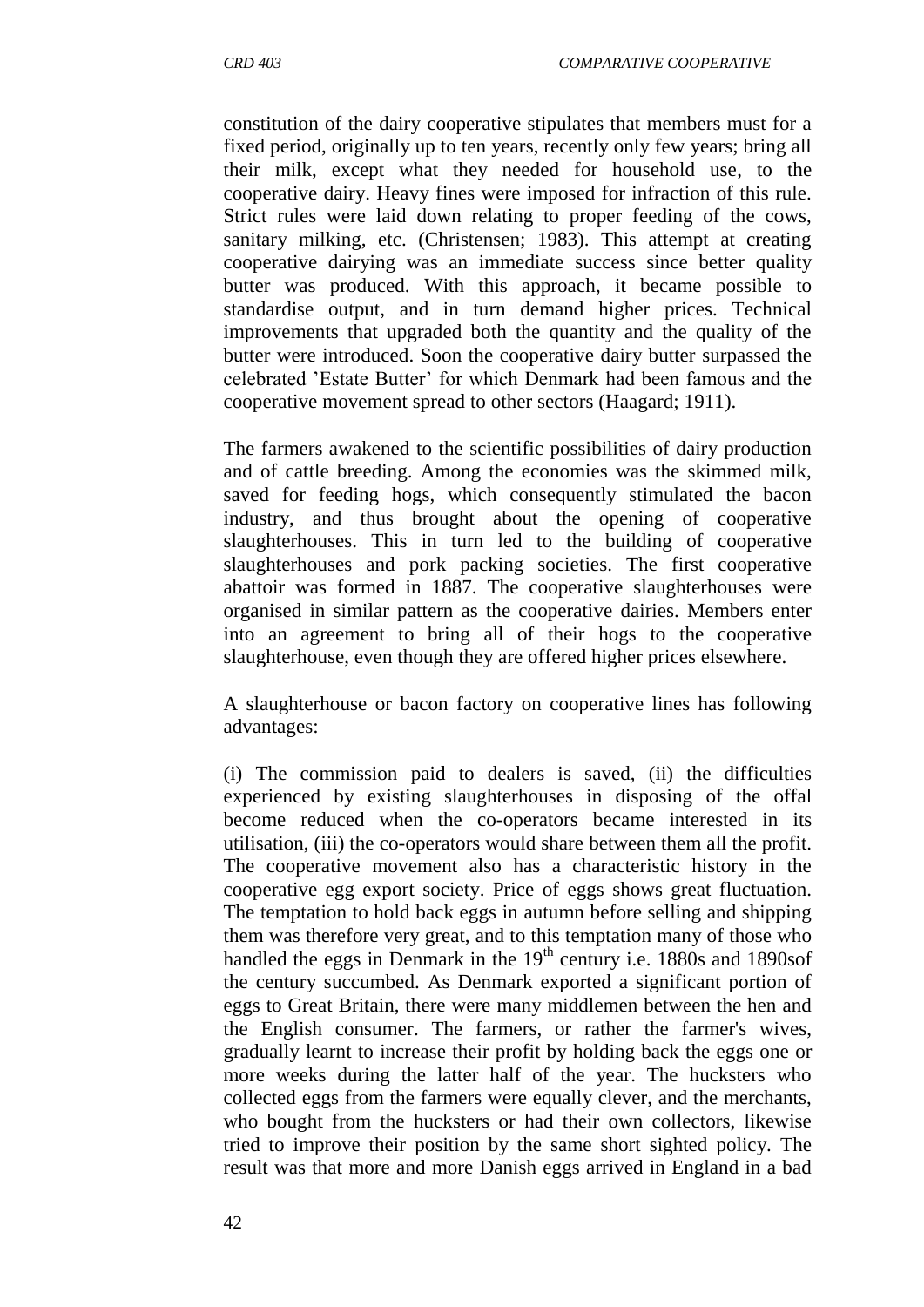condition. The means of detecting stale eggs were less developed in those days, and thus serious complaints from large English importers were received by the Royal Agricultural Society of Denmark in 1889. The Society tried to influence the farmers and local buyers of eggs by means of reports in the agricultural and local daily papers, explaining how dishonest it was to sell stale and kept eggs as fresh, however without an impact. The merchants and shippers were also in difficulty, as if they refused to pay farmers for eggs manifestly kept or even partly spoiled, farmers would sell to competitors, and they would not receive any eggs themselves, neither fresh nor bad. The price for eggs, as delivered by the farmers, had therefore to be fixed so as to allow for incurred losses. Fresh eggs were, therefore, during about one-half of the year quoted considerably below their real value. Local societies emerged as a response to this unsatisfactory state, the members of which bound themselves to deliver their eggs weekly and never to send any stale eggs. This was a step in the right direction, but had only a local application, and did not influence the trade and export of eggs as a whole. In 1894 an attempt was made by the Agricultural Society of Horsens to get the egg producers all over Jutland to combine to form one large society for the improvement of the egg trade. The society was formed, but failed to secure the necessary support. The same result followed similar attempts at other places.

In order to get egg-producers interested in the egg trade, it was not enough to ask them to improve the quality of eggs sold to dealers. It was necessary to go the whole length, to do away with the hucksters and agents who travelled the country districts to collect eggs, and to form a society not only for collecting, but also for trading in and exporting eggs. A system of marking eggs was proposed by which it could be seen at once from which producer any egg had been delivered. Society with branches all over the country began operations in April 1895. Each branch has its distinctive number, and each member has his number with his branch. Before the eggs are delivered to the collector for the branch, each egg is marked by means of a rubber stamp with the number of the member and the number of the branch, and those two numbers prove the origin of the egg, so that when a "spotted" or stale egg is delivered it can be at once be seen who is the offender. At the packing and exporting warehouse the trademark of the society is stamped on each approved egg next to the two numbers. As a result, Danish eggs re-entered the English market and the export of Danish eggs during the first three years of the society"s activity has increased sevenfold. Based on the success of cooperatives, the Danish farmers soon found it necessary to carry cooperation a step further, for example to control the distribution of their produce in England, which was the chief market for many Danish agricultural products. Danish farmers formed a cooperative export association. As cooperation was not confined only to the selling of farm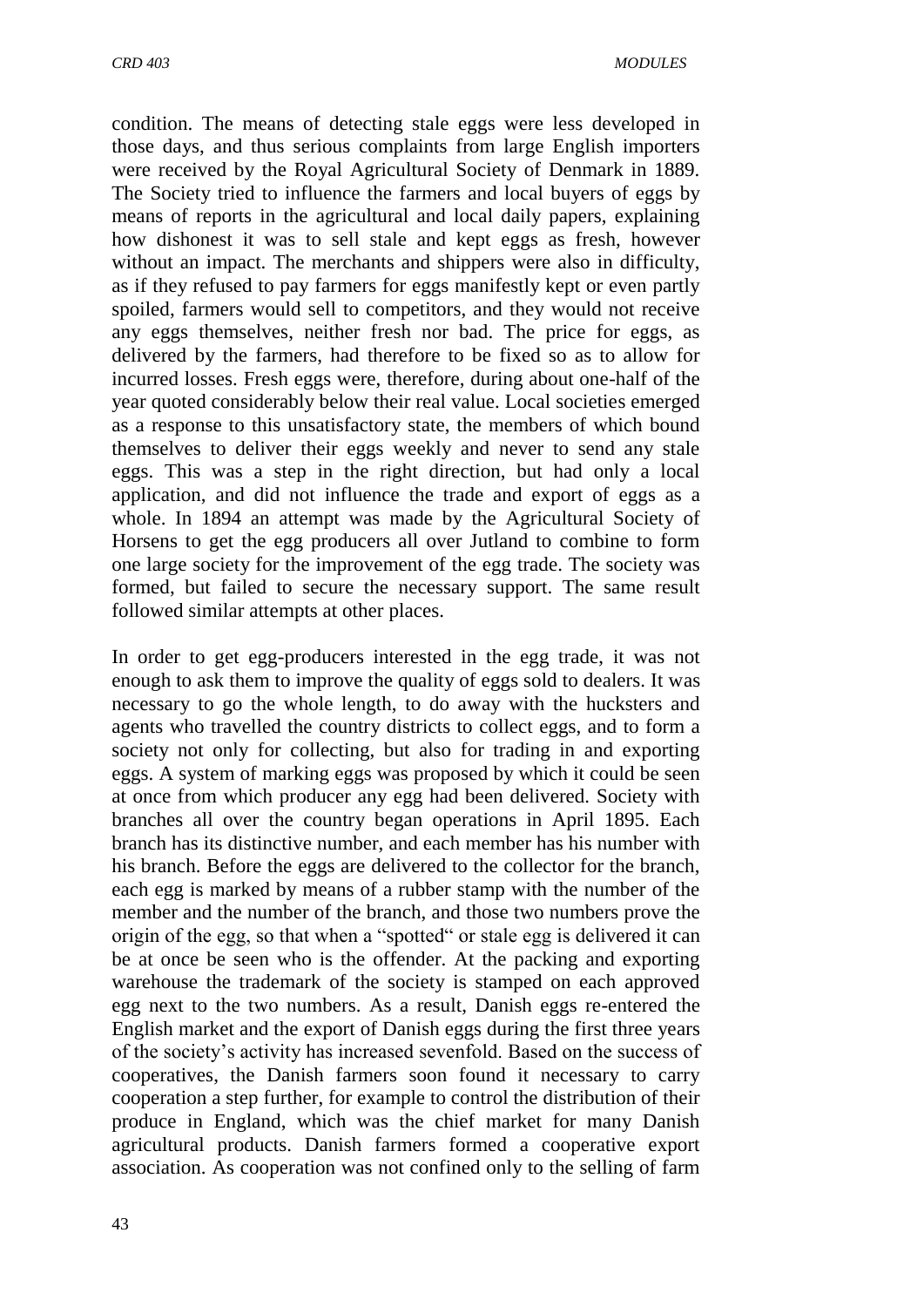products and buying of merchandise and farm supplies, the improvement societies emerged, such as, cooperative fertilizer plants and canning factories. Another example was the maintenance of cow and swine improvement and breeding societies and seed-testing organisations (Haggard; 1911). The breeding of cattle, horses, swine and sheep was promoted by cooperative societies. The central societies aim was to improve breeding of farm animals by keeping accounting systems of the quantity of milk produced per cow, its content of butter fat, as well as the relative cost of maintenance. The first central society was established in 1895. Almost every need of the farmer was supplied through one or more organisations of this kind. In addition, there were societies for accident insurance against hail and other storms, and for the insurance of livestock as was observed by *Ortmann & King(2007)*.

#### **3.3.2 Sweden**

One third of the Marshall Aid went to agriculture. Without having to adjust for joint-stock company laws. Following the adoption of the new law, several producer cooperatives were created. By the 1930"s, the combination of the Great Depression and crop surpluses resulted in an agricultural crisis as prices hit all time lows. The government interceded with a number of measures that constituted the root of Sweden"s agricultural policies. In 1947 it was decided by the government that crop and food prices would be fixed.

The cooperatives gained strength under Sweden"s protective agricultural policies that stimulated both agriculture and cooperation. Currently, there are about 50 agricultural cooperatives in Sweden, mainly focusing on marketing, meat processing, farming and forestry. The rules on market competition in Sweden are laid out in the Swedish Competition Act (SCA). When the SCA was first enforced it contained no exemption rules for cooperatives (Ibid; 1997). New rules regarding cooperatives came into force in 1994. The SCA provides exemption for cooperative associations as long as they abide by the following rules and the cooperative has the legal form of an association. Most cooperatives in Sweden abide by the following cooperative principles:

- Equal payments for cooperative costs (e.g. distance neutrality),
- One member, one vote, equal prices for member products.
- To enter a cooperative, farmers must meet the quality and environmental requirements of the cooperative and pay a modest fee.
- To leave the cooperative, the farmer must give a written notice in advance (1-6 months) and then he receives his entire equity (with no interest) within a few months if he is retiring, or after a few years if he still farms (Ibid; 1997).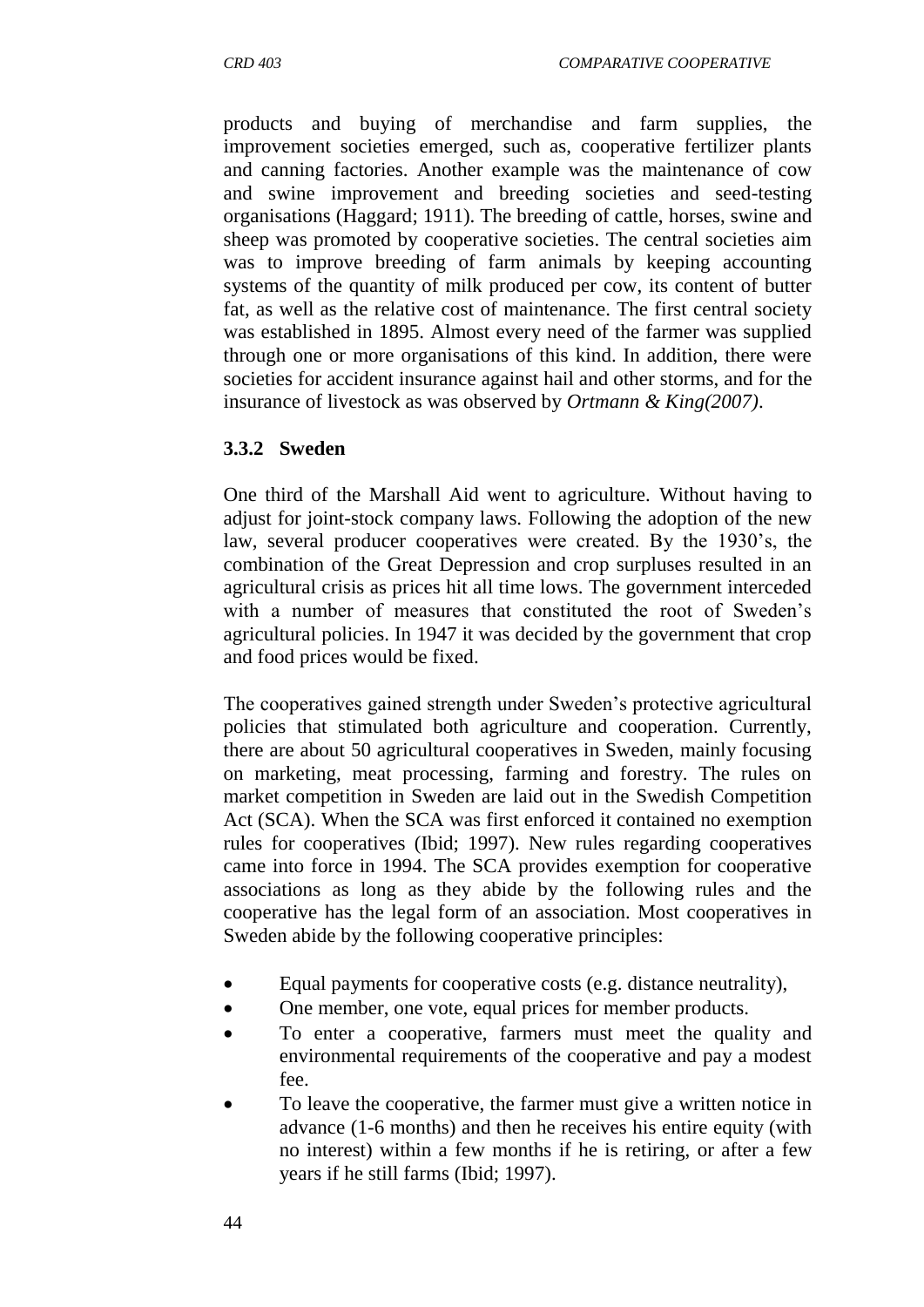## **3.4 The Important Role Plays by Cooperative Association are as Follow:**

- 1. The association protected the cooperation union and the public from monopoly of essential goods and money.
- 2. It also assists people to learn without a formal teacher.
- 3. It assists in publication of weekly magazine, books on cooperative economics and International affairs.
- 4. The agricultural cooperative import basic foodstuffs rather than to produce them.

## **4.0 CONCLUSION**

It can be observed that mush discussion on Denmark agricultural cooperative due to available information and the significant lesson derived from the cooperative associations while little discussion on Britain and Sweden

## **5.0 SUMMARY**

Now that we have known the importance of agricultural cooperative in Britain, Denmark and Sweden and understand the significant role play by agricultural cooperative in Britain, Denmark and Sweden and also be able to recognize areas difference and similarity. We shall now go to next unit on success of consumers' cooperative movement in Britain.

### **6.0 TUTOR MARKED ASSIGNMENT**

- 1. Compare and contrast the importance of agricultural cooperative in Britain, Denmark and Sweden.
- 2. Discuss the significant role play by agricultural cooperative in Britain, Denmark and Sweden.

## **7.0 REFERENCES/FURTHER READINGS**

- (2011) Available from [www.coop.org .](http://www.coop.org/) Review of International Cooperation, quarterly.
- Birchall, Johnston. (1997), The International Cooperative Movement. Manchester, UK: University of Manchester Press, pp.
- Cooperation in Europe, North America, and Japan, 1840-1990 Lanham, MD: Rowman & Littlefield, G.F Ortmann & R.P King1 (March 2007) Agricultural Cooperatives I: History, Theory and Problems, Agrekon, Vol. 46, No 1.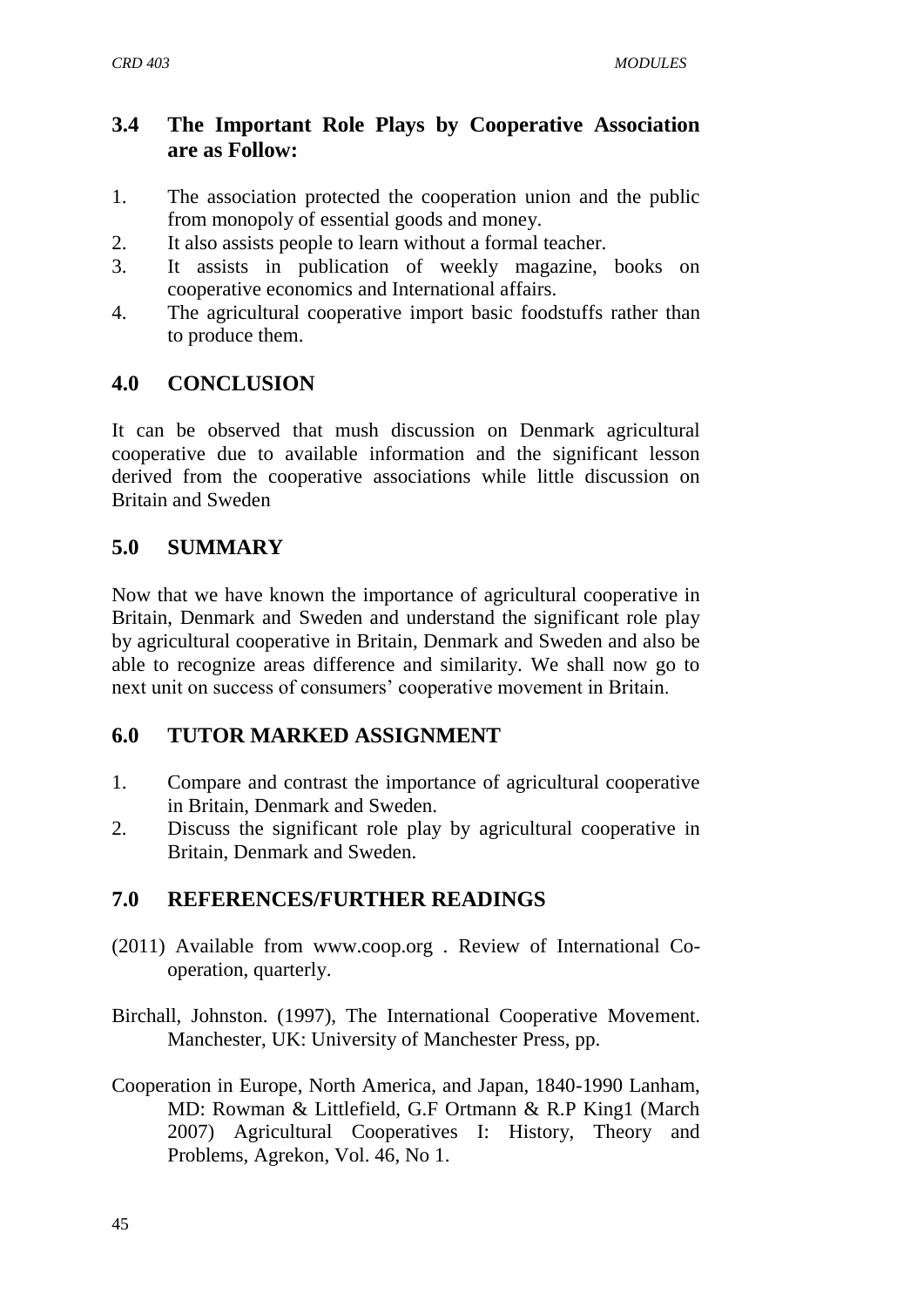- Daniel, H (2006), Dictionary of Management, Academic (India) Publishers. New Delhi.
- David, A. S. (1998). Essential Information on Cooperative Credit Societies (CTCS/CICS), Dac-print Publishers, Ibadan, Nigeria.

**Encyclopedia of Business, 2nd ed.** [Reference for Business,](http://www.referenceforbusiness.com/index.html)

- Epetimehin, F.M, (2006). Understanding the Dynamics of Cooperatives, ICReTI Publishing house, Ibadan, Nigeria.
- Furlough, Ellen, and Carl Strikwerda, eds (1999) Consumers Against Capitalism?: Consumer.

[Cooperatives-benefits](http://www.referenceforbusiness.com/encyclopedia/Con-Cos/Cooperatives.html#ixzz1fl8lCHrv)

- [http://www.referenceforbusiness.com/encyclopedia/Con](http://www.referenceforbusiness.com/encyclopedia/Con-cos/Cooperatives.html#ixzz1fl8lCHrv)[cos/Cooperatives.html#ixzz1fl8lCHrv](http://www.referenceforbusiness.com/encyclopedia/Con-cos/Cooperatives.html#ixzz1fl8lCHrv)
- ["http://en.wikipedia.org/w/index.php?title=Danish\\_cooperative\\_movem](http://en.wikipedia.org/w/index.php?title=Danish_cooperative_movement&oldid=460377693) [ent&oldid=460377693"](http://en.wikipedia.org/w/index.php?title=Danish_cooperative_movement&oldid=460377693) The page was last modified on 13 November 2011 at 02:13.Available from [www.coop.org](http://www.coop.org/)
- Lawal, K. A. A. and Oludimu, O. L (2011), Management Theory, Practices and Focus, Asogun, Published, Ibaban, Nigeria, pp.
- Lawal, Kamaldeen .A .A (2013) Cooperative Development in Europe, America and Africa, In Oluyombo, O. O.; Cooperative and Microfinance Revolution, Soma Published, Lagos, Nigeria
- Lawal, Kamaldeen .A .A and Abdullah, T. O (2016) Understanding Comparative Cooperative in Press.
- Lawal, Kamaldeen .A.A (2012) Nigeria& International Cooperation COP216, NOUN Course Material on WEB in Press.
- Roy, E. P. (1981), Cooperative: Development, Principles and Management, Interstate Printers and Publishers, INC.USA pp1- 110.
- "The Co-operative Information Superhighway." International Cooperative Alliance (ICA).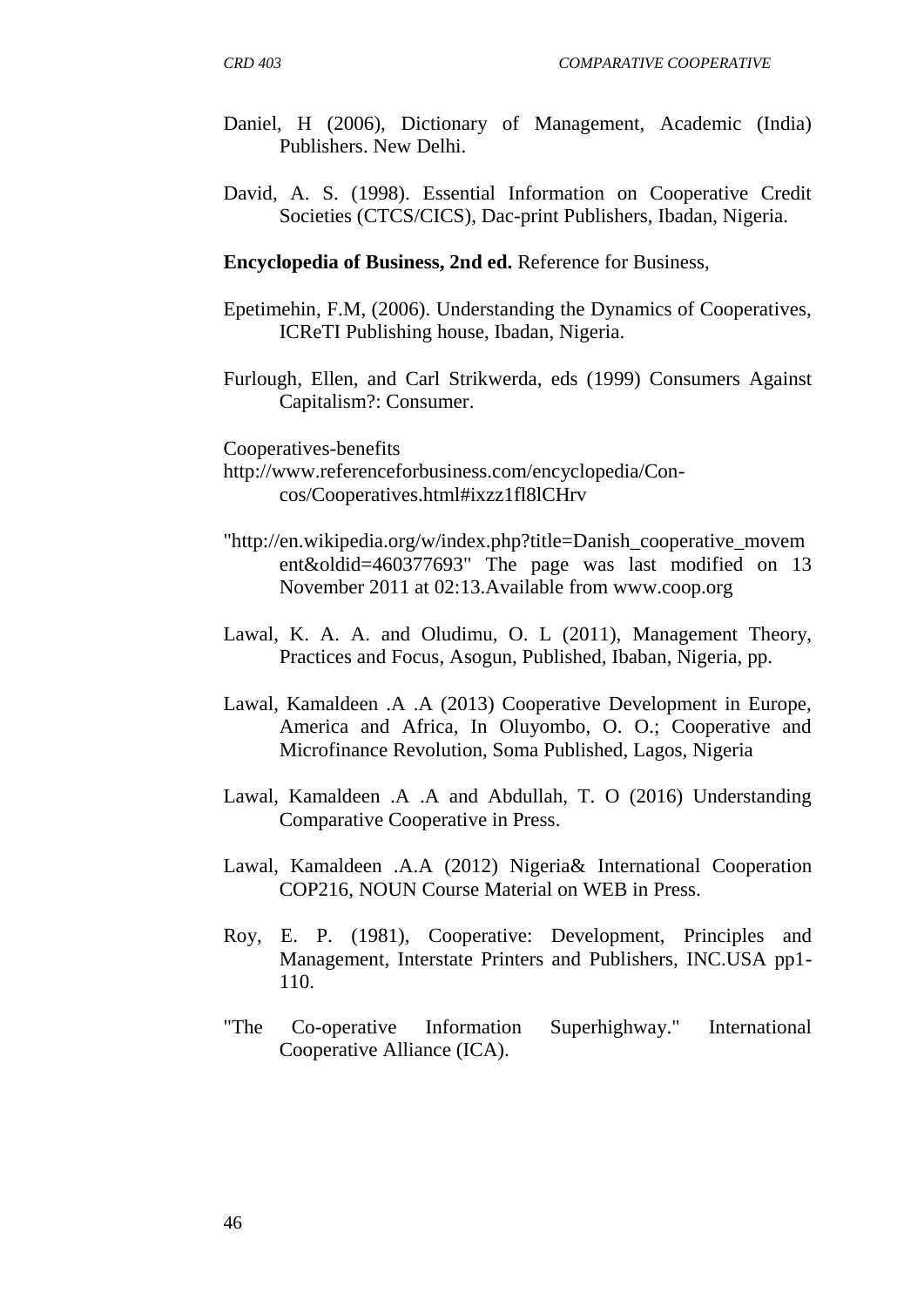## **UNIT 3 SUCCESS OF CONSUMERS COOPERATIVE MOVEMENT IN BRITAIN**

#### **CONTENTS**

- 1.0 Introduction
- 2.0 Objectives
- 3.0 Main Content
	- 3.1 The Consumer Co-Operative
	- 3.2 The Effective Establishment of Consumer Societies
	- 3.3 The Factors that Led to Success of Consumers Cooperative Movement in Britain
- 4.0 Conclusion
- 5.0 Summary
- 6.0 Tutor Marked Assignment
- 7.0 References and Further Reading

### **1.0 INTRODUCTION**

In Britain the ideas of co-operatives assist imperial development agency functions came from influential figures rather than from the formal Cooperative Movement. Notable among these individuals was Earl Grey, who befriended British consumer co-operation but was also a staunch advocate of producer co-operation.

British consumer co-operatives were developed within the British Empire, particularly in its colonies and state-sponsored with varying degrees of government involvement. British consumer co-operation received no government support or sanction and operated within the nation"s tax regime.

### **2.0 OBJECTIVES**

At the end of this unit, you should be able to:

- discuss the effect of establishing consumer cooperative in Britain
- discuss the factors that led to pattern of cooperative development in Denmark

### **3.0 MAIN CONTENT**

### **3.1 The Consumer Co-Operative**

In an early history of the ICA Gide distinguished co-operatives from other economic and political theories. "The programme of the consumers" societies admits capitalism to a certain extent as they are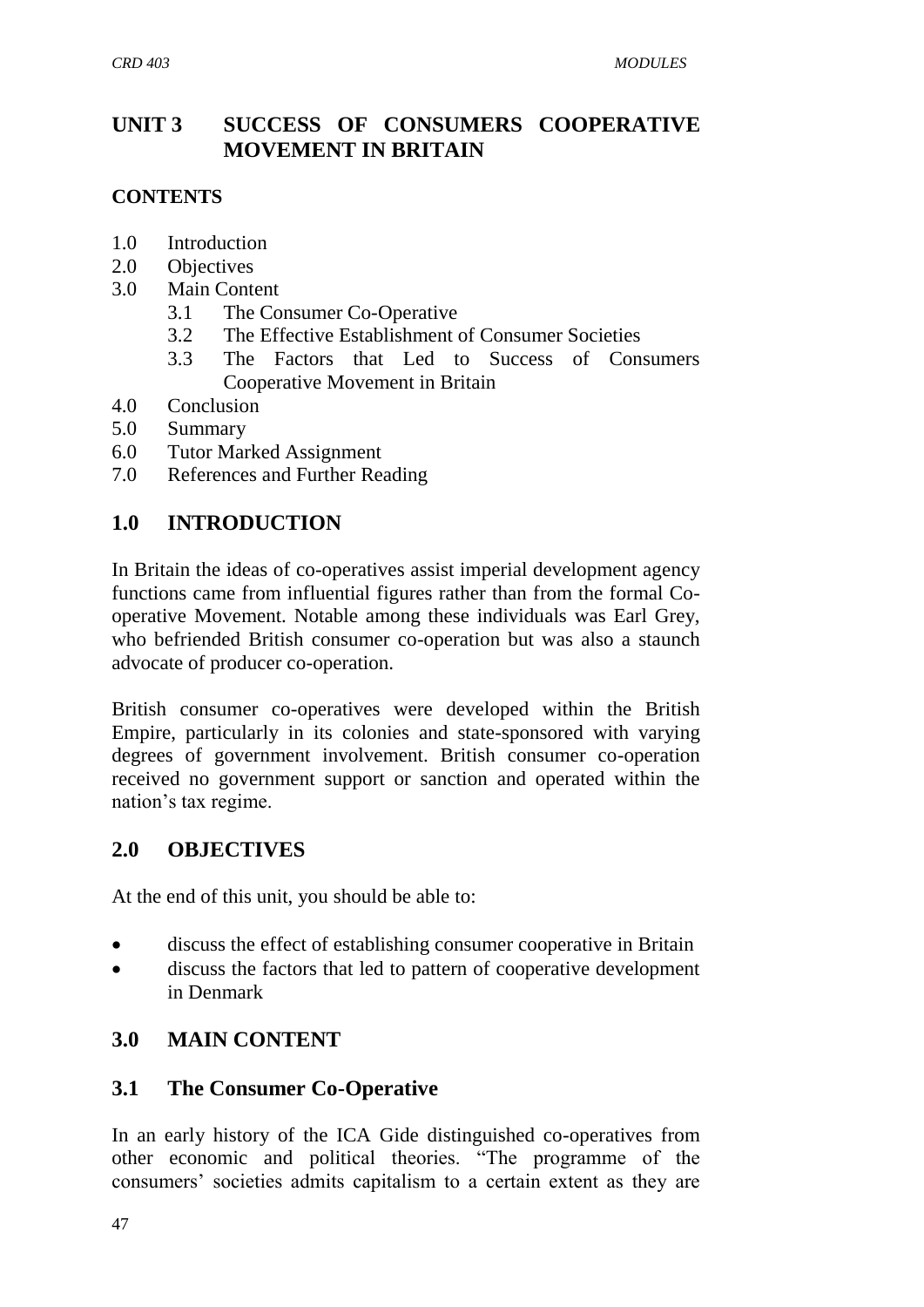societies with shares, and as they demand from the members contributions to capital and pay an interest and it does not admit the expropriation, properly so called of the possessing class or at least it desires a different expropriation from that which would be brought about by the play of free competition if some day the co-operative enterprises show themselves superior to capitalist enterprises and get rid of them by their successful development. But these are not the characteristics of collectivist expropriation and, above all, there is this difference, that the essential article of the Socialist programme, which is class conflict, cannot be included in the co-operative programme for the obvious reason that the consumer does not represent any class; he has neither difference of class nor difference of sex; everybody is a consumer… everybody, Socialist or otherwise, has the right of admission to the association and that is a feature which suffices to give the co-operative movement its right of autonomy."

Despite convoluted wording this is a defining statement. Not only did it distinguish cooperative from capitalist economics but also from other political creeds. It also reflected the triumph of consumer theory of cooperation over producer co-operation.

Gide"s theories heralded a consumer co-operative literature. Notable works included is the book by Frenchman Ernst Poisson (1882-1942) *Republique Co-operative,* the works by Swede Anders Oerne (1881- 1956) including his *Co-operative Ideals and Problems,* and those by American J. P. Warbasse (1866-1957), whose writings included *What is Co-operation?* All assumed the superiority of consumer co-operation. The developed between the proponents of producer and consumer cooperation are those supporting the former were led by Edward Vansittart Neale who was in a pivotal position as General Secretary of the Cooperative Union.

In more agrarian economies, including many parts of the British Empire, consumer cooperation had a far more chequered history. We now turn to consider the kinds of cooperative which emerged in the British Empire.

British consumer co-operatives had benefited from Britain lying at the centre of the "largest empire in the history of the world, comprising nearly a quarter of the land mass of the earth and a quarter of its population." British consumer co-operatives drew raw materials from her Empire and elsewhere which she then manufactured and exported throughout the world, justifying the epithet "workshop of the world". These processes helped to increase British levels of employment and consumption which in turn underpinned the growing consumer cooperative movement. Conversely they tended to inhibit agricultural cooperative development. Britain now found it cheaper to import basic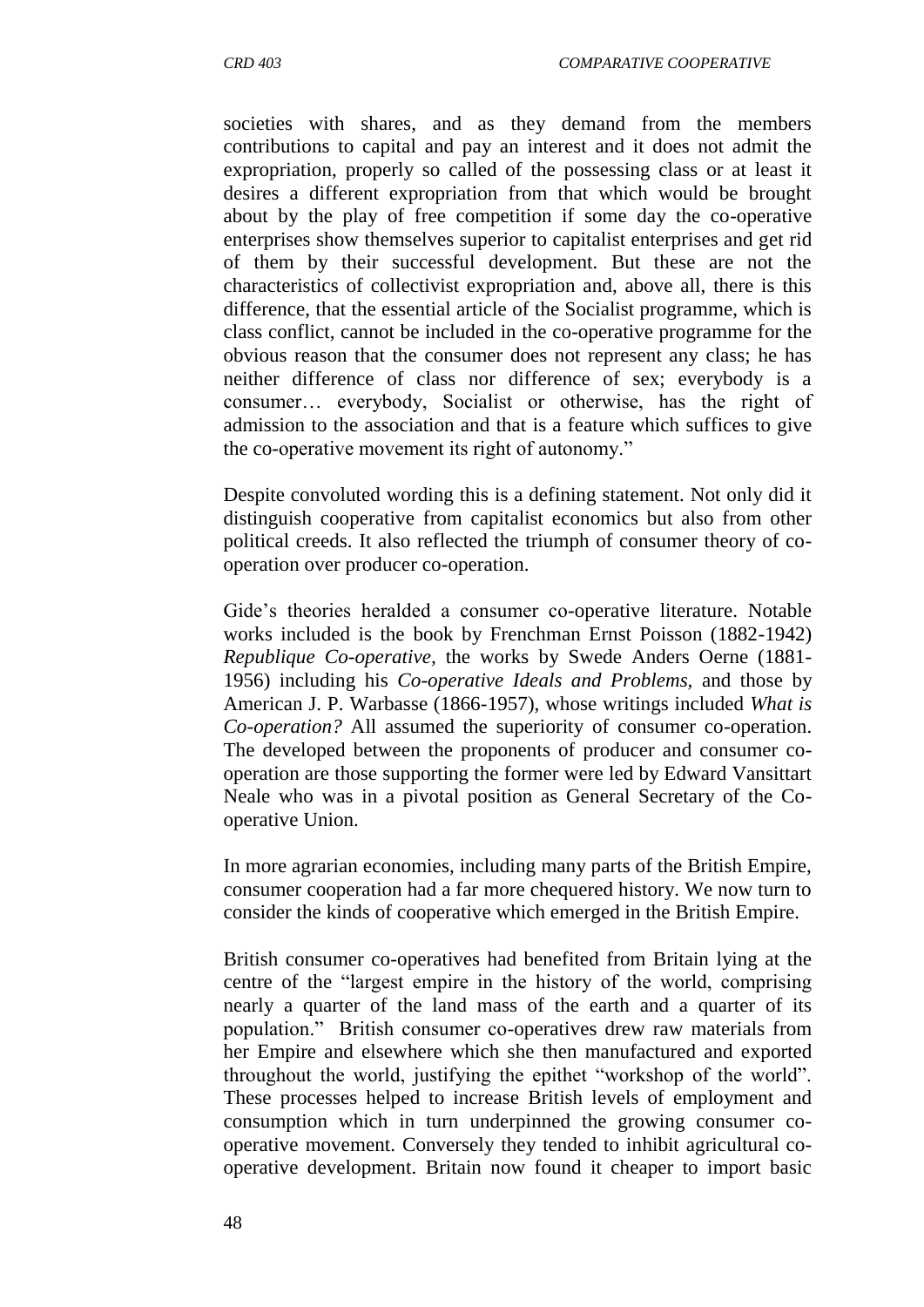foodstuffs rather than to produce them. It has been observed that: Dominating the entire structure were British production, British commerce and British financial services, and, it might be added British economic ideology, as free markets and free trade came to be perceived as the wave of the future by enlightened opinion throughout the "civilised world".

British consumer co-operatives benefited from imperial patterns of trade. Co-operative greengrocers could justifiably show the "horn of plenty" overflowing with fruit, much of it imported on their paper bags, they also differed from those of early producer or workers' societies which we now turn to consider and which shared their Owenite roots with retail societies.

**British producer societies endorsed** Owen"s dislike of profit if it led to the exploitation of labour; also his belief that labour, as a factor of production should receive a just price. They also had more complex ideological roots. They took much from Owen but added ideas from French utopian socialists such as Fourier and Louis Blanc who along with Owen denounced competitive and capitalist industry. Blanc advocated self-governing workshops that would be organised into selfgoverning industries. These ideas influenced the Christian Socialists but particularly J.M. Ludlow who persuaded his fellow Christian Socialists to form the Society for the Promotion of Working Men"s Associations to encourage the development of democratic workers" productive associations or societies. Their members would elect officers and executive power initially in the hands of a manager would eventually be transferred to the members.

Retail societies shared these ideals when they spoke of "surplus" rather than profit and for many years rewarded their employees with a dividend on wages: this meant that if these workers were also members of their local society they received what became known as a "double dividend". Even so, many co-operators including the Christian Socialists saw producer co-operatives as being the best way of giving worker/members the true rewards of their labour.

### **3.2 The Effective Establishment of Consumer Societies**

**One reason** was that they were likely to be smaller-scale and needed to limit the number of their worker/members to what the business could support. Another was that they tended to appear in crafts whose markets were changing or declining and in any event lacked the homogeneity of retail societies" markets: this may help to explain why they failed to develop a formula for success inherent in the Rochdale practices.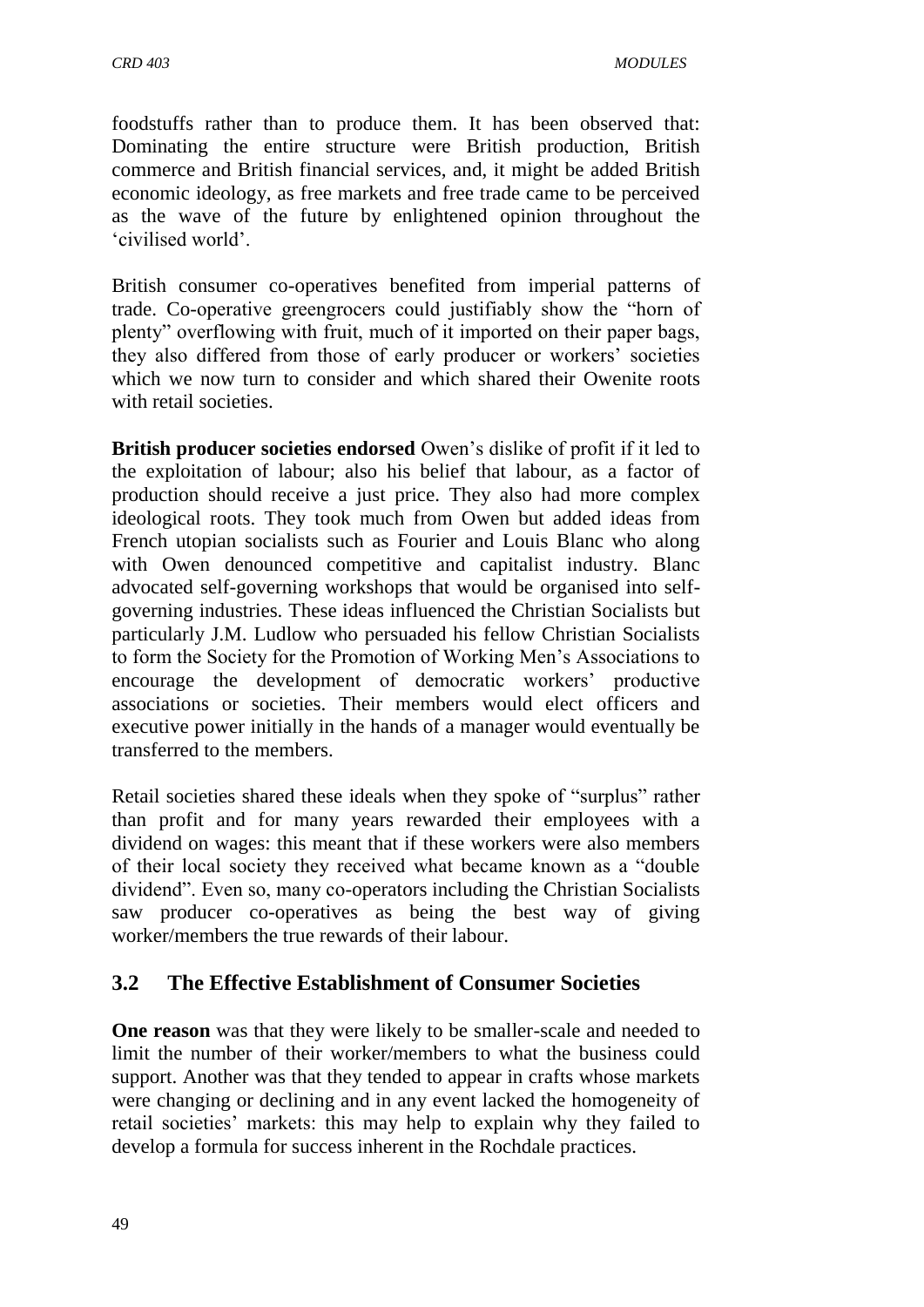"The Society has for some time past determined to discourage advances of money to bodies of working-men about to start in association unless they have first shown some signs of preparedness for the change from their old life, and have subscribed some funds of their own working-men in general are not fit for association. They come into it with the idea that it is to fill their pockets and lighten their work at once, and that every man in an association is to be his own master.

## **3.3 The Factors that Led to Success of Consumers Cooperative Movement in Britain**

The factors that led to success of consumers cooperative movement in Britain are as follow:

- 1) The established research institute by Plunkett Foundation in 1919 which became an important charting co-operative development in the British Empire, exchanging co-operative experiences particularly among agricultural movements, and advising governments on appropriate co-operative legislation.
- 2) The British Empire, illustrate the effectiveness of the communications networks.
- 3) The registration, included the promotion, supervision and auditing of co-operatives through Writings of the more notable registrars provide good eye-witness accounts of this kind of cooperative development.
- 4) Establishment of a national credit bank for consumer cooperatives.
- 5) Increased use of highly technical personnel as managers and employees.
- 6) Increased use of auxiliary departments in cooperatives (particularly in regional) for servicing their main enterprises. Examples include auditing, traffic management, membership education, testing and laboratory services and marketing research.

## **4.0 CONCLUSION**

In this unit, we have learn the success of consumer cooperatives in Britain and contributing factors of notable scholars towards the development of cooperative and the ideological struggle been positive effect on cooperative development. Although we gone through the different and similarities in previous unit.

# **5.0 SUMMARY**

In this unit we studied the success of consumer cooperatives in Britain and contributing factors of notable scholars towards the development of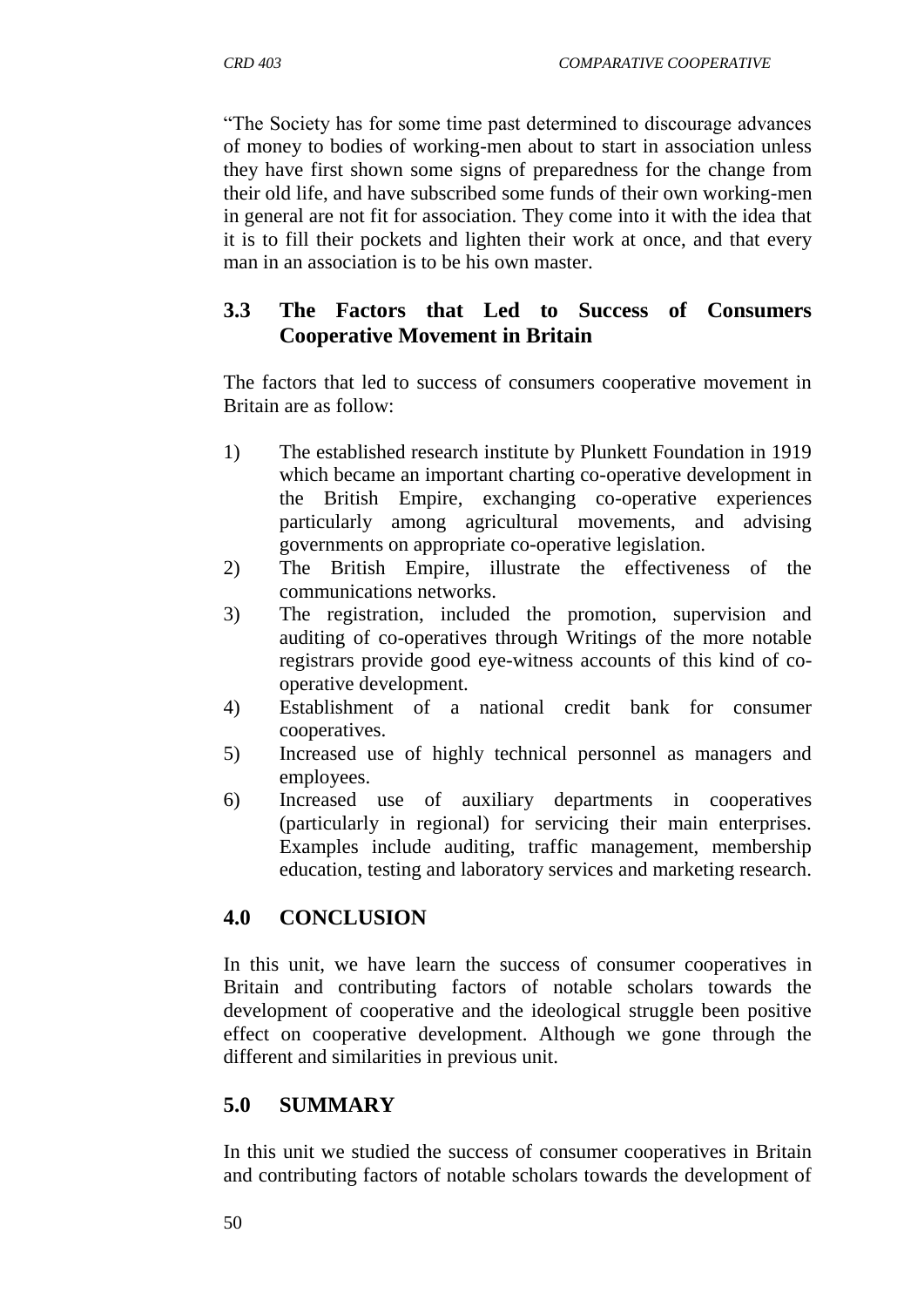cooperative and the ideological struggle been positive effect on cooperative development.

### **6.0 TUTOR MARKED ASSIGNMENT**

Discuss consumer cooperative in Britain, the challenges and the factors that led to the success of the societies.

### **7.0 REFERENCES/FURTHER READINGs**

- Birchall, Johnston. (1997) *The International Cooperative Movement.*  Manchester, UK: University of Manchester Press, pp.
- David, A. S. (1998). Essential Information on Cooperative Credit Societies (CTCS/CICS), Dac-print Publishers, Ibadan, Nigeria.
- Daniel, H (2006), Dictionary of Management, Academic (India) Publishers. New Delhi.

#### **Encyclopedia of Business, 2nd ed.** [Reference for Business](http://www.referenceforbusiness.com/index.html)

- Epetimehin, F. M, (2006). Understanding the Dynamics of Cooperatives, ICReTI Publishing house Ibadan, Nigeria.
- Furlough, Ellen, and Carl Strikwerda, eds. (1999) Consumers *Against Capitalism?: Consumer Cooperation in Europe, North America, and Japan, 1840-1990* Lanham, MD: Rowman & Littlefield, G.F Ortmann & R.P King1*(March 2007)*Agricultural Cooperatives I: History, Theory and Problems, *Agrekon, Vol. 46, No 1*
- Lawal, Kamaldeen .A.A (2012) Nigeria& International Cooperation COP216, NOUN Course Material On WEB in Press.
- Lawal, Kamaldeen .A.A (2013) Cooperative Development in Europe, America and Africa, In Oluyombo, O. O.; Cooperative and Microfinance Revolution, Soma Published, Lagos, Nigeria
- Lawal, Kamaldeen .A.A and Abdullah, T. O (2016). Understanding Comparative Cooperative in Press.
- Roy, E. P. (1981), Cooperative: Development, Principles and Management, Interstate Printers and Publishers, INC.USA pp1- 110.
- Oludimu, O. L. and Adedoyin, S. F (1996).Running a more successful cooperative, Triumph Book Publishers, Ijebu Ode, Nigeria.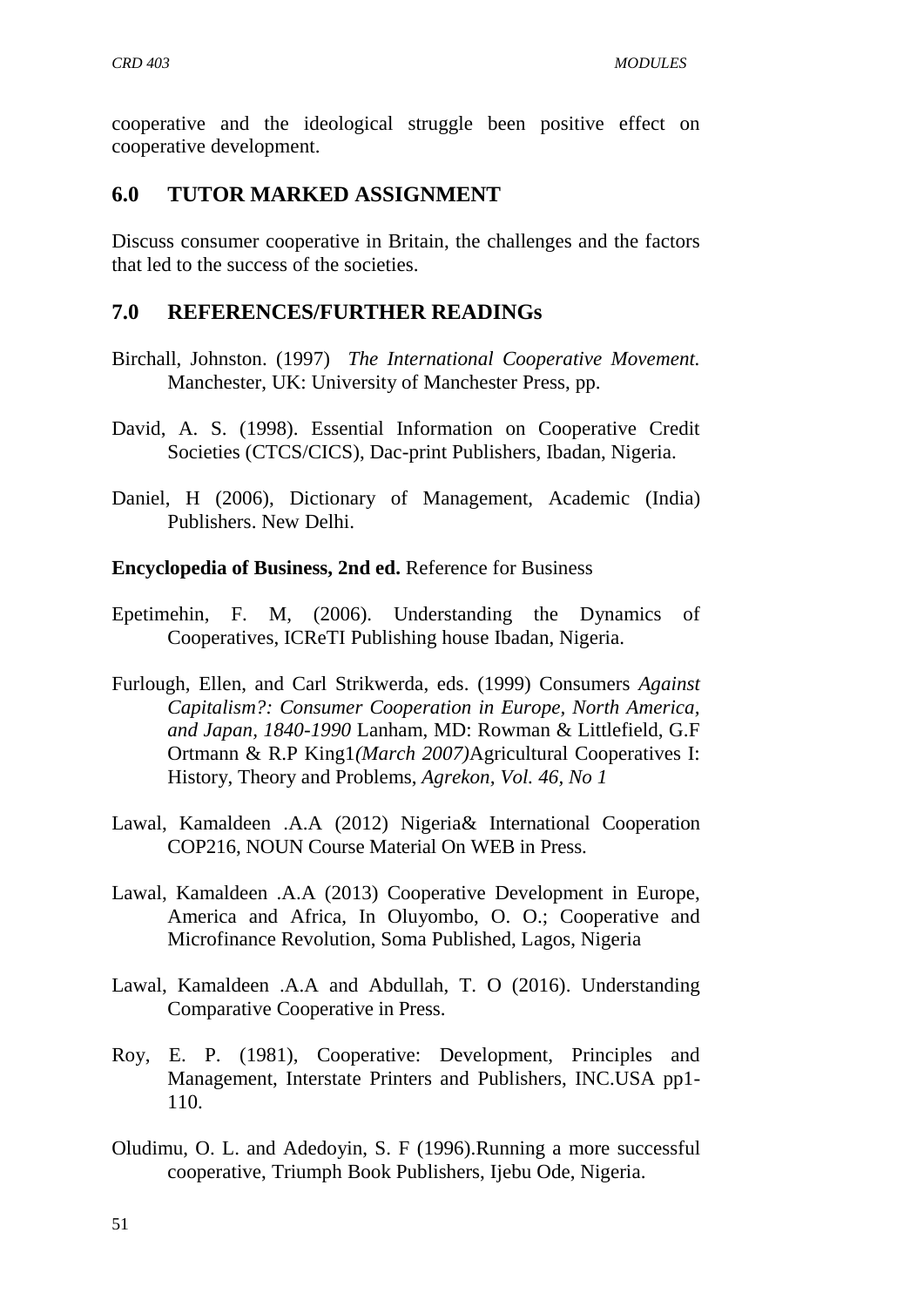- Umebali, E. E. (2008), Rural Development and Management, Course Material on MPA769 National Open University of Nigeria, pp36- 44.
- "The Co-operative Information Superhighway." *International Cooperative Alliance (ICA).*
- *(2011)* Available from [www.coop.org .](http://www.coop.org/) *Review of International Cooperation,* quarterly.
- [Cooperatives -](http://www.referenceforbusiness.com/encyclopedia/Con-Cos/Cooperatives.html#ixzz1fl8lCHrv) benefits

[http://www.referenceforbusiness.com/encyclopedia/Con](http://www.referenceforbusiness.com/encyclopedia/Con-%20%20%20%20cos/Cooperatives.html#ixzz1fl8lCHrv)[cos/Cooperatives.html#ixzz1fl8lCHrv](http://www.referenceforbusiness.com/encyclopedia/Con-%20%20%20%20cos/Cooperatives.html#ixzz1fl8lCHrv)

["http://en.wikipedia.org/w/index.php?title=Danish\\_cooperative\\_movem](http://en.wikipedia.org/w/index.php?title=Danish_cooperative_movement&oldid=460377693) [ent&oldid=460377693"](http://en.wikipedia.org/w/index.php?title=Danish_cooperative_movement&oldid=460377693) The page was last modified on 13 November 2011 at 02:13.Available from [www.coop.org](http://www.coop.org/)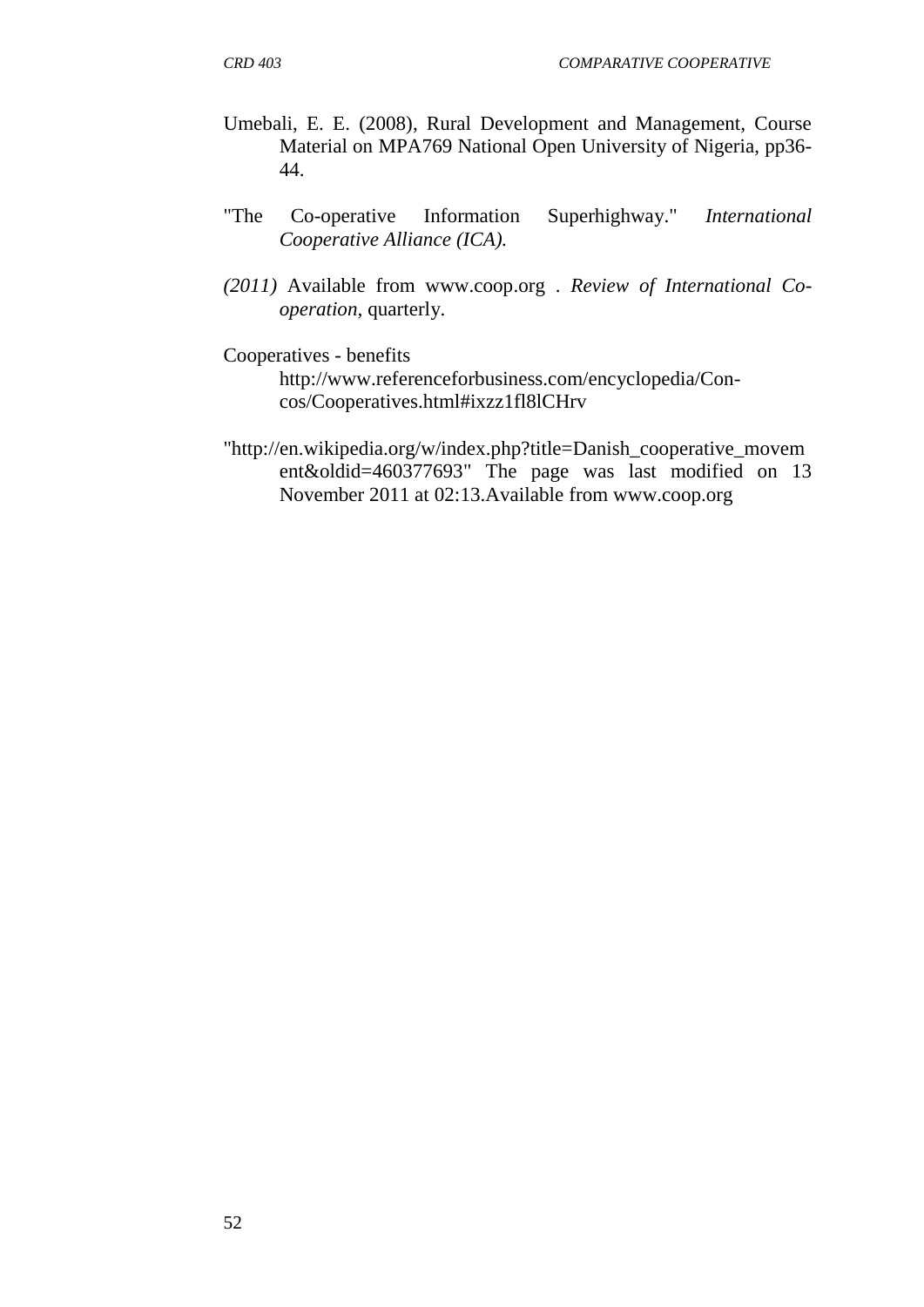## **UNIT 4 THE PATTERN OF DEVELOPMENT OF COOPERATIVES IN ASIA**

### **CONTENTS**

- 1.0 Introduction
- 2.0 Objectives
- 3.0 Main Content
	- 3.1 The pattern of development of Cooperatives in ASIA-INDIAN
	- 3.2 INDIAN Enterprise
- 4.0 Conclusion
- 5.0 Summary
- 6.0 Tutor Marked Assignment
- 7.0 References/Further Readings

# **1.0 INTRODUCTION**

There is need for the reader to understand the pattern of cooperative development in Asia-India concern for the plight of the people. What led to this pathetic economic situation was that played an influential role in the cooperative movement. The effort of cooperative members and significant role of cooperatives union played in the national economy.

## **2.0 OBJECTIVES**

At the end of this unit, you should be able to:

- discuss the pattern of cooperative development in India
- discuss the India enterprise and some of their economic problems.

## **3.0 MAIN CONTENT**

### **3.1 Asia- Indian**

**Co-operation started** in India as a result of untold suffering which the money-lenders inflicted upon the general populace between 1860 and 1880. The poverty was so common-place that almost seventy five percent (75%) of India"s population was starved of all essentials of living; though their main occupation was farming, yet they could not feed well. All the farm produce were under the control of the rich twenty-five percent (25%) of the total population. These few people were 'stinking' rich while others were put in abject poverty. They usually gave usury to the poor farmers at a very high rate of interest.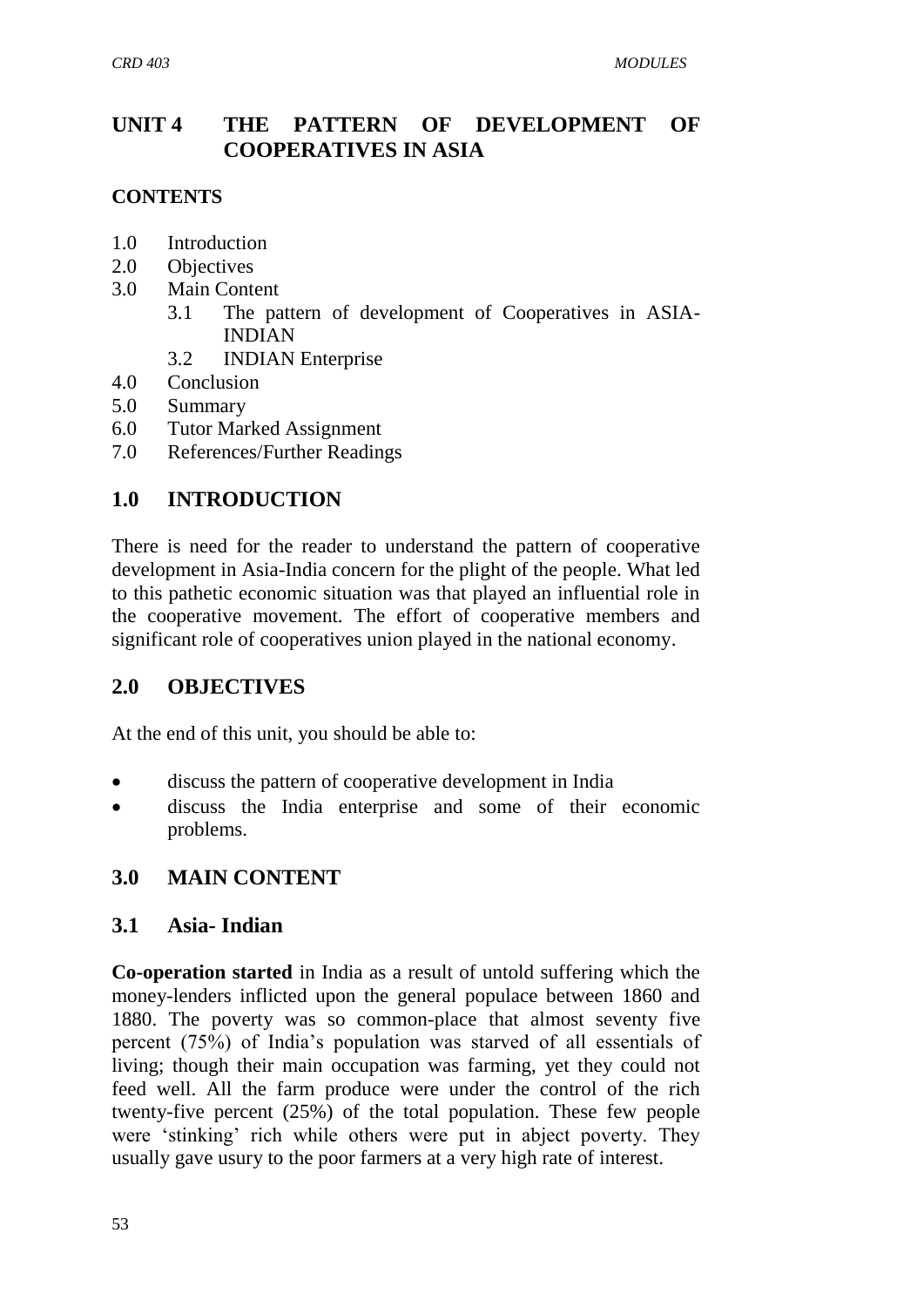Whenever they borrowed money from their lenders, the farmers would use their farm inputs as collateral security. But during the harvest these money-lenders would take the farm produce by force in place of the usury given to the poor farmers, thus these farmers were completely enslaved by their creditors. As the money-leaders were becoming richer, so the farmers were becoming poorer. The indebtedness of these farmers was growing at an alarming rate, to the extent that they could not do otherwise, but rather serving the money-lenders. The following were the causes of their indebtedness:

- (i) The farmers did not have any savings, instead they relied on the money-lenders for day-to-day borrowing.
- (ii) Their debt was so much that they had to pass it to their children.
- (iii) Being poor, they were mainly subsistence-farmers and often fell victim to the vagaries of the weather which affected their farm output or yield.
- (iv) The farmers were too extravagant especially in marriages and funeral ceremonies. This may be a cultural factor but it became a general habit among the farmers.
- (v) They did not have sufficient lands for farming and housing.
- (vi) The rich landowners and landlords were exploiting the poor masses.

## **3.2 Indian Enterprises**

Data on Indian cooperatives are not adequate, yet many associations are known to exist. The Office of Indian Affairs in the U.S. Department of the Interior is responsible for a credit program for Indian cooperatives. This office cooperates with these associations, primarily marketing ones. Other federal departments and agencies active in assistance to Indians Rural Indians make loans with the Farmers Home Administrations.

The Indian is an important member of society. In the United States, there are approximately 800,000 Indians, and they own more than 50 million acres of land, although a substantial part is not fertile land.

Although there are a large number of them and they have land, most Indians suffer economically.

Some of their economic problems are:

- 1. The need for more education training opportunities to enable them to compete in the job market for skilled and professional work.
- 2. Lack of productive land to provide an adequate livestock in farming or ranching.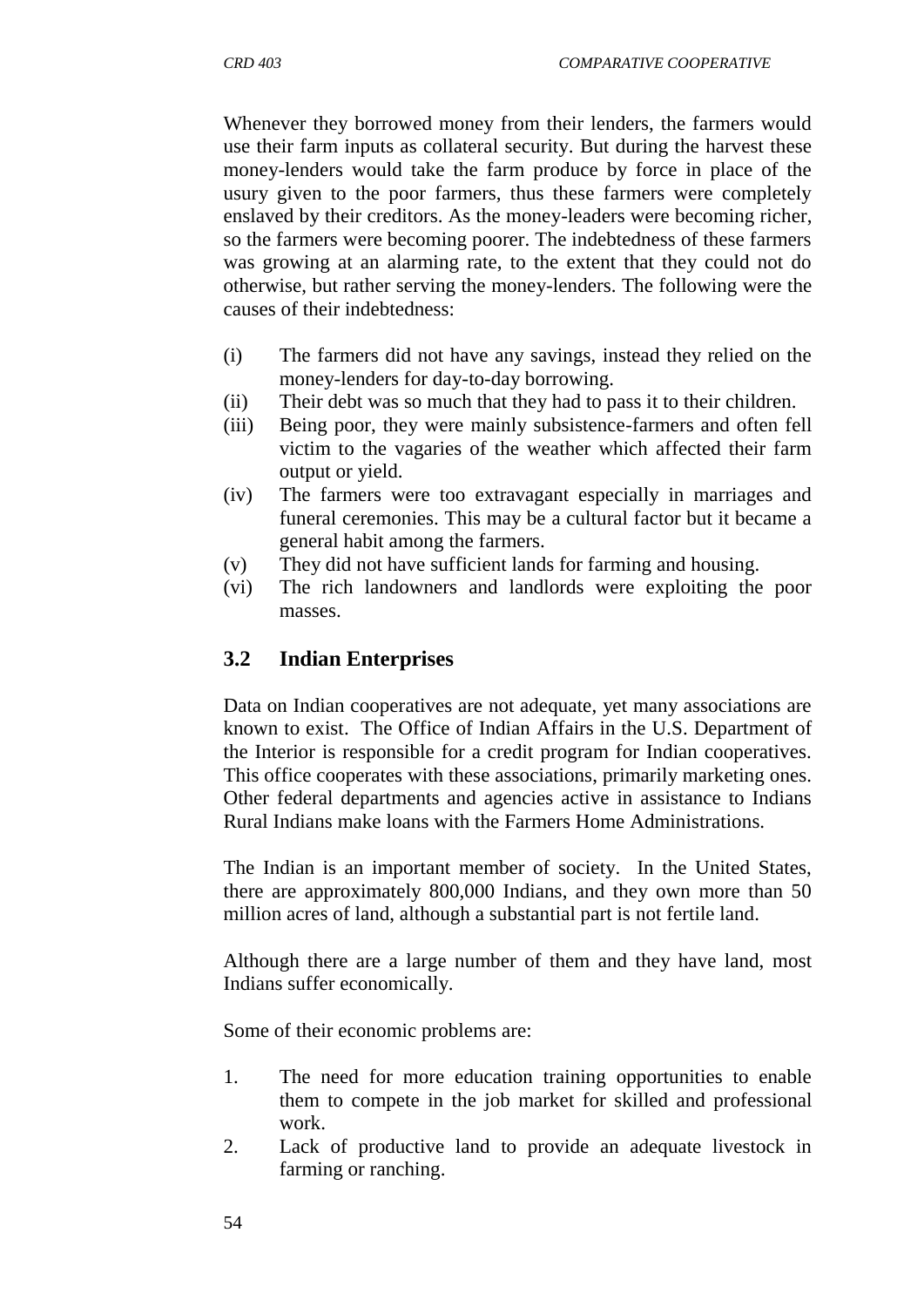- 3. Scarcity of industry nearby.
- 4. Under utilization of land for potential income-producing purposes such as development of recreation attraction leasing for urban development. Industrial enterprises and lumbering as an industry.

Indians have few alternatives as to when and where to shop and what to buy. They can shop either at the reservation trading post or at independent stores just outside the reservation. Neither choice offers an optimal array of produce alternatives and both the frequently distant from the Indian"s home.

Indian consumers are, in essence, rural consumers, for 70 percent of all Indians reside in rural areas. Thus, Indians share with rural consumers the problems of lack of transportation, inadequate health facilities and absence of consumer services.

Indian cooperatives are located in different part of the states and engage in making and marketing arts and crafts, in marketing livestock and other produce and in purchasing farm supplies and consumer goods.

## **4.0 CONCLUSION**

The cooperative development in Asia case study of India concern for the plight of the people that is the masses what led to the pathetic economic problems and the influential role in the cooperative unions to be understand. The effort of cooperative members and significant role of cooperatives union played in the national economy.

## **5.0 SUMMARY**

This unit as focus on cooperative development in Asia-India concern for the plight of the people. What led to this pathetic situation was that played an influential role in the cooperative movement. The effort of cooperative members and significant role of cooperatives union played in the India economy.

## **6.0 TUTOR MARKED ASSIGNMENT**

1. Discuss the India enterprise and some of their economic problems that led to formation of cooperative.

## **7.0 REFERENCES/FURTHER READINGS**

Birchall, Johnston. (1997), The *International Cooperative Movement.*  Manchester, UK: University of Manchester Press, pp.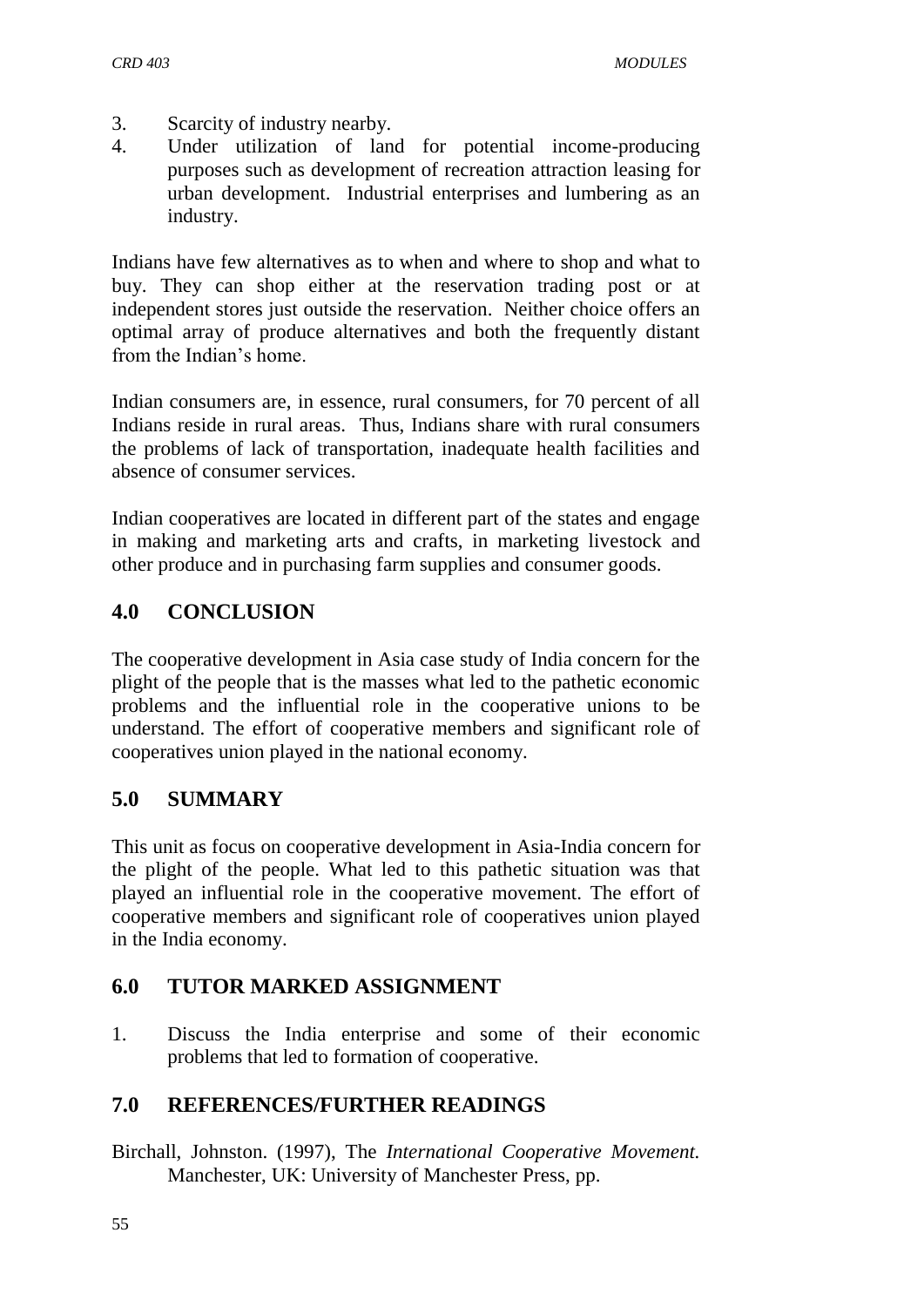- David, A. S. (1998). Essential Information on Cooperative Credit Societies (CTCS/CICS), Dac- print Publishers, Ibadan, Nigeria.
- Daniel, H (2006), Dictionary of Management, Academic (India) Publishers. New Delhi.
- Epetimehin, F. M, (2006). Understanding the Dynamics of Cooperatives, ICReTI Publishing house Ibadan, Nigeria.
- Furlough, Ellen, and Carl Strikwerda, eds (1999) Consumers *Against Capitalism? Consumer Cooperation in Europe, North America, and Japan, 1840-1990.* Lanham, MD: Rowman & Littlefield.
- Lawal, Kamaldeen .A .A (2012) Nigeria & International Cooperation COP216, NOUN Course Material on WEB in Press.
- Lawal, Kamaldeen .A .A (2013) Cooperative Development in Europe, America and Africa, In Oluyombo, O. O.; Cooperative and Microfinance Revolution, Soma Published, Lagos, Nigeria.
- Lawal, Kamaldeen .A .A and Abdullah, T. O (2016) Understanding Comparative Cooperative in Press.
- Roy, E. P. (1981), Cooperative: Development, Principles and Management, Interstate Printers and Publishers, INC.USA pp1- 110.
- "The Co-operative Information Superhighway." *International Cooperative Alliance (ICA).*
- *(2011)* Available from [www.coop.org .](http://www.coop.org/) *Review of International Cooperation,* quarterly.
- [Cooperatives-](http://www.referenceforbusiness.com/encyclopedia/Con-Cos/Cooperatives.html#ixzz1fl8lCHrv) benefits [http://www.referenceforbusiness.com/encyclopedia/Con](http://www.referenceforbusiness.com/encyclopedia/Con-%20%20%20%20cos/Cooperatives.html#ixzz1fl8lCHrv)[cos/Cooperatives.html#ixzz1fl8lCHrv](http://www.referenceforbusiness.com/encyclopedia/Con-%20%20%20%20cos/Cooperatives.html#ixzz1fl8lCHrv)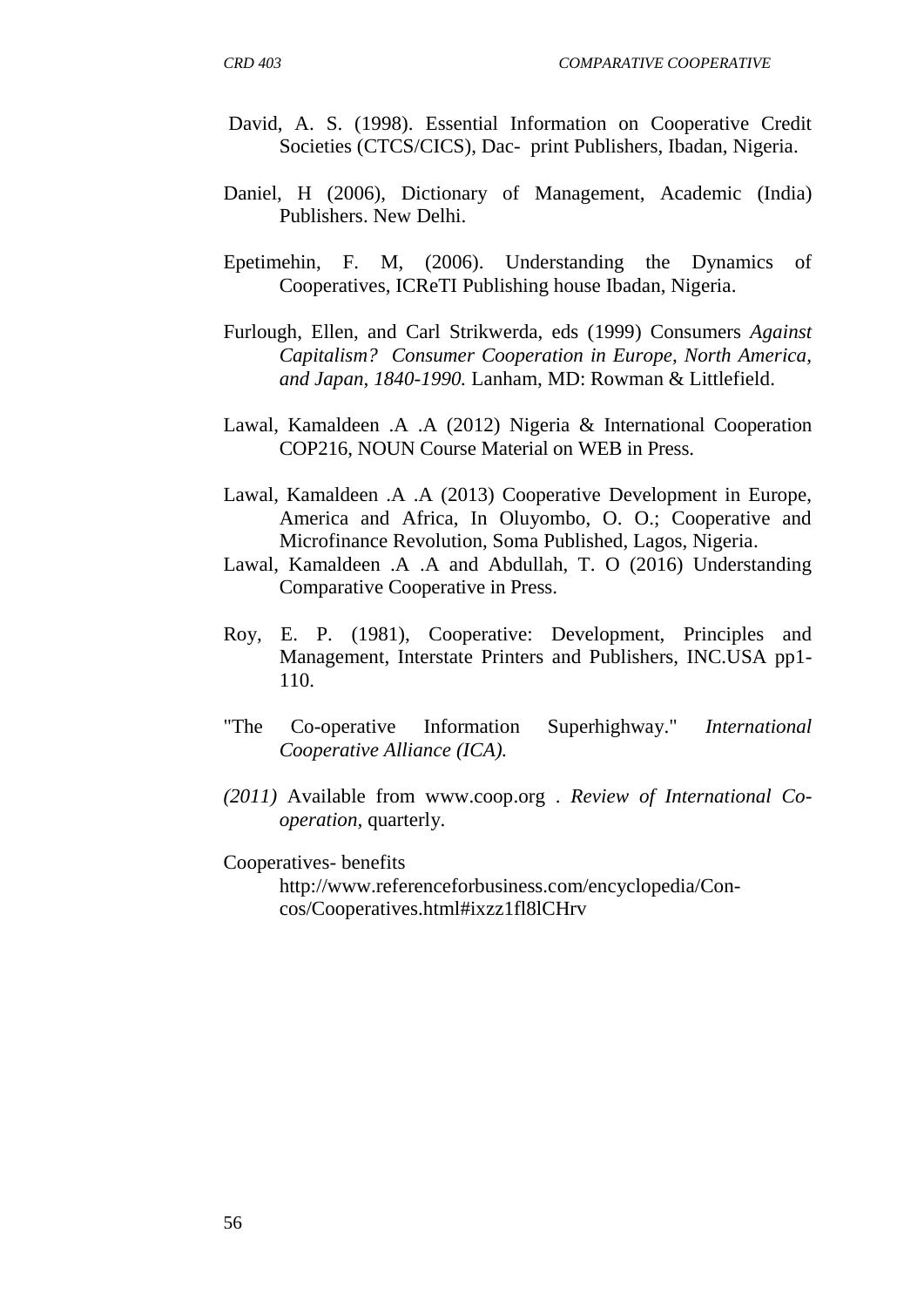# **UNIT 5 HISTORY OF AGRICULTURAL COOPERATIVE IN U.S.A (AMERICA)**

### **CONTENTS**

- 1.0 Introduction
- 2.0 Objectives
- 3.0 Main Content
	- 3.1 Evolution of Cooperatives in the United States
	- 3.2 Post Civil War to World War I, Effect on Agricultural Cooperation in U.S.A
	- 3.3 Post World War 1 to the "New Deal" (1933) Effect on Agricultural Cooperative in U.S.A
	- 3.4 Post World War II to the Present Effect on Cooperative in America
	- 3.5 Agricultural Cooperatives in the United States of America
	- 3.6 Trend in Agricultural Cooperatives Large Scale **Cooperatives**
	- 3.7 Agricultural Credit Cooperatives/Corporations (ACC)
	- 3.8 Agricultural Service Cooperatives
	- 3.9 The cooperatives idea in USA
		- 3.9.1 Fishery Cooperatives Limited Resources Agricultural Cooperatives
- 4.0 Conclusion
- 5.0 Summary
- 6.0 Tutor Marked Assignment
- 7.0 References/Further Readings

## **1.0 INTRODUCTION**

The colonists, upon arriving in America, attempted some forms of communal or collective farming. Within a short period of time, these attempts were abandoned in favour of private cultivation and ownership of what was produced. However, this did not restrain the colonists from erecting defences from Indian attacks and from assisting each other in numerous undertakings, such as in land clearing harvesting, barn raising and in many other joint activities. Since about 1988 two phenomena have been occurring in the organization of agricultural cooperatives in the US: (1) the restructuring and consolidation of conventional cooperatives and (2) the emergence of new generation cooperatives (NGCs) (Cook, 1995). NGCs retain many of the characteristics of conventional cooperatives, but they focus on value-added activities. Member capital contributions are linked to product delivery (marketing) rights which attain value and can be transferred, and membership is closed or restricted. These developments suggest that cooperative strategies are becoming more offensive in nature. Cropp (2002)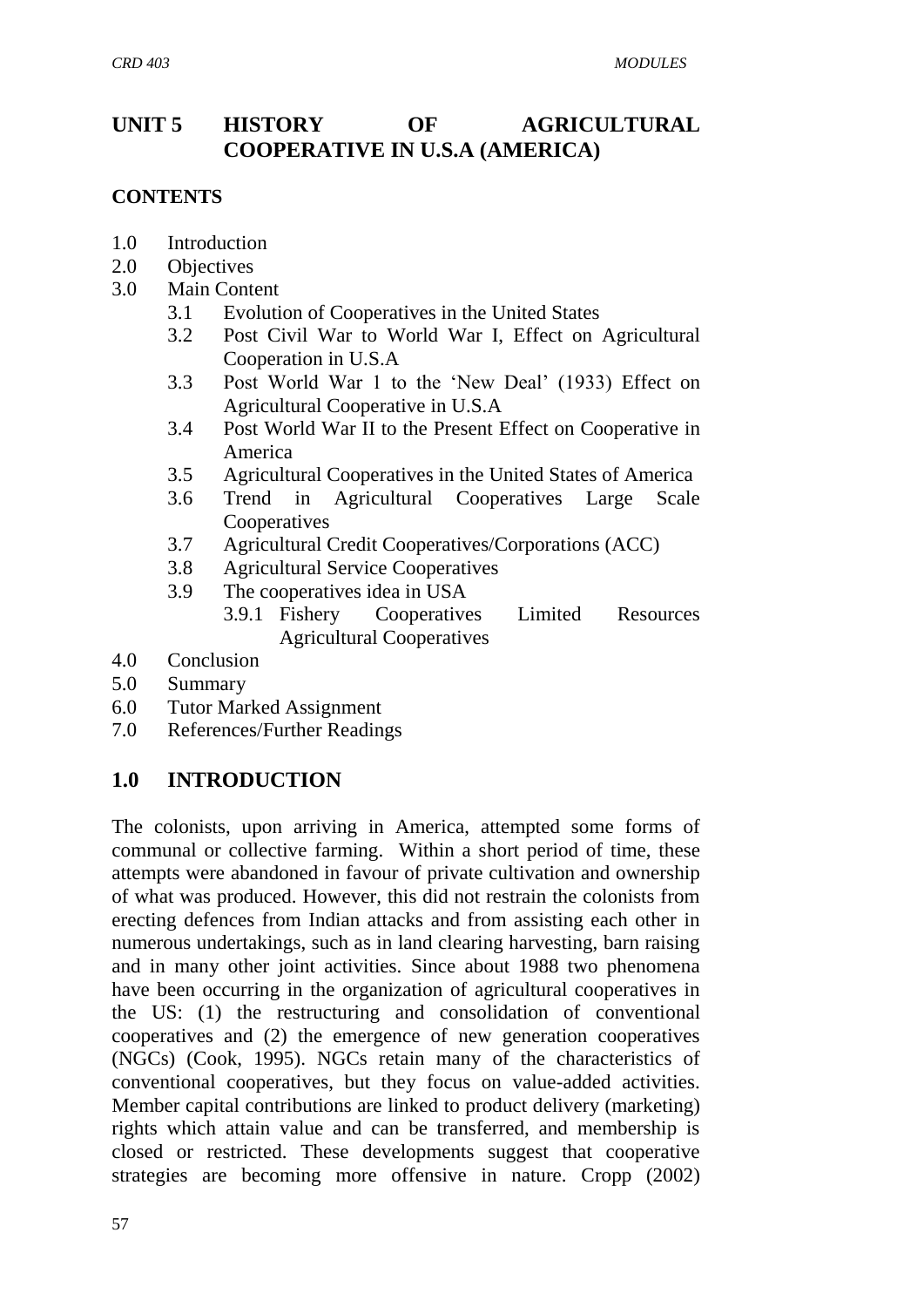contends that cooperatives in the US have matured to become a significant force in agriculture, and play an increasing role in influencing national agricultural policies.

## **2.0 OBJECTIVES**

At the end of this unit, you should be able to:

- explain history of America agricultural cooperative
- understand major incident of America agricultural cooperative

#### **3.0 MAIN CONTENT**

#### **3.1 Evolution of Cooperatives in the United States**

In 1752, Benjamin Franklin became perhaps the first American cooperator with the organization of a mutual insurance cooperative called the Philadelphia Contributionship for the Insurance of Houses from Loss by Fire.

In 1785, the cooperative buying and selling of livestock began in Pennsylvania.

In 1794, cordwainers in Baltimore, Maryland, organized a co-op boot and shoe factory which was the forerunner of what are now called "workers" productive cooperative.

In 1803, the first formal farmers' marketing cooperative was organized in Ohio.

About 1810, two dairy cooperatives were formed which are thought to be the first formal farmers" associations organized in the United States. One cooperative was located at Goshen, Connecticut, and the other at South Trenton, New Jersey. Following these, many different commodity cooperatives were organized throughout the Northeastern States, Cotton Belt, Upper Mississippi Valley and Far West. They were mutual benefit enterprises operating without the advantage of special legislation. While many were short-lived, a few are still in existence. The first mutual savings banks in the United State were organized in 1816, in Boston and Philadelphia, by community leaders who sought to provide a safe repository and an interest-paying one for the small savings of the wage earner. At that time, most commercial banks did not accept savings deposits, and no other type of thrift institution existed.

In 1820, in Ohio, cooperative livestock shipping associations and farmers' mutual insurance groups were organized.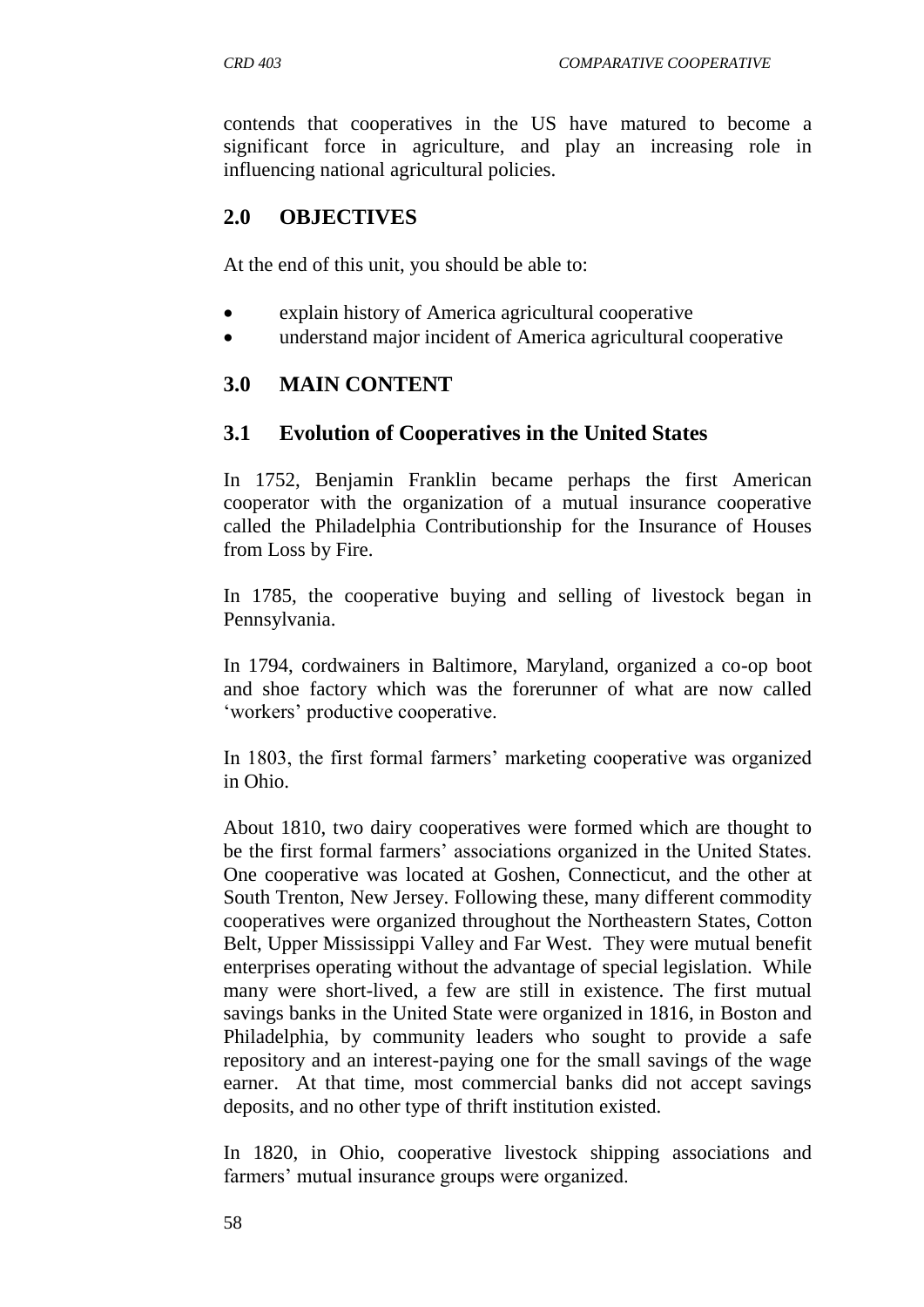In 1857, a co-operative wheat elevator was organized in Dane County, Wisconsin. Later, co-operative grain elevators were to become a significance facet of farm cooperation in the United States.

As early as 1847, mutual irrigation associations were formed in Utah and California. By 1860, there were 83 such associations in those two states. In 1863, a fertilizer buying cooperative was organized in Riverhead, New York, and in 18a fruit marketing cooperative formed in New Jersey.

## **3.2 Post Civil War to World War I, Effect on Agricultural Cooperation in U.S.A**

After the Civil War, consumer prices rose rapidly. This encouraged the formation of several hundred consumer cooperatives in the Middle West and Northeast, but by 1870 most of them had been disbanded. The business decline and unemployment during that period hurt consumer cooperatives.

In 1871, the Chicago Printers Co-operative Association served some of the economic needs of several small printers. In 1877, a group of New York City druggists pooled some of their drugs orders to reduce costs, cooperatives are considered to have been the first businessmen"s cooperatives in the United States.

Between 1880 and 1890, scattered cooperatives for marketing farm products were organized. Some of them are still in existence. A few examples include: co-op elevators established at Watson, Minnesota in 1886; Marcus, Iowa, in 1887 and at Rockwell, Iowa, in 1889; fruit marketing cooperatives in California, Florida, New Jersey and New York; livestock marketing cooperatives in the Middle East; a wool growers" cooperative in Indiana; a tobacco growers" cooperative in New England and a co-op cotton gin in Texas. By 1890, there were about 1,000 active farmer cooperatives. Over 700 of these were handling dairy products; about 100m grain; and about 100, fruits and vegetables. The development of credit unions began in 1906 in Manchester, New Hampshire, with the organization of a credit union with Roman Catholic parishioners. Alphonse Desjardins of Quebec helped organize the first credit union in the United State. Massachusetts passed the first credit union act in 1909.

## **3.3 Post World War 1 to the 'New Deal' (1933) Effect on Agricultural Cooperative in U.S.A**

The development of farmer cooperatives during this period fits logically into four area.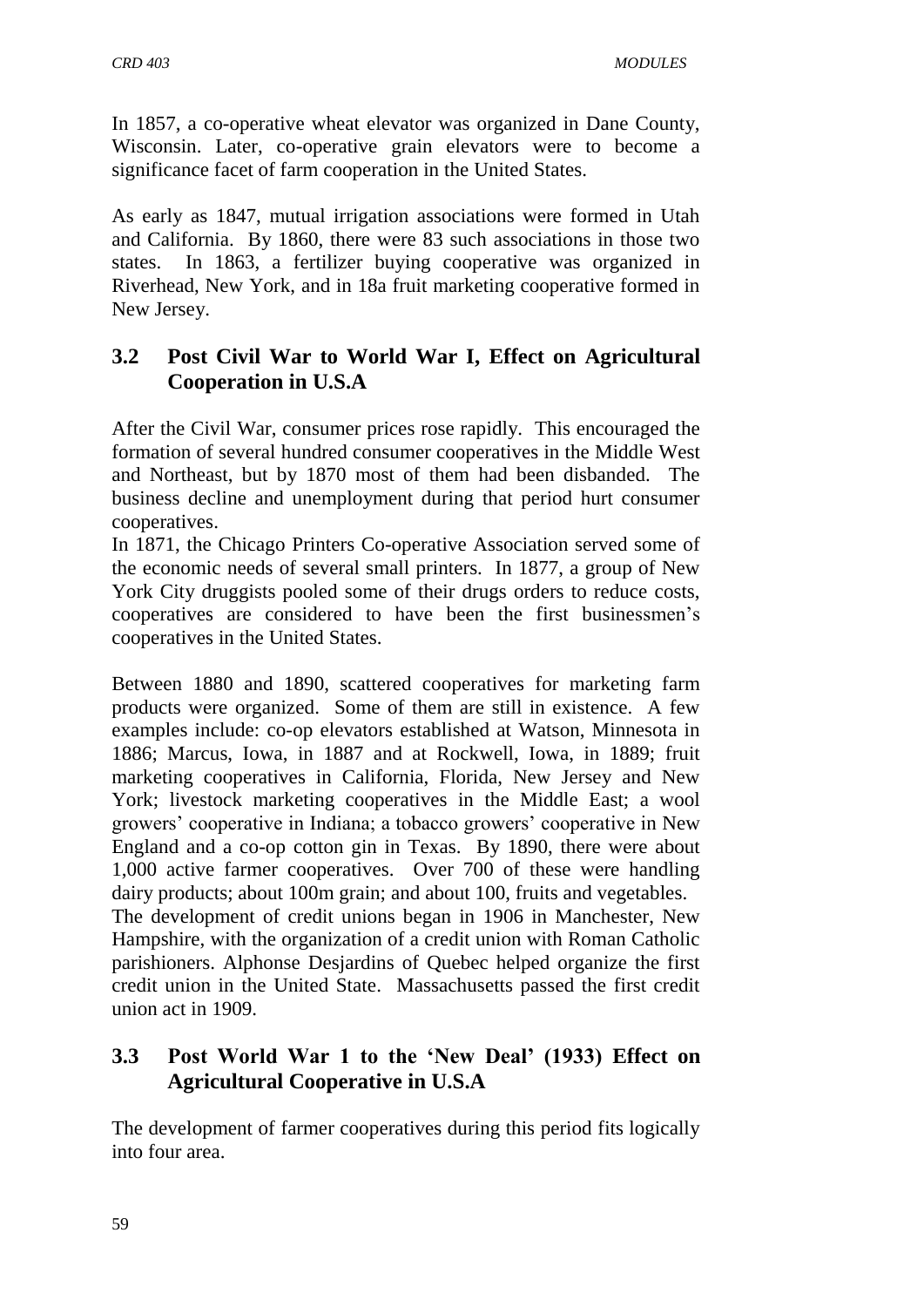- 1. Reorganizations and consolidation of local cooperatives.
- 2. Organization and expansion of regional cooperatives.
- 3. Formation of state-wide and national organizations.
- 4. Structure meeting of the needs of members.

With the arrival of Franklin Roosevelt and the "New Deal" in 1933, federal legislation with regards to cooperatives became abundant. For example, the Rural Electrification Act was passed in 1936 to aid rural areas in obtaining electricity cooperatively. A federal credit union act was passed which permitted the Federal Chartering of credit unions. Provisions for short-term agricultural credit on a co-operative basis were enacted into law in 1933. The federal government enabled farmers to procure short-term credit cooperatively government themselves were provided a co-operative banking system. The Marketing Agreements Act of 1937 enabled farmers to vote-in marketing orders aimed at facilitating the marketing milk, fruits and vegetables, among other commodities.

In one significant aspect, the "New Deal" did not foster cooperatives. This was in acreage allotments and price support programs. Whereas the Hoover Administration had relied heavily upon the Federal Farm Board and large-scale commodity co-operative "New Deal" rejected this approach. It moved more in the area of direct federal intervention in acreage, output, marketing and price controls over agriculture. In retrospect, this was perhaps a fatal mistake. This federal government might have been better off and society might have been better served if less federal intervention had occurred and greater reliance had been placed on farmers" purchasing marketing and servicing associations. Of course, this question will never be settled, and opinions differ on the probable results.

### **3.4 Post World War II to the Present Effect on Cooperative in America**

Between 1945 and 1955, farmer cooperatives in the United State showed only moderate growth. Reasons for this included:

- (1) Inflationary times made for "easy" and "cheap" money;
- (2) Farm prices rose faster than costs, and thus net incomes were good;
- (3) Growth of federal support programs lessened the need for farmer cooperation;
- (4) Migratory shifts in farm population caused re-arrangement of rural society, making co-op organization difficult; and
- (5) More vocal antagonism against farmer cooperatives arose, especially on the income tax issue.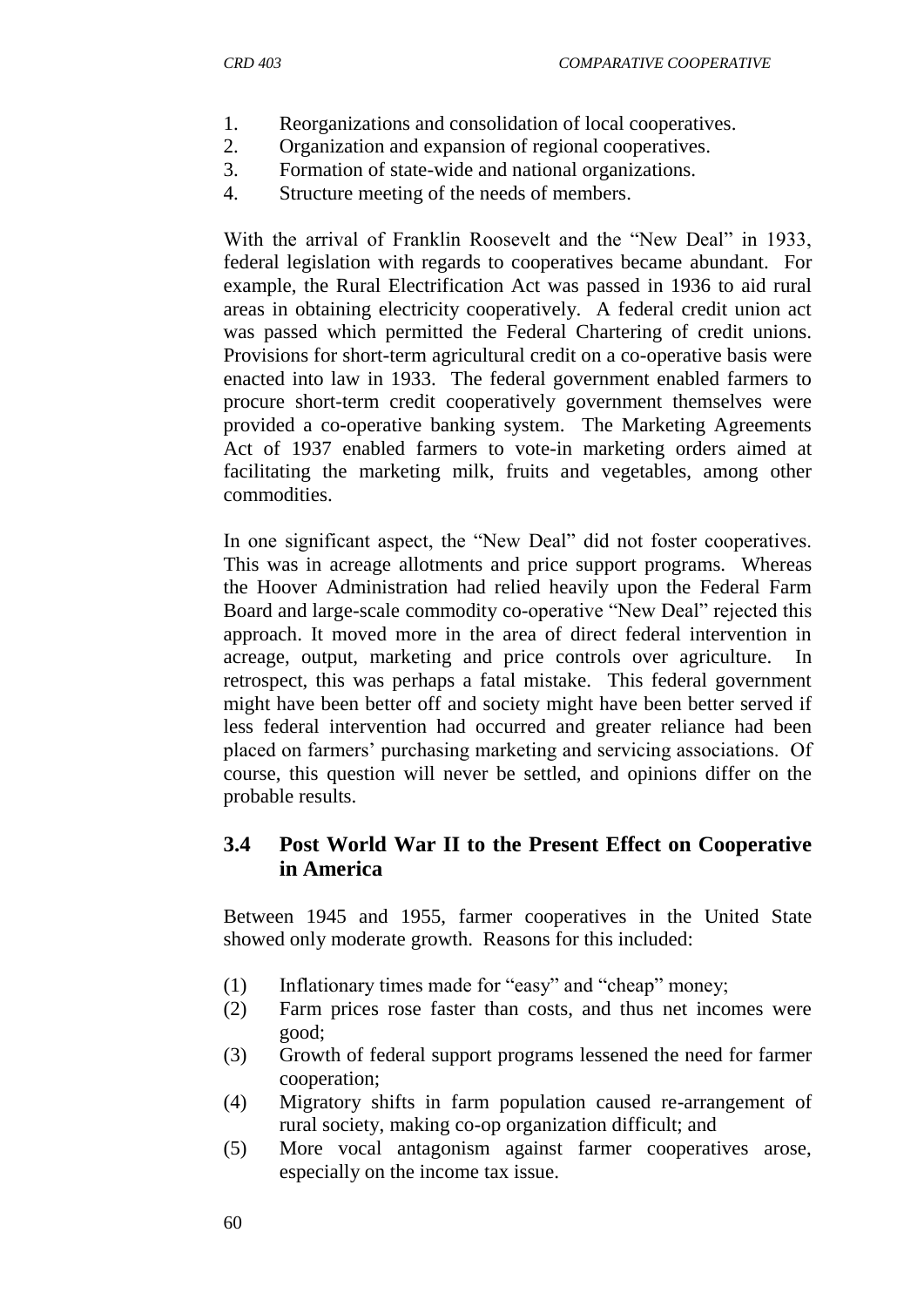Since 1955, famer cooperatives have demonstrated a better rate of growth. The co-operative idea re-established itself as costs rose faster than prices, government programs became disillusioning, and new farmer leadership emerged. According to the Farmer Cooperative Service, the values of co-op marketing have increased at a faster rate than those of agricultural marketing of all farmers. The values of farmers' acquisitions of supplies and equipment through cooperatives have also increased at a faster rate than expenditures for supplies and equipment of all farmers.

Perhaps the most significant co-op development since World War II has been the organization of retailer-owned wholesale cooperatives such as co-op food, hardware, drug and lumber retailers. This development holds great potential for the future.

## **3.5 Agricultural Cooperatives in the United States of America**

US have been designed especially for the incorporation of agricultural cooperatives.

No other type of cooperative has as good as legal basis for chartering as does the farmer cooperative. Much credit in this respect is due to the U.S. Department of Agriculture, various farm organizations, co-op councils and others who provided the leadership in getting adequate and uniforms farm co-op statute in all 50 states.

States do differ in at least one respect with regard to voting provisions in farm cooperative statutes. Some 19 states permit voting on other than a one-man, one-vote basis. California, Florida, Illinois, Indiana, Kansas, Kentucky, Maine, Massachusetts, Michigan, Mississippi, Carolina, Vermont and Washington.

Farmer cooperative contribute to the material and spiritual prosperity of agriculture as well as to the total national economy. Farmer cooperatives, both large and small, are simply organizations of individual farmers which carry on essential functions needed by our farmers and by our society as a whole. Farmer cooperatives enjoy no special privileges or favours denied by law to any other group or organization which may elect to accept the same restrictions that are self imposed by the members of cooperatives.

There are some 26,000 agricultural cooperatives of all types in the United State. These types consist of agricultural bargaining, credit, marketing, service, supply, fire mutual, fishery and Indian cooperatives, among others, that are agricultural oriented.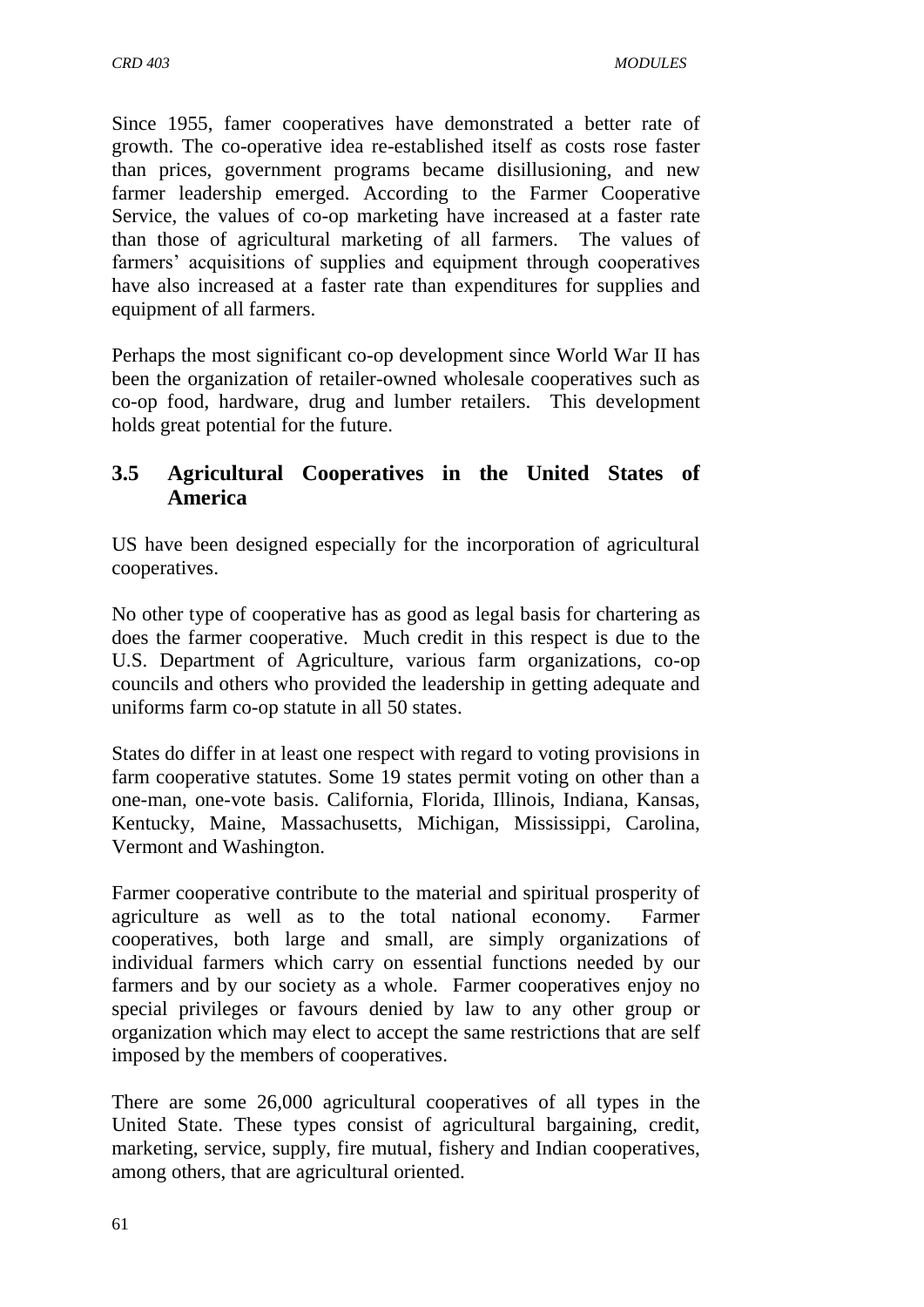The American Agricultural Marketing Association (AAMA) was incorporated in January 1960 under the Illinois Cooperative law. AAMA serves as the national coordinating and information agency for some 45 States Farm Bureaus marketing association. Membership dues and services fees are the sources of funds for this organization. AAMA was set up to help state affiliates carry out marketing programs and develop new ones to meet the many changes occurring in agricultural marketing although bargaining has been given the most attention. Marketing cooperatives in the United State serve over two of every three farmers in the United States who market produce through some cooperative.

Agricultural marketing cooperatives are organized for the collective marketing of members' produce. They market a growing share of the value of all farm products in the United States.

These marketing cooperatives range in size from small local organization to powerful centralized or federated groups which have sales representatives in numerous domestic and foreign markets and handle considerable portions of the respective agricultural produce. Many marketing cooperatives engage in processing of commodities produced by the members, such as freezing and canning, butter-making and other forms of processing. Many have developed great volume and strength, both domestic and foreign.

The number of agricultural marketing cooperatives has declined as many associations have merged and smaller ones liquidated. With the decrease in the number of farmers in the United States, co-op memberships also have declined. However, it is believed that the proportion of all farmers belonging to marketing cooperatives has increased. Despite the declines in co-operative numbers and in membership, co-operative marketing business volume has increased steadily year by year. Dairy products account for roughly one-third of total co-operative marketing. Next in importance are the marketing"s of grain and soybeans, followed by livestock and livestock products. Other important co-operative marketing are nuts, fruits and vegetables, cotton and cotton products, poultry products, sugar products, rice and tobacco. Marketing cooperatives are becoming more vertically integrated by increasing their ownership and control of facilities beyond the firstbuyer level. Many of them are moving to the retail store level by consumer packaging and product branding and promotion. Greater use

In earlier years, farmers were satisfied with organizing local handling, processing and marketing association. With the advent of urbanization, better and more rapid transit, broadening markets extending internationally and more rapid communication processes, the thrust of modern Marketing Corporation is to integrate vertically additional steps

of mass media in advertising is also underway.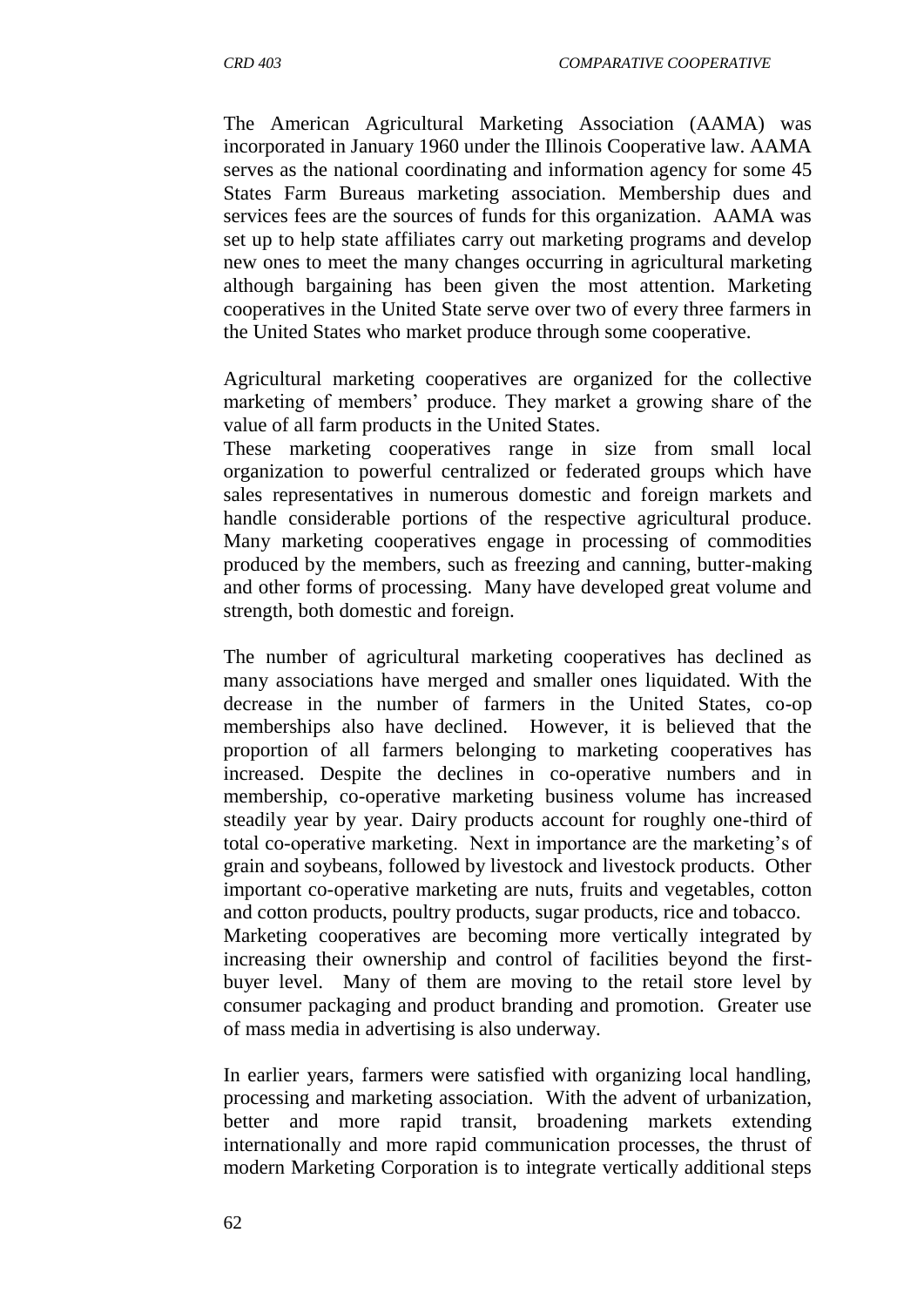in the marketing distribution process. This thrust may tend to require large and more heavily capitalized marketing association.

## **3.6 Trend in Agricultural Cooperatives Large Scale Cooperatives**

There are nine farmers' cooperatives in the United States, each with sales volume about \$200 million dollars annually. These are (with headquarters office). Associated Milk Producers, Inc. (Texas); Land O' Lakes Inc. (Minnesota); Farmland Industries, Inc. (Missouri); Agway, Inc. (New York); Gold Kist, Inc. (Georgia); Dairylea Cooperative, Inc. (New York); Farmers Union Central Exchange, Inc Minnesota); Midland Cooperative (Minnesota) and CF Industries (Illinois). Most of these are both supply and marketing cooperatives.

A Farmer Cooperative Service study of co-operatives business growth reported the following:

- 1. The great majority of cooperative businesses are small 40 percent did less than one-half million dollars of business annually, 22 percent did between one-half million dollars and \$1million and 31 percent did \$1million to \$5million annually. Only 7 percent, or 386 associations, did more than \$5 million of business a year.
- 2. Total marketing and supply sales of the 10 largest cooperatives were only 13 percent of total sales of the 10 largest for-profit businesses. Cooperatives' net margins, assets and net worth were only 4 to 6 percent of those for the other firms.
- 3. Actual growth of the four largest cooperatives in each of 11 selected categories was appreciably less during the past 20 years than the growth of the four largest for-profit firms. The profit businesses, for example, had 7 times greater sales, 22 times greater net assets, 25 times more net worth and 18 times greater net margins than the cooperatives during this period.

A comparison of cooperative trends with total related business in the agricultural economy, as well as the Gross National Product, indicates:

- 1. Cooperatives are continuing to make favourable growth in relation to similar sectors of the agribusiness economy. Both cooperatives and the agribusiness economy, however, have been increasing at a decreasing rate during the past 5 years.
- 2. Cooperative growth, like trends in farm cash receipts and expenditures, lags behind the growth of the economy as a whole (GNP).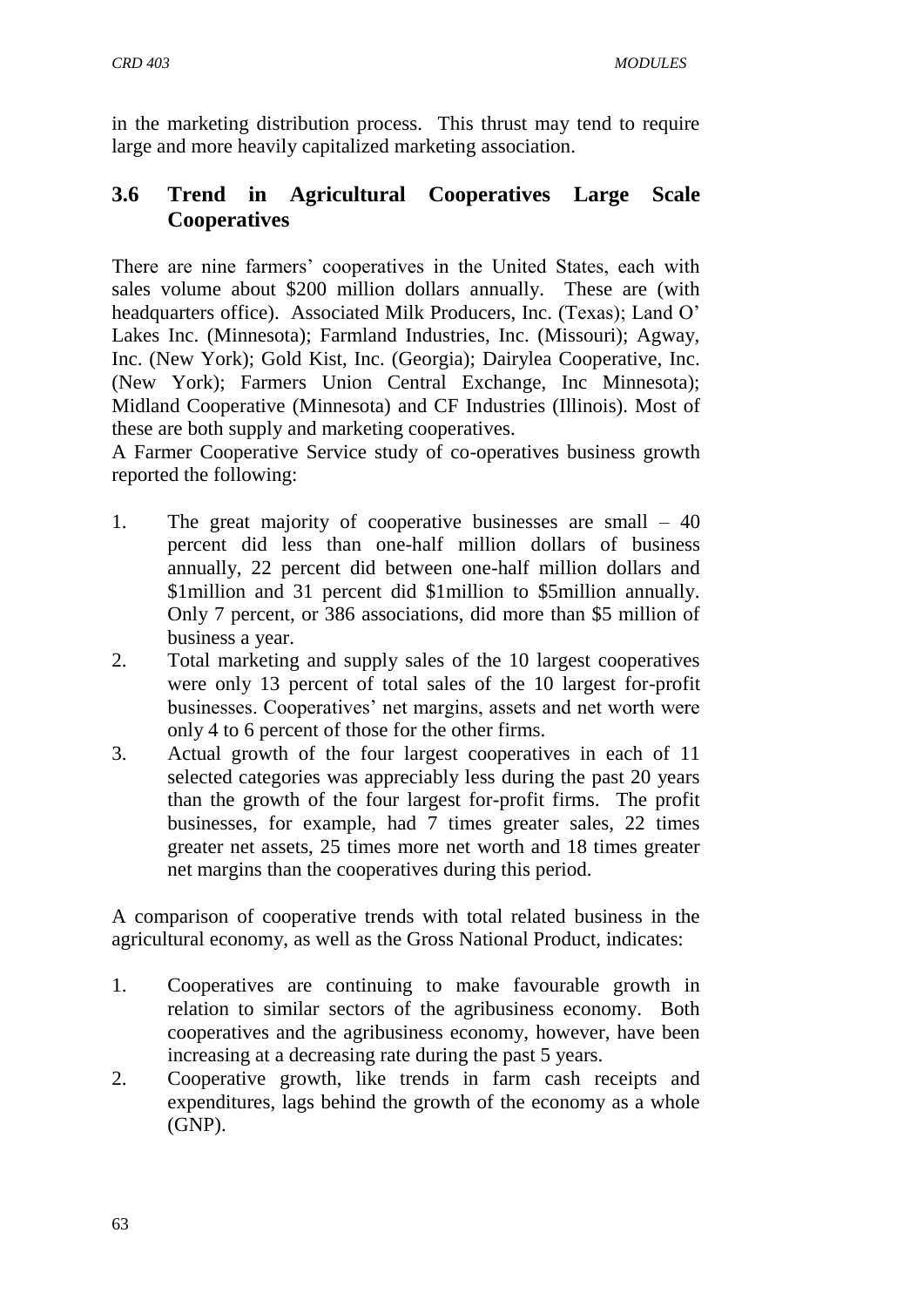Generally speaking, farmer cooperatives are still rather small business undertakings compared with firms they buy from and sell. With the trend to fewer but larger farms, higher capitalization and more exacting market requirements, it is easy to see why cooperation in agriculture will expand. Number-wise, farmer cooperatives may not expand greatly, but volume-wise their gains should be significant. Much, of course, will depend on the federal government's farm policies. If a more centralized and paternalistic federal government evolves, cooperation will be less in favour. If the federal government should lessen its involvement in agriculture, cooperation will take up much of the slack. The choice is up to the farmers themselves and the citizenry through their elected representatives. There are many phases in agriculture which need additional co-operative organizations, such as:

- a) Farm and home chemicals;
- b) Forestry;
- c) Machinery and equipment;
- d) Foreign trade;
- e) Farm product utilization;
- f) Rural recreational facilities;
- g) Farm custom services; and
- h) Contract bargaining.

This is not to underestimate the economic need for more cooperation in the traditional areas of agricultural supplies, production, marketing and services. Farmer cooperatives especially are concerned with foreign trade expansion. Rice, feed grains, fruits, vegetables, cotton, wheat, broilers and many other commodities have a large stake in foreign trade. Efforts on a co-operative basis to expand trade in the future should prove rewarding.

At the same time, cooperative buying in foreign markets will be important. Many retailers consumer stores and farm supply cooperatives will need to purchase foreign-made good cooperatively in order to retain competitive here at home. Farm supply cooperatives, for example, have found that imported steel products are considerably cheaper than domestic steel products. Since it is the cooperatives' job to provide their farm customers with economical supply, they often use imported products. Trading arrangements with foreign cooperatives might also be helpful. U.S. cooperatives need to federate into larger foreign trade coop groups to achieve economies of size and market power necessary in the realm of foreign trade whether for marketing or purchasing.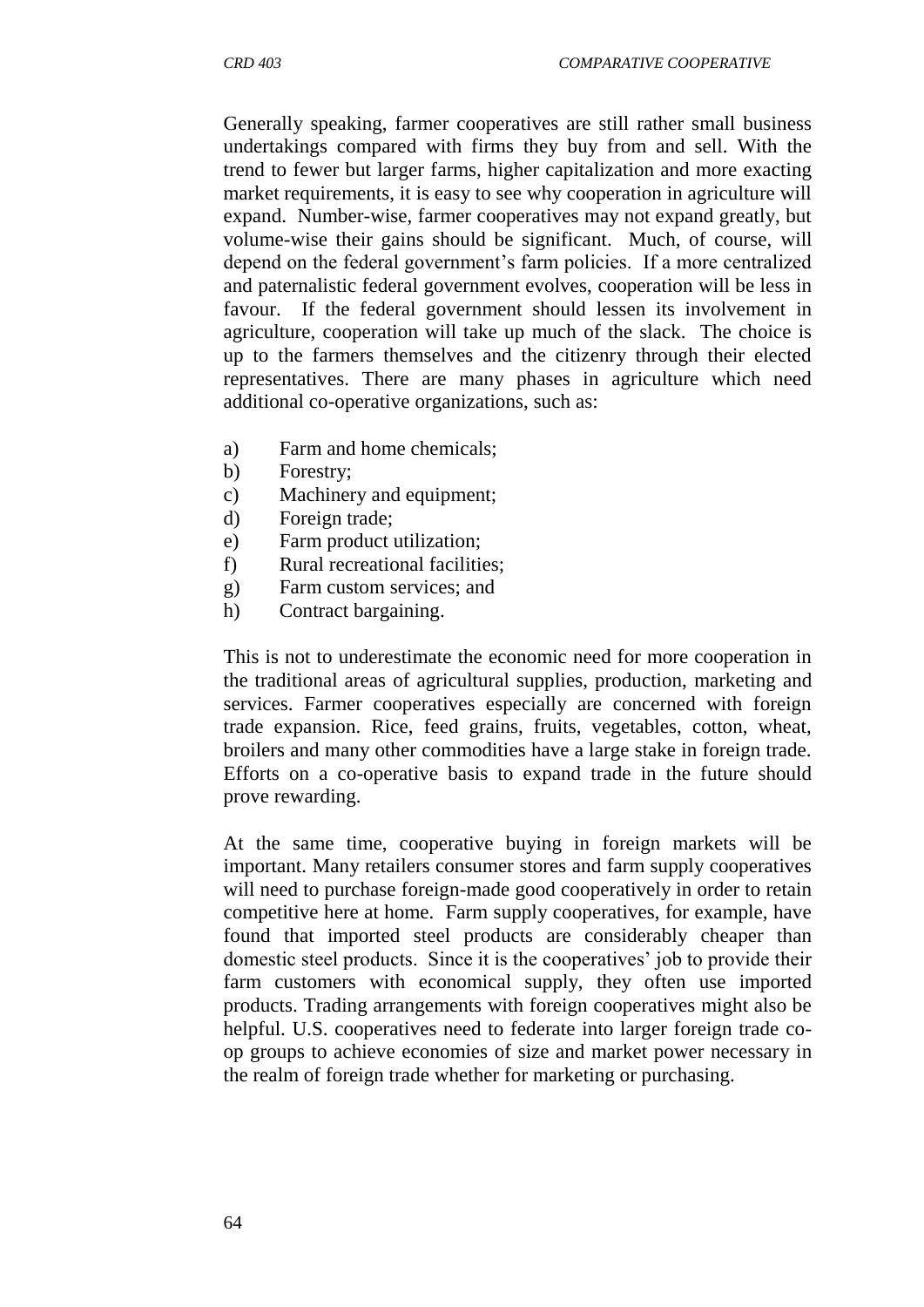# **3.7 Agricultural Credit Cooperatives/ Corporations (ACC)**

Agricultural credit cooperatives in the United State consist of federal land bank associations, rural credit unions, production credit association, banks for cooperatives and agricultural credit corporations.

Agricultural Credit Corporation, statutes are infrequent because farmers can adequately organize, under federal law, in a production credit associations and credit unions to supply their short-term credit needs.

Cooperatives agricultural credit corporations are found in cotton, livestock, poultry and fruit and vegetable enterprises, among others. These credit cooperatives take the notes pledged then as collateral for monies loaned to farmers and discount these notes with the Federal Intermediate Credit Banks. In this manner, short-term funds flow more freely to farmers and aid them in financing crop and livestock products. However, agricultural credit corporation laws are useful state statutes because, in the future, credit needs of farmers will become more acute and agricultural credit corporations will become more important. This is especially true in the case of vertical integration and contract farming.

## **3.8 Agricultural Service Cooperatives**

Included in agricultural service cooperatives are artificial breeding and dairy herd improvement associations; irrigation and grazing associations; and trucking, storing, machinery, freezing and other servicing organizations.

As farming becomes more specialized and in need of greater services, both for input and output, it appears that cooperatives could help fill some of these needs. For example, leasing by cooperatives to farmers of expensive, specialized machinery might be feasible as well as the customized performance by cooperatives of specialized tasks which could reduce farmers" costs compared with doing these tasks individually.

#### **3.9 The cooperatives idea in USA**

The idea for a cooperative may originate from several sources, among which are:

- 1. Experience of other cooperatives;
- 2. Suggestions from co-operative specialists; Trade sources, including journals.
- 3. Individuals in the community proposing a cooperative as a solution to some existing problems;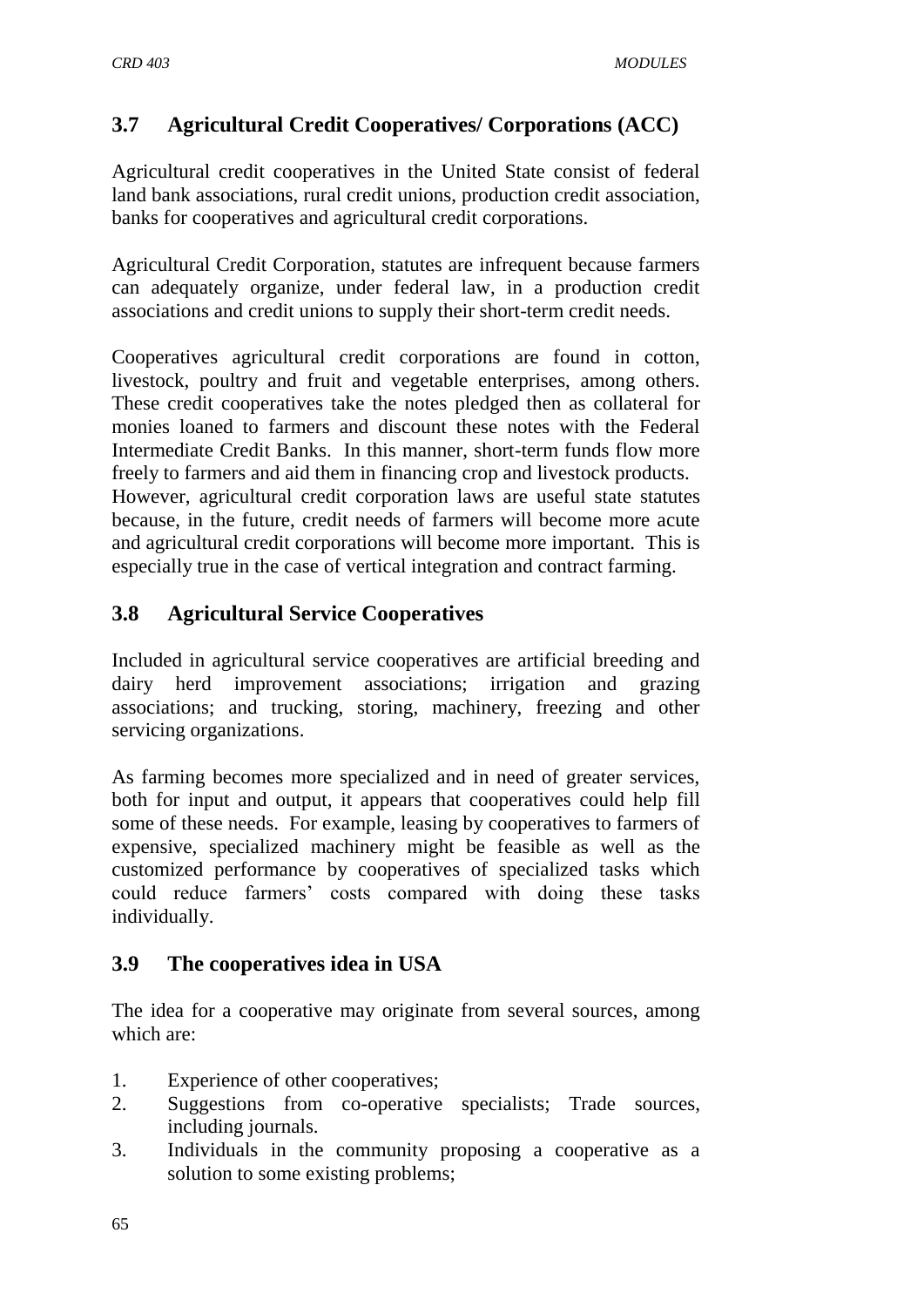- 4. Community and/or area surveys dealing with economic development or other management or marketing problems;
- 5. Addresses by co-operative specialists or co-op leaders on the possibilities of cooperation;
- 6. Essay contests and other educational activities dealing with cooperatives; and
- 7. Organizational efforts of larger cooperatives, especially regional associations wishing to extend operational in a virgin area.

## **3.9.1 Fishery Cooperatives Limited Resources Agricultural Cooperatives**

Cooperatives influence the marketing of a far greater proportion of the catch. In many instances, they become the "yardstick" for marketing organization in their segment of the industry. Other firms must meet their competition and trade on the same terms in order to stay in business. This also holds in reverse. Cooperatives must do as good a marketing job as other businesses in order for cooperatives to survive. Low income, limited resources persons in rural farm and rural non-farm areas are engaged in many types of cooperatives efforts. Usually, they are more apt to organize cooperatives dealing with vegetable and feeder pig marketing arts and crafts; farm supplies; self-help housing; farm

machinery and fishing boat partnerships, among others.

## **4.0 CONCLUSION**

The trends in co-operative development have become noticeable in the United State since World War II to the present day Cooperatives, particularly regional, controlling more and more functions in the marketing system. Marketing cooperatives are processing farm products more completely and are carrying them nearer to the final consumer. Purchasing cooperatives are going into manufacturing and are carrying their activities nearer to the source of raw materials. Also, cooperatives are expanding "run one nation to another, otherwise known as multinational co-operatives. Also increase emphasis on farmers' bargaining cooperatives to enable farm groups to bargain more effectively with larger nonfarm buying firms recognitions given cooperatives by small business men. In earlier days, these men opposed cooperatives and regarded them as a threat. In recent years, they have come to see cooperatives as a bulwark against their possible liquidation and bankruptcy.

Increase activity toward mergers to reduce the number of small cooperatives and to expand coordination among cooperatives.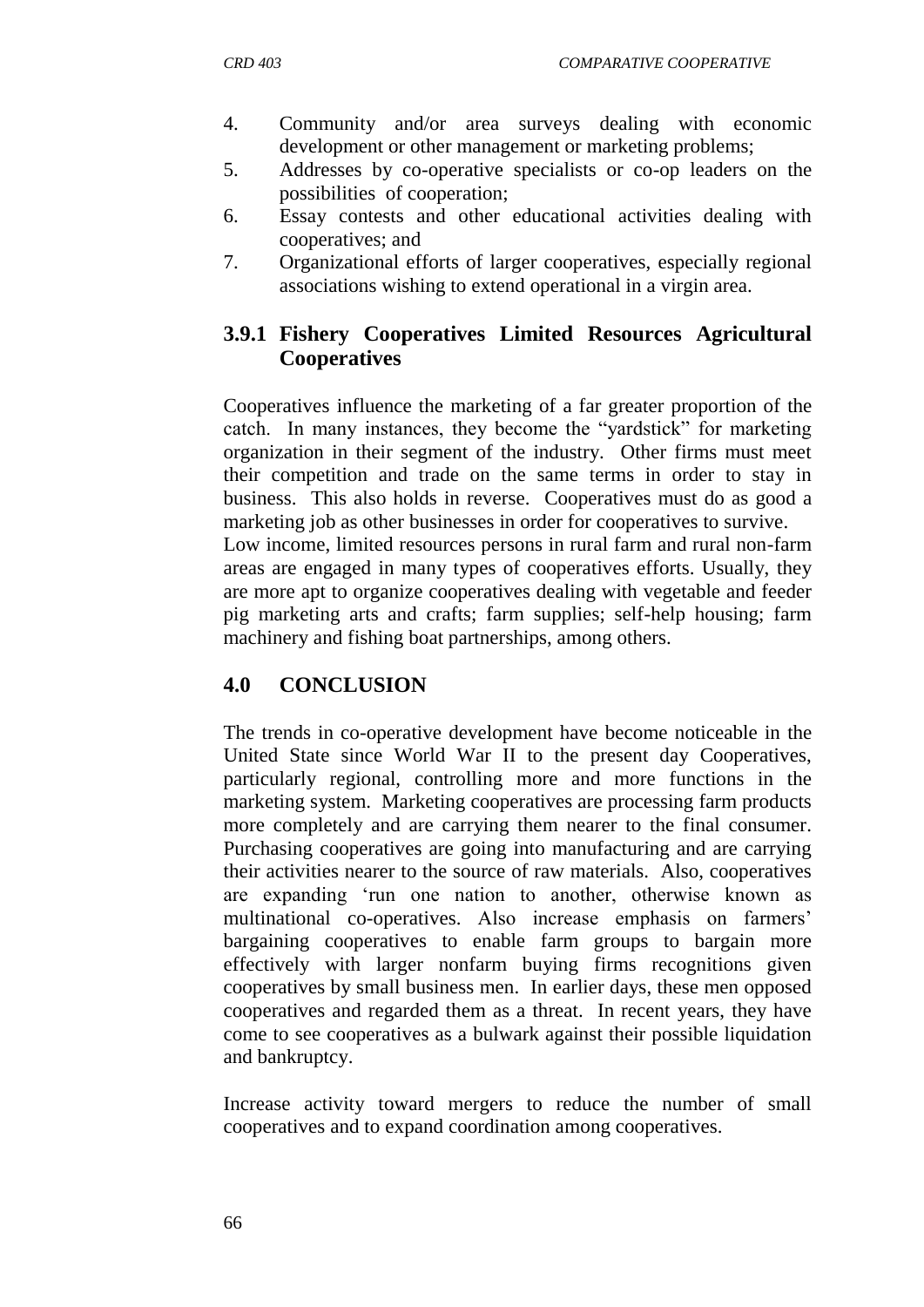## **5.0 SUMMARY**

In summary, the efforts increased to modernize plants and equipment and to upgrade managerial performance of directors, management and employees of cooperatives. Increased attention paid by cooperatives to foreign trade and to the organization of cooperatives in underdevelopment nations and increased attention to co-op member involvement, participation and control over their cooperatives including redemption of their equities in a more timely fashion. More active involvement by cooperatives in the political process as the scope of government regulation and monitoring increased.

#### **6.0 TUTOR MARKED ASSIGNMENT**

1. Discuss the evolution and historical analysis of USA agricultural cooperative**.**

## **7.0 REFERENCES/FURTHER READINGS**

- Birchall, Johnston. (1997) *The International Cooperative Movement.*  Manchester, UK: University of Manchester Press, pp
- David, A. S. (1998). Essential Information on Cooperative Credit Societies (CTCS/CICS), Dac-print Publishers, Ibadan, Nigeria
- Daniel, H (2006), Dictionary of Management, Academic (India) Publishers. New Delhi. **Encyclopedia of Business, 2nd ed.**  [Reference for Business](http://www.referenceforbusiness.com/index.html) Epetimehin, F. M, (2006). Understanding the Dynamics of Cooperatives, ICReTI Publishing house Ibadan, Nigeria
- Furlough, Ellen, and Carl Strikwerda, eds. (1999) Consumers *Against Capitalism?: Consumer Cooperation in Europe, North America, and Japan, 1840-1990* Lanham, MD: Rowman & Littlefield, G.F Ortmann & R.P King1*(March 2007)*Agricultural Cooperatives I: History, Theory and Problems, *Agrekon, Vol. 46, No 1*
- Roy, E. P. (1981), Cooperative: Development, Principles and Management, Interstate Printers and Publishers, INC.USA pp1- 110.
- Oludimu, O. L. and Adedoyin, S .F (1996).Running a more successful cooperative, Triumph Book Publishers, Ijebu Ode, Nigeria.
- The Co-operative Information Superhighway." *International Cooperative Alliance (ICA).*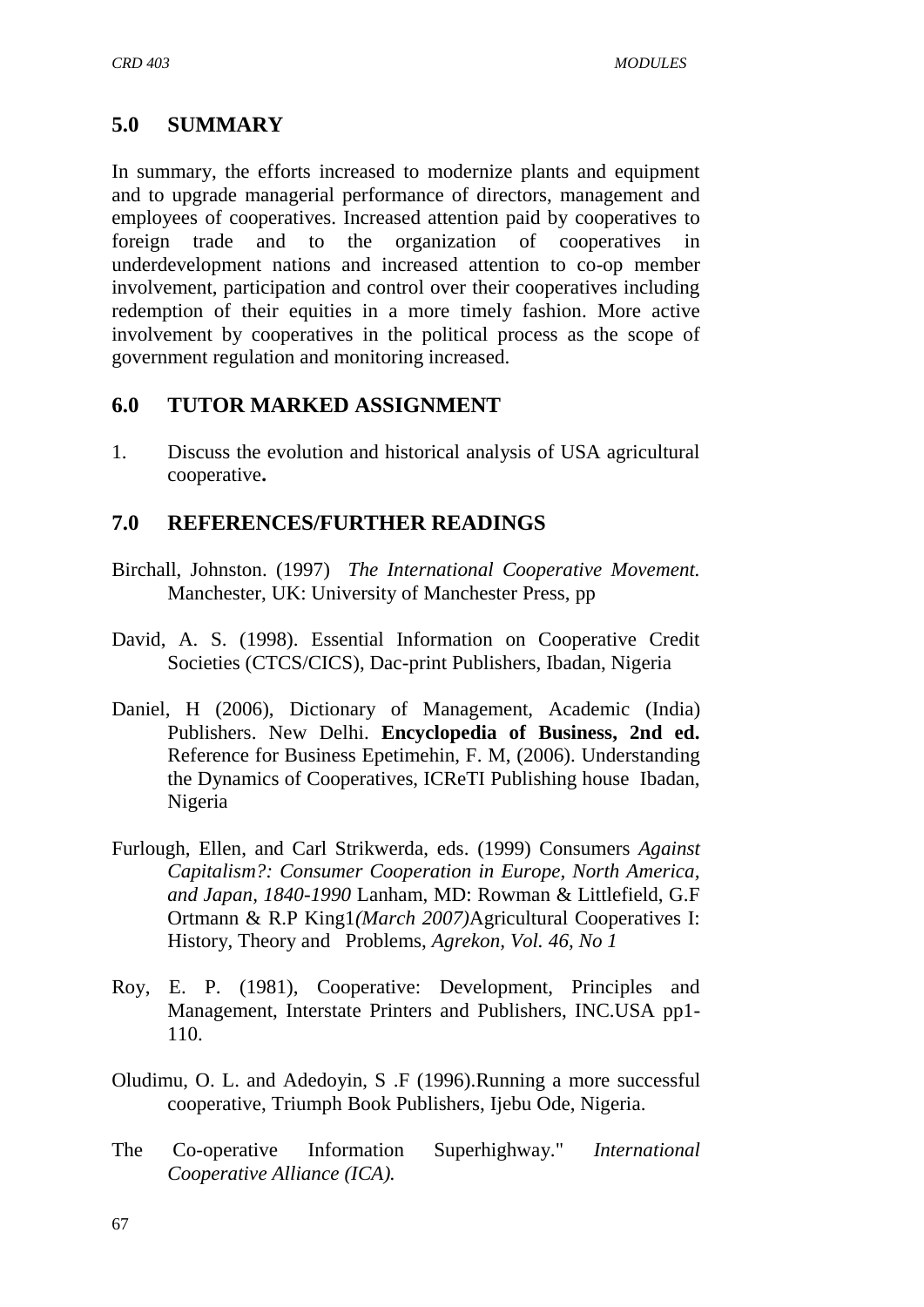*(2011)* Available from [www.coop.org](http://www.coop.org/). *Review of International Cooperation,* quarterly.

#### [Cooperatives-benefits](http://www.referenceforbusiness.com/encyclopedia/Con-Cos/Cooperatives.html#ixzz1fl8lCHrv)

[http://www.referenceforbusiness.com/encyclopedia/Con](http://www.referenceforbusiness.com/encyclopedia/Con-%20%20%20%20cos/Cooperatives.html#ixzz1fl8lCHrv)[cos/Cooperatives.html#ixzz1fl8lCHrv](http://www.referenceforbusiness.com/encyclopedia/Con-%20%20%20%20cos/Cooperatives.html#ixzz1fl8lCHrv)["http://en.wikipedia.org/w/i](http://en.wikipedia.org/w/index.php?title=Danish_cooperative_movement&oldid=460377693) [ndex.php?title=Danish\\_cooperative\\_movement&oldid=46037769](http://en.wikipedia.org/w/index.php?title=Danish_cooperative_movement&oldid=460377693) [3"](http://en.wikipedia.org/w/index.php?title=Danish_cooperative_movement&oldid=460377693)

The page was last modified on 13 November 2011 at 02:13.Available from [www.coop.org .](http://www.coop.org/)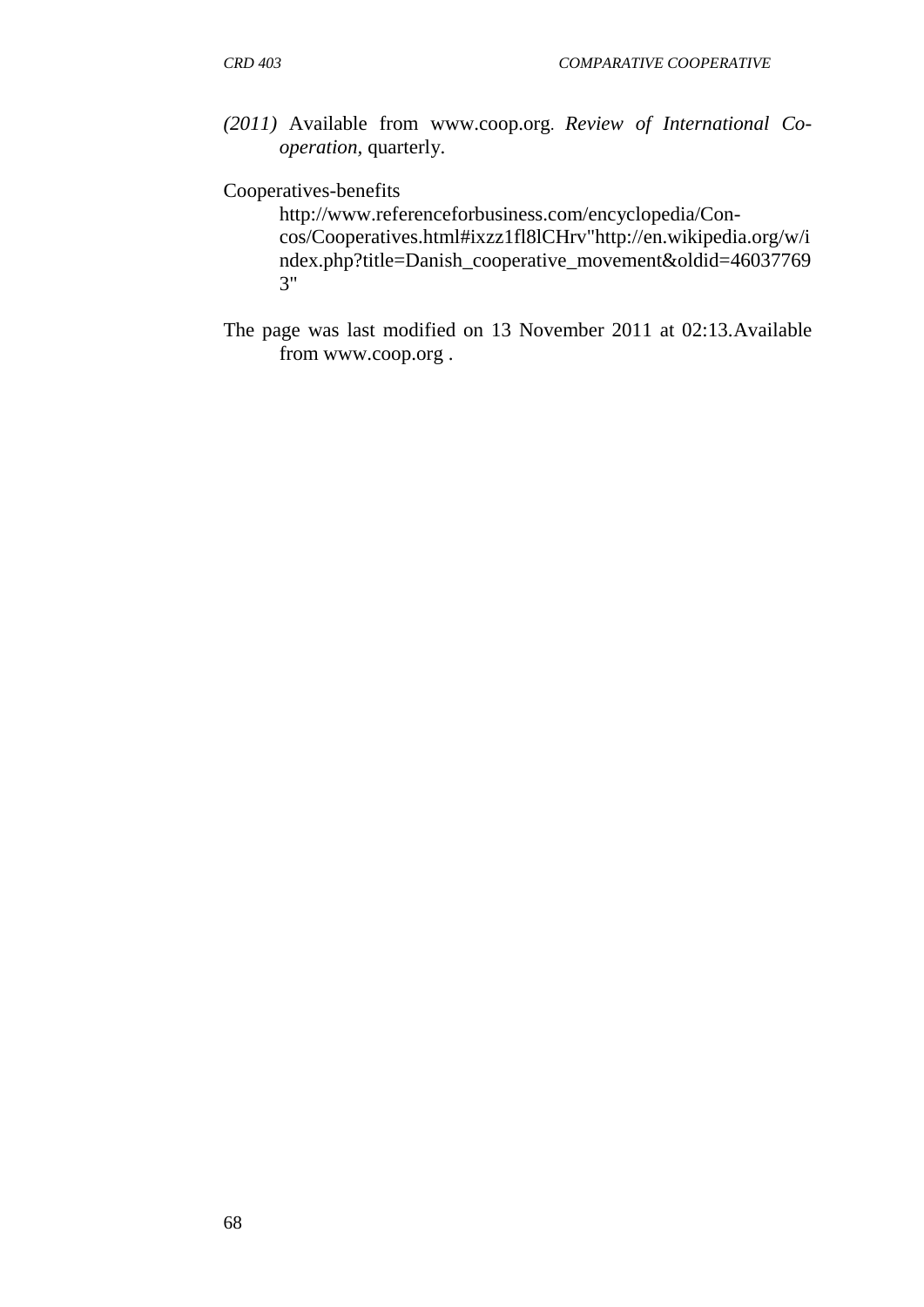# **MODULE 3**

- Unit 1 The development of Cooperatives in AFRICA-NIGERIA
- Unit 2 Modern and traditional pattern of cooperation in Nigeria
- Unit 3 The Structure of the cooperative movement in Nigeria
- Unit 4 History, objectives and the importance of the international cooperative alliance
- Unit 5 The role of International Agency for Cooperative Development (ICD), World Council of Credit Unions - WOCCU and IFAP – International Federation of Agricultural Producers, International fund for Agricultural development (IFAD)

# **UNIT 1 THE DEVELOPMENT OF COOPERATIVES IN AFRICA-NIGERIA**

#### **CONTENTS**

- 1.0 Introduction
- 2.0 Objectives
- 30 Main Content
	- 3.1 The Pattern of Development of Cooperatives in AFRICA-NIGERIA
	- 3.2 The Reasons for Joining
- 4.0 Conclusion
- 5.0 Summary
- 6.0 Tutor Marked Assignment
- 7.0 References/Further Readings

## **1.0 INTRODUCTION**

There is need for the reader to understand the pattern of cooperative development in Africa-Nigeria an influential role in the cooperative movement. The effort of cooperative members and significant role of cooperatives union played in the national economy.

## **2.0 OBJECTIVES**

At the end of this unit, you should be able to:

- discuss the pattern of cooperative development in
- discuss the reasons for formation and joining cooperatives societies.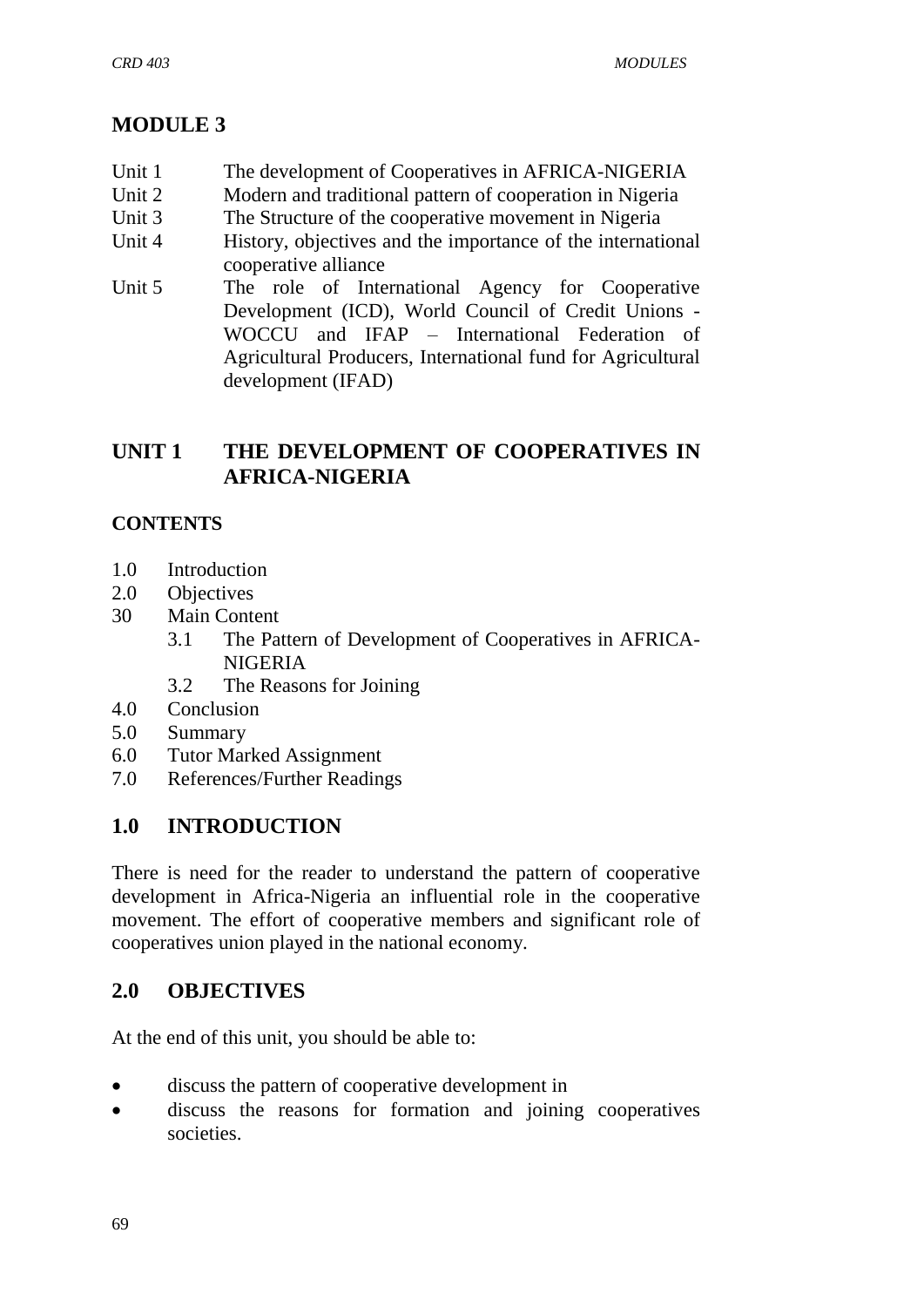# **3.0 MAIN CONTENT**

#### **3.1 The Pattern of Development of Cooperatives in Africa-Nigeria**

The African Confederation of Co-operative Savings and Credit Association was founded on  $12<sup>th</sup>$  September, 1968. The establishment of ACCOSCA was a result of several meetings and deliberations of directors of Co-operatives in certain African states who were determined to spread Co-operation throughout the continent. They saw Co-operative Societies as the best alternative to improve the economy of every African, especially the poor masses. They purposed to encourage savings which the individual can be utilize to obtain credit facilities to set up small scale businesses.

Nigeria was one of the countries that founded ACCOSCA. Other countries include Cameroon, Ethiopia, Ghana, Kenya, Lesotho, Liberia, Malawi, Tanzania, Uganda, Gambia and Mauritious Island.

In October 1970, this association (ACCOSCA) became a member of the World Council of Credit Unions (WOCCU). Since the formation of this Association, Co-operative Credit Societies have been increasing rapid in all the member-countries. This could be traced to the series of seminars and trainings being given on Co-operatives all over Africa.

Co-operation in Nigeria started as far back as 1907. Notable among the earliest co operative societies was Agege Planters Union (A.P.U), made up of cocoa producers. About four hundred (400) cocoa farmers came together to ensure that cocoa was the major farm produce earning foreign exchange for Nigeria. When this union was not immediately recognized by the government, they did not relent on their efforts. There were still other farmers union existing elsewhere.

## **3.2 The Reasons for Joining**

The reasons for joining together were:

- To pool resources together so that they could purchase inputs of production at reduced prices and passing the benefits to their members.
- To exchange ideas by sharing experience on how they could produce the best quality cocoa.
- To collectively fight for government recognition this was slow in coming. The Ibadan farmers recognized the need to join the already existing association of Agege Planters Union (APU) and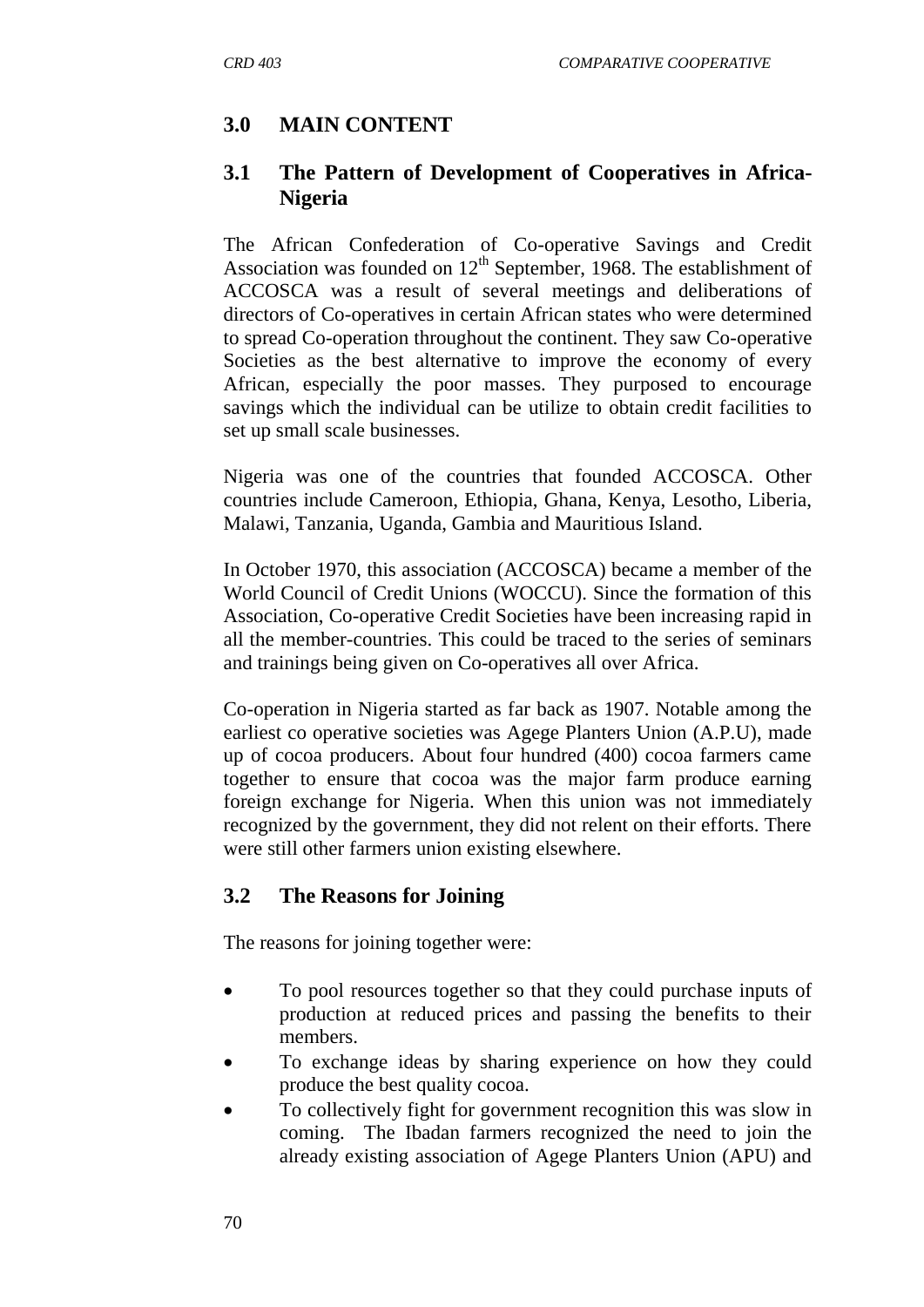the Egba Farmers Union. They sought for inclusion in the association and were admitted.

The Colonial masters, with the formulation and enactment of cooperative legislation in 1935 based on the report of Mr. F.F. Strickland"s stated that cooperative will thrive in Nigeria. When the government realized the significance of Co-operatives, Mr. C.F. Strickland it commissioned submitted in 1955, titled "The Introduction of Co-operative Societies in Nigeria" where he strongly advocated the introduction and development of Co-operatives. He also proposed and actually drafted the relevant Ordinance and Regulations. Later the government saw the need to promote savings habit among the lowincome people. With another report which Mr. Strickland submitted in 1936, Co-operative Thrift and Credit Societies (C.T.C.S) were formed and it spread all over Eastern and Western Nigeria. Adeyeye and Ditto (1980).

Moreso, the enactment of the ordinance saw more rapid development of Co-operative since the enabling framework has been provided. Even though some of the early Co-operatives collapsed for a number of reasons, the mistakes having been learnt a lot more was formed especially after Nigeria"s independence 1960. The effort of the colonial government in spreading Co-operatives was effective. From independence to the present, concerted efforts are being made to bring Co-operatives to every community. As more state are created so also Co-operatives are bought nearer to the grass roots.

Among the people we contributed to the Co-operative Movement especially in Western Nigeria were (Sir) J. T. Caxton Idowu, Samuel Aboluwodi, Chief Akinpelu Obisesan, S. O. Abatan, Pastor E. T Latunde and C. A. O. Makanjuola, all of blessed memory. They fought relentless to spread the gospel of Co-operation in the West during their life-time. Though they are late, yet their footprints remain indelible in the sands of Nigeria Co-operatives.

Since the inception of Co-operatives in Nigeria, government had been playing prominent and laudable roles in its development and spread. The initial achievement of the government on Co-operatives was the promulgation Co-operative Laws and the Co-operative Regulations which followed on the  $6<sup>th</sup>$  February, 1936. In 1937, Gbedun Cooperative Produce Marketing Society became the first Co-operative Society to be the first Registrar of Co-operative Societies in Nigeria.

After these developments, several Co-operative Societies and Union were formed and registered by the government through the Western Ministry of Trade, Industry and Co-operative.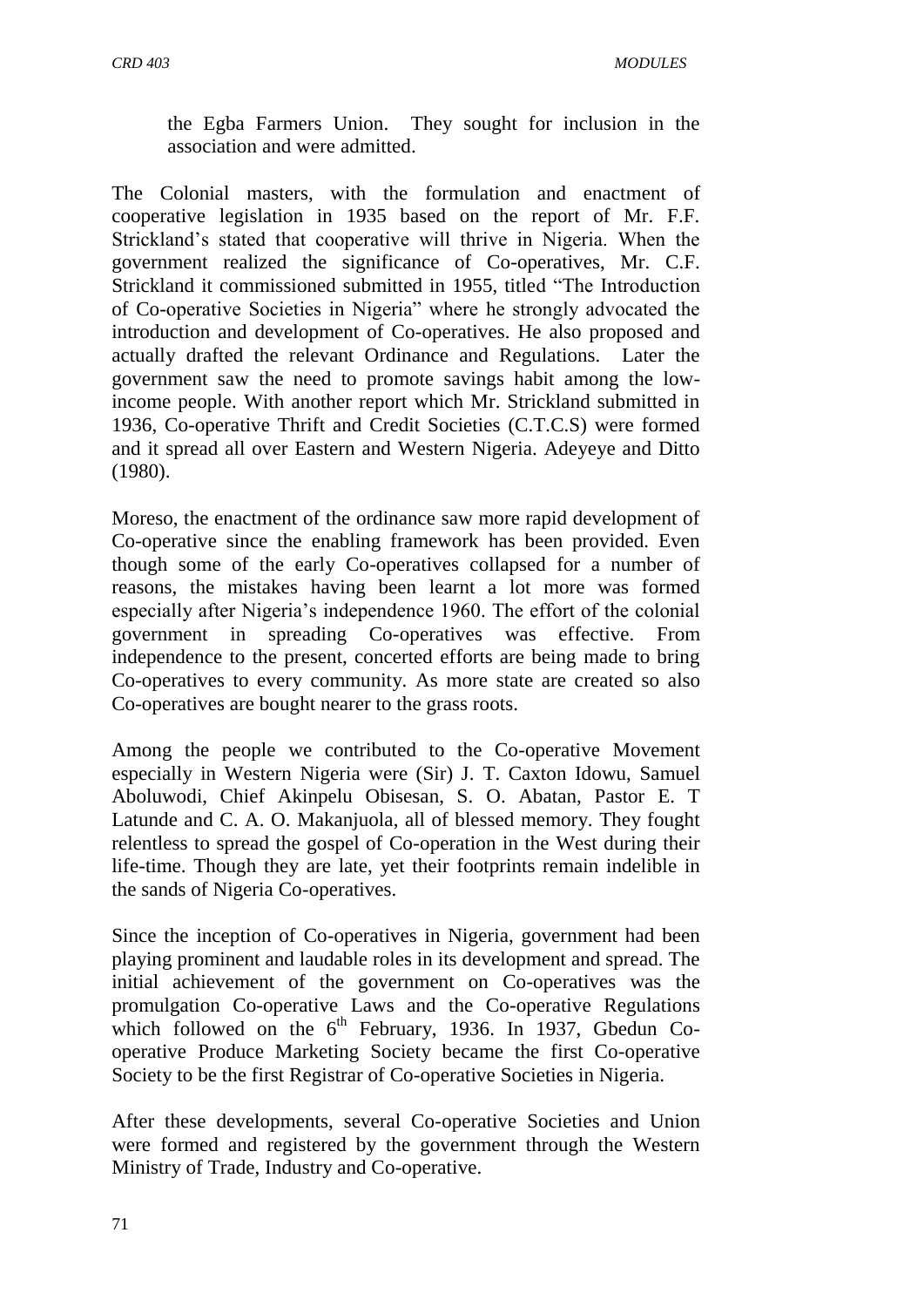The Nigeria Co-operative Societies Association (NCSA) which comprises all Co-operative Societies in Nigeria later became Cooperative Societies Association (CSA). It is upon these solid foundation and achievement that Co-operative Societies in the country are building up till today. And all indications point to a brighter future for Cooperatives in Nigeria.

As each new state will also create a department in an appropriate ministry and saddle such department with Co-operatives matters. Departments for Co-operative development were created in the appropriate ministries and this helped in the promotion of Co-operatives in all parts of Nigeria. The Co-operative Federation of Nigeria was formed in 1945 and formally registered in 1967. It is the national apex organization which represents the entire co-operative movement in Nigeria. All state Co-operative Federation of Nigerian Co-operatives at the International level and it promotes supports and advises cooperatives nationally.

Co-operative has spread all over Nigeria but they are more prominent in the western parts of the country with various types. Many of the cooperative organizations and establishment have grown very big and their roles in the nation's economic development cannot be over-emphasized.

## **4.0 CONCLUSION**

The historical and evolutional analysis of cooperative movement from Europe, Asia, America, and African will serve as guide in understanding the significant role of cooperative in the growth and development of a nation while the next unit will illustrate further on the importance of cooperatives in America, its constraint and achievement.

## **5.0 SUMMARY**

The organized knowledge and broad experienced gather from various nations will assist in addressed the drawback or hindrance of cooperative in various countries and integrate ones countries that will enhance in development and establishment of national cooperation based on historical fact.

## **6.0 TUTOR MARKED ASSIGNMENT**

1. Discuss the pattern of cooperative development in Discuss the reasons for formation and joining cooperatives societies.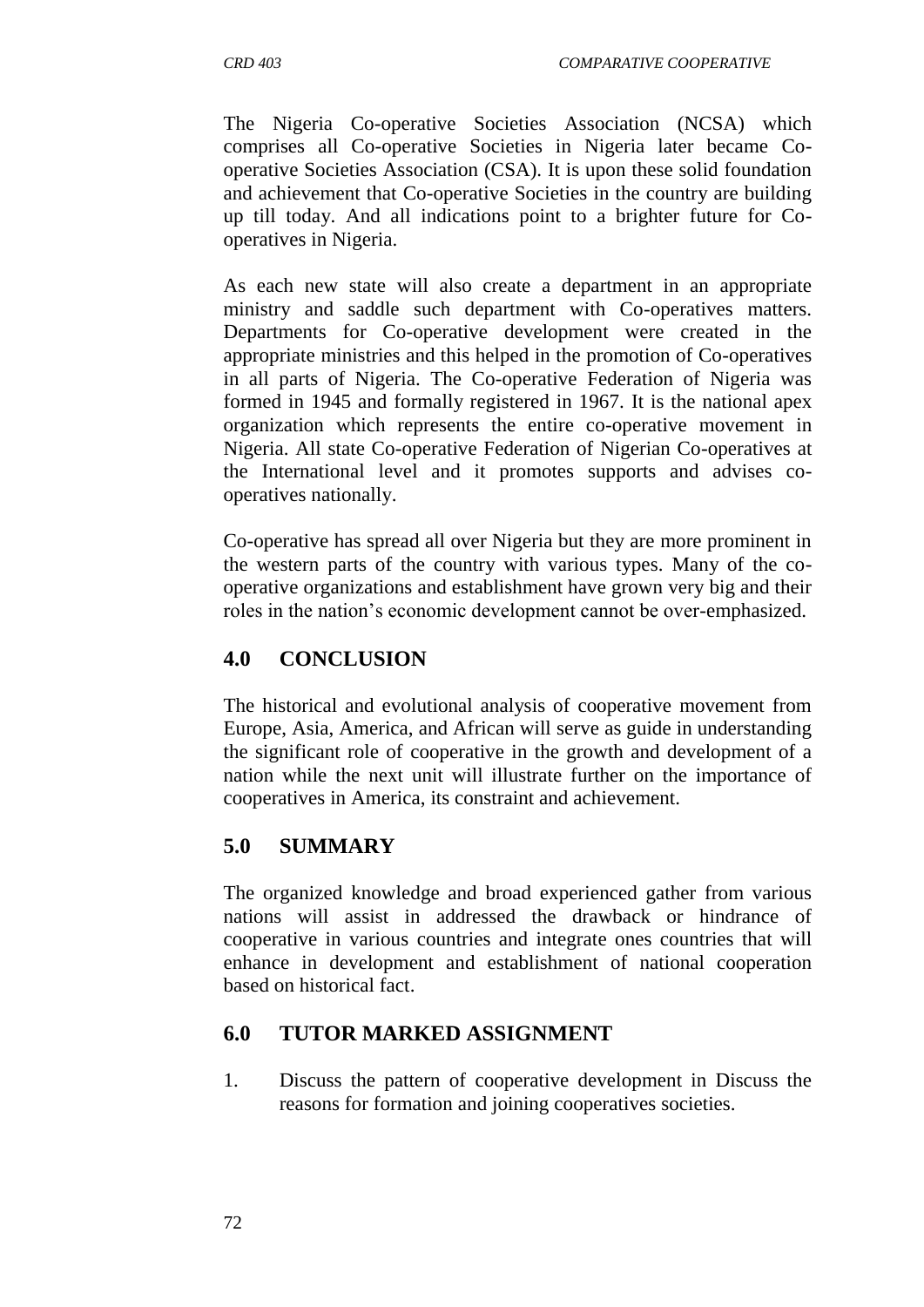#### **7.0 REFERENCES/FURTHER READINGS**

- David, A. S. (1998). Essential Information on Cooperative Credit Societies (CTCS/CICS), Dac-print Publishers, Ibadan, Nigeria.
- Daniel, H (2006), Dictionary of Management, Academic (India) Publishers. New Delhi.

#### **Encyclopedia of Business, 2nd ed.** [Reference for Business](http://www.referenceforbusiness.com/index.html).

- Epetimehin, F. M, (2006). Understanding the Dynamics of Cooperatives, ICReTI Publishing house Ibadan, Nigeria.
- Lawal, K. A. A. and Oludimu, O. L (2011), Management Theory, Practices and Focus, Asogun Published, Ibaban, Nigeria, pp.
- Lawal, Kamaldeen .A.A (2012) Nigeria& International Cooperation COP216, NOUN Course Material on WEB in Press.
- Lawal, Kamaldeen .A .A (2013) Cooperative Development in Europe, America and Africa, In Oluyombo, O. O.; Cooperative and Microfinance Revolution, Soma Published, Lagos, Nigeria.
- Lawal, Kamaldeen .A .A and Abdullah, T. O (2016) Understanding Comparative Cooperative in Press.
- Oludimu, O. L. and Adedoyin, S.F(1996).Running a more successful cooperative, Triumph, Book Publishers, Ijebu Ode, Nigeria.
- Umebali, E. E. (2008), Rural Development and Management, Course Material on MPA769, National Open University of Nigeria, pp36-44.
- "The Co-operative Information Superhighway." *International Cooperative Alliance (ICA).*
- *(2011)* Available from [www.coop.org .](http://www.coop.org/) *Review of International Cooperation,* quarterly.

[Cooperatives-benefits](http://www.referenceforbusiness.com/encyclopedia/Con-Cos/Cooperatives.html#ixzz1fl8lCHrv)

[http://www.referenceforbusiness.com/encyclopedia/Con](http://www.referenceforbusiness.com/encyclopedia/Con-%20%20%20%20cos/Cooperatives.html#ixzz1fl8lCHrv)[cos/Cooperatives.html#ixzz1fl8lCHrv.](http://www.referenceforbusiness.com/encyclopedia/Con-%20%20%20%20cos/Cooperatives.html#ixzz1fl8lCHrv)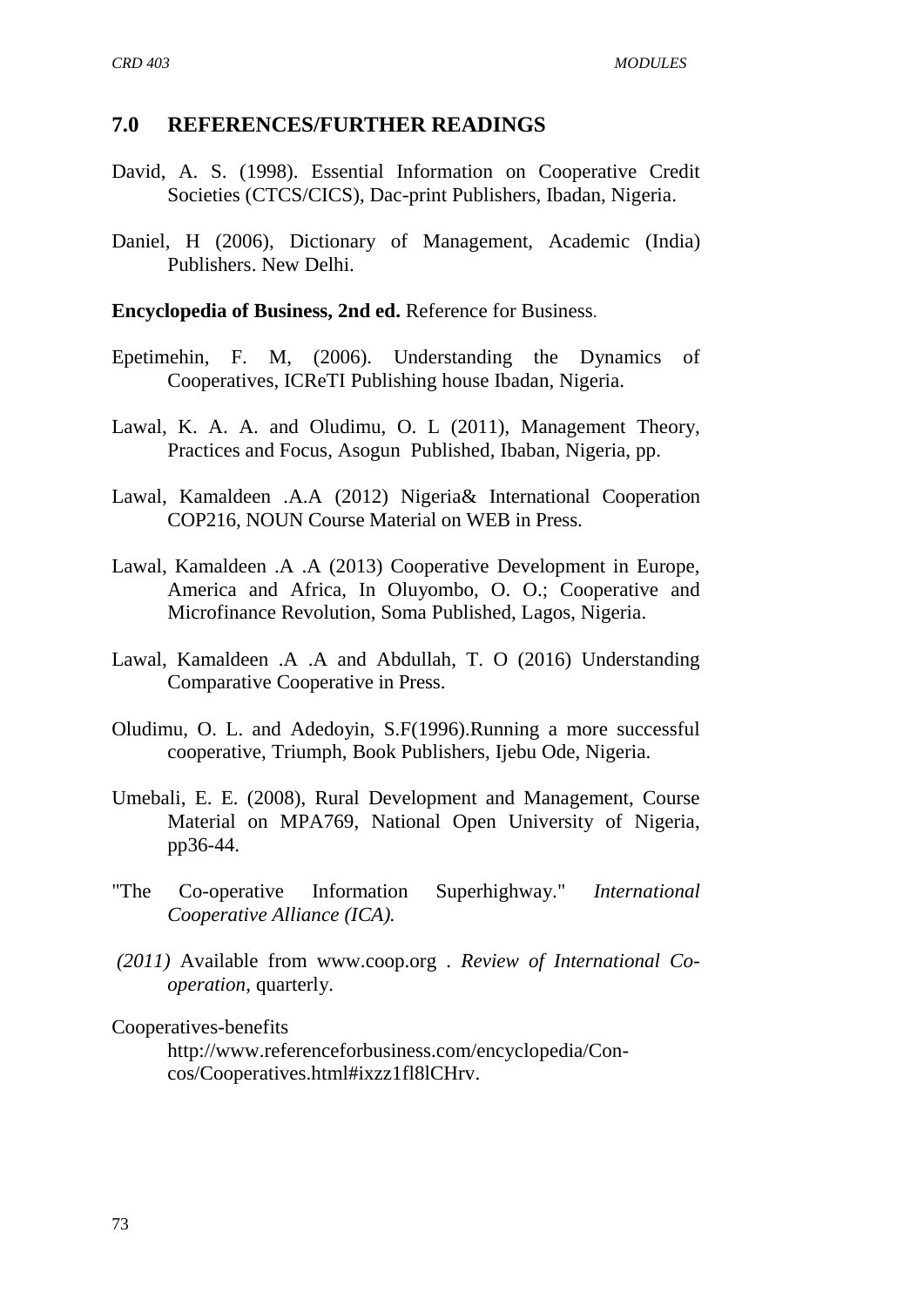#### **UNIT 2 MODERN AND TRADITIONAL PATTERN OF COOPERATION IN NIGERIA**

#### **CONTENTS**

- 1.0 Introduction
- 2.0 Objective
- 3.0 Main Content
	- 3.1 Modern and traditional pattern of cooperation in Nigeria
	- 3.2 Comparing formal cooperative with self-help organizations and area of similarities between them
- 4.0 Conclusion
- 5.0 Summary
- 6.0 Tutor Marked Assignment
- 7.0 References/Further Readings

## **1.0 INTRODUCTION**

The Modern cooperative was developed from the traditional cooperative forms of cooperative. The cooperative actions of modern cooperative are based on voluntary agreements by the individual actions. The voluntarism is the main tenet of modern acts of cooperative. The rules and modes of actions of working together is different from one instance to another. The Traditional cooperative on the other hands, the examples are mutual assistance which combines customary arrangement for securing assistance from neighbours on the occasions and events such as birth celebrations, death/funeral ceremonies and assistance to the injured or sick.

#### **2.0 OBJECTIVES**

At the end of this unit, you should be able to:

- explain the Modern and traditional pattern of cooperation in Nigeria
- compare the formal cooperative with self-help organizations and area of similarities between them**.**

## **3.0 MAIN CONTENT**

#### **3.1 Modern and Traditional Pattern of Cooperation in Nigeria**

Traditional cooperative refers only to the historical cooperatives models such as the Rochadale Equitalbe pioneer, which is the first cooperative organisation in the world and established in 1844 in England. The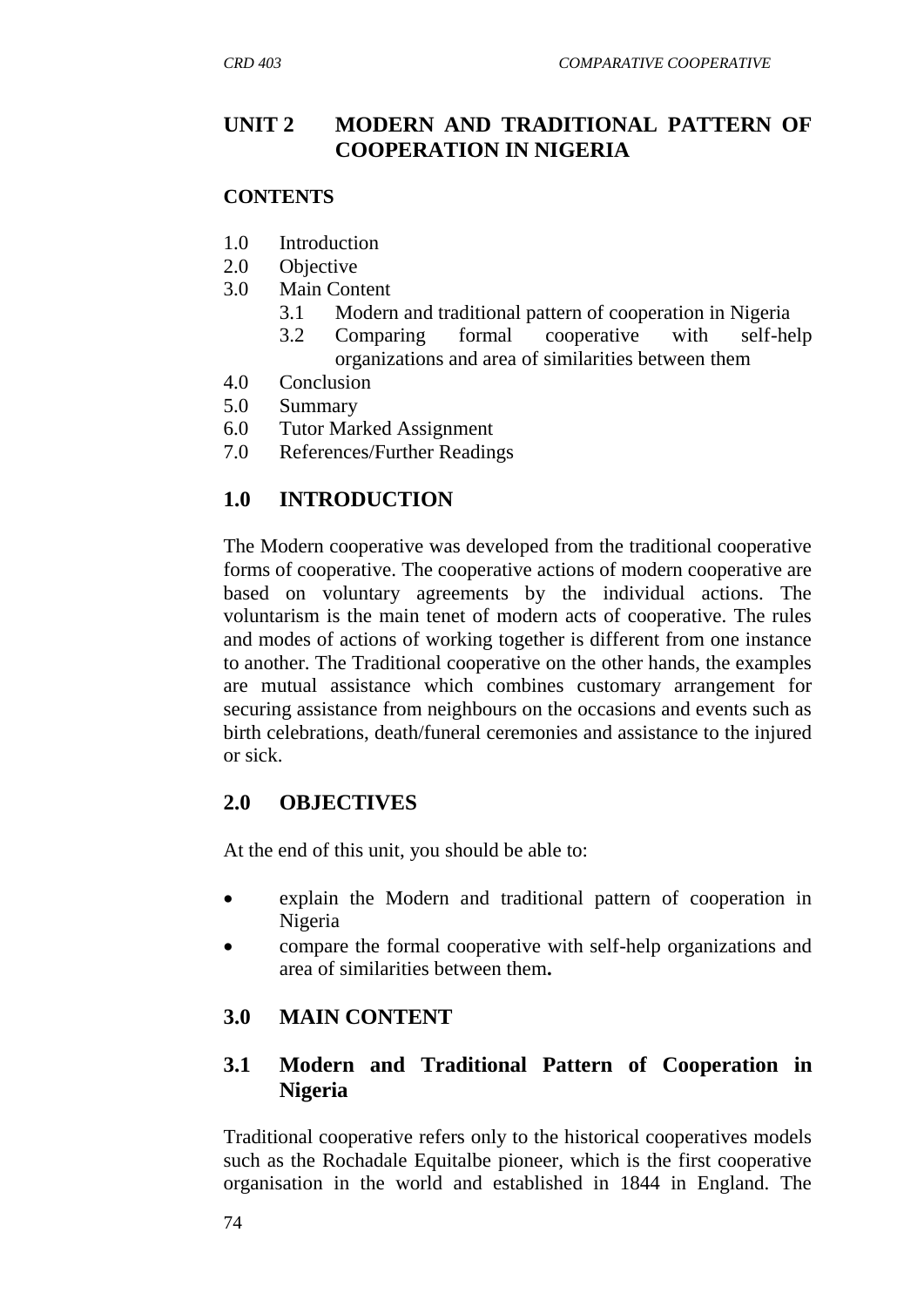members of the traditional cooperatives usually make explicit demand for particular services and management must comply with the decision to execute only. The more advanced forms of traditional cooperative was demonstrated in savings and lending, joint possession of land. They did not leave life's risks and emergence to chances these were common in Nigeria such as the "ESUSU" in the Yorubaland and "ADASHI" in Ibo land just to mention few. They developed various patterns of mutual assistance, reduce them to custom and handed them as tradition and as a legacy from past through formal and informal education. It should be noted that various names were ascribed to traditional cooperative such as traditional cooperative institution, common initiative group (CIP), Self help organization. Traditionally, many cooperatives were involved in three main areas of business:

- (1) The purchase and sale of agricultural inputs and equipment; the purchase, storage and subsequent sale of agricultural commodities; and (3) transport services (Piesse *et al*., 2003).
- (2) Traditionally, the organization of the co-operation movement is in tiers this will be discuss in the unit, It should be stressed that it is not mandatory for co-operatives to follow the traditional structure. Circumstances in a particular country or region might dictate a different structure whatever the manner or level of organization the basic aim of the co-operation movement is to improve the economic welfare of the members.

## **3.2 Comparing Formal Cooperative with Self-Help Organizations and Area of Similarities between Them**

Fred (2006), comparing formal cooperative with self-help organizations and area of similarities between them, noted the following differences.

A Cooperative society is a business entity. As such the management concepts, techniques and principles are applied which may not be emphasized in a self-help organization.

The Co-operatives are owned by members. The capital invested in the business is for members who have taken the risks of investment. There is no such risk in self-help organizations.

The co-operative is controlled by members by taking major decisions affecting the business. Members delegate whoever carries out activities in the co-operative. The committee members or what is sometimes called board of directors are elected by the general members and delegated to manage the business. All these may not be applicable in a self-help organization. An opinion leader in a self-help organizations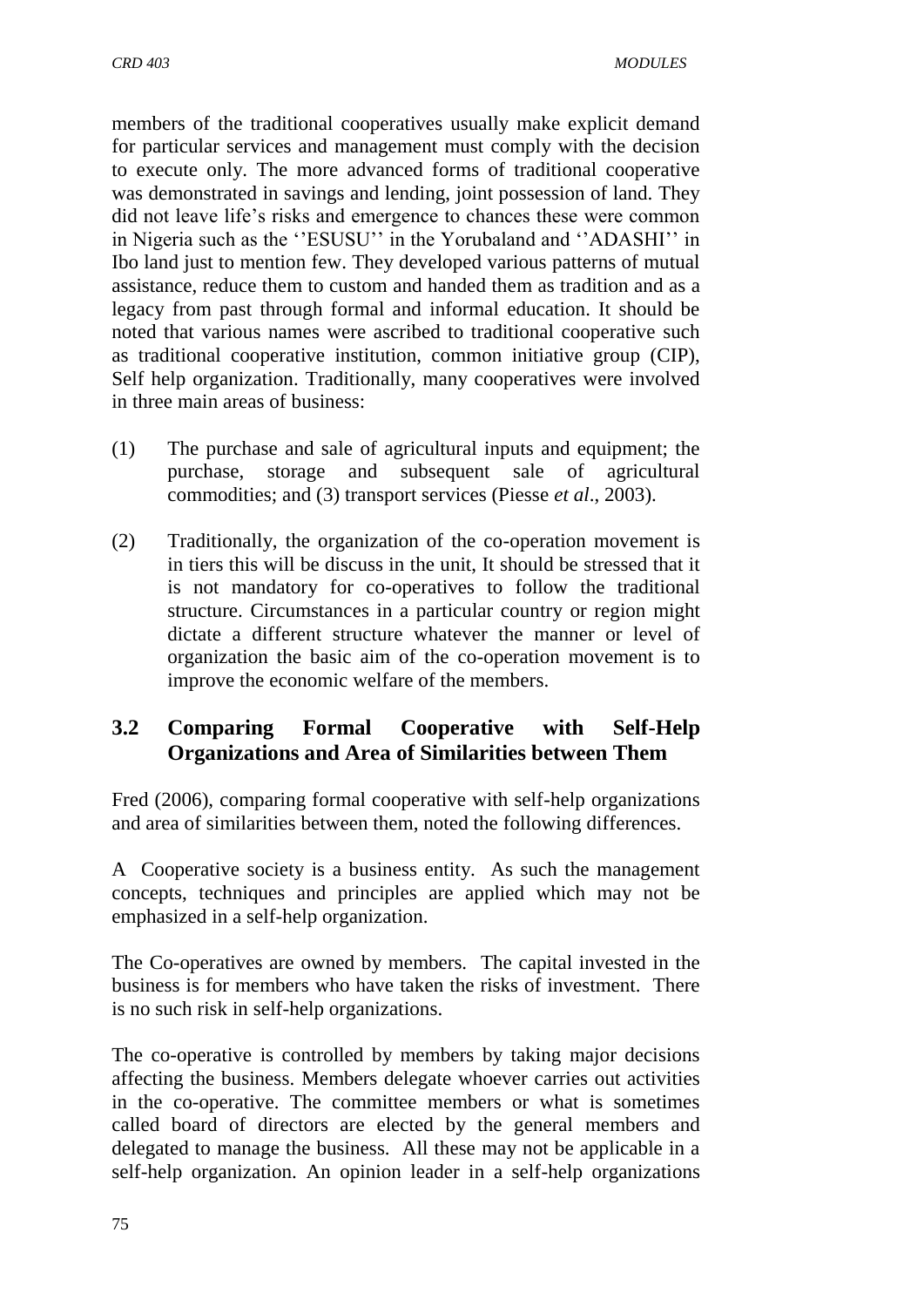may be taking major decisions that a project needs to be executed without much consultation.

Cooperative is voluntary; the decision to join in co-operative is freely made by the individual. Members who so desire are also free to withdraw as long as they fulfill all agreements to the business. This is not applicable in a self-help organisation.

Members accept risks and benefits. They buy shares in the co-operative and expect to get benefits if the co-operative succeeds; but if it fails they lose their investments; there is no such investments and risk in self-help organization.

A co-operative is a long-term concern that is it outlives its founding fathers. That is why the sustainability in co-operative is higher than that of self-help organization, some of which operates on ad-hoc basis.

There are definite rules and regulations governing co-operatives as spelt in the co-operatives Decree of 1993, the co-operative laws of the various states of the Federation and by laws of each co-operative organization. But many self-help organization. But many self-help organizations are based on rules that are simple and are not necessarily reduced to contractual agreements. They fit into the normal behaviours of the community. They are capable of being modified depending on the changing circumstances and environment, which may result with the development of the group or community.

The process of registration of a co-operative is more rigorous than that of self-help organisation.

#### **Areas of similarities between co-operative and self-help organisation**

Having looked at some areas of differences between formal co-operative and self-help organization, let us briefly see their areas of similarities.

Individuals that form a co-operative share identical interest(s) or goal(s). The same can be said of self-help organization. It is the pursuit of such identical purpose that brings them together.

Roles exist in both self-help organization and formal co-operation. Members must play these roles. The proper execution of these roles will enhance the attainment of objectives.

Values are also shared by group members. These values are general agreement emphasized as positive or negative, that is, the "dos" and "don"ts" which are reflected in the constitution.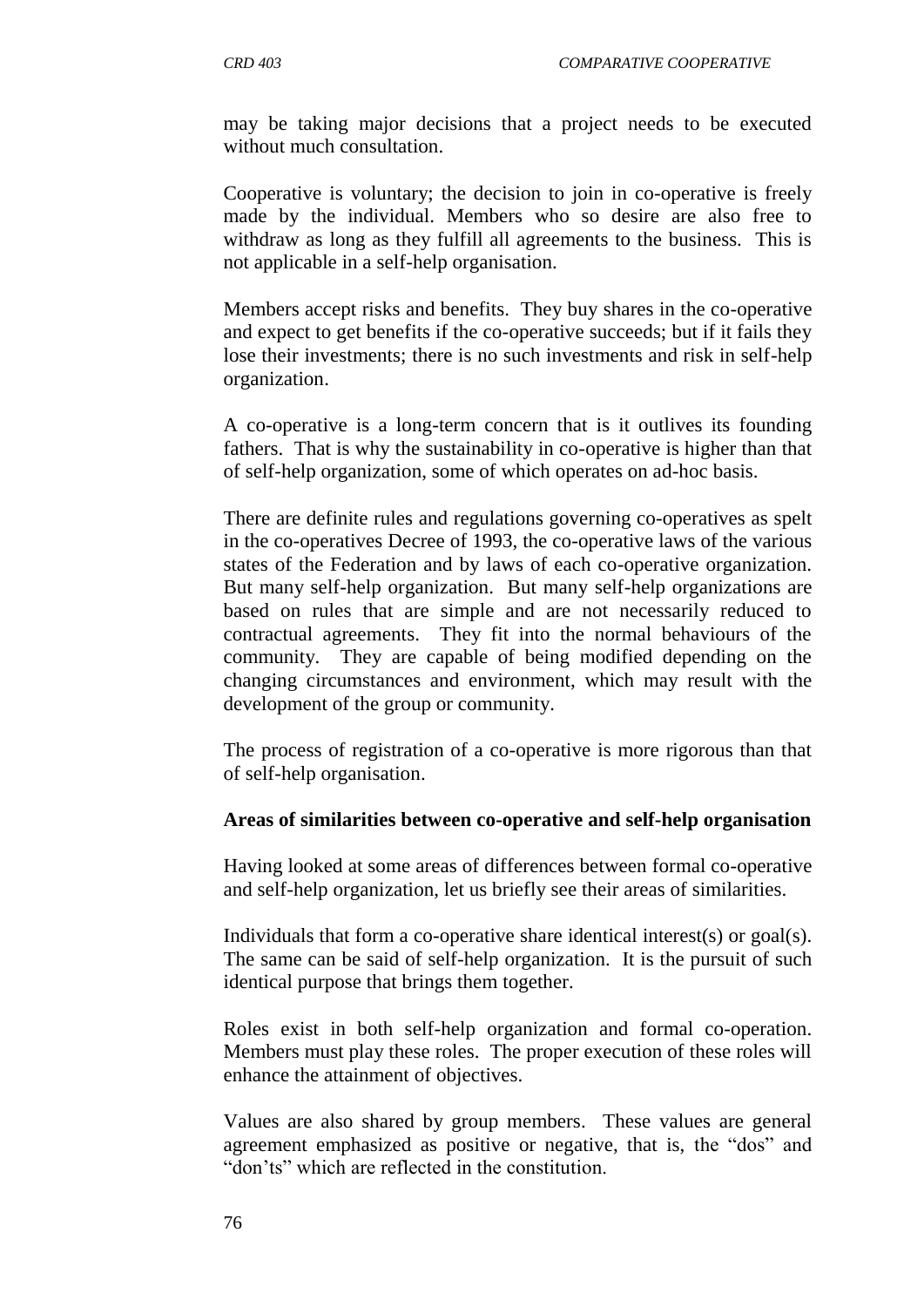Communication exists in the groups. This includes communication between one individual and the other as well as between one individual and the organization.

Members of both organizations may enjoy a common identity. The identity separates members of an organization form other organizations. Such identity include: recognized names, and identical or peculiar mode of dressing among others.

# **4.0 CONCLUSION**

In this unit, we have learn the Nigeria cooperatives contributions of different views on the Modern and traditional pattern of cooperation in Nigeria. Comparing the formal cooperative with self-help organizations and area of similarities between them and drew up various schemes for the cooperative movement for organising large-size societies and provision of State partnership and assistance. During 1960s, further efforts were made to consolidate the cooperative societies by their reorganisation. Consequently, and increased in societies based on positive effect on cooperative development for better living.

## **5.0 SUMMARY**

The light of Co-operation is spreading so fast in all cities and villages to the extent that new Credit Unions/Societies are springing up on daily basis. The unions are now in thousands, with several affiliated societies. Indeed, the rate of their increase attests to the fact that Co-operative Societies offer a lot of benefits to their members. Recently in the Western Nigeria revealed that many business enterprises would have collapsed without the aid of Co-operative Credit Societies.

Therefore any of the Co-operative Union could be visited to enable us see part of their contributions to the support ability of our economy.

## **6.0 TUTOR MARKED ASSIGNMENT**

Discuss the Modern and traditional pattern of cooperation in Nigeria. Compare formal cooperative with self-help organizations and area of similarities between them.

## **7.0 REFERENCES/FURTHER READINGS**

David, A. S. (1998). Essential Information on Cooperative Credit Societies (CTCS/CICS), Dac-print Publishers, Ibadan, Nigeria.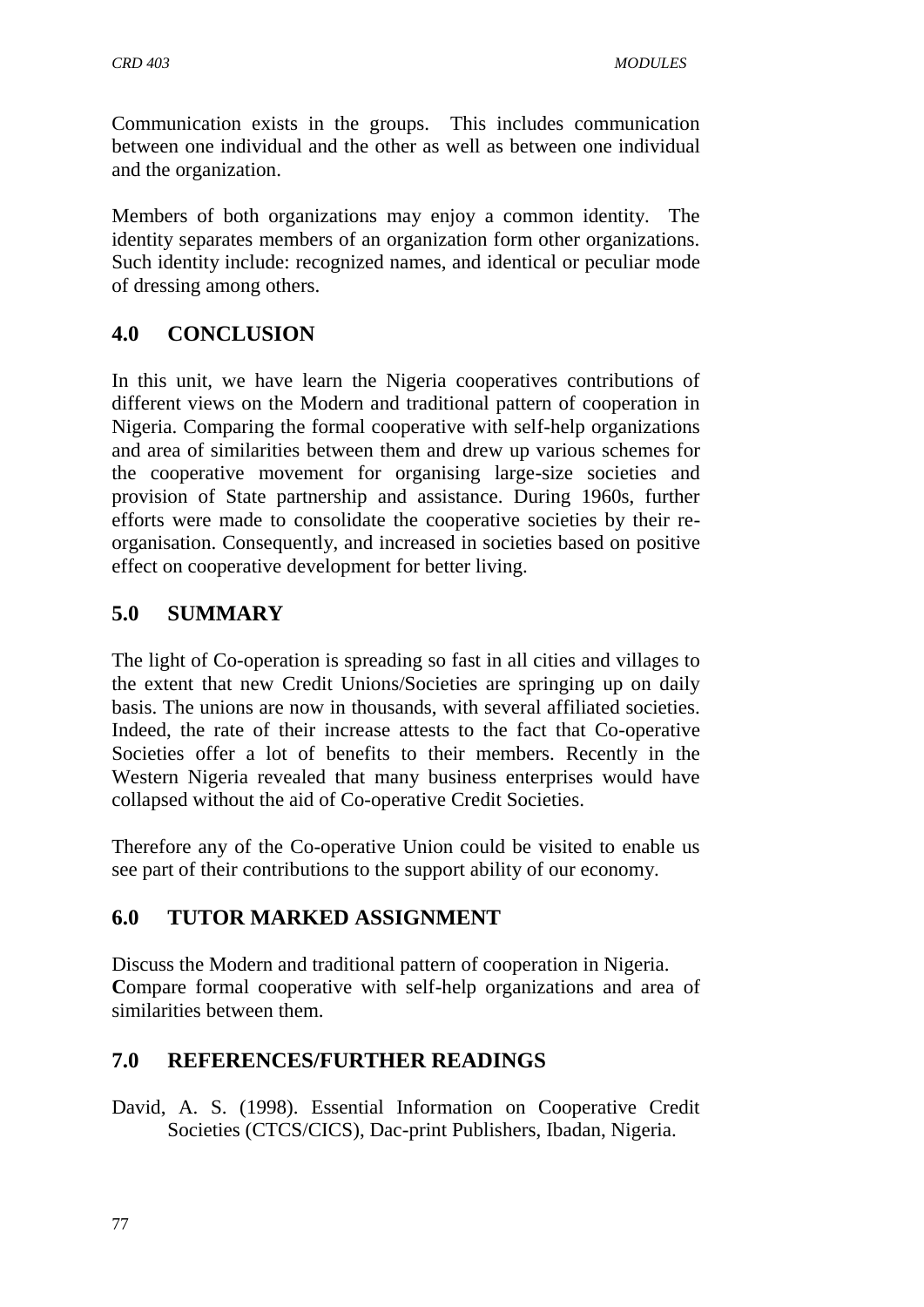- Daniel, H (2006), Dictionary of Management, Academic (India) Publishers. New Delhi.
- Lawal, K. A .A and Oludimu, O. L (2011), Management Theory, Practices and Focus, Asogun Published, Ibaban, Nigeria, pp.
- Lawal, Kamaldeen .A .A (2012) Nigeria & International Cooperation COP 216, NOUN Course Material on WEB in Press.
- Lawal, Kamaldeen .A .A (2013) Cooperative Development in Europe, America and Africa, In Oluyombo, O. O.; Cooperative and Microfinance Revolution, Soma Published, Lagos, Nigeria
- Lawal, Kamaldeen .A .A and Abdullah, T. O (2016) Understanding Comparative Cooperative in Press.
- Roy, E. P. (1981), Cooperative: Development, Principles and Management, Interstate Printers and Publishers, INC.USA pp1- 110.
- Oludimu, O. L. and Adedoyin, S.F (1996).Running a more successful cooperative, Triumph Book Publishers, Ijebu Ode, Nigeria.
- Umebali, E. E. (2008), Rural Development and Management, Course Material on MPA 769 National Open University of Nigeria, pp36-44.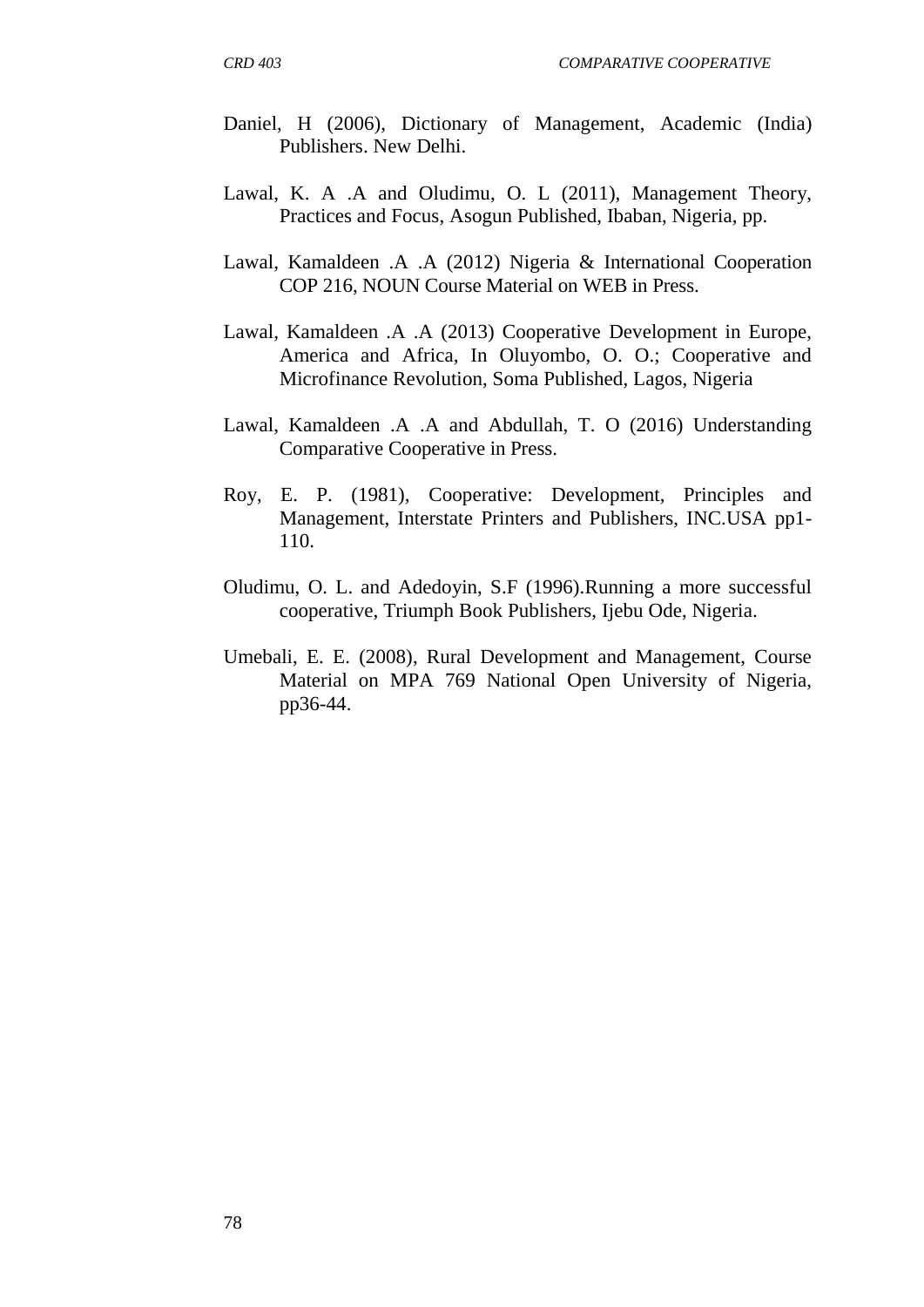## **UNIT 3 THE STRUCTURE OF THE COOPERATIVE MOVEMENT IN NIGERIA**

#### **CONTENTS**

- 1.0 Introduction
- 2.0 Objectives
- 3.0 Main Content
	- 3.1 Structure of the cooperative movement in Nigeria
	- 3.2 Primary Cooperative Societies
	- 3.3 Secondary Cooperative Societies
	- 3.4 Tertiary Level
	- 3.5 Apex Cooperative Organization
- 4.0 Conclusion
- 5.0 Summary
- 6.0 Tutor Marked Assignment
- 7.0 References/Further Readings

# **1.0 INTRODUCTION**

The organization of the co-operation movement is in tiers, which form a pyramid shaped structure. At the bottom of the structure are primary cooperative societies whose membership consists of individuals. The primary societies serve their members directly. Their size may vary from small village societies to large societies serving several villages. The range of business of primary societies also varies from single purpose co-operative societies engaging in, for example retail trading, to multiple purpose combining, for instance retailing and product marketing. Primary societies form the foundation of the co-operative movement; success of the movement invariable hinges on grass root support.

The next tier in the pyramid consists of "co-operative unions" also known as "secondary societies". These operate on the same basis as primary societies except that their membership is limited to primary societies. Through these associations primary societies they would not afford. For example, primary retail societies could combine to form a wholesales co-operative societies' association which serves the member primary societies. Secondary societies may further to form a union at a regional or province level. For example, wholesale co-operative associations in a particular province could combine to form a provincial wholesale co-operative union, federation: the "apex union" composed of the union (*Co-operative Societies Act, 1982*)at the international level, co-operative are united under one umbrella of the International Cooperative Alliance (ICA).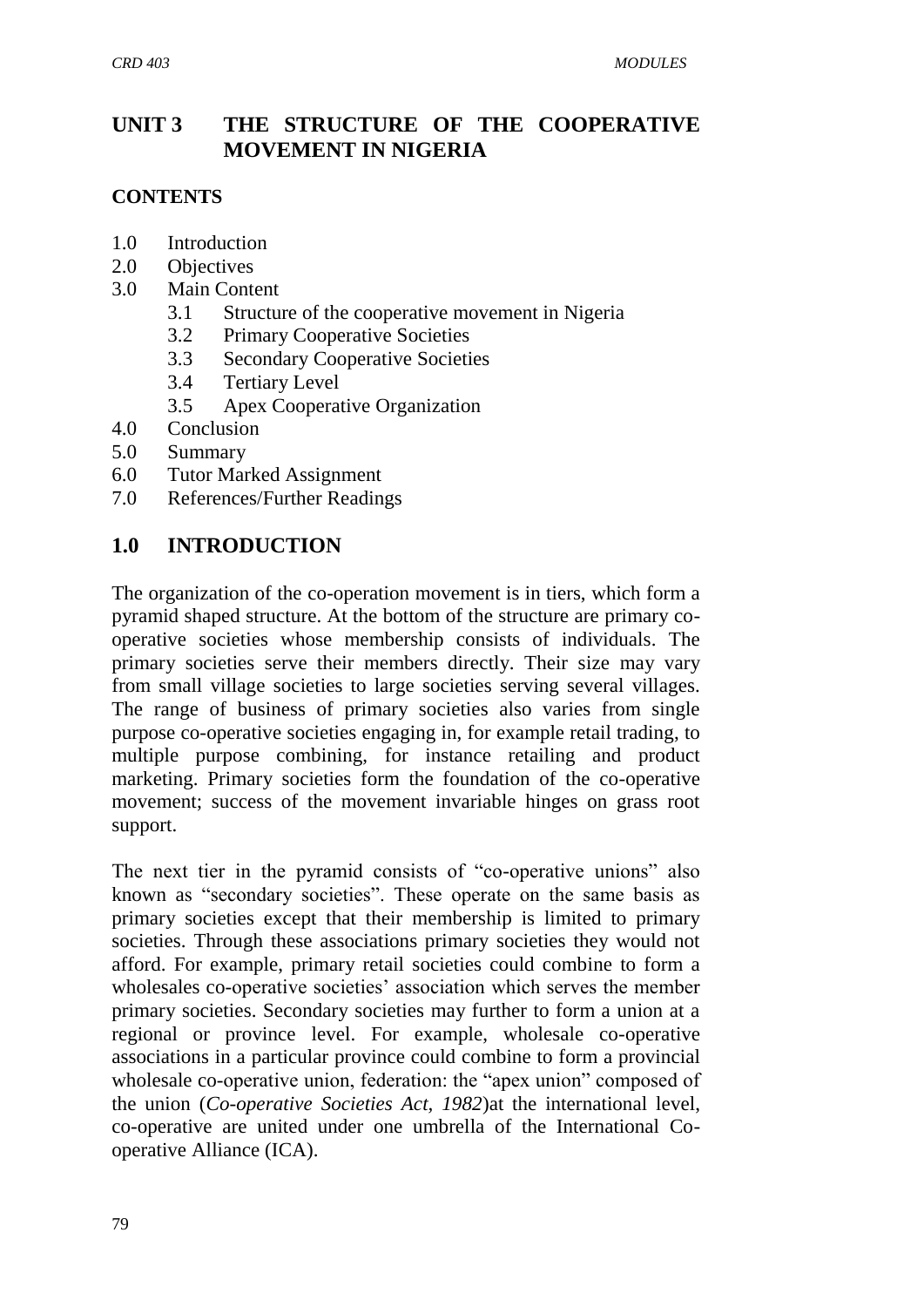## **2.0 OBJECTIVES**

At the end of this unit, you should be able to:

• understand Structure of the cooperative movement in Nigeria

#### **3.0 MAIN CONTENT**

#### **3.1 Structure of the Cooperative Movement in Nigeria**

The organizational structure of cooperation is a four-tier system with the mother union at the apex and primary societies at the base (Oshuntogun 1971).

When considering the structure of cooperative societies in Nigeria, we would mention primary, secondary and Apex Nigeria, we would mention primary, secondary and Apex Organization or Tertiary societies. Let's explain these one by one. It consists of the following in an ascending hierarchical order.

#### **3.2 Primary Cooperative Societies**

Membership is made up of people who share similar aims hopes and aspirations. Members pay strong allegiances to the society. The primary level is more effective because member-patrons participate fully in the activities of the society. The society operates at the grass root level, e.g. villages, quarters and towns. Examples are Cooperative Consumer Society (CCS), Cooperative Thrift and Credit Society (CTCS), etc.

Moreso, Members of Primary Societies are individuals or (natural persons). Such individuals decide to become members in the organization voluntarily. They appear in two forms. One form is a situation whereby the individual members already has his/her individual enterprise or business and the cooperative society is formed to serve as "service organization" to the members so that each member will use the service gained from the society to expand his/her business. Example of such benefits includes giving loans, advice and supplying farm input to members.

The other form is a situation whereby the members collectively or jointly run a business enterprise and the benefits derived from this is for the members in general or as a group. Example of this could be found when members of a society engage in collective farming. Examples of Primary cooperative Societies are Farmers Cooperative societies. Consumer Cooperative societies, Cooperative thrift and Credit Societies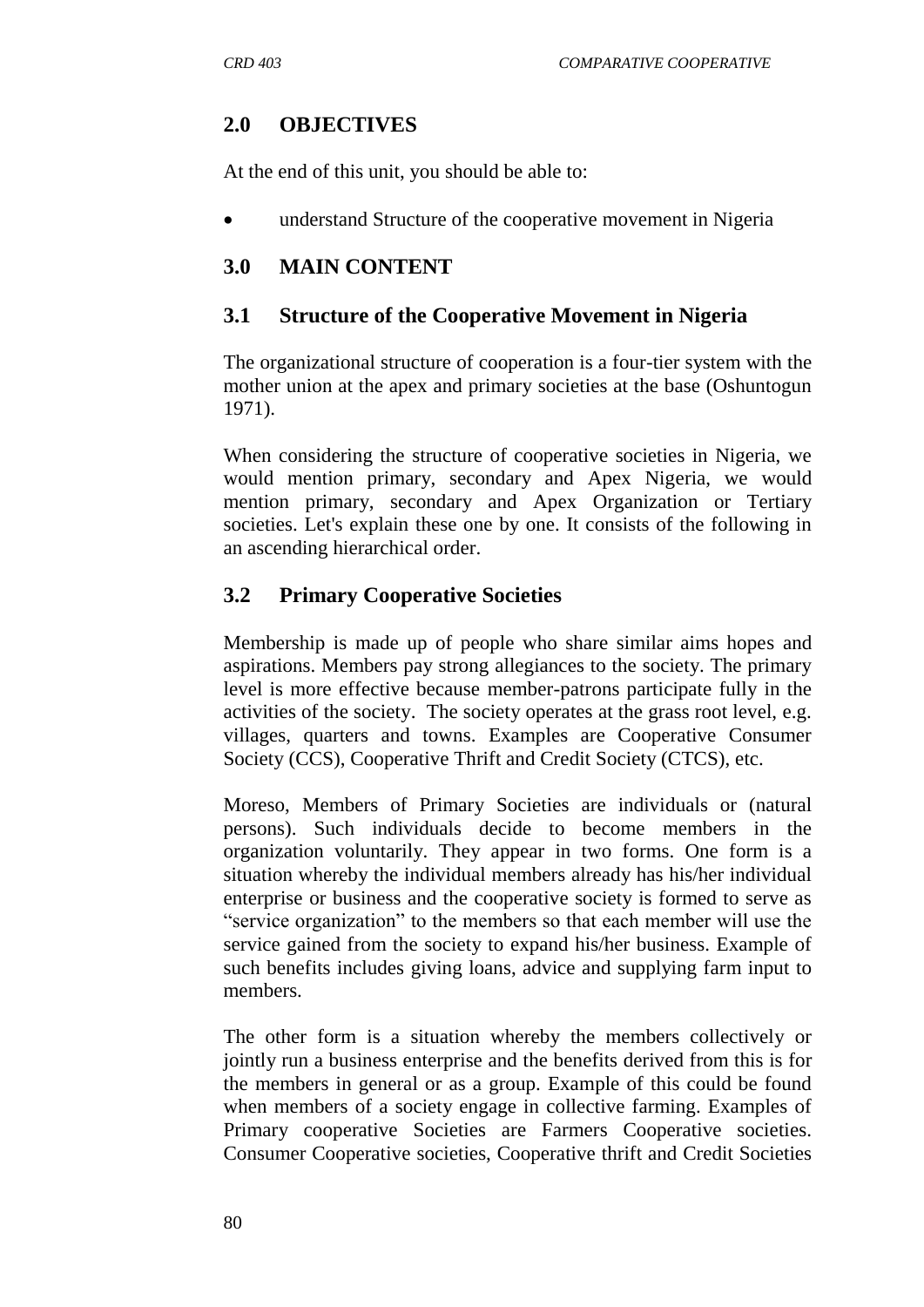.e.t.c. For Primary Societies to be able to carry out above-mentioned functions, they must be financed by their members.

## **3.3 Secondary Cooperative Societies**

This consists of an affiliation of primary societies (union level) which operates at local government level, cities e.t.c. The union renders services to primary societies as primary societies render service to individuals. Such services that are rendered to primary societies include giving advice, loans, grants, keeping the books and records of primary. Examples are Cooperative Produce and Marketing Union (CPMU) Cooperative thrift and credit union (CTCU). Members of Secondary Cooperative Societies are corporate bodies or primary cooperative societies. When Primary societies join together, they become an association which may affiliate to a secondary society or a union. The union renders services to primary Societies as primary Societies render services to individuals. Such services that are rendered to primary societies by secondary ones include among others, giving advice loans, grants, keeping the books and records of primary societies affiliated to them. The service also includes processing, selling of the agricultural products sent to them by these affiliated organizations. They also source for funds for the affiliated societies. As mentioned in the case of primary societies, affiliates of secondary societies must financially support their secondary or union.

## **3.4 Tertiary Level**

The tertiary is known as league of unions which operates at the state level. All the unions are the members of the state league e.g. League of Cooperative Thrift and Credit Union (LCTUC); League of Cooperative Fishermen Union (LCFU). The league assist the cooperative fishermen union in the interpretation of laws and policies and in solving their general problems. Secondary Societies or Unions form Tertiary Cooperative Societies. Areas where Tertiary societies can be useful to Secondary Societies include promotion of education, representing the affiliates nationally and internationally, linking with the government, sourcing scholarships for Cooperators that belong to their affiliated Societies. Other areas include arranging workshops, seminars for Managers/Secretaries Auditing the books and records of Secondary and Primary Societies, etc.

## **3.5 Apex Cooperative Organization**

An Apex Organization is formed to render better services to Secondary Societies receives its membership and power from the affiliated unions which makes its membership to be the smallest compared with the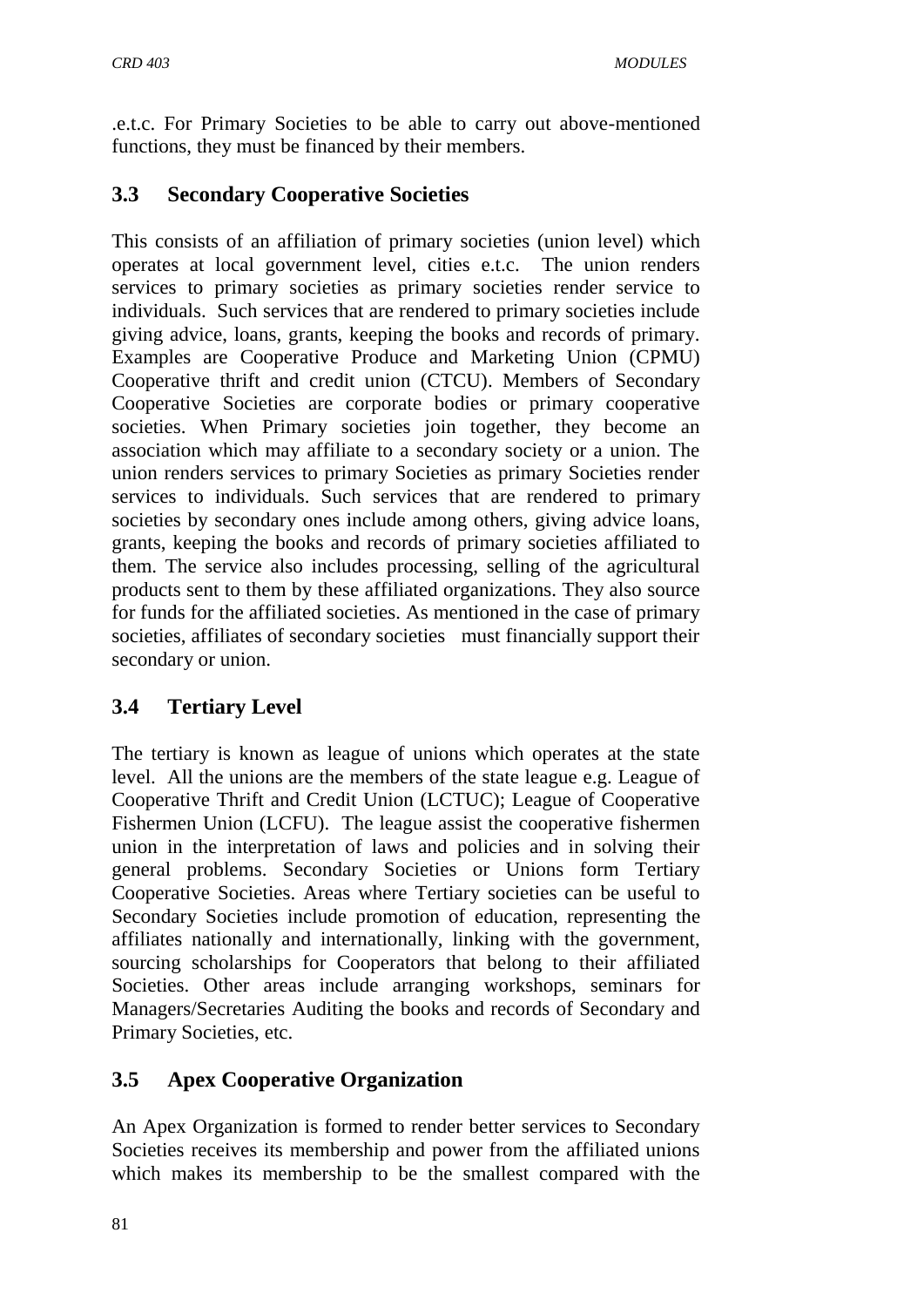unions and the primary societies. Its main objective is to further increase the bargaining power and strength. There are three types of Apex Organizations. The first type is the national apex Organization. Examples of this are the Cooperative Federation of Nigeria (CFN), and National Association of Cooperative Credit Union of Nigeria (NACCUN). The second type is the regional Apex Organization. Examples of this arc Cooperative Supply Association (CSA), Association of Nigerian. Cooperative Exporters (ANCE). The third type is the State Apex Cooperative Organizations. Examples are State Cooperative federations like Oyo State Cooperative Federation. Federation of Osun State Cooperatives, Katsina State Cooperative Federation e.t.c. Examples of Apex Organisations are the Association of Nigeria Cooperative Exporter (ANCE) and the cooperative Supply Association (CSA) are examples of regional cooperative organizations, Nigeria Agricultural and Cooperative and Rural Development Bank (NACRDB), Cooperative Federation of Nigeria (CFN) are example of national cooperative organization while the International Cooperative Association (ICA) is an example of international cooperative organization.

## **4.0 CONCLUSION**

It should be stressed that it is not mandatory for co-operatives to follow the traditional structure. Circumstances in a particular country or region might dictate a different structure whatever the manner or level of organization the basic aim of the co-operation movement is to improve the economic welfare of the members.

## **5.0 SUMMARY**

In this unit, we have discussed the considering the structure of cooperative societies in Nigeria, we would mention primary, secondary and Apex Nigeria, we would mention primary, secondary and Apex Organization or Tertiary societies. Let's explain these one by one.

## **6.0 TUTOR MARKED ASSIGNMENT**

1. Discuss the Structure of the cooperative movement in Nigeria.

## **7.0 REFERENCES/FURTHER READINGS**

- Fred, E (2006), Introduction to Co-operatives Course Material on COP 101 National Open University of Nigeria, pp1-6.
- Lawal, K. A. A. and Oludimu, O. L (2011), Management Theory, Practices and Focus, Asogun Published, Ibaban, Nigeria, pp m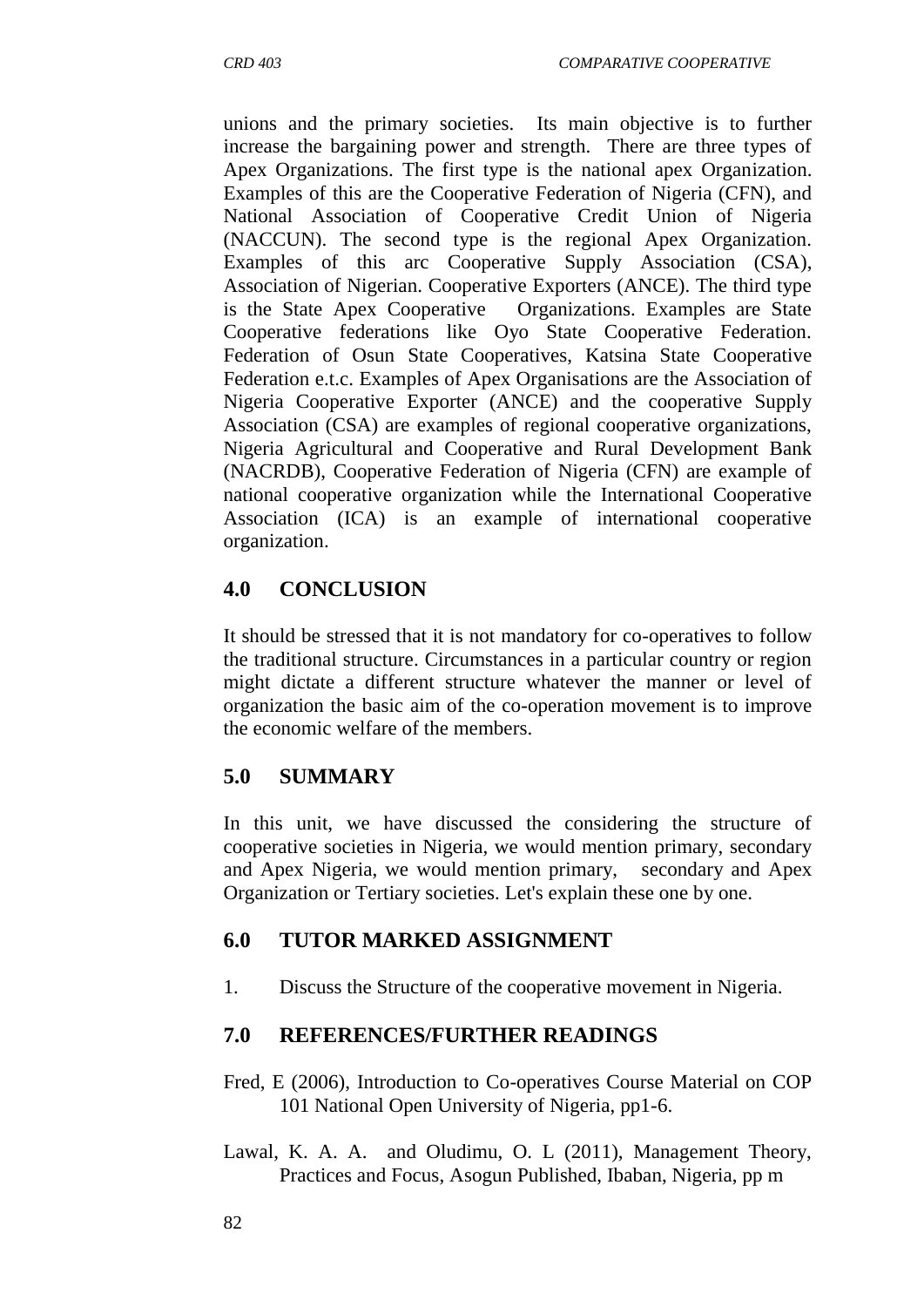- Lawal, Kamaldeen .A.A (2012) Nigeria& International Cooperation COP 216, NOUN Course Material on WEB in Press.
- Lawal, Kamaldeen .A.A (2013) Cooperative Development in Europe, America and Africa, In Oluyombo, O. O.; Cooperative and Microfinance Revolution, Soma Published, Lagos, Nigeria.
- Lawal, Kamaldeen .A.A and Abdullah, T. O (2016) Understanding Comparative Cooperative in Press.
- Roy, E. P. (1981), Cooperative: Development, Principles and Management, Interstate Printers and Publishers, INC.USA pp1- 110.
- Umebali, E. E. (2008), Rural Development and Management, Course Material on MPA769 National Open University of Nigeria, pp36- 44.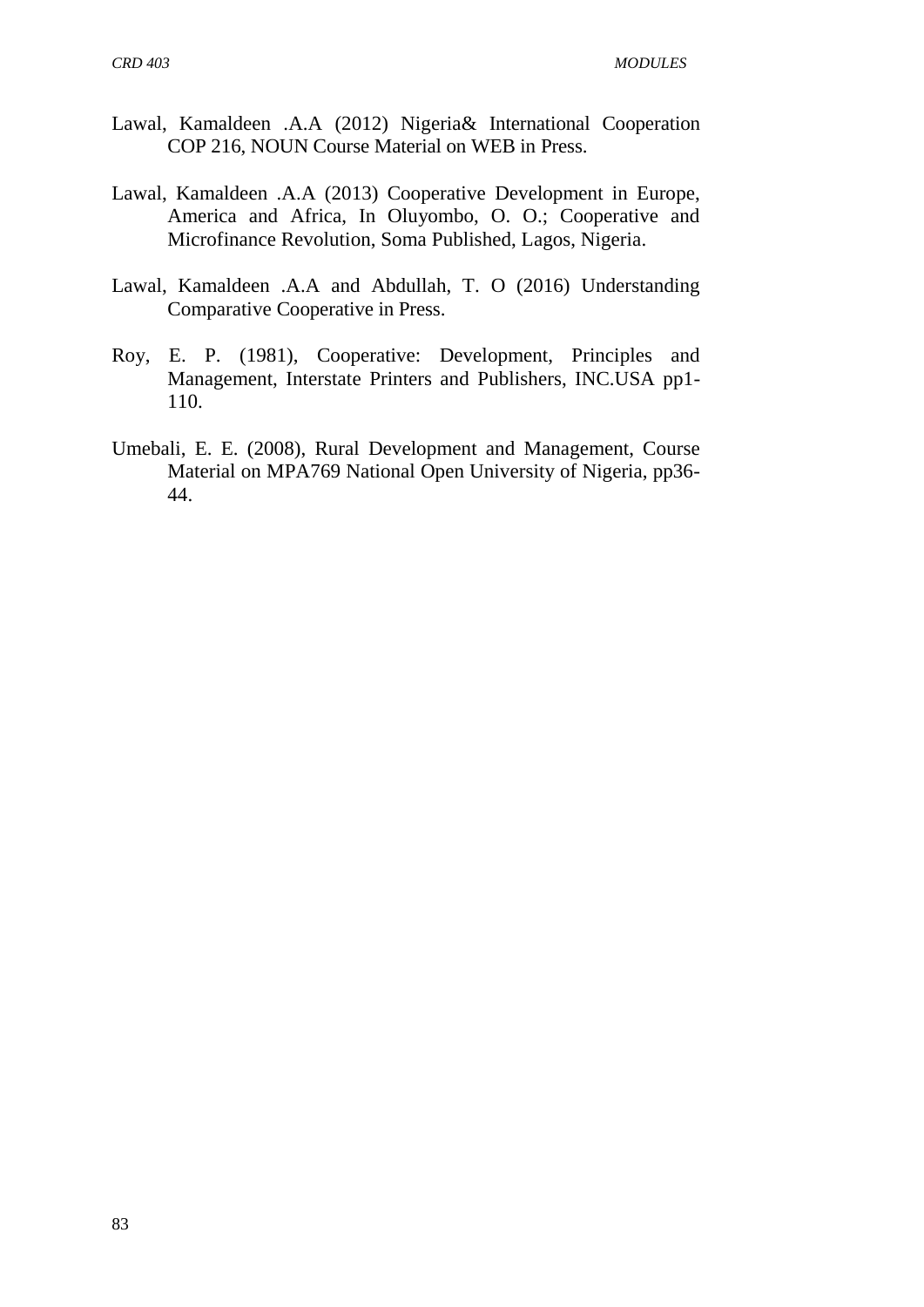### **UNIT 4 HISTORY, OBJECTIVES AND THE IMPORTANCE OF THE INTERNATIONAL COOPERATIVE ALLIANCE**

#### **CONTENTS**

- 1.0 Introduction
- 2.0 Objectives
- 3.0 Main Content
	- 3.1 Brief about ICA
	- 3.2 Aims of the International Co-operative Alliance
	- 3.3 Objectives of I.C.A.
	- 3.4 What does ICA do?
	- 3.5 Work of the Alliance
- 4.0 Conclusion
- 5.0 Summary
- 6.0 Tutor Marked Assignment
- 7.0 References/Further Readings

#### **1.0 INTRODUCTION**

The International Co-operative Alliance was founded in 1895. Is an independent, largest non-governmental organization that unites, represents and serves co-operatives worldwide. it ICA members are national and international co-operative organisations in all sectors of activity including agriculture, banking, fisheries, health, housing, industry, insurance, tourism and consumer co-operatives.

#### **2.0 OBJECTIVES**

At the end of this unit, you should be able to:

 understand the importance of the international cooperative alliance (ICA).

#### **3.0 MAIN CONTENT**

#### **3.1 Brief about ICA**

Currently, ICA has [267 member organisations](http://www.ica.coop/members/index.html) from 97 countries, representing approximately 1 billion individuals worldwide. The Governance refers to how powers are distributed and exercised by different groups. It is concerned with the practices and procedures used by an organisation to ensure that it can meet its objectives. The ICA considers that this Code of Governance is an essential feature in a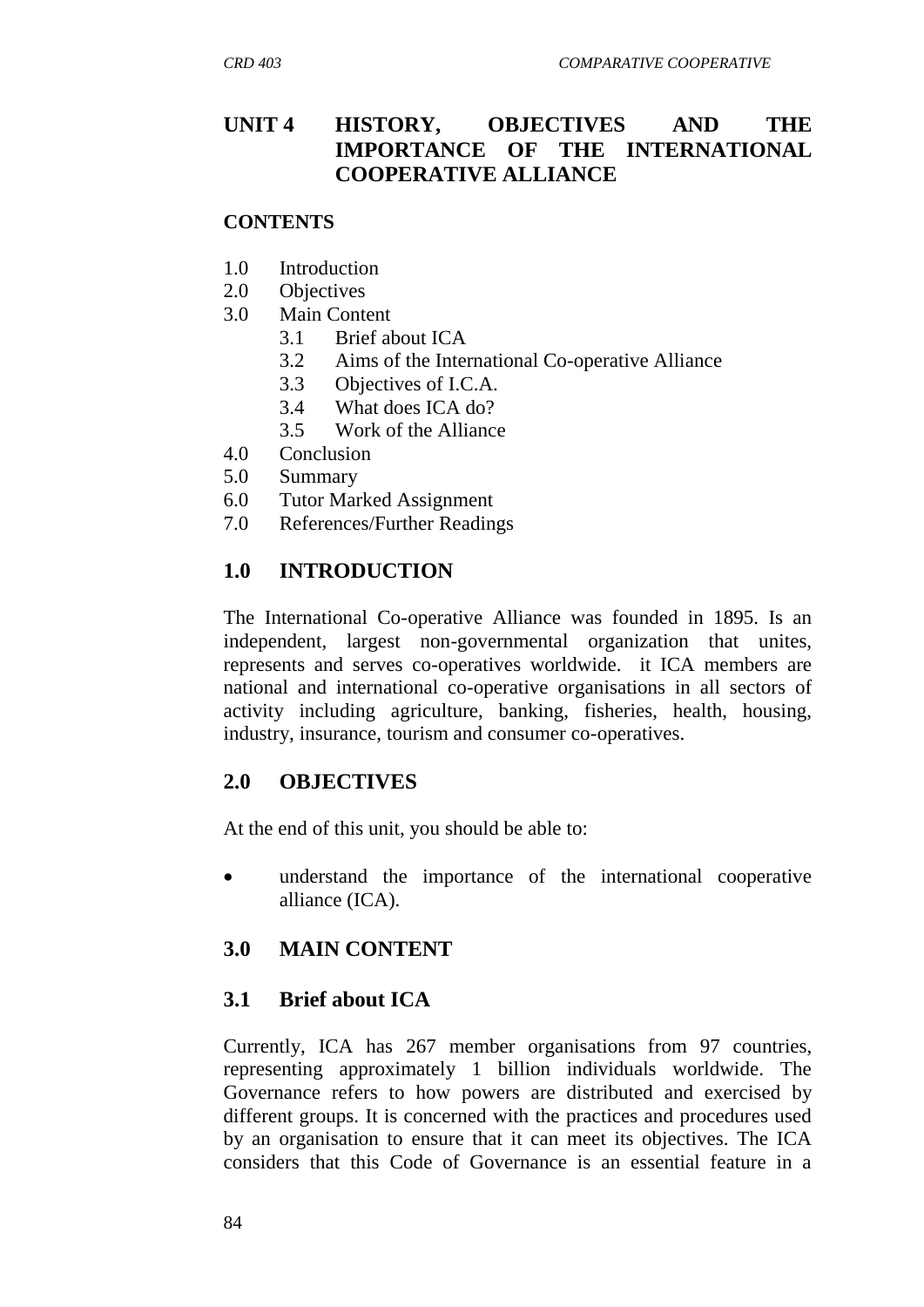modern and transparent co-operative organisation. The supreme government authority is the Congress or affiliated association held every three years. The constitution ensures fair presentation of members and democratic control.

#### **3.2 Aims of the International Co-operative Alliance**

According to the I.C.A. monthly journal – Review of I.C.A. to 1960-70 Series, "The International Co-operative Alliance in continuation of the work of the Rochdale Equitable Pioneers, seeks to promote a non-profit system of production and trade, organized in the interests of the whole community and based upon voluntary and mutual self-help"

#### **3.3 Objectives of I.C.A.**

- 1) To be the universal representative of Co-operative Organization of all types which observe I.C.A. principles.
- 2) To promote co-operation in all countries.
- 3) To propagate Co-operative Principles and Methods throughout the world.
- 4) To safeguard the interest of the Co-operative Movement in all its forms.
- 5) To foster good relations between Co-operative Organizations of all types naturally and internationally.
- 6) To work for the establishment of lasting people and security.

## **3.4 What does ICA do?**

ICA's priorities and activities centre on promoting and defending the [Co-operative Identity,](http://www.ica.coop/coop/principles.html) ensuring that co-operative enterprise is a recognised form of enterprise that is able to compete in the marketplace.

- ICA raises awareness about co-operatives
- It helps individuals, government authorities and regional and international institutions understand the co-operative model of enterprise
- [ICA is the voice of the co-operative movement](http://www.ica.coop/activities/representation.html)
- ICA ensures that the [right policy environment](http://www.ica.coop/activities/representation.html#policy) exists to enable cooperatives to grow and prosper. It helps its members in their lobbying for new legislation and more appropriate administrative procedures that respect the co-operative model, its principles and values
- It provides political support as well as technical expertise to enable co-operatives to compete on a level playing field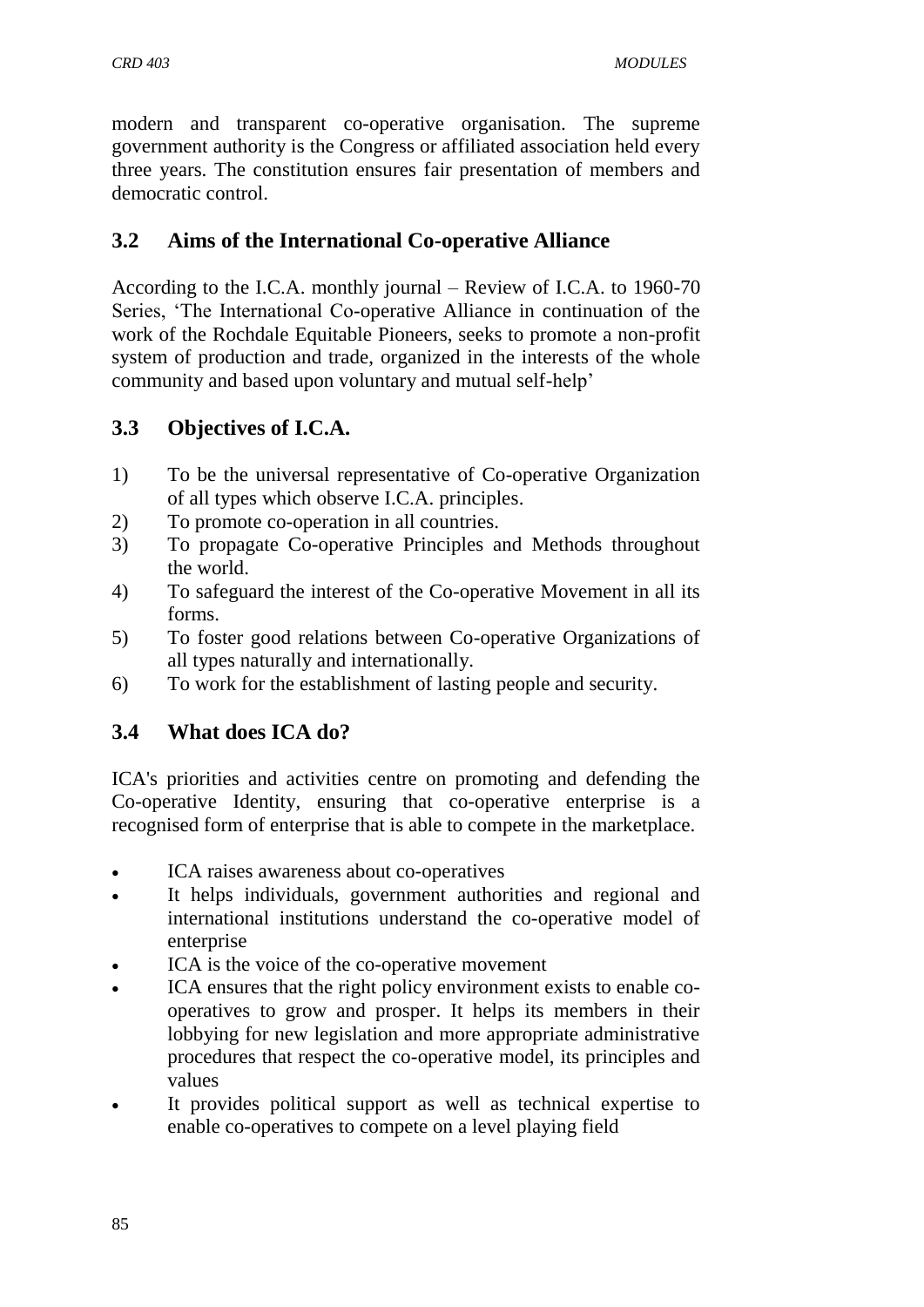- ICA provides its members with key information, best practice and contacts through its [publications](http://www.ica.coop/publications/index.html) for the sharing of information
- It organises meetings and workshops to address key issues affecting co-operatives and allows discussion among co-operators from around the world
- ICA facilitates contacts between co-operatives for trading purposes and intelligence sharing in a wide range of areas.
- ICA provides technical assistance to co-operatives through its **[development programme](http://www.ica.coop/development/index.html)**
- ICA promotes capacity-building and financial support, it facilitates job creation and supports poverty reduction and microfinance programmes around the world.

## **3.5 Work of the Alliance**

- **1) Providing information:** A statistics section is concerned with compiling data from member Co-operatives while an economics section studies trends and developments affecting the Cooperative Movement.
- **2) Literature:** A library has been built up and is ever-growing consisting of book, journals, reports, photographs and newspapers etc.
- **3) Promoting International Understanding:** Every year, an international summer school is held in different countries thus promoting fellowship and understanding.
- **4) Publications:** The I.C.A. has many publications the most significant of which is the Review of International Co-operation. A monthly journal published in English, French and German.
- **5) Wholesale Services:** As Co-operative Marketing Organization develop into whole-sale operations; consumer associations may be compelled to establish an international wholesale society or International purchasing organization for particular commodities e.g. petroleum, banking, Insurance and Housing. The International Co-operative Alliance's office is at 15, Route de Morillons, 1218 Grand-Saconnex Geneva, Switzerland.

## **4.0 CONCLUSION**

In this unit, we have learnt about the ICA Strategic Plan represents a global vision of the 'one ICA', including planning for the central and regional offices as well as the sectoral organisations for the period 2009- 2012. It includes commonly agreed strategic objectives, key result areas, outcomes and indicators, as well as the strategic initiatives as defined by reach component of the ICA.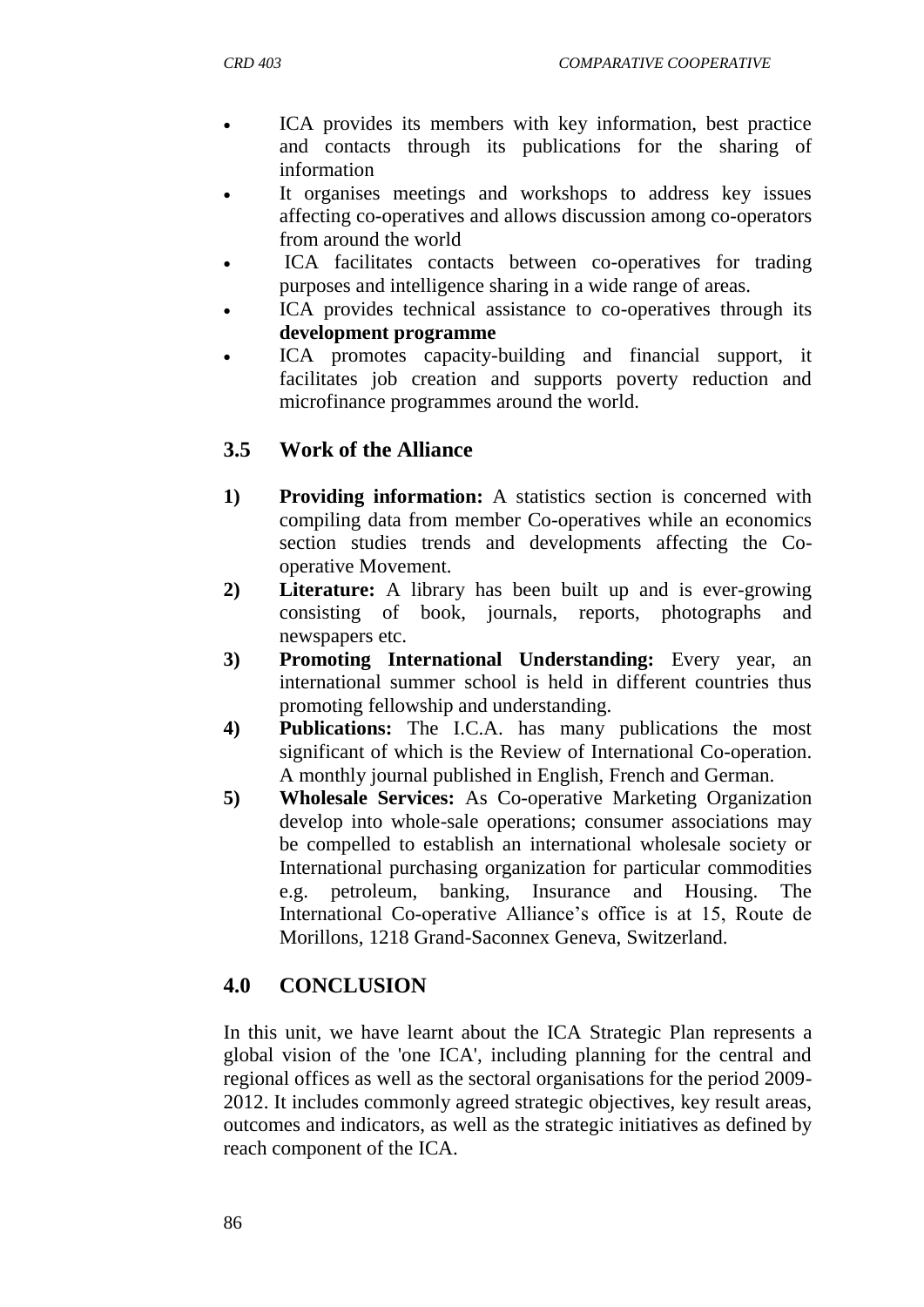#### **5.0 SUMMARY**

This unit has considered ICA as a means of positive change and accelerating cooperative development it has discussed the aims, objectives work and planning programmed of ICA.

#### **6.0 TUTOR MARKED ASSIGNMENT**

- 1. Enumerate the aims and objective of ICA.
- 2. What does ICA do?

#### **7.0 REFERENCES AND FURTHER READING**

- Birchall, Johnston. (1997), The *International Cooperative Movement.*  Manchester, UK: University of Manchester Press, pp.
- David, A. S. (1998). Essential Information on Cooperative Credit Societies (CTCS/CICS), Dac-print Publishers, Ibadan, Nigeria.
- Daniel, H (2006), Dictionary of Management, Academic (India) Publishers. New Delhi. **Encyclopedia of Business, 2nd ed.**  [Reference for Cooperative Business.](http://www.referenceforbusiness.com/index.html)
- G.F Ortmann & R.P King1*(March 2007)*Agricultural Cooperatives I: History, Theory and Problems, *Agrekon, Vol 46, No 1.*
- Lawal, K. A. A and Oludimu, O. L (2011), Management Theory, Practices and Focus, Asogun Published, Ibaban, Nigeria, pp m
- Lawal, Kamaldeen .A .A (2012) Nigeria& International Cooperation COP216, NOUN Course Material on WEB in Press.
- Lawal, Kamaldeen .A.A (2013) Cooperative Development in Europe, America and Africa, In Oluyombo, O. O.; Cooperative and Microfinance Revolution, Soma Published, Lagos, Nigeria
- Lawal, Kamaldeen .A.A and Abdullah, T. O (2016) Understanding Comparative Cooperative in Press.
- Roy, E. P. (1981), Cooperative: Development, Principles and Management, Interstate Printers and Publishers, INC.USA pp1- 110.
- Oludimu, O. L. and Adedoyin, S. F (1996).Running a more successful cooperative, Triumph Book Publishers, Ijebu Ode, Nigeria.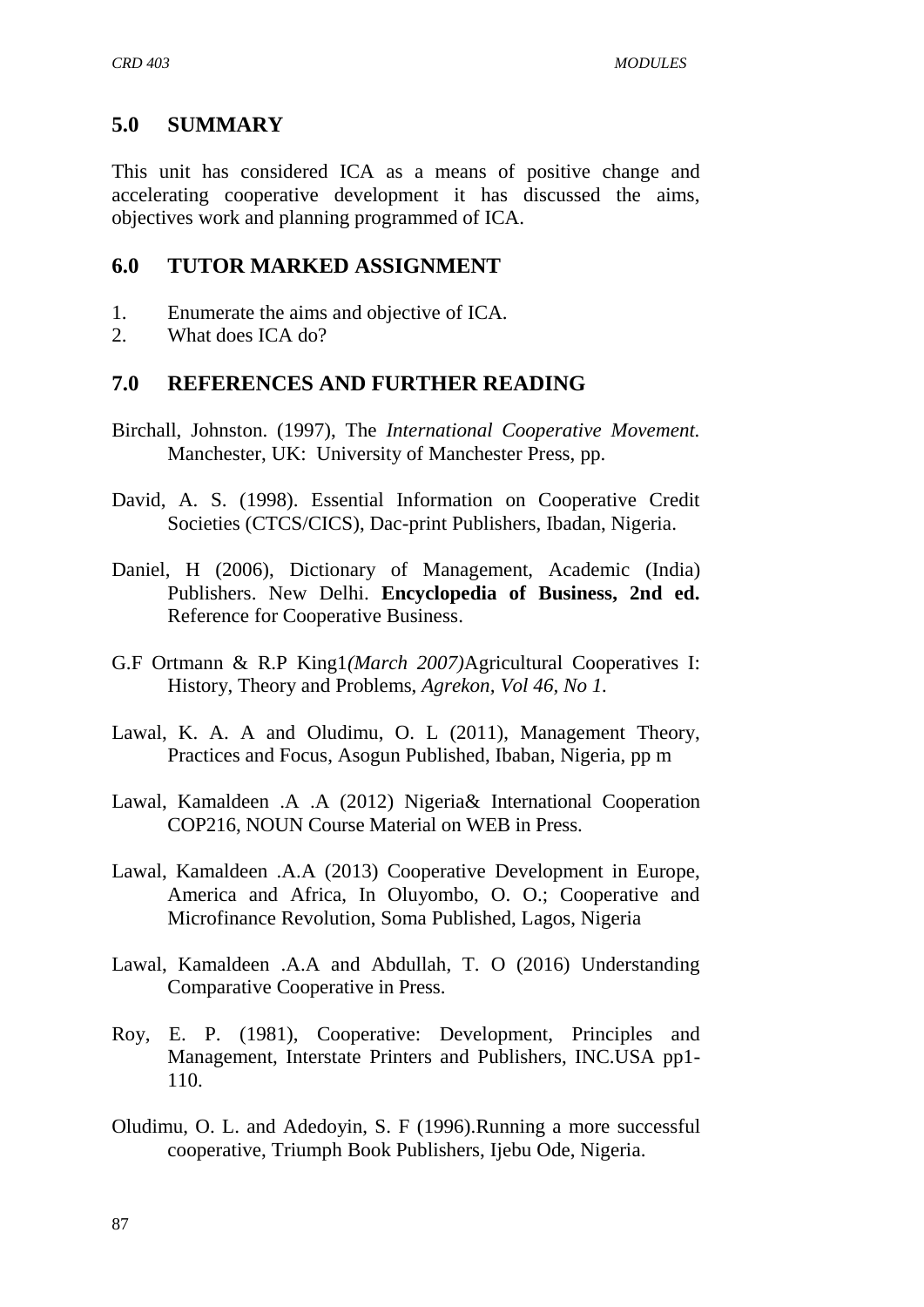- Umebali, E.E.(2008), Rural Development and Management, Course Material on MPA769 National Open University of Nigeria, pp36- 44.
- "The Co-operative Information Superhighway." *International Cooperative Alliance (ICA). (2011)* Available from [www.coop.org .](http://www.coop.org/) *Review of International Co-operation,* quarterly. [Cooperatives -](http://www.referenceforbusiness.com/encyclopedia/Con-Cos/Cooperatives.html#ixzz1fl8lCHrv) benefits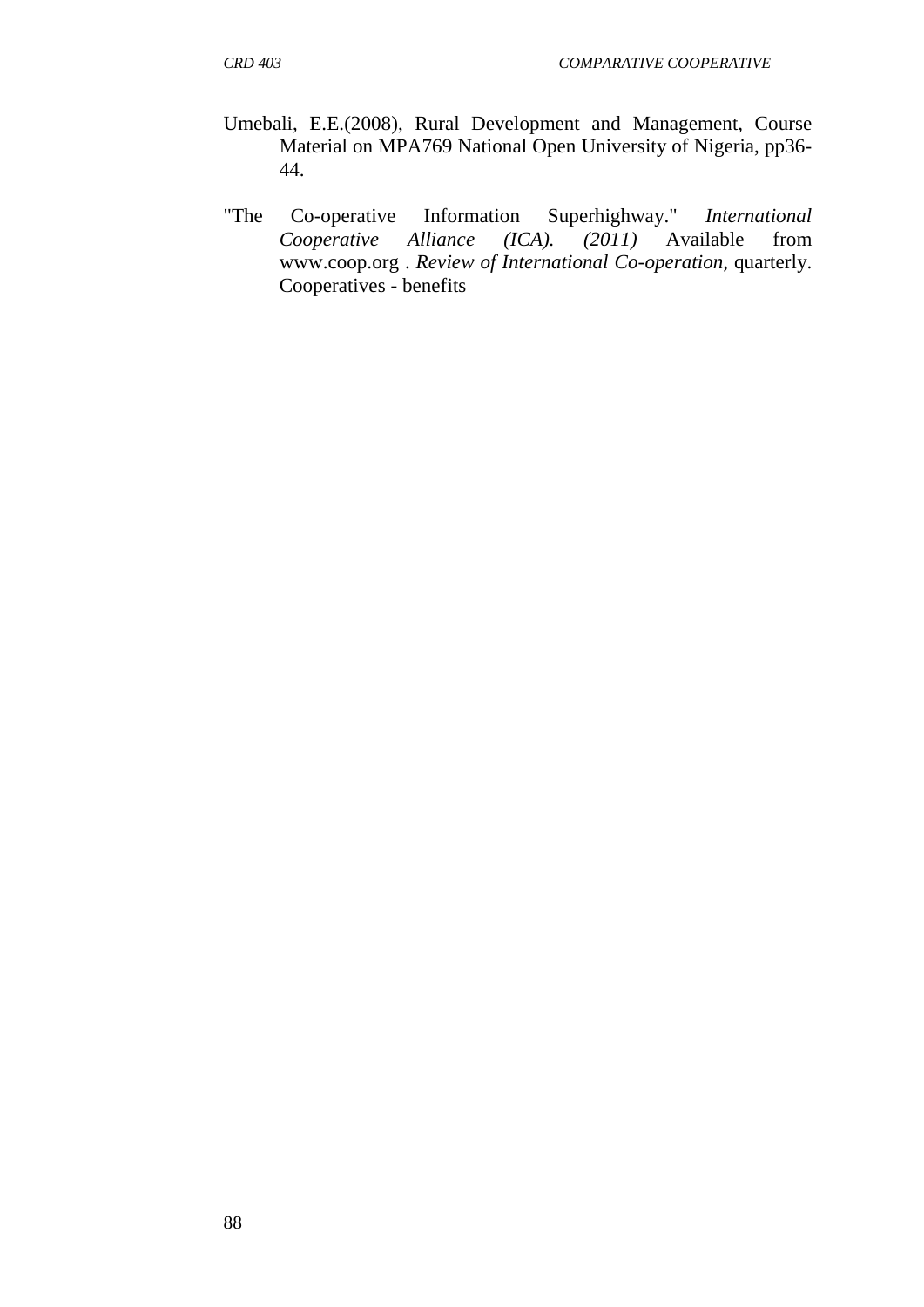#### **UNIT 5 THE ROLE OF INTERNATIONAL AGENCY FOR COOPERATIVE DEVELOPMENT (ICD), WORLD COUNCIL OF CREDIT UNIONS - WOCCU AND IFAP – INTERNATIONAL FEDERATION OF AGRICULTURAL PRODUCERS, INTERNATIONAL FUND FOR AGRICULTURAL DEVELOPMENT (IFAD)**

#### **CONTENTS**

- 1.0 Introduction
- 2.0 Objectives
- 3.0 Main Content
	- 3.1 The International Agency for Cooperative Development (IACD)
	- 3.2 World Council of Credit Unions (WOCCU)
	- 3.3 International Federation of Agricultural Producers (IFAP)
	- 3.4 International Fund for Agricultural Development (IFAD)
- 4.0 Conclusion
- 5.0 Summary
- 6.0 Tutor Marked Assignment
- 7.0 References and Further Reading

#### **1.0 INTRODUCTION**

The role of different international cooperative organization in promoting sustainable development around the world to empower people through reliable, affordable and access to high quality of basic needs and want proven their worth as source of assistance during crisis and recognition regardless of challenges posed by the operating environment. The understanding of operations and activities of international agency involved will assist in promoting cooperation among nations and exposure.

#### **2.0 OBJECTIVES**

At the end of this unit, you should be able to:

- discuss the role of IACD, WOCCU and IFAP/IFAD
- understand major role played by each organization and
- understand the main purpose of their establishment.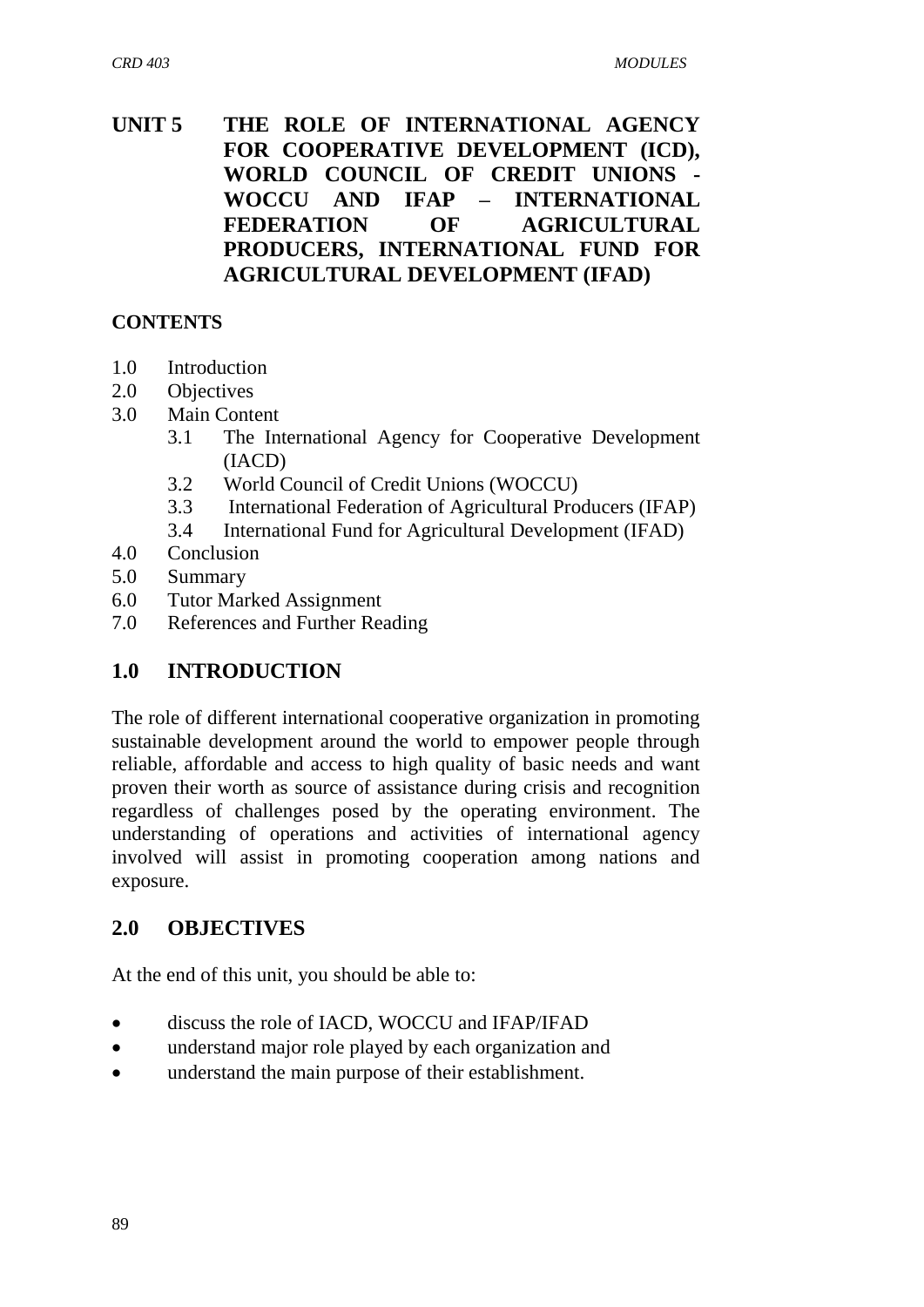# **3.0 MAIN CONTENT**

#### **3.1 The International Agency for Cooperative Development (IACD)**

The International Agency for Cooperative Development (IACD) comprises of different cooperative agency such as ICA, WOCCU, ILO"s, IFAP, FAO, mention just few of them performing similar role and activities towards the growth and development of cooperative and peace movement locally and internationally between developed and developing countries. The role played by these agency towards integrating economy development and eradication of poverty thereby assisting the government through the provision of basic and social amenities. The IACD is an independent non-governmental association which unites, represents and serves co-operatives worldwide. Its members are national and international co-operative organisations in all sectors of activity including agriculture, banking, credit and saving, industry, insurances, fisheries, housing, tourism and consumer cooperatives. [http://www.prensacooperativa.com.ar/cgi-bin/Simbolos.asp.](http://www.prensacooperativa.com.ar/cgi-bin/Simbolos.asp)

#### **3.2 World Council of Credit Unions (WOCCU) Insight on the Global Credit Union Movement**

The World Council of Credit Unions (WOCCU) Is the global trade association and development agency for credit unions. Is the only organization representing credit unions in developed and developing countries on a global scale. WOCCU promotes the sustainable development of credit unions and other financial cooperatives around the world to empower people through access to high quality and affordable financial services. WOCCU advocates on behalf of the global credit union system before international organizations and works with national governments to improve legislation and regulation. Its technical assistance programs introduce new tools and technologies to strengthen credit unions' financial performance and increase their outreach. WOCCU is funded by member dues, government agency and foundation grants and annual gifts to WOCCU's Worldwide Foundation for Credit Unions. World Council of Credit Unions and its subsidiaries are headquartered in Madison, USA. WOCCU also has a permanent office in Washington, D.C., and program offices worldwide. In New York, at a time when many national economies are facing financial instability, cooperative enterprises have proven their worth as sources of assistance during the crisis and recognition of cooperatives' value. Worldwide, 49,000 credit unions in 97 countries serve 184 million people. In 2009, WOCCU's technical assistance programs reached 5.9 million people in 13 countries.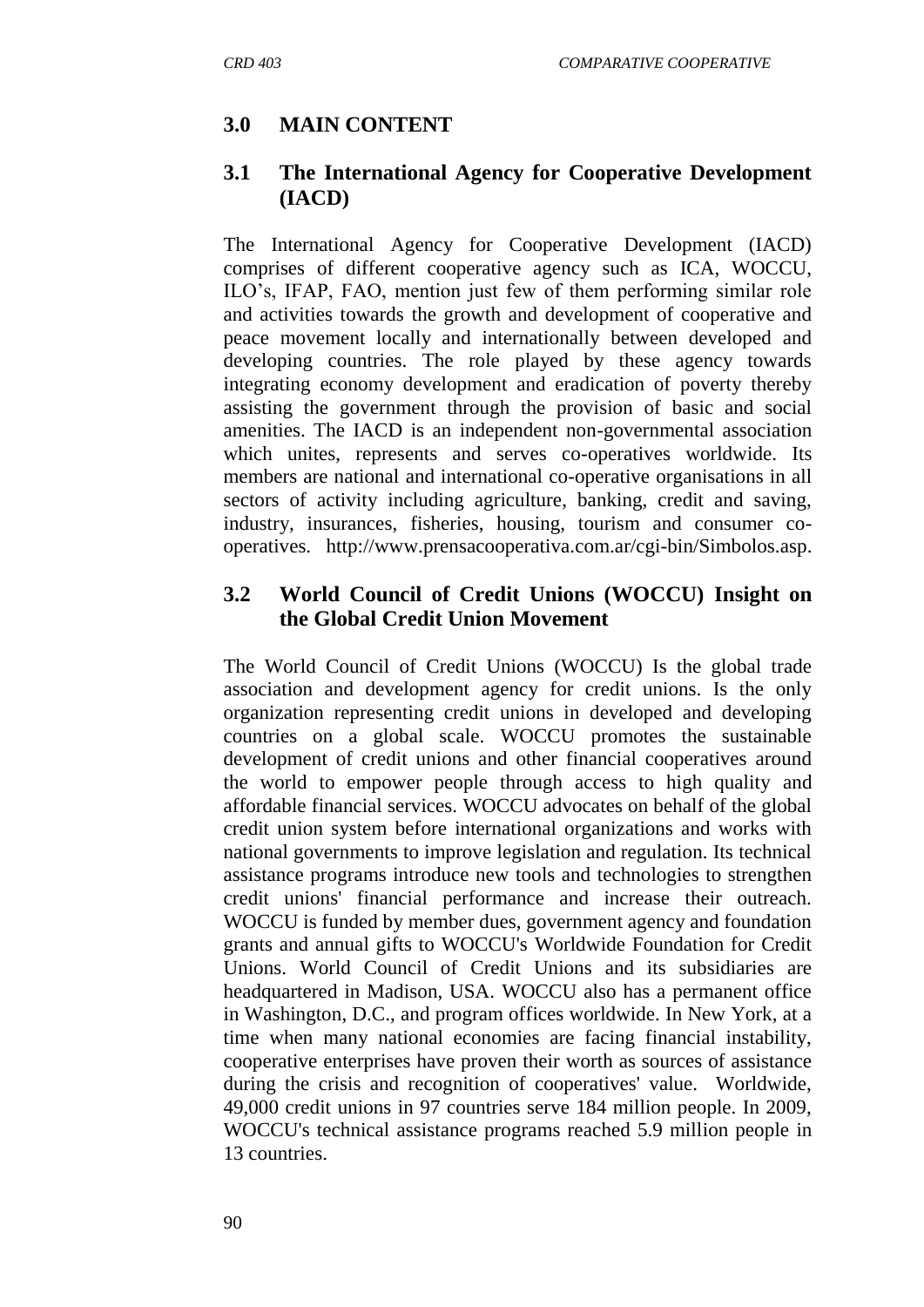#### **Policy & Advocacy**

WOCCU actively monitors and participates in the policy development of international organizations to ensure credit union interests are represented while global standards are formed. It has published a number of resources on drafting effective legislation, including *Model Law for Credit Unions*, *Model Regulations for Credit Unions* and a technical guide to *Credit Union Regulation and Supervision*. WOCCU also provides consulting for its member associations undergoing change in cooperative or financial sector regulation.

In 2007, WOCCU established the International Credit Union Regulators' Network to build capacity among supervisors and help shape effective standards for credit unions. The group meets annually to discuss current global regulatory issues and to undertake research on specific topics related to the oversight of financial cooperatives.

#### **Financial inclusion**

WOCCU was founded on the belief that all people have the right to affordable, reliable and accessible financial services**.** Its technical assistance programs have provided millions of poor and low-income people access to the array of financial services they need through credit unions, regardless of challenges posed by the operating environment. WOCCU works with credit unions, their trade associations and regulators to drive **savings mobilization** and **regulatory development** while creating **integrated business networks**. Its team of financial experts' works with local leaders to develop tailored products and services geared toward microfinance, rural finance and Islamic finance. Unlike many microfinance technical assistance providers that focus exclusively on credit, WOCCU's approach emphasizes the mobilization of member savings as the primary source of financing. This savingsbased approach allows credit unions to reach greater scale in financial service provision and instils a level of financial discipline that ensures long-term sustainability. Since 1971, WOCCU has implemented more than 275 technical assistance programs to build safe and sound financial cooperatives in 71 countries throughout the world.

#### **Products & Services**

WOCCU Services Group (WSG) invests in the development of credit union products and services offered through local service organizations that are jointly owned by individual credit unions, their associations and WSG. Under the "Entura" brand, credit unions are able to offer members shared branching, domestic and international remittances and cell phone banking services as well as additional access points through automatic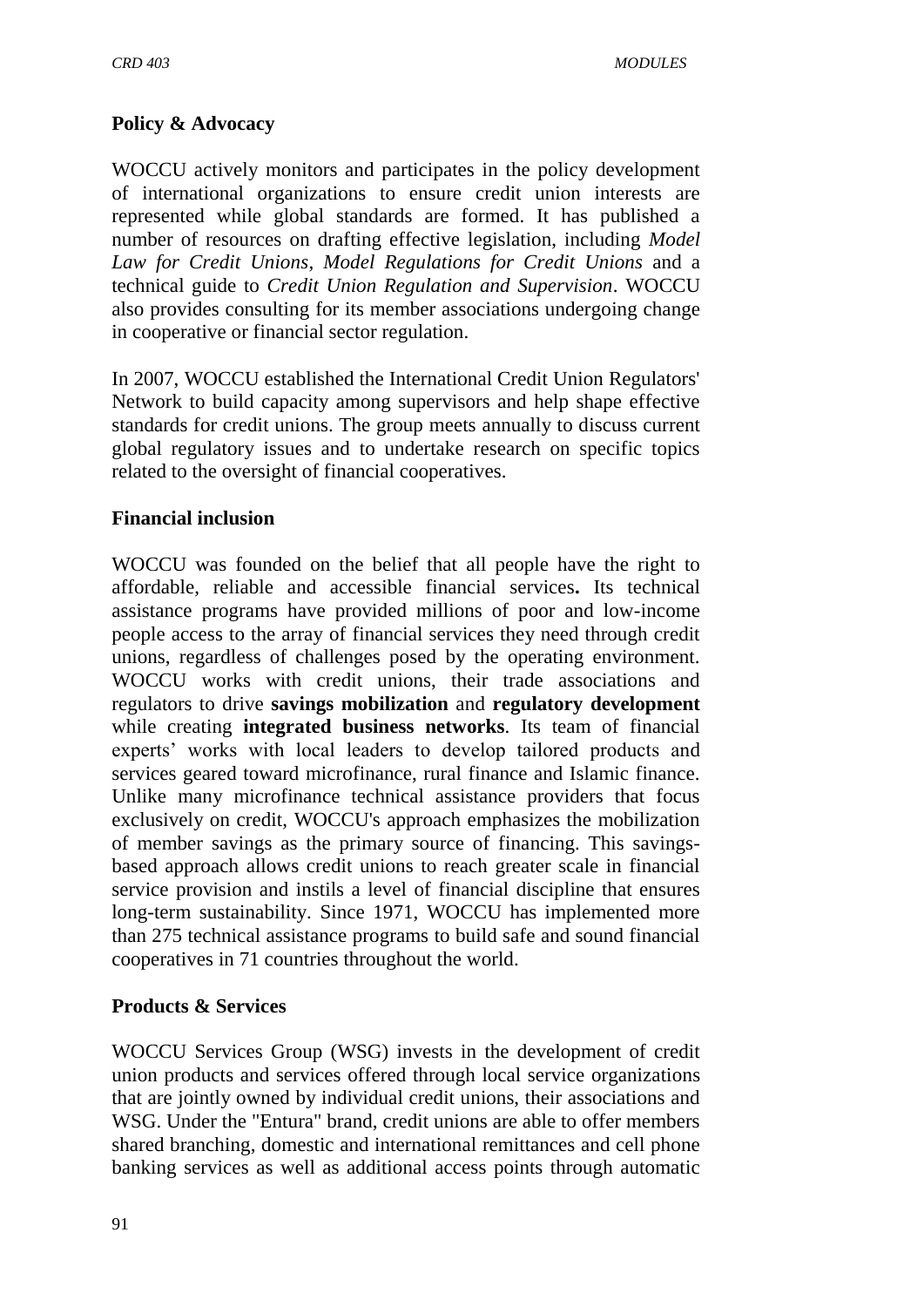teller machines (ATMs), point-of-sale (POS) devices at area businesses and personal digital assistants (PDAs) used by credit union staff during member visits. Entura pools credit union interests and negotiates on behalf of the international network to secure competitive rates. Credit unions that otherwise may not be able to afford such products and services gain market access through Entura, and credit union members benefit from additional services at market price. [WOCCU has created a](http://tools.woccu.org/)  [number of web-based and locally installed financial tools](http://tools.woccu.org/) including its flagship PEARLS monitoring system, a set of financial ratios or indicators that help standardize terminology among institutions. The tools offer management guidance for credit unions and other savings institutions and can serve as supervisory tools for regulators.

#### **Annual report**

With the 2010 Annual Report, WOCCU celebrate the strong foundation upon which World Council has been built over the past 40 years that has enabled them to stand strong in the face of this year's numerous challenges and empower credit unions worldwide to do the same. WOCCU introduced new tools and technologies to strengthen credit unions' financial performance and increase their rural outreach capacity.

#### **Member services**

WOCCU advocates for credit union-appropriate legislation and regulation with governments worldwide and provides consulting services for regulatory system development and legislative reform on behalf of its members. WOCCU also tracks [international credit union](http://www.woccu.org/memberserv/intlcusystem)  [statistics,](http://www.woccu.org/memberserv/intlcusystem) publishes the biannual *[Credit Union World](http://www.woccu.org/publications/cuworld)* magazine, sponsors [International Credit Union Day](http://www.woccu.org/events/icuday)® each October and hosts annual regional technical conferences and the [World Credit Union](http://www.woccu.org/events/wcuc)  [Conference.](http://www.woccu.org/events/wcuc) Some WOCCU members participate in WOCCU's [International Partnerships Program,](http://www.woccu.org/involved/partnerships) which pairs credit union associations, leagues and credit unions with an overseas counterpart to exchange operational, outreach and advocacy expertise. WOCCU represents the interests of its members in nearly 60 countries. *Francisco Santos*, 2 April 2003

#### **3.3 International Federation of Agricultural Producers (IFAP)**

IFAP was established in 1946 an organization that advocated on the international level member farm organizations. The organization was liquidated by the French Tribunal de Grande Instance in a judgments made on 4th November 2010, to proceed with the liquidation of IFAP after an economic and political crisis. IFAP represented over 600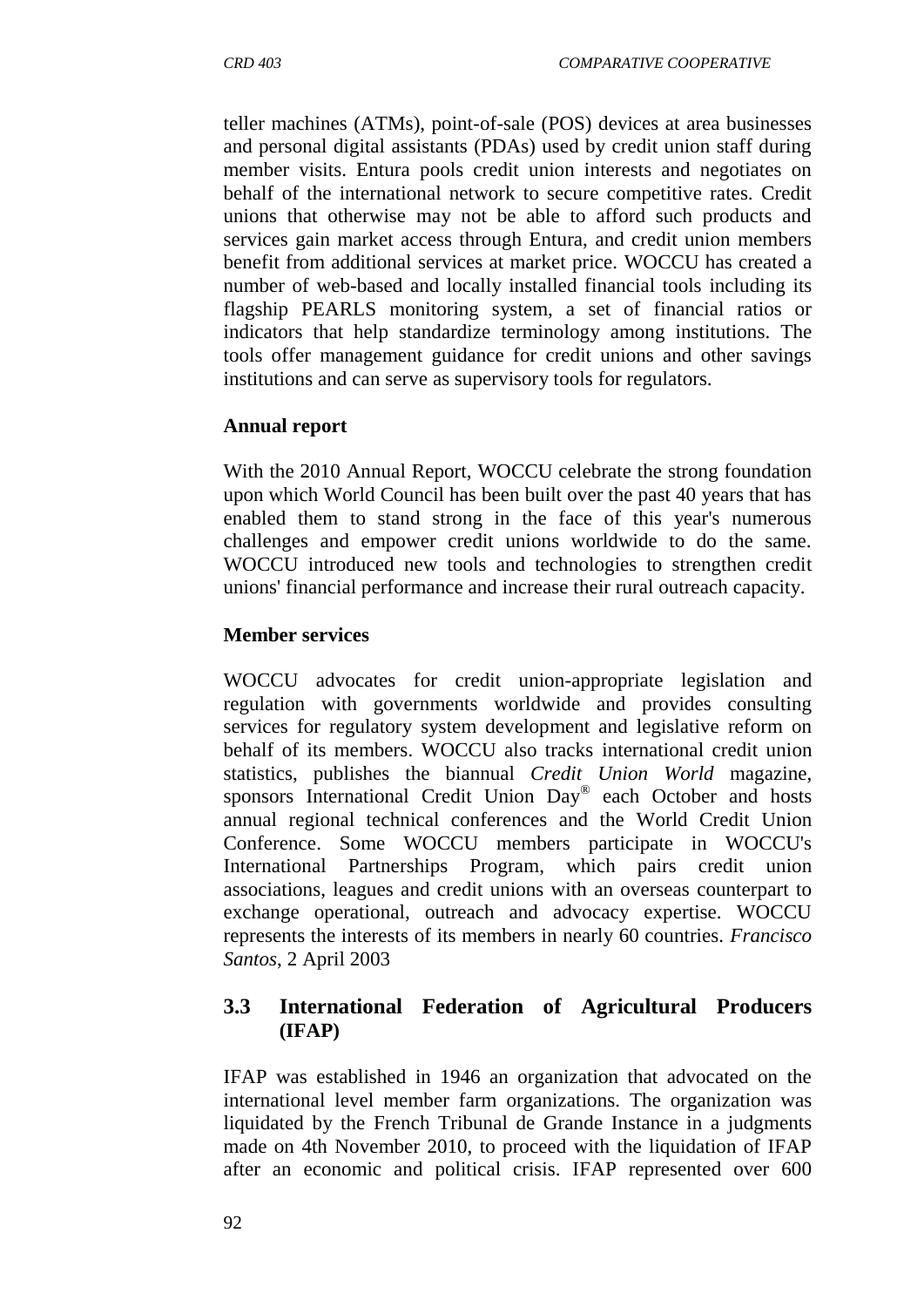million farm families grouped in 120 national organizations in 79 countries. It was a global network in which farmers from industrialized and developing countries exchanged concerns and set common priorities to advocate farmers' interests at the International level, and had General Consultative Status with the Economic and Social Council of the United Nations. Source: From Wikipedia, the free encyclopedia

## **3.4 International Fund for Agricultural Development (IFAD)**

International fund for Agricultural development (IFAD) was established in 1977 by United Nations specialized Agency as an international financial Institution from the outcome of the 1974 World food conference. The conference was organized in respond to food crisis of the early 1970s that primarily affected the Rural Areas of Sub Saharan countries of Africa also the outcome of the conference was to established IFAD immediately to finance agric development projects in the developing countries.

IFAD mission is to enable poor rural people to overcome poverty.

IFAD works with the poor rural people, Government, Donors Non government organizations and many other partners to overcome poverty. It focuses on country"s specific solutions which can involved increasing poor people access to financial to services market technology, land , and other natural resources.

## **4.0 CONCLUSION**

In this unit, we have learnt about the role of different international cooperative organization in promoting sustainable development around the world to empower people through reliable, affordable and access to high quality of basic needs and want proven their worth as source of assistance during crisis and recognition regardless of challenges posed by the operating environment.

#### **5.0 SUMMARY**

The understanding of operations and activities of international agency involved will assist in promoting cooperation among nations and exposure for the cooperative movement for organising large-size societies and provision of State partnership and assistance.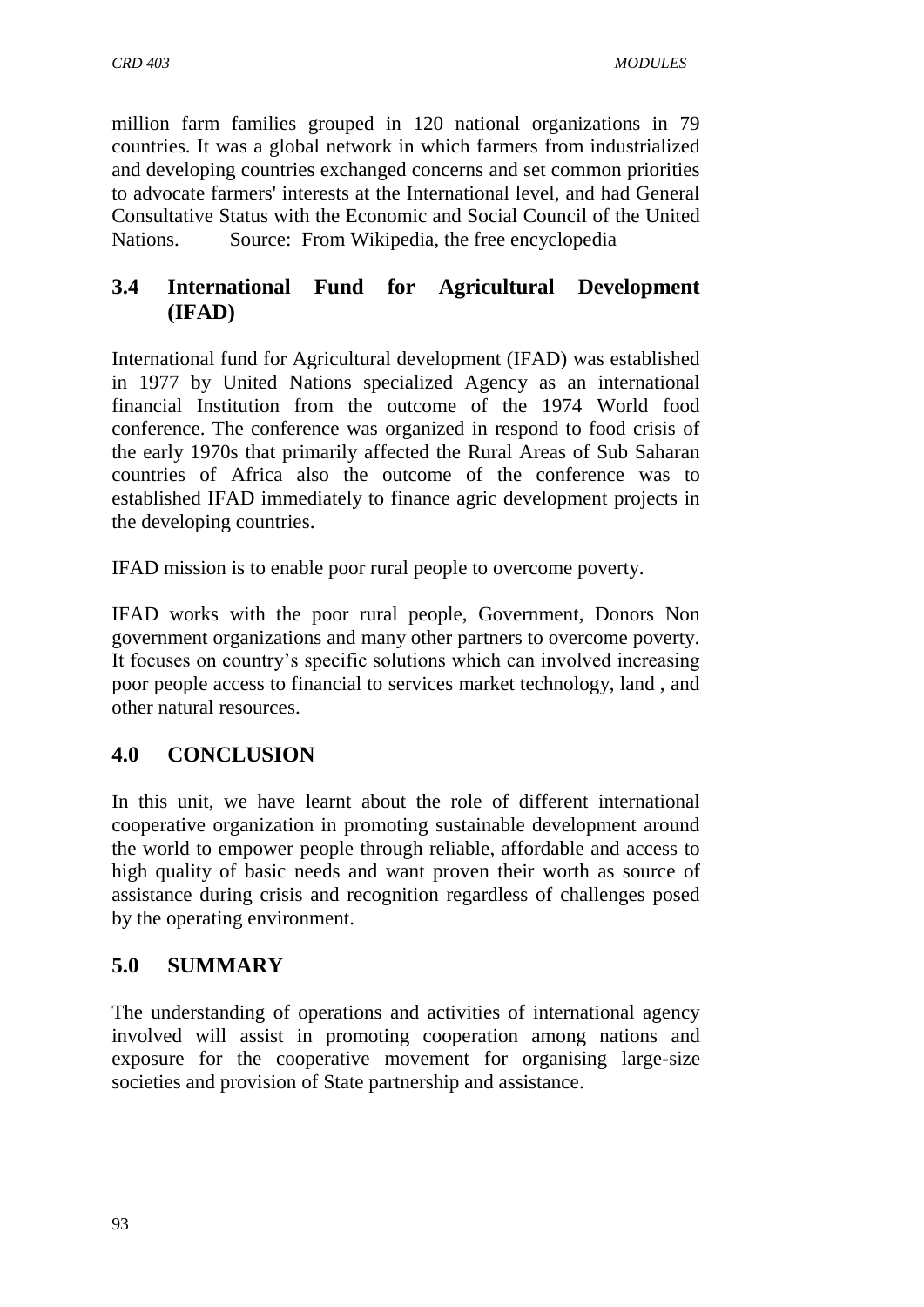#### **6.0 TUTOR MARKED ASSIGNMENT**

1. Discuss the operations and activities of international agency involved in promoting cooperation among nations and exposure.

#### **7.0 REFERENCES/FURTHER READINGS**

- Birchall, Johnston. (1997), The *International Cooperative Movement.*  Manchester, UK: University of Manchester Press, pp.
- David, A. S. (1998). Essential Information on Cooperative Credit Societies (CTCS/CICS), Dac-print Publishers, Ibadan, Nigeria.
- Daniel, H (2006), Dictionary of Management, Academic (India) Publishers. New Delhi. **Encyclopedia of Business, 2nd ed.**  [Reference for Business.](http://www.referenceforbusiness.com/index.html)
- Furlough, Ellen, and Carl Strikwerda, eds (1999) *Consumers Against Capitalism?: Consumer Cooperation in Europe, North America, and Japan, 1840-1990* Lanham, MD:
- Lawal, K. A. A and Oludimu, O. L (2011), Management Theory, Practices and Focus, Asogun Published, Ibaban, Nigeria, pp.
- Lawal, Kamaldeen .A.A (2012) Nigeria& International Cooperation COP216, NOUN Course Material on WEB in Press.
- Lawal, Kamaldeen .A.A (2013) Cooperative Development in Europe, America and Africa, In Oluyombo, O. O.; Cooperative and Microfinance Revolution, Soma Published, Lagos, Nigeria.
- Lawal, Kamaldeen .A .A and Abdullah, T. O (2016) Understanding Comparative Cooperative in Press.
- Roy, E. P. (1981), Cooperative: Development, Principles and Management, Interstate Printers and Publishers, INC.USA pp1- 110.
- Oludimu, O. L. and Adedoyin, S. F (1996).Running a more successful cooperative, Triumph Book Publishers, Ijebu Ode, Nigeria.
- "The Co-operative Information Superhighway." *International Cooperative Alliance (ICA).*